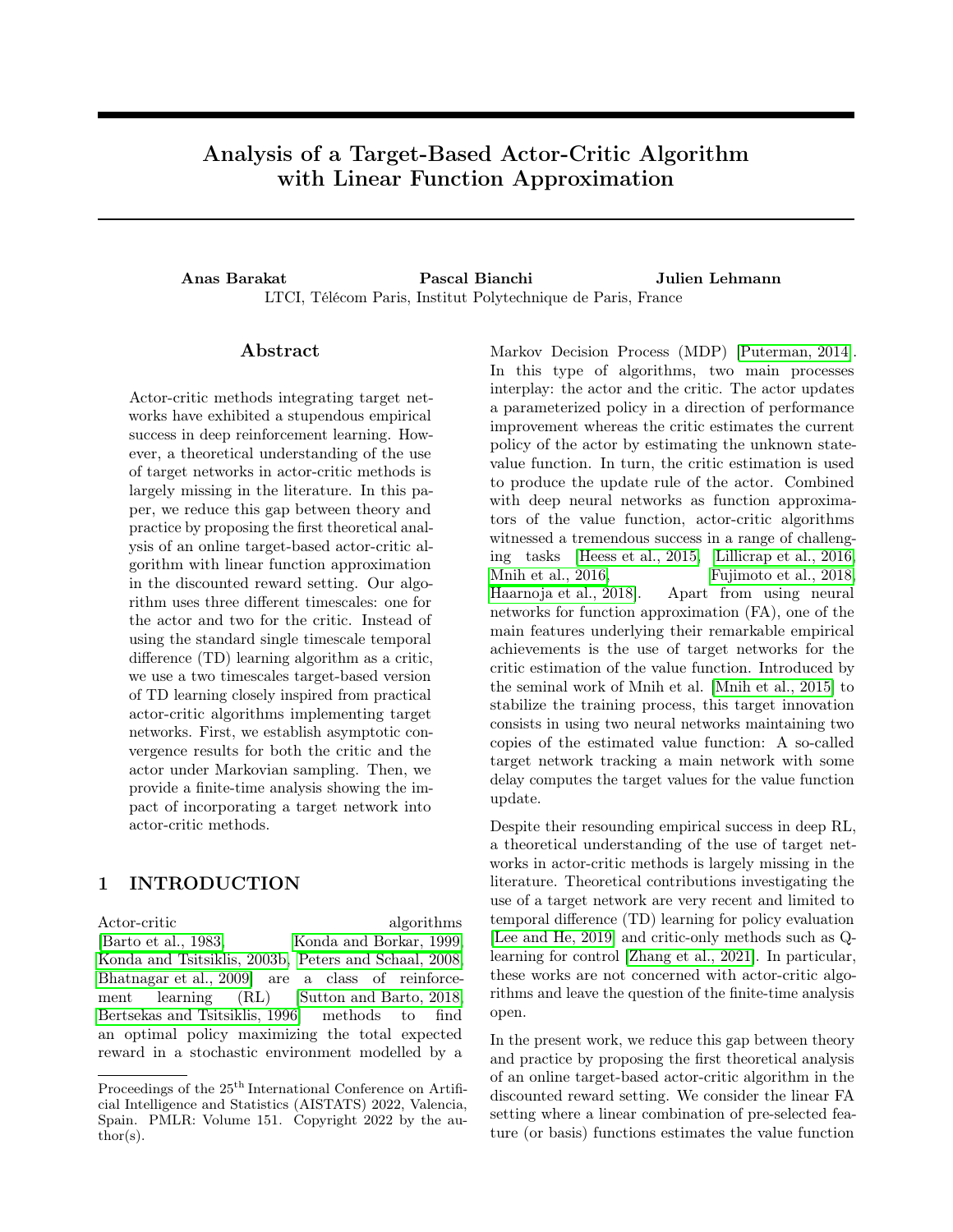in the critic. An analysis of this setting is an insightful first step before tackling the more challenging nonlinear FA setting aligned with the use of neural networks. We conduct our study in the multiple timescales framework. In the standard two timescales actor-critic algorithms [\[Konda and Tsitsiklis, 2003b,](#page-10-0) [Bhatnagar et al., 2009\]](#page-9-1), at each iteration, the actor and the critic are updated simultaneously but the critic evolves faster than the actor which uses smaller stepsizes. We face two main challenges due to the integration of the target variable mechanism. First, in contrast to standard two timescales actor-critic algorithms, our algorithm uses three different timescales: one for the actor and two for the critic. Instead of using the single timescale TD learning algorithm as a critic, we use a two timescales target-based version of TD learning closely inspired from practical actor-critic algorithms implementing target networks. Second, incorporating a target variable into the critic results in the intricate interplay between three processes evolving on three different timescales. In particular, the use of a target variable significantly modifies the dynamics of the actor-critic algorithm and deserves a careful analysis accordingly.

Our main contributions are summarized as follows. First, we prove asymptotic convergence results for both the critic and the actor. More precisely, as the actor parameter changes slowly compared to the critic one, we show that the critic using a target variable tracks a slowly moving target corresponding to a TD-like solution [\[Tsitsiklis and Van Roy, 1997\]](#page-10-8). Our development is based on the ordinary differential equation (ODE) method of stochastic approximation (see, for e.g., [\[Benveniste et al., 1990,](#page-9-6) [Borkar, 2008\]](#page-9-7)). Then, we show that the actor parameter visits infinitely often a region of the parameter space where the norm of the policy gradient is dominated by a bias due to linear FA. Second, we conduct a finite-time analysis of our actor-critic algorithm which shows the impact of using a target variable on the convergence rates and the sample complexity. Loosely speaking, up to a FA error, we show that our target-based algorithm converges in expectation to an  $\epsilon$ -approximate stationary point of the non-concave performance function using at most  $\mathcal{O}(\epsilon^{-3} \ln^3(\frac{1}{\epsilon}))$  samples compared with  $\mathcal{O}(\epsilon^{-2} \ln(\frac{1}{\epsilon}))$  for the best known complexity for two timescales actor-critic algorithms without a target network. All the proofs are deferred to the appendix.

# 2 RELATED WORK

In this section, we briefly discuss the most relevant related works to ours. Existing theoretical results in the literature can be divided into two classes.

Asymptotic results. Almost sure convergence re-

sults are referred to as asymptotic. Konda & Tsitsiklis [\[Konda and Tsitsiklis, 2003b,](#page-10-0) [Konda, 2002\]](#page-9-8) provided almost sure (with probability one) convergence results for a two timescales actor-critic algorithm in which the critic estimates the action-value function via linear FA. Our algorithm is closer to an actor-critic algorithm introduced by Bhatnagar et al. [\[Bhatnagar et al., 2009\]](#page-9-1) in the average reward setting. However, unlike [\[Bhatnagar et al., 2009\]](#page-9-1), we integrate a target variable mechanism into our critic and consider the discounted reward setting. Moreover, as previously mentioned, the target variable for the critic adds an additional timescale in comparison to [\[Konda and Tsitsiklis, 2003b,](#page-10-0) [Bhatnagar et al., 2009\]](#page-9-1) which only involve two different timescales. Regarding theoretical results considering target networks, Lee & He [\[Lee and He, 2019\]](#page-10-7) proposed a family of single timescale target-based TD learning algorithms for policy evaluation. Our critic corresponds to a two timescales version of the single timescale target-based TD learning algorithm of Lee & He [\[Lee and He, 2019,](#page-10-7) Algorithm 2] called Averaging TD. In [\[Lee and He, 2019,](#page-10-7) Th. 1], this single timescale algorithm is shown to converge with probability one (w.p.1) towards the standard TD solution solving the projected Bellman equation (see [\[Tsitsiklis and Van Roy, 1997\]](#page-10-8) for a precise statement). Besides the timescales difference with [\[Lee and He, 2019\]](#page-10-7), in this article, we are concerned with a control setting in which the policy changes at each timestep via the actor update. Yang et al. [\[Yang et al., 2019\]](#page-11-1) proposed a bilevel optimization perspective to analyze Q-learning with a target network and an actor-critic algorithm without any target network. More recently, Zhang et al. [\[Zhang et al., 2021\]](#page-11-0) investigated the use of target networks in Q-learning with linear FA and a target variable with Ridge regularization. Their analysis covers the average and discounted reward settings and establishes asymptotic convergence results for policy evaluation and control. This recent work [\[Zhang et al., 2021\]](#page-11-0) focuses on the critic-only Q-learning method with a target network update rule, showing the role of the target network in the off-policy setting. In particular, this work is not concerned with actor-critic algorithms.

Finite-time analysis. The second type of results consists in establishing time-dependent bounds on some error or performance quantities such as the average expected norm of the gradient of the performance function. These are referred to as finite-time analysis. In the last few years, several works proposed finite-time analysis for TD learning [\[Bhandari et al., 2018,](#page-9-9) [Srikant and Ying, 2019\]](#page-10-9) for two timescales TD methods [\[Xu et al., 2019\]](#page-11-2) and even more generally for two timescales linear stochastic approximation algorithms [\[Gupta et al., 2019,](#page-9-10)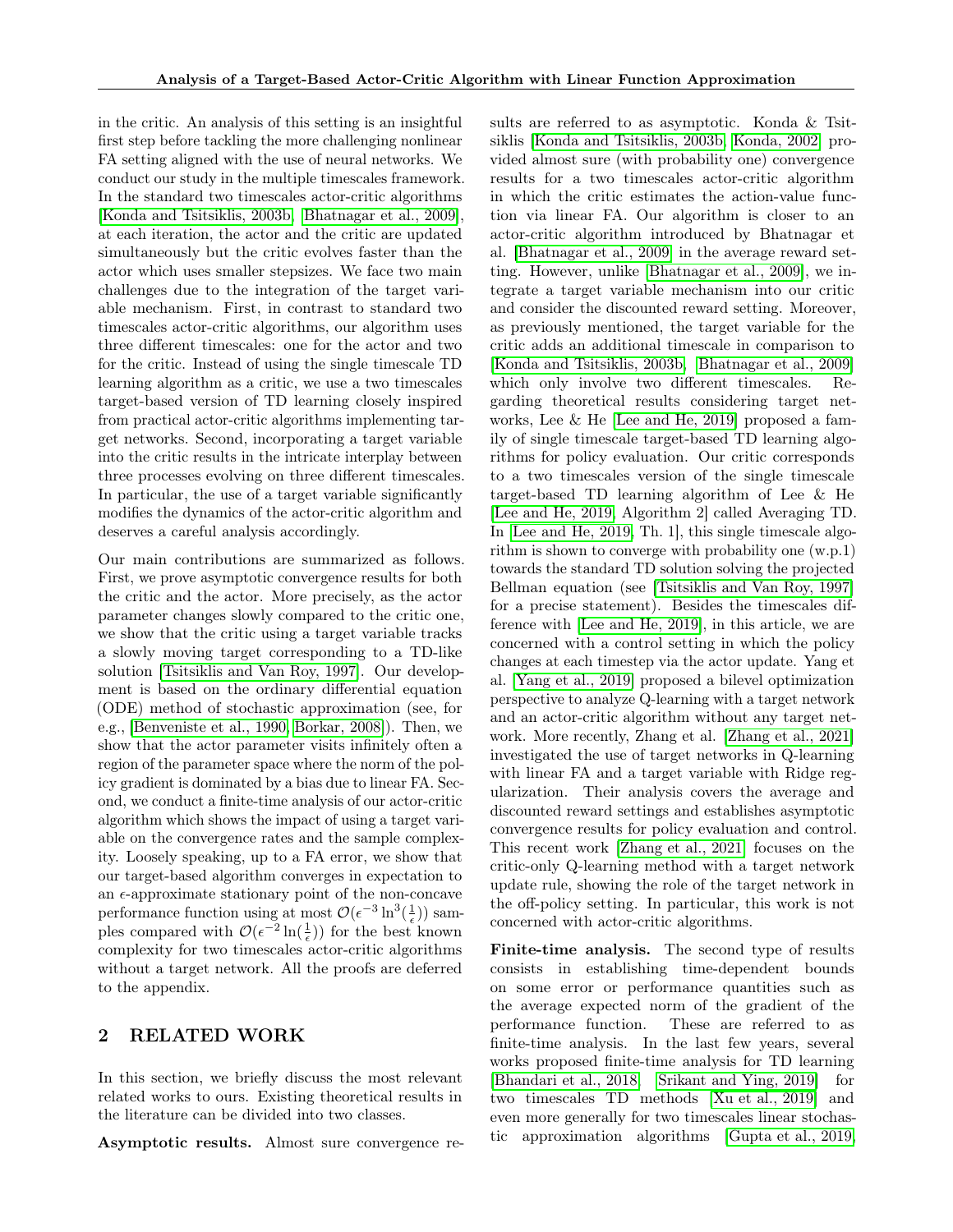[Dalal et al., 2018,](#page-9-11) [Kaledin et al., 2020\]](#page-9-12). These works opened the way to the recent development of a flurry of nonasymptotic results for actor-critic algorithms [\[Yang et al., 2018,](#page-11-3) [Qiu et al., 2019,](#page-10-10) [Kumar et al., 2019,](#page-10-11) [Hong et al., 2020,](#page-9-13) [Xu et al., 2020b,](#page-11-4) [Xu et al., 2020a,](#page-11-5) [Wang et al., 2020,](#page-11-6) [Wu et al., 2020,](#page-11-7) [Shen et al., 2020\]](#page-10-12). Regarding online one-step actor-critic algorithms, Wu et al. [\[Wu et al., 2020\]](#page-11-7) provided a finite-time analysis of the standard two timescales actor-critic algorithm [\[Bhatnagar et al., 2009,](#page-9-1) Algorithm 1] in the average reward setting with linear FA. Shen et al. [\[Shen et al., 2020\]](#page-10-12) conducted a similar study for a revisited version of the asynchronous advantage actor-critic (A3C) algorithm in the discounted setting. None of the mentioned works uses a target network. In this work, we conduct a finite-time analysis of our target-based actor-critic algorithm. Such new results are missing in all theoretical results investigating the use of a target network [\[Lee and He, 2019,](#page-10-7) [Zhang et al., 2021\]](#page-11-0).

The summary table [1](#page-3-0) compiles some key features of our work to situate it in the literature and highlights our contributions with respect to (w.r.t.) the closest related works. We also mention that alternative update rules are also possible for actor-critic algorithms. Other common variants in practice use different policy gradients estimates based directly on the critic estimate instead of using it for bootstrapping (see for e.g. a recent discussion in [\[Wen et al., 2021\]](#page-11-8)). Such a modification of the actor would not impact our critic analysis but would induce a different bias for the policy gradient estimate (impacting namely Th. [5.4](#page-6-0) and Th. [6.2](#page-8-1) below). Our analysis can also be adapted to this setting with a suitable analysis of the induced bias.

# 3 PRELIMINARIES

Notation. For every finite set  $\mathcal{X}$ , we use the notation  $\mathcal{P}(\mathcal{X})$  for the set of probability measures on X. The cardinality of a finite set  $\mathcal Y$  is denoted by  $|\mathcal Y|$ . For two sequences of nonnegative reals  $(x_n)$  and  $(y_n)$ , the notation  $x_n = \mathcal{O}(y_n)$  means that there exists a constant C independent of n such that  $x_n \leq Cy_n$  for all  $n \in \mathbb{N}$ . For any integer p, the euclidean space  $\mathbb{R}^p$ is equipped with its usual inner product  $\langle \cdot, \cdot \rangle$  and its corresponding 2-norm  $\|\cdot\|$ . For any integer d and any matrix  $A \in \mathbb{R}^{d \times p}$ , we use the notation ||A|| for the operator norm induced by the euclidean vector norm. For a symmetric positive semidefinite matrix  $B \in \mathbb{R}^{p \times p}$ and a vector  $x \in \mathbb{R}^p$ , the notation  $||x||_B^2$  refers to the quantity  $\langle x, Bx \rangle$ . The transpose of the vector x is denoted by  $x^T$  and  $I_p$  is the identity matrix.

## 3.1 Markov decision process and problem formulation

Consider the RL setting [\[Sutton and Barto, 2018,](#page-10-2) [Bertsekas and Tsitsiklis, 1996,](#page-9-2) [Szepesvári, 2010\]](#page-10-13) where a learning agent interacts with an environment modeled as an infinite horizon discrete-time discounted MDP. We denote by  $S = \{s_1, \dots, s_n\}$  the finite set of states and A the finite set of actions. Let  $p : \mathcal{S} \times \mathcal{A} \rightarrow \mathcal{P}(\mathcal{S})$  be the state transition probability kernel and  $R : \mathcal{S} \times \mathcal{A} \rightarrow \mathbb{R}$  the immediate reward function. A randomized stationary policy, which we will simply call a policy in the rest of the paper, is a mapping  $\pi : \mathcal{S} \to \mathcal{P}(\mathcal{A})$  specifying for each  $s \in \mathcal{S}, a \in \mathcal{A}$  the probability  $\pi(a|s)$  of selecting action a in state s. At each time step  $t \in \mathbb{N}$ , the RL agent in a state  $S_t \in \mathcal{S}$  executes an action  $A_t \in \mathcal{A}$ with probability  $\pi(A_t|S_t)$ , transitions into a state  $S_{t+1} \in \mathcal{S}$  with probability  $p(S_{t+1}|S_t, A_t)$  and observes a random reward  $R_{t+1} \in [-U_R, U_R]$  where  $U_R$  is a positive real. We denote by  $\mathbb{P}_{\rho,\pi}$  the probability distribution of the Markov chain  $(S_t, A_t)$  issued from the MDP controlled by the policy  $\pi$  with initial state distribution  $\rho$ . The notation  $\mathbb{E}_{\rho,\pi}$  refers to the associated expectation. We will use  $\mathbb{E}_{\pi}$  whenever there is no dependence on  $\rho$ . The sequence  $(R_t)$  is such that (s.t.)  $\mathbb{E}_{\pi}[R_{t+1}|S_t, A_t] = R(S_t, A_t)$ . Let  $\gamma \in (0, 1)$  be a discount factor. Given a policy  $\pi$ , the long-term expected cumulative discounted reward is quantified by the state-value function  $V_\pi : \mathcal{S} \to \mathbb{R}$  and the action-value function  $Q_{\pi}: \mathcal{S} \times \mathcal{A} \to \mathbb{R}$  defined for all  $s \in \mathcal{S}, a \in \mathcal{A}$  by  $V_{\pi}(s) := \mathbb{E}_{\pi}[\sum_{t=0}^{\infty} \gamma^{t} R_{t+1} | S_0 = s]$ and  $Q_{\pi}(s, a) := \mathbb{E}_{\pi}[\sum_{t=0}^{\infty} \gamma^t R_{t+1} | S_0 = s, A_0 = a]$ . We also define the advantage function  $\Delta_{\pi}: \mathcal{S} \times \mathcal{A} \rightarrow \mathbb{R}$ by  $\Delta_{\pi}(s, a) := Q_{\pi}(s, a) - V_{\pi}(s)$ . Given an initial probability distribution  $\rho$  over states for the initial state  $S_0$ , the goal of the agent is to find a policy  $\pi$  maximizing the expected long-term return  $J(\pi) := \sum_{s \in \mathcal{S}} \rho(s) V_{\pi}(s)$ . For this purpose, the agent has only access to realizations of the random variables  $S_t$ ,  $A_t$  and  $R_t$  whereas the state transition kernel p and the reward function R are unknown.

#### 3.2 Policy Gradient framework

From now on, we restrict the policy search to the set of policies  $\pi$  parameterized by a vector  $\theta \in \mathbb{R}^d$ for some integer  $d > 0$  and optimize the performance criterion J over this family of parameterized policies  $\{\pi_{\theta} : \theta \in \mathbb{R}^d\}$ . The policy dependent function J can also be seen as a function of the parameter  $\theta$ . We use the notation  $J(\theta)$  for  $J(\pi_{\theta})$  by abuse of notation. The problem that we are concerned with can be written as:  $\max_{\theta \in \mathbb{R}^d} J(\theta)$ . Whenever it exists, define for every  $\theta \in$  $\mathbb{R}^d$  the function  $\psi_\theta : \mathcal{S} \times \mathcal{A} \to \mathbb{R}^d$  for all  $(s, a) \in \mathcal{S} \times \mathcal{A}$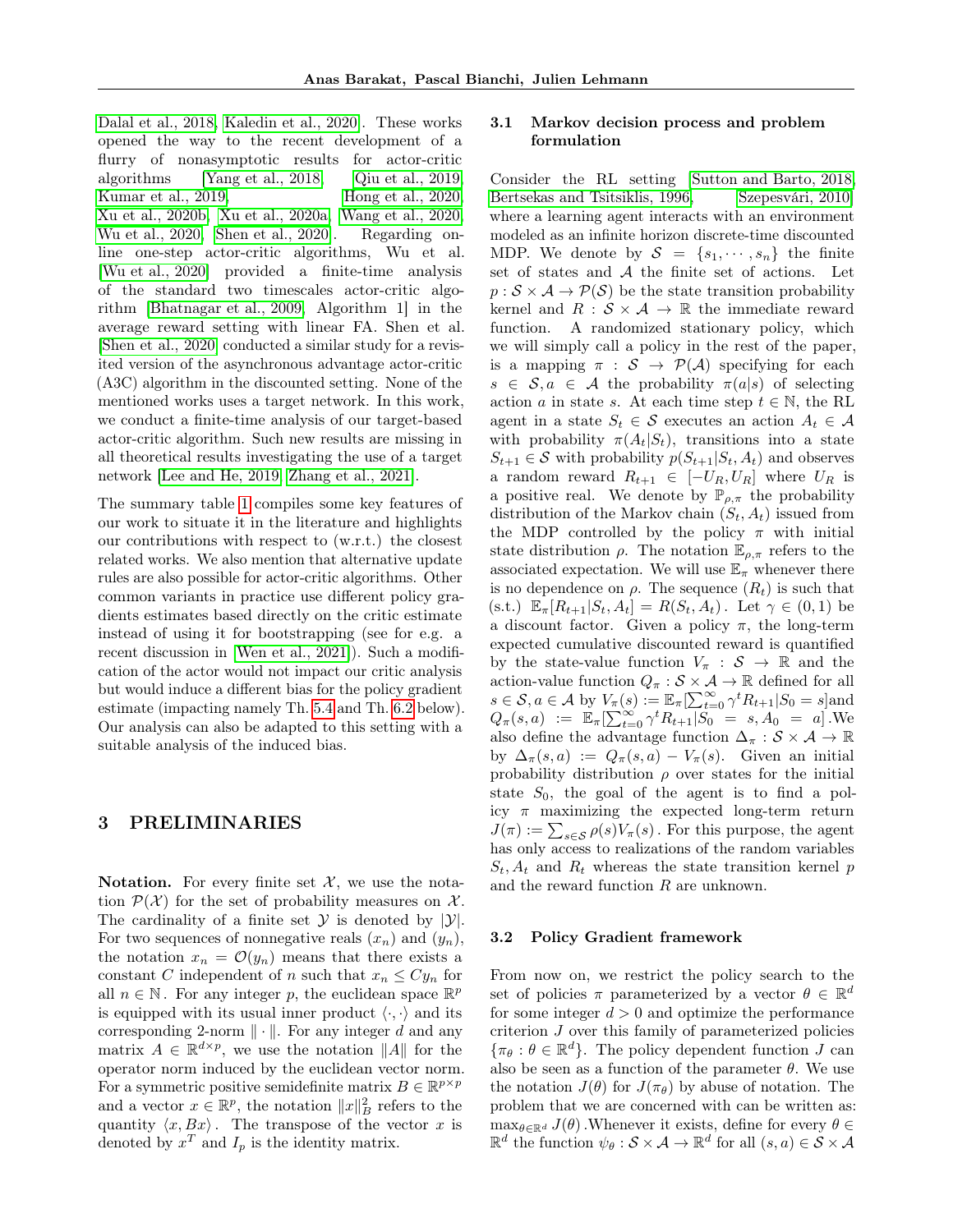|                                                                                                                    | Discounted<br>reward | Actor<br>critic | LWDIU II UUILDWIRDII VU UIDDUU IDIWVUU MUILDM<br>Markovian<br>sampling <sup>1</sup> | Target<br>variable | Asymptotic<br>results | Finite-time<br>analysis | Timescales |
|--------------------------------------------------------------------------------------------------------------------|----------------------|-----------------|-------------------------------------------------------------------------------------|--------------------|-----------------------|-------------------------|------------|
| [Lillicrap et al., 2016]<br>[Lee and He, 2019]<br>[Wu et al., 2020]<br>[Shen et al., 2020]<br>[Zhang et al., 2021] |                      |                 |                                                                                     |                    |                       |                         |            |
| This paper                                                                                                         |                      |                 |                                                                                     |                    |                       |                         |            |

<span id="page-3-0"></span>Table 1: Comparison to closest related works.

<sup>1</sup> refers to the use of samples generated from the MDP and the acting policy, this excludes experience replay as in [\[Lillicrap et al., 2016\]](#page-10-4) and identically independently distributed (i.i.d.) samples used in theoretical analysis.

<sup>2</sup> [\[Lee and He, 2019\]](#page-10-7) provide a finite-time analysis for a target-based TD-learning algorithm (for policy evaluation) based on the periodic update style of the target variable used in [\[Mnih et al., 2015\]](#page-10-6) involving two loops. They highlight that a finite-time analysis of the Polyak-averaging style update rule [\[Lillicrap et al., 2016\]](#page-10-4) is an open question. Here, we address this question in the control setting.

by:

$$
\psi_{\theta}(s, a) := \nabla \ln \pi_{\theta}(a|s),
$$

where  $\nabla$  denotes the gradient w.r.t.  $\theta$ . We introduce an assumption on the regularity of the parameterized family of policies which is a standard requirement in policy gradients (see, for eg., [\[Zhang et al., 2020a,](#page-11-9) Assumption 3.1][\[Konda and Tsitsiklis, 2003b,](#page-10-0) Assumption 2.1]). In particular, it ensures that  $\psi_{\theta}$  is well defined .

<span id="page-3-1"></span>Assumption 3.1. The following conditions hold true for every  $(s, a) \in S \times A$ .

- (a) For every  $\theta \in \mathbb{R}^d$ ,  $\pi_{\theta}(a|s) > 0$ .
- <span id="page-3-6"></span>(b) The function  $\theta \mapsto \pi_{\theta}(a|s)$  is continuously differentiable and  $L_{\pi}$ -Lipschitz continuous.
- <span id="page-3-5"></span>(c) The function  $\theta \mapsto \psi_{\theta}(s, a)$  is bounded and  $L_{\psi}$ -Lipschitz.

Assumption [3.1](#page-3-1) is satisfied for instance by the Gibbs (or softmax) policy and the Gaussian policy (see [\[Zhang et al., 2020a,](#page-11-9) Sec. 3] and the references therein for details). Under Assumption [3.1](#page-3-1) , the policy gradient theorem [\[Sutton et al., 2000\]](#page-10-14)[\[Konda, 2002,](#page-9-8) Th. 2.13] with the state-value function as a baseline provides an expression for the gradient of the performance metric J w.r.t. the policy parameter  $\theta$  given by:

<span id="page-3-2"></span>
$$
\nabla J(\theta) = \frac{1}{1 - \gamma} \cdot \mathbb{E}_{(\tilde{S}, \tilde{A}) \sim \mu_{\rho, \theta}} [\Delta_{\pi_{\theta}}(\tilde{S}, \tilde{A}) \psi_{\theta}(\tilde{S}, \tilde{A})].
$$
\n(1)

Here, the couple of random variables  $(\tilde{S}, \tilde{A})$  follows the discounted state-action occupancy measure  $\mu_{\rho,\theta} \in$  $\mathcal{P}(\mathcal{S}, \mathcal{A})$  defined for all  $(s, a) \in \mathcal{S} \times \mathcal{A}$  by:

$$
\mu_{\rho,\theta}(s,a) := d_{\rho,\theta}(s) \,\pi_{\theta}(a|s) \tag{2}
$$

where 
$$
d_{\rho,\theta}(s) := (1 - \gamma) \sum_{t=0}^{\infty} \gamma^t \mathbb{P}_{\rho,\pi_{\theta}}(S_t = s)
$$
 (3)

is a probability measure over the state space  $\mathcal S$  known as the discounted state-occupancy measure. Note that under Assumption [3.1](#page-3-1), the policy gradient  $\nabla J$  is Lipschitz continuous (see [\[Zhang et al., 2020a,](#page-11-9) Lem. 4.2]).

# 4 TARGET-BASED ACTOR-CRITIC ALGORITHM

In this section, we gradually present our actor-critic algorithm.

#### 4.1 Actor update

First, we need an estimate of the policy gradient  $\nabla J(\theta)$ of Eq. [\(1\)](#page-3-2) in view of using stochastic gradient ascent to solve the maximization problem .Given Eq. [\(1\)](#page-3-2) and following previous works, we recall how to sample according to the distribution  $\mu_{\rho,\theta}$ . As described in [\[Konda, 2002,](#page-9-8) Sec. 2.4], the distribution  $\mu_{\rho,\theta}$  is the stationary distribution of a Markov chain  $(\tilde{S}_t, \tilde{A}_t)_{t \in \mathbb{N}}$ issued from the artificial MDP whose transition kernel  $\tilde{p}: \mathcal{S} \times \mathcal{A} \rightarrow \mathcal{P}(\mathcal{S})$  is defined for every  $(s, a) \in \mathcal{S} \times \mathcal{A}$ by

<span id="page-3-3"></span>
$$
\tilde{p}(\cdot|s, a) := \gamma \, p(\cdot|s, a) + (1 - \gamma) \, \rho(\cdot) \,, \tag{4}
$$

<span id="page-3-4"></span>and which is controlled by the policy  $\pi_{\theta}$  generating the action sequence  $(\tilde{A}_t)$ . We will later state conditions to ensure its existence and uniqueness. Therefore, under suitable conditions, the distribution of the Markov chain  $(\tilde{S}_t, \tilde{A}_t)_{t \in \mathbb{N}}$  will converge geometrically towards its stationary distribution  $\mu_{\rho,\theta}$ . This justifies the following sampling procedure. Given a state  $\tilde{S}_t$ and an action  $\tilde{A}_t$ , we sample a state  $\tilde{S}_{t+1}$  according to this artificial MDP by sampling from  $p(\cdot|\tilde{S}_t, \tilde{A}_t)$  with probability  $\gamma$  and from  $\rho$  otherwise. For this purpose, at each time step  $t$ , we draw a Bernoulli random variable  $B_t \in \{0, 1\}$  with parameter  $\gamma$  which is independent of all the past random variables generated until time t.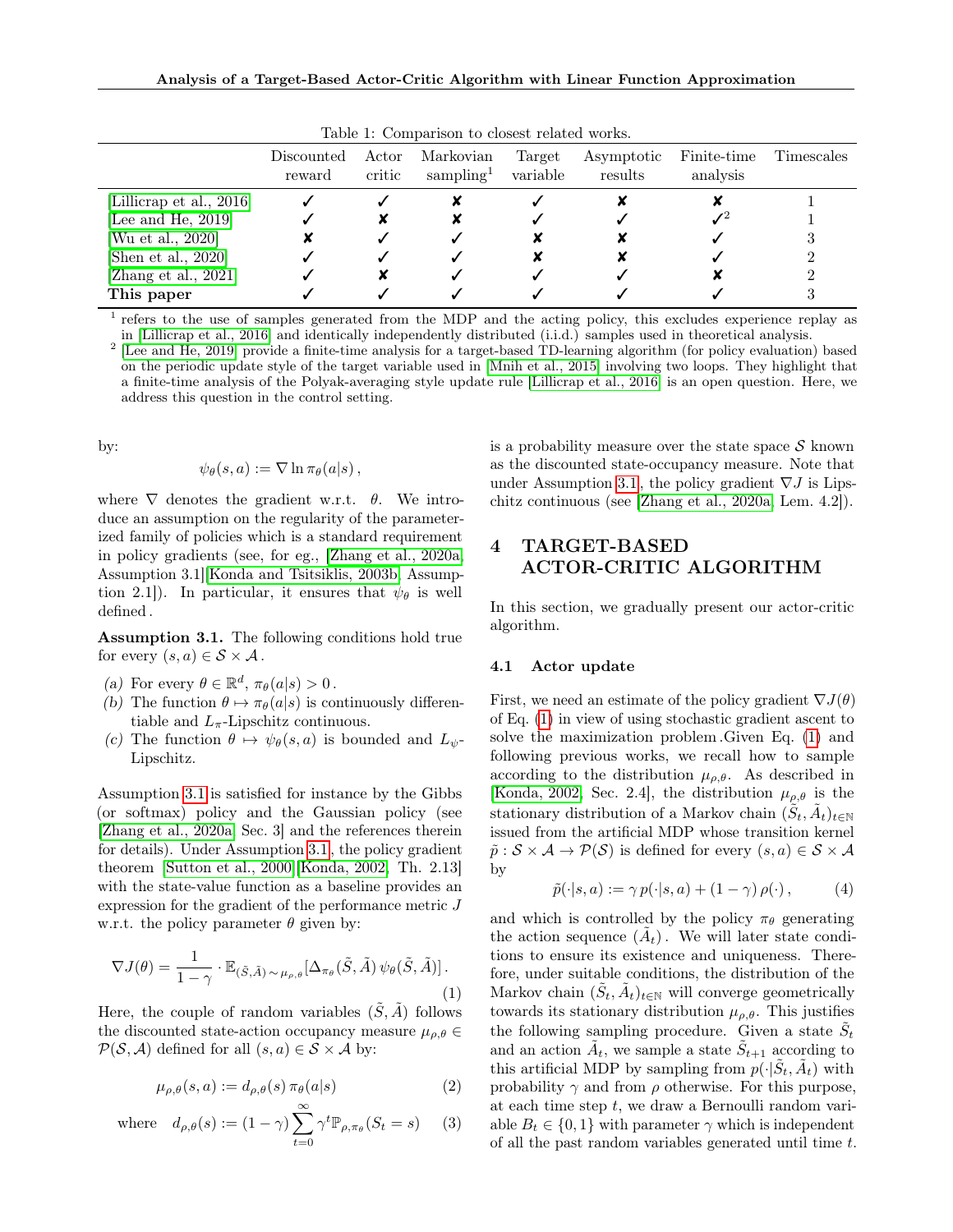Then, using the definition of the advantage function, Eq. [\(1\)](#page-3-2) becomes:

<span id="page-4-0"></span>
$$
\nabla J(\theta) = \frac{1}{1 - \gamma} \cdot \mathbb{E}[(R(\tilde{S}, \tilde{A}) + \gamma V_{\pi_{\theta}}(S) - V_{\pi_{\theta}}(\tilde{S})) \psi_{\theta}(\tilde{S}, \tilde{A})],
$$
\n(5)

where  $(\tilde{S}, \tilde{A}) \sim \mu_{\rho,\theta}$  and  $S \sim p(\cdot | \tilde{S}, \tilde{A})$ . From this equation, it is natural to define for every  $V \in \mathbb{R}^n$  the temporal difference (TD) error

<span id="page-4-1"></span>
$$
\delta_{t+1}^V = R_{t+1} + \gamma V(S_{t+1}) - V(\tilde{S}_t), \tag{6}
$$

where  $S_{t+1}$  is drawn from the distribution  $p(\cdot|\tilde{S}_t, \tilde{A}_t)$ and  $(\tilde{S}_t, \tilde{A}_t)_{t \in \mathbb{N}}$  is the Markov chain induced by the artificial MDP described in Eq. [\(4\)](#page-3-3) and controlled by the policy  $\pi_{\theta}$ . Notice here from Eq. [5](#page-4-0) that we need two different sequences  $(S_t)$  and  $(\tilde{S}_t)$  respectively sampled from the kernels  $p$  and  $\tilde{p}$ . In our discounted reward setting, using only the sequence  $(\tilde{S}_t)$  issued from the artificial kernel  $\tilde{p}$  would result in a bias with a sampling error of the order  $1-\gamma$  (see [\[Shen et al., 2020,](#page-10-12) Eq. (14) and Lem. 7]).

Supposing for now that the value function  $V_{\pi_{\theta}}$  is known, it stems from Eq. [\(5\)](#page-4-0) that a natural estimator of the gradient  $\nabla J(\theta)$  is  $\delta_{t+1}^{V_{\pi_{\theta}}} \psi_{\theta}(\tilde{S}_t, \tilde{A}_t)/(1 - \gamma)$ . This estimator is only biased because the distribution of our sampled Markov chain  $(\tilde{S}_t, \tilde{A}_t)_t$  is not exactly  $\mu_{\rho,\theta}$ but converges geometrically to this one. However, the state-value function  $V_{\pi_{\theta}}$  is unknown. Given an estimate  $V_{\omega_t} \in \mathbb{R}^n$  of  $V_{\pi_{\theta_t}}$  and a positive stepsize  $\alpha_t$ , the actor updates its parameter as follows:

<span id="page-4-5"></span>
$$
\theta_{t+1} = \theta_t + \alpha_t \frac{1}{1-\gamma} \delta_{t+1}^{V_{\omega_t}} \psi_{\theta_t}(\tilde{S}_t, \tilde{A}_t).
$$
 (7)

#### <span id="page-4-3"></span>4.2 Critic update

The state-value function  $V_{\pi_{\theta}}$  is approximated for every state  $s \in \mathcal{S}$  by a linear function of carefully chosen feature vectors as follows:  $V_{\pi_{\theta}}(s) \approx V_{\omega}(s)$  =  $\omega^T \phi(s) = \sum_{i=1}^m \omega_i \phi^i(s)$ , where  $\omega = (\omega_1, \cdots, \omega_m)^T \in$  $\mathbb{R}^m$  for some integer  $m \ll n = |\mathcal{S}|$  and  $\phi(s) =$  $(\phi^1(s), \cdots, \phi^m(s))^T$  is the feature vector of the state  $s \in \mathcal{S}$ . We compactly represent the feature vectors as a matrix of features  $\Phi$  of size  $n \times m$  whose *i*th row corresponds to the row vector  $\phi(s)^T$  for some  $s \in \mathcal{S}$ .

Now, before completing the presentation of our algorithm, we motivate the use of a target variable for the critic. As previously mentioned, instead of a standard TD learning algorithm [\[Sutton, 1988\]](#page-10-15) for the critic, we use a target-based TD learning algorithm. We follow a similar exposition to [\[Lee and He, 2019,](#page-10-7) Secs. 2.3, 2.4 and 3] to introduce the target variable for the critic. Let us introduce some additional notations for this purpose. Fix  $\theta \in \mathbb{R}^d$ . Let  $P_{\theta}$ 

be the transition matrix over the finite state space associated to the Markov chain  $(S_t)$ , i.e., the matrix of size  $n \times n$  defined for every  $s, s' \in \mathcal{S}$  by  $P_{\theta}(s' | s) := \sum_{a \in \mathcal{A}} p(s' | s, a) \pi_{\theta}(a | s)$ . Consider the vector  $R_{\theta} = (R_{\theta}(s_1), \cdots R_{\theta}(s_n))$  whose *i*th coordinate is provided by  $R_{\theta}(s_i) = \sum_{a \in \mathcal{A}} \pi_{\theta}(a|s_i) R(s_i, a)$ . Let  $D_{\rho, \theta}$  be the diagonal matrix with elements  $d_{\rho,\theta}(s_i)$ ,  $i = 1, \dots n$ along its diagonal. Define also the Bellman operator  $T_{\theta}: \mathbb{R}^n \mapsto \mathbb{R}^n$  for every  $V \in \mathbb{R}^n$  by  $T_{\theta}V := R_{\theta} + \gamma P_{\theta}V$ . The true value function  $V_{\pi_{\theta}}$  satisfies the celebrated Bellman equation  $V_{\pi_{\theta}} = T_{\theta} V_{\pi_{\theta}}$ . This naturally leads to minimize the mean-square Bellman error (MSBE) [\[Sutton et al., 2009,](#page-10-16) Sec. 3] defined for every  $\omega \in \mathbb{R}^m$  by  $\mathcal{E}_{\theta}(\omega) := \frac{1}{2} ||T_{\theta}V_{\omega} - V_{\omega}||^2_{D_{\rho,\theta}}$  where  $V_{\omega} = \Phi \omega$ . The gradient of the MSBE w.r.t.  $\omega$  can be written as  $\nabla_{\omega} \mathcal{E}_{\theta}(\omega) = \mathbb{E}_{\tilde{S} \sim d_{\rho,\theta}}[(T_{\theta} V_{\omega}(\tilde{S}) V_\omega(\tilde{S}))(\mathbb{E}_{S\sim P_\theta(\cdot|\tilde{S})}[\gamma \nabla_\omega V_\omega(S)]$  –  $\nabla_\omega V_\omega(\tilde{S}))].$ As explained in [\[Bertsekas and Tsitsiklis, 1996,](#page-9-2) p. 369], omitting the gradient term  $\nabla_{\omega}T_{\theta}V_{\omega}(\tilde{S})=$  $\mathbb{E}_{S \sim P_{\theta}(\cdot | \tilde{S})}[\gamma \nabla_{\omega} V_{\omega}(S)]$  in  $\nabla_{\omega} \mathcal{E}_{\theta}(\omega)$  yields the standard TD learning update rule  $\omega_{t+1} = \omega_t + \delta_{t+1}\phi(\tilde{S}_t)$ . The TD learning update does not coincide with a stochastic gradient descent on the MSBE or even any other objective function (see [\[Barnard, 1993,](#page-8-2) Appendix 1] for a proof). The idea of target-based TD learning is to consider a modified version of the MSBE  $\tilde{\mathcal{E}}_{\theta}(\omega,\bar{\omega}) := \frac{1}{2} ||T_{\theta}V_{\bar{\omega}} - V_{\omega}||_{D_{\rho,\theta}}^2$ . Observe that the term  $T_{\theta}V_{\omega}$  depending on  $\omega$  in the MSBE is now freezed in  $\tilde{\mathcal{E}}_{\theta}(\omega,\bar{\omega})$  thanks to the target variable  $\bar{\omega}$ . We now need to introduce a new sequence  $\bar{\omega}_t$  to define a sample-based version of  $T_{\theta}V_{\bar{\omega}} - V_{\omega}$  which will be a modified version of the standard TD-error

$$
\bar{\delta}_{t+1} = R_{t+1} + \gamma \phi (S_{t+1})^T \bar{\omega}_t - \phi (\tilde{S}_t)^T \omega_t . \tag{8}
$$

Then, a stochastic gradient descent on  $\tilde{\mathcal{E}}$  w.r.t.  $\omega$  yields the critic update

<span id="page-4-2"></span>
$$
\omega_{t+1} = \omega_t + \beta_t \bar{\delta}_{t+1} \phi(\tilde{S}_t). \tag{9}
$$

The target variable sequence  $\bar{\omega}_t$  needs to be a slowed down version of the critic parameter  $\omega_t$ . For this purpose, instead of using a periodical synchronization of the target variable  $\bar{\omega}_t$  with  $\omega_t$  through a copy as in DQN, we use the Polyak-averaging update rule proposed by [\[Lillicrap et al., 2016\]](#page-10-4)

<span id="page-4-4"></span>
$$
\bar{\omega}_{t+1} = \bar{\omega}_t + \xi_t (\omega_{t+1} - \bar{\omega}_t), \qquad (10)
$$

where  $\xi_t$  is a positive stepsize chosen s.t. the sequence  $(\bar{\omega}_t)$  evolves on a slower timescale than the sequence  $(\omega_t)$  to track it. The update rules of the actor and the critic collected together from Eqs. [\(6\)](#page-4-1) to [\(9\)](#page-4-2) give rise to Algorithm [1.](#page-5-0) We will use the shorthand notation  $\delta_{t+1} := \delta_{t+1}^{V_{\omega_t}}$  from now on.

Remark 1. We can simplify Algorithm [1](#page-5-0) by using only the target-based TD error  $\delta_{t+1}$  instead of maintaining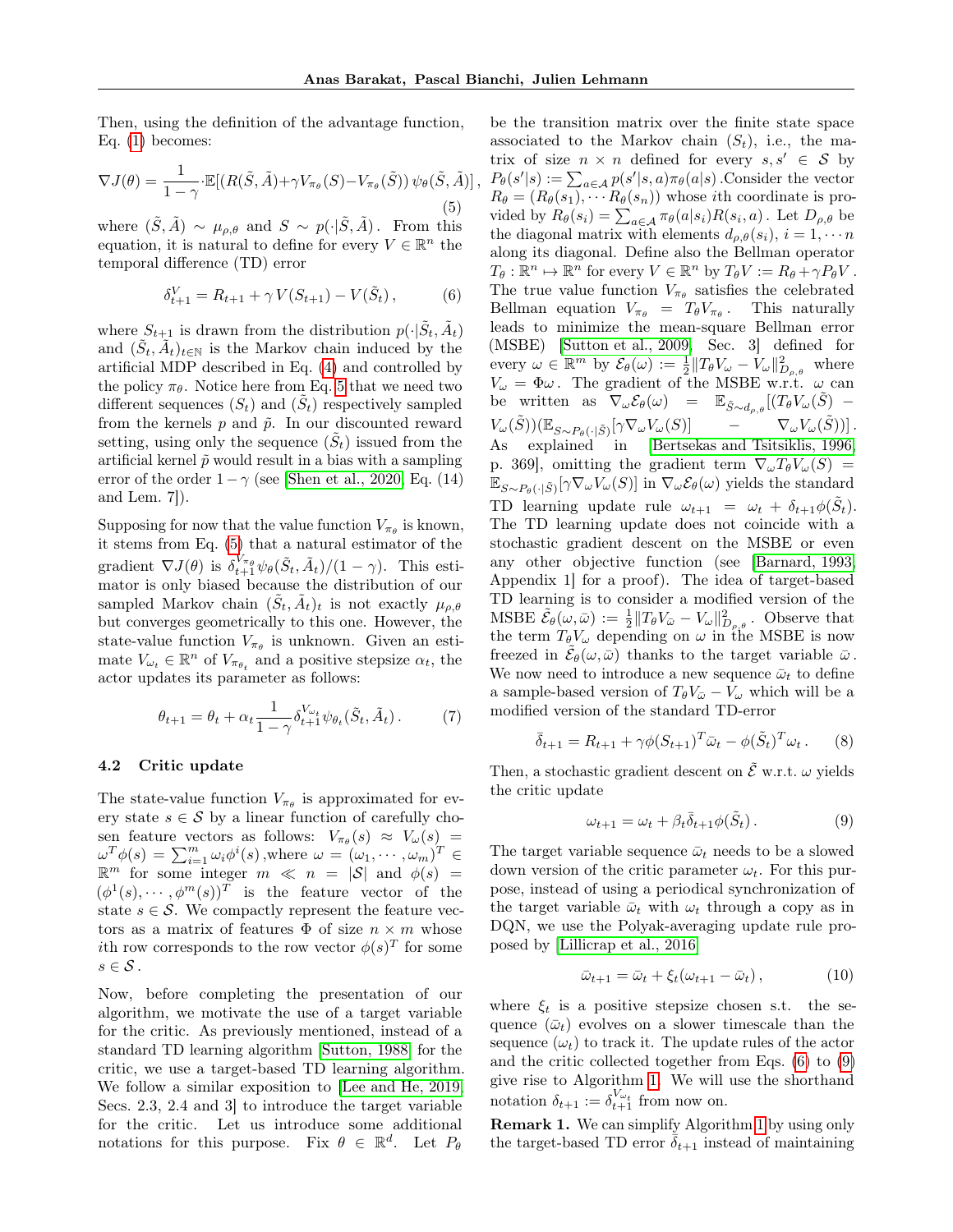<span id="page-5-0"></span>Algorithm 1 Target-based actor-critic.

Initialization:  $\theta_0 \in \mathbb{R}^d, \omega_0 \in \mathbb{R}^m$  . for  $t = 0, 1, 2, \cdots, T-1$  do  $\tilde{A}_t \sim \pi_{\theta_t}(\cdot | \tilde{S}_t); S_{t+1} \sim p(\cdot | \tilde{S}_t, \tilde{A}_t)$  $\delta_{t+1} = \hat{R}_{t+1} + \gamma \, \phi(S_{t+1})^T \omega_t - \phi(\tilde{S}_t)^T \omega_t$  $\triangleright$  classical TD error  $\bar{\delta}_{t+1} = R_{t+1} + \gamma \, \phi(S_{t+1})^T \bar{\omega}_t - \phi(\tilde{S}_t)^T \omega_t$ . target-based TD error  $\theta_{t+1} = \theta_t + \alpha_t \frac{1}{1-\gamma} \delta_{t+1} \psi_{\theta_t}(\tilde{S}_t, \tilde{A})$ t)  $\qquad \qquad \triangleright \text{actor}$  $\omega_{t+1} = \omega_t + \beta_t \overline{\delta}_{t+1} \phi(\tilde{S})$  $\triangleright$  critic  $\bar{\omega}_{t+1} = \bar{\omega}_t + \xi_t(\omega_{t+1} - \bar{\omega}_t)$  .  $\triangleright$  target variable  $S_{t+1}^{\rho} \sim \rho$ ;  $B_{t+1} \sim \mathcal{B}(\gamma)$  $\tilde{S}_{t+1} = B_{t+1}S_{t+1} + (1 - B_{t+1})S_{t+1}^{\rho}$ end for

**Output:** Policy and value function parameters  $\theta_T$ and  $\omega_T$ .

both TD errors  $\bar{\delta}_{t+1}$  and  $\delta_{t+1}$ . The proofs can be easily adapted, note for this that  $(\bar{\omega}_t)$  and  $(\omega_t)$  track the same target  $\bar{\omega}_{*}(\theta_t)$  (see Prop. [5.2,](#page-6-1) Th. [5.3\)](#page-6-2). For clarity of exposition, we present the algorithm with both TD errors, since the classical TD error stems directly from the policy gradient whereas the target-based TD error comes from the use of the target network.

# <span id="page-5-3"></span>5 CONVERGENCE ANALYSIS

In this section, we provide asymptotic convergence guarantees for the critic and the actor of Algorithm [1](#page-5-0) successively. For every  $\theta \in \mathbb{R}^d$ , let  $\tilde{K}_{\theta} \in \mathbb{R}^{|\mathcal{S}||\mathcal{A}| \times |\mathcal{S}||\mathcal{A}|}$ be the transition matrix over the state-action pairs defined for every  $(s, a), (s', a') \in S \times A$  by  $\tilde{K}_{\theta}(s', a'|s, a) =$  $\tilde{p}(s'|s,a)\pi_{\theta}(a'|s')$  . Let  $\mathcal{K} \ := \ \{\tilde{K}_{\theta} \ : \ \theta \ \in \ \mathbb{R}^d\}$  and let  $\overline{\mathcal{K}}$  be its closure. Every element of  $\overline{\mathcal{K}}$  defines a Markov chain on the state-action space. We make the following assumption (see also [\[Zhang et al., 2021,](#page-11-0) [Marbach and Tsitsiklis, 2001\]](#page-10-17)).

<span id="page-5-1"></span>**Assumption 5.1.** For every  $K \in \overline{\mathcal{K}}$ , the Markov chain induced by K is ergodic.

In particular, it ensures the existence of a unique invariant distribution  $\mu_{\rho,\theta}$  for the kernel  $\tilde{K}_{\theta}$  for every  $\theta \in \mathbb{R}^d$ . Note that we can replace  $\tilde{p}$  by p in Assumption [5.1](#page-5-1).

Algorithm [1](#page-5-0) involves three different timescales. The actor parameter  $\theta_t$  is updated on a slower timescale (i.e., with smaller stepsizes) than the target variable  $\bar{\omega}_t$ which itself uses smaller stepsizes than the main critic parameter  $\omega_t$ . This is guaranteed by a specific choice of the three stepsize schedules. The following assumption is a three timescales version of the standard assumption used for two timescales stochastic approximation [\[Borkar, 2008,](#page-9-7) Chap. 6] and plays a pivotal role in our analysis.

<span id="page-5-2"></span>Assumption 5.2 (stepsizes). The sequences of positive stepsizes  $(\alpha_t),(\beta_t)$  and  $(\xi_t)$  satisfy:

(a) 
$$
\sum_{t} \alpha_{t} = \sum_{t} \beta_{t} = \sum_{t} \xi_{t} = +\infty,
$$
  
\n(b) 
$$
\sum_{t} (\alpha_{t}^{2} + \beta_{t}^{2} + \xi_{t}^{2}) < \infty,
$$
  
\n(c) 
$$
\lim_{t \to \infty} \alpha_{t} / \xi_{t} = \lim_{t \to \infty} \xi_{t} / \beta_{t} = 0.
$$

We also need the following stability assumption.

<span id="page-5-4"></span>Assumption 5.3.  $\sup_t (\|\omega_t\| + \|\theta_t\|) < +\infty \ w.p.1$ .

The almost sure boundedness assumption is classical [\[Konda and Borkar, 1999,](#page-9-0) [Borkar, 2008,](#page-9-7) [Bhatnagar et al., 2009,](#page-9-1) [Karmakar and Bhatnagar, 2018\]](#page-9-14). The stability question could be addressed in a look up table representation setting (for e.g.,  $m = n$ ). Nevertheless, this question seems out of reach in the FA setting without any modification of the algorithm. Indeed, as discussed in [\[Bhatnagar et al., 2009,](#page-9-1) p. 2478-2479], FA makes it hard to find a Lyapunov function to apply the stochastic Lyapunov function method [\[Kushner and Yin, 2003\]](#page-10-18) whereas the function  $J$  can be readily used in the tabular case. Under a modification of the actor update of the algorithm and slightly stronger assumptions inspired from [\[Konda and Tsitsiklis, 2003a,](#page-9-15) [Konda and Tsitsiklis, 2003b\]](#page-10-0), the almost sure boundedness of the sequence  $(\omega_t)$  can be relaxed using a generalization to three timescales of the rescaling technique of [\[Borkar and Meyn, 2000\]](#page-9-16) which was extended by [\[Lakshminarayanan and Bhatnagar, 2017\]](#page-10-19) to two timescales stochastic approximation in the case of i.i.d. samples. For simplicity of exposition, we defer the technical details regarding this question to the appendix (see Appendix [C\)](#page-35-0). Concerning the sequence  $(\theta_t)$ , as previously mentioned, it seems out of reach without modifying the algorithm, [\[Lakshminarayanan and Bhatnagar, 2017\]](#page-10-19) (see their Section 6) propose for example to regularize the objective function  $J$  by adding a quadratic penalty  $\epsilon \|\theta\|^2/2$  ( $\epsilon$  positive) leading to an additional  $\epsilon \theta_t$  term in the actor update of the standard actor-critic algorithm 1 of [\[Bhatnagar et al., 2009\]](#page-9-1). We do not make use of this trick which modifies the critical points of the performance function. It is also worth mentioning that several works enforce the boundedness via a projection of the iterates on some compact set [\[Bhandari et al., 2018,](#page-9-9) [Wu et al., 2020,](#page-11-7) [Shen et al., 2020,](#page-10-12) [Zhang et al., 2021\]](#page-11-0). The drawback of this procedure is that it modifies the dynamics of the iterates and could possibly introduce spurious equilibria.

First, we will analyze the critic before investigating the convergence properties of the actor.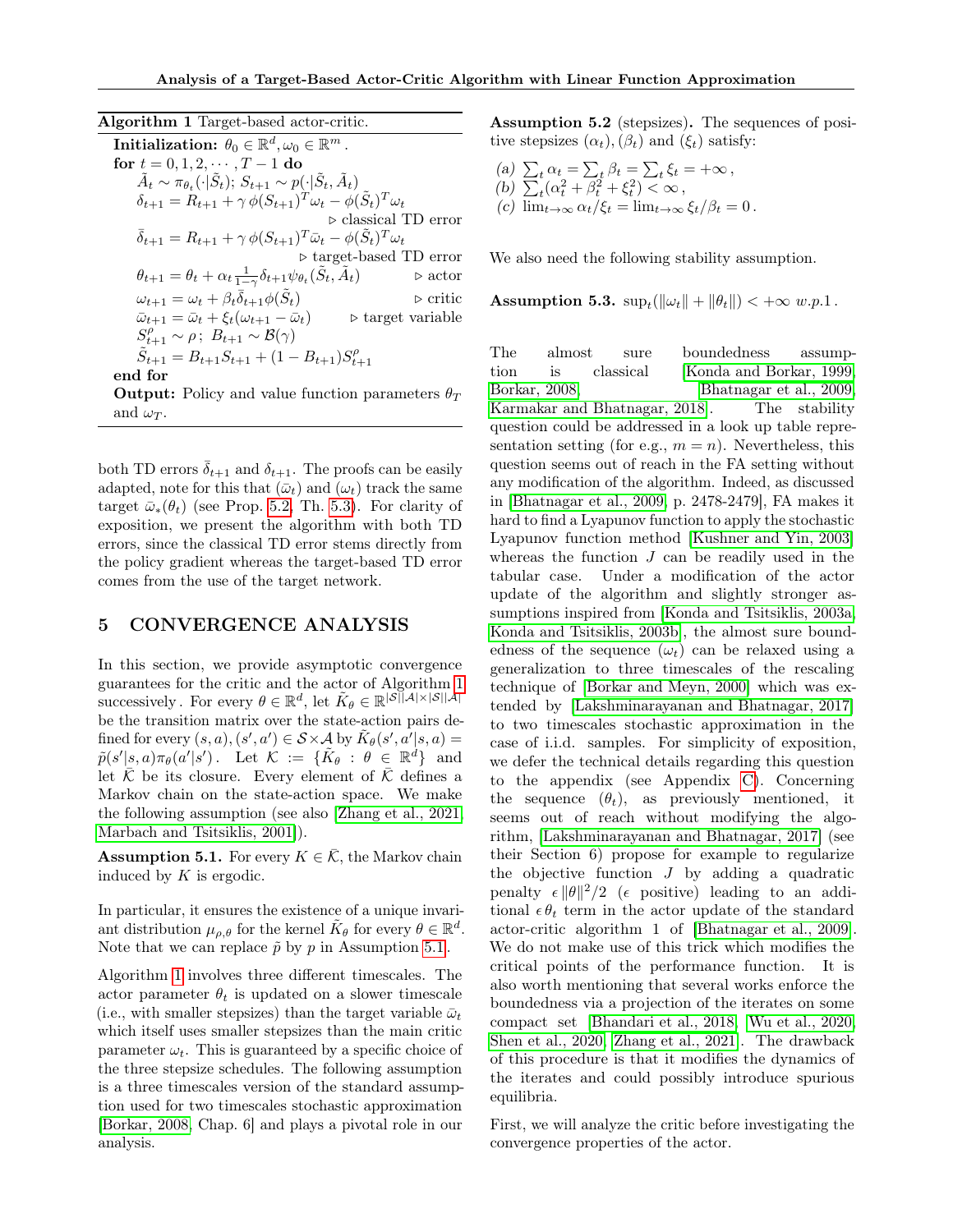#### <span id="page-6-7"></span>5.1 Critic analysis

The following assumption regarding the family of basis functions is a standard requirement [\[Bhatnagar et al., 2009,](#page-9-1) [Konda and Tsitsiklis, 2003b,](#page-10-0) [Tsitsiklis and Van Roy, 1997\]](#page-10-8).

<span id="page-6-3"></span>**Assumption 5.4** (critic features). The matrix  $\Phi$  has full column rank.

We follow the strategy of [\[Borkar, 2008,](#page-9-7) Chap. 6, Lem. 1] for the analysis of multi-timescale stochastic approximation schemes based on the ODE method. We start by analyzing the sequence  $(\omega_t)$  evolving on the fastest timescale, i.e., with the slowly vanishing stepsizes  $\beta_t$  (see Assumption [5.2\)](#page-5-2). The main idea behind the proofs is that  $\theta_t$ ,  $\bar{\omega_t}$  can be considered as quasistatic in this timescale. Then, loosely speaking (see Appendix for a rigorous statement and proof), we can show from its update rule Eq. [\(9\)](#page-4-2) that  $(\omega_t)$  is associated to the ODE

<span id="page-6-8"></span>
$$
\begin{cases}\n\dot{\omega}(s) &= \bar{h}(\theta(s), \bar{\omega}(s)) - \bar{G}(\theta(s)) \omega(s), \\
\dot{\theta}(s) &= 0, \\
\dot{\omega}(s) &= 0,\n\end{cases}
$$
\n(ODE- $\omega$ )

where  $\bar{h}: \mathbb{R}^d \times \mathbb{R}^m \to \mathbb{R}^m$  and  $\bar{G}: \mathbb{R}^d \to \mathbb{R}^{m \times m}$  are defined for every  $\theta \in \mathbb{R}^d, \bar{\omega} \in \mathbb{R}^m$  by

$$
\bar{h}(\theta,\bar{\omega}) := \Phi^T D_{\rho,\theta}(R_{\theta} + \gamma P_{\theta} \Phi \bar{\omega}) \text{ and } \bar{G}(\theta) := \Phi^T D_{\rho,\theta} \Phi.
$$
\n(11)

Recall that the matrices  $D_{\rho,\theta}, P_{\theta}$  and the vector  $R_{\theta}$  are defined in Sec. [4.2.](#page-4-3)

Remark 2. Under Assumptions [5.1](#page-5-1) and [5.4](#page-6-3) , the matrix  $-\bar{G}(\theta)$  is Hurwitz for every  $\theta \in \mathbb{R}^d$ , i.e., all its eigenvalues have negative real parts. In particular, it is invertible.

The matrix  $-\bar{G}(\theta)$  being Hurwitz, it follows from [\(ODE-](#page-6-4) $\omega$ ) that  $\omega_t$  tracks a slowly moving target  $\omega_*(\theta_t, \bar{\omega}_t)$  governed by the slower iterates  $\theta_t$  and  $\bar{\omega}_t$ . The detailed proof in the appendix makes use of a result from [\[Karmakar and Bhatnagar, 2018\]](#page-9-14) to handle the Markovian noise.

<span id="page-6-5"></span>Proposition 5.1. Under Assumptions [3.1](#page-3-1) and [5.1](#page-5-1) to [5.4](#page-6-3), the linear equation  $\bar{G}(\theta)\omega = \bar{h}(\theta,\bar{\omega})$  has a unique solution  $\omega_*(\theta,\bar{\omega})$  for every  $\theta \in \mathbb{R}^d, \bar{\omega} \in \mathbb{R}^m$  and  $\lim_{t} ||\omega_t - \omega_*(\theta_t, \bar{\omega}_t)|| = 0 \ w.p.1.$ 

In a second step, we analyze the target variable sequence  $(\bar{\omega}_t)$  which is evolving on a faster timescale than the sequence  $(\theta_t)$  and slower than the sequence  $(\omega_t)$ . At the timescale  $\xi_t$ , everything happens as if the quantity  $\omega_t$  in Eq. [\(10\)](#page-4-4) could be replaced by  $\omega_*(\theta_t, \bar{\omega}_t)$ thanks to Prop. [5.1.](#page-6-5) Thus, in a sense that is made precise in the appendix, we can show from Eq. [\(10\)](#page-4-4)

that  $(\bar{\omega}_t)$  is related to the ODE

<span id="page-6-9"></span><span id="page-6-6"></span>
$$
\begin{cases} \dot{\bar{\omega}}(s) &= \bar{G}(\theta(s))^{-1}(h(\theta(s)) - G(\theta(s))\bar{\omega}(s)), \\ \dot{\theta}(s) &= 0, \end{cases} \tag{ODE- $\bar{\omega}$ )
$$

where  $h: \mathbb{R}^d \to \mathbb{R}^n$  and  $G: \mathbb{R}^d \to \mathbb{R}^{m \times m}$  are defined for every  $\theta \in \mathbb{R}^d$  by

$$
h(\theta) := \Phi^T D_{\rho,\theta} R_{\theta} \quad \text{and} \quad G(\theta) := \Phi^T D_{\rho,\theta} (I_n - \gamma P_{\theta}) \Phi.
$$
\n(12)

We show in the appendix that the matrix  $-G(\theta)$  is Hurwitz. This result differs from [\[Bertsekas and Tsitsiklis, 1996,](#page-9-2) Lem. 6.6. p.300] or [\[Tsitsiklis and Van Roy, 1997,](#page-10-8) Lem. 9] because the matrix  $D_{\rho,\theta}$  corresponds to the stationary distribution associated to the artificial kernel  $\tilde{p}$  and the policy  $\pi_{\theta}$ in lieu of the original transition kernel p. Then, we prove that  $-\bar{G}(\theta)^{-1}G(\theta)$  is also stable, which suggests from [\(ODE-](#page-6-6) $\bar{\omega}$ ) that  $\bar{\omega}_t$  tracks an other slowly moving target  $\bar{\omega}_*(\theta_t)$ . This is established in the next proposition.

<span id="page-6-4"></span><span id="page-6-1"></span>Proposition 5.2. Under Assumptions [3.1](#page-3-1) and [5.1](#page-5-1) to [5.4](#page-6-3), for every  $\theta \in \mathbb{R}^d$ , the linear equation  $G(\theta)\bar{\omega} =$  $h(\theta)$  has a unique solution  $\bar{\omega}_*(\theta)$  and  $\lim_t ||\bar{\omega}_t \bar{\omega}_{*}(\theta_t)$  = 0 w.p.1. Moreover, for every  $\theta \in \mathbb{R}^d$ ,  $\Phi \bar{\omega}_*(\theta)$  is a fixed point of the projected Bellman operator, i.e.,  $\Pi_{\theta}T_{\theta}(\Phi \bar{\omega}_{*}(\theta)) = \Phi \bar{\omega}_{*}(\theta)$ , where  $\Pi_{\theta} =$  $\Phi(\Phi^T D_{\rho,\theta} \Phi)^{-1} \Phi^T D_{\rho,\theta}$  is the projection matrix on the space  $\{\Phi \omega : \omega \in \mathbb{R}^m\}$  of all vectors of the form  $\Phi \omega$ for  $\omega \in \mathbb{R}^m$  w.r.t. the norm  $\|\cdot\|_{D_{\rho,\theta}}$ .

Combining the results from Props. [5.1](#page-6-5) and [5.2](#page-6-1) , we prove that  $\omega_t$  tracks the same target  $\bar{\omega}_*(\theta_t)$ .

<span id="page-6-2"></span>Theorem 5.3. Let Assumptions [3.1,](#page-3-1) and [5.1](#page-5-1) to [5.4](#page-6-3) hold true. Then, we have

$$
\lim_{t} \|\omega_t - \bar{\omega}_*(\theta_t)\| = 0 \ w.p.1.
$$

Moreover, this limit implies the following:  $\lim_{t} \|\Pi_{\theta_t} T_{\theta_t}(\Phi \omega_t) - \Phi \omega_t\| = 0 \quad w.p.1$ .

**Remark 3.** When the actor parameter  $\theta_t$  is fixed (i.e., we are back to a policy evaluation problem), the second part of the above convergence result coincides with the widely known interpretation of the limit of the TD learning algorithm provided in [\[Tsitsiklis and Van Roy, 1997\]](#page-10-8) (see also [\[Bertsekas and Tsitsiklis, 1996,](#page-9-2) p. 303-304]).

#### 5.2 Actor analysis

<span id="page-6-0"></span>Theorem 5.4. Let Assumptions [3.1](#page-3-1) and [5.1](#page-5-1) to [5.4](#page-6-3) hold true. Then, w.p.1

$$
\liminf_t ( \|\nabla J(\theta_t)\| - \|b(\theta_t)\|) \leq 0,
$$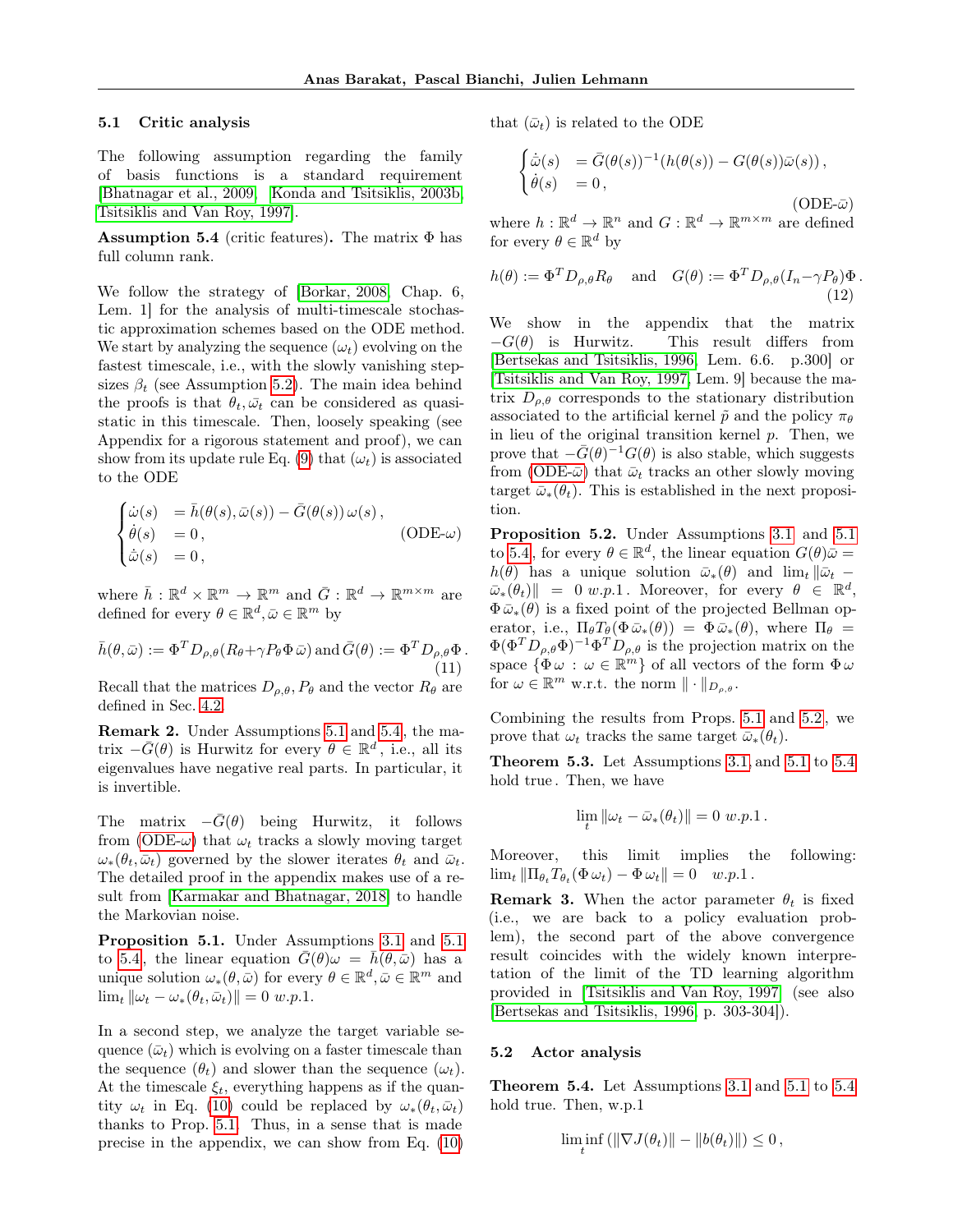where for every  $\theta \in \mathbb{R}^d$ ,  $(s, a) \in S \times A$ ,  $b(\theta):=\frac{1}{1-\gamma}\mathbb{E}_{\mu_{\rho,\theta}}[\psi_{\theta}(\tilde{S},\tilde{A})(\hat{Q}_{\theta}(\tilde{S},\tilde{A})-Q_{\pi_{\theta}}(\tilde{S},\tilde{A}))] \text{ and }$  $\hat{Q}_{\theta}(s, a) := R(s, a) + \gamma \sum_{s' \in \mathcal{S}} p(s'|s, a) \phi(s')^T \bar{\omega}_{*}(\theta).$ 

Th. [5.4](#page-6-0) is analog to [\[Konda, 2002,](#page-9-8) Th. 5.5] which is established for the standard on-policy actor-critic in the average reward setting and [\[Zhang et al., 2020b,](#page-11-10) Th. 3] for an off-policy actor-critic without any target network. The result states that the sequence  $(\theta_t)$  generated by our actor-critic algorithm visits any neighborhood of the set  $\{\theta \in \mathbb{R}^d : ||\nabla J(\theta)|| \le ||b(\theta)||\}$  infinitely often. The bias  $b(\theta)$  corresponds to the difference between the gradient  $\nabla J(\theta)$  and the steady state expectation of the actor's update direction. The estimate used to update the actor in Eq. [\(7\)](#page-4-5) is only a biased estimate of  $\nabla J(\theta)$ because of linear FA.

<span id="page-7-4"></span>**Remark 4.** The bias  $b(\theta)$  disappears in the tabular setting  $(m = |\mathcal{S}|)$  and the features spanning  $\mathbb{R}^{|\mathcal{S}|}$ ) when we do not use FA and in the linear FA setting when the value function belongs to the class of linear functions spanned by the pre-selected feature (or basis) functions. Beyond these particular settings, considering compatible features as introduced in [\[Sutton et al., 2000,](#page-10-14) [Konda and Tsitsiklis, 2003b\]](#page-10-0) can be a solution to cancel the bias  $b(\theta)$  incurred by Algorithm [1.](#page-5-0) We do not investigate this direction in this work.

# <span id="page-7-5"></span>6 FINITE-TIME ANALYSIS

Our analysis in this section should be valid for a continuous state space  $\mathcal S$  (and still finite action space) upon supposing that the feature map  $\phi$  defined in Section [4.2](#page-4-3) has bounded norm (i.e.,  $\|\phi(\cdot)\| \leq 1$ ) and slightly adapting our notations and definitions to this more general setting (see also for e.g., [\[Wu et al., 2020\]](#page-11-7)). To stay concise and consistent with the first part of our analysis in Section [5,](#page-5-3) we restrict ourselves to the finite state space setting.

#### 6.1 Critic analysis

For every  $\theta \in \mathbb{R}^d$ , we suppose that the Markov chain  $(\tilde{S}_t)$  induced by the policy  $\pi_{\theta}$  and the transition kernel  $\tilde{p}$  mixes at a geometric rate.

<span id="page-7-2"></span>**Assumption 6.1.** There exist constants  $c > 0$  and  $\sigma \in (0,1)$  s.t. for every  $t \in \mathbb{N}, \theta \in \mathbb{R}^d$ ,

$$
\sup_{s \in \mathcal{S}} d_{TV}(\mathbb{P}(\tilde{S}_t \in \cdot | \tilde{S}_0 = s, \pi_\theta), d_{\rho, \theta}) \leq c\sigma^t,
$$

where  $d_{TV}(\cdot, \cdot)$  denotes the total-variation distance between two probability measures.

This assumption is used to control the Markovian noise induced by sampling transitions from the MDP under a dynamically changing policy. It was considered first in [\[Bhandari et al., 2018\]](#page-9-9) in a policy evaluation setting for the finite-time analysis of TD learning. It was later used for instance in [\[Zou et al., 2019,](#page-11-11) [Wu et al., 2020,](#page-11-7) [Shen et al., 2020\]](#page-10-12).

We have seen in Sec. [5.1](#page-6-7) that the dynamics of the critic is driven by two key matrices  $-\bar{G}(\theta)$  and  $-\bar{G}(\theta)^{-1}G(\theta)$ . While we only need these matrices to be stable for our asymptotic results, we actually show in the appendix that  $-\bar{G}(\theta)$  is even negative definite uniformly in  $\theta$ . We suppose that the second matrix  $-\bar{G}(\theta)^{-1}\dot{G}(\theta)$  is also negative definite uniformly in  $\theta$ .

<span id="page-7-0"></span>**Assumption 6.2.** There exists  $\zeta > 0$  s.t. for every  $\theta \in$  $\mathbb{R}^d, \ \omega \in \mathbb{R}^m, \ \omega^T \bar{G}(\theta)^{-1} G(\theta) \omega \geq \zeta \|\omega\|^2.$ 

We are now ready to state our critic convergence rate.

<span id="page-7-1"></span>Theorem 6.1. Let Assumptions [3.1,](#page-3-1) [5.1](#page-5-1) and [5.3](#page-5-4) to [6.2](#page-7-0) hold. Let  $c_1, c_2, c_3, \alpha, \xi, \beta$  be positive constants s.t.  $0 < \beta < \xi < \alpha < 1$ . Set  $\alpha_t = \frac{c_1}{(1+t)^{\alpha}}, \xi_t = \frac{c_2}{(1+t)^{\xi}}$  and  $\beta_t = \frac{c_3}{(1+t)^{\beta}}$ . Then, the sequences  $(\omega_t)$  and  $(\theta_t)$  from Algorithm [1](#page-5-0) satisfy for every integer  $T \geq 1$ ,

$$
\frac{1}{T} \sum_{t=1}^{T} \mathbb{E}[\|\omega_t - \bar{\omega}_*(\theta_t)\|^2] = \mathcal{O}\left(\frac{1}{T^{1-\xi}}\right) + \mathcal{O}\left(\frac{\ln T}{T^{\beta}}\right) + \mathcal{O}\left(\frac{1}{T^{2(\alpha-\xi)}}\right) + \mathcal{O}\left(\frac{1}{T^{2(\xi-\beta)}}\right).
$$

The bound of Th. [6.1](#page-7-1) shows the impact of using a target variable. First, the last two terms impose the conditions  $\alpha > \xi$  and  $\xi > \beta$ . At least with linear FA, this may provide a theoretical justification to the common practice of updating the target network at a slower rate compared to the main network for the critic. Second, compared to [\[Wu et al., 2020,](#page-11-7) Th. 4.7] which is concerned with the standard actor-critic in the average reward setting, we have the slower  $\mathcal{O}(T^{\xi-1})$  instead of  $\mathcal{O}(T^{\beta-1})$  and our bound comprises four error terms. These are also consequences of the use of a target variable.

Remark 5. Although we use similar proof techniques to [\[Wu et al., 2020\]](#page-11-7) for our finite-time analysis, notice that our novel asymptotic analysis of the critic (Sec. [5.1\)](#page-6-7) is crucial for the proof (see Sec. [B.1](#page-21-0) for details).

#### 6.2 Actor analysis

We suppose that the critic approximation error induced by linear FA is uniformly bounded (see also [\[Qiu et al., 2019,](#page-10-10) [Wu et al., 2020,](#page-11-7) [Xu et al., 2020a\]](#page-11-5)).

<span id="page-7-3"></span>**Assumption 6.3.** There exists  $\epsilon_{FA} \geq 0$  s.t. for every  $\theta \in \mathbb{R}^d$ ,  $||V_{\pi_{\theta}} - \Phi \bar{\omega}_{*}(\theta)||_{D_{\rho,\theta}} \leq \epsilon_{\text{FA}}$ .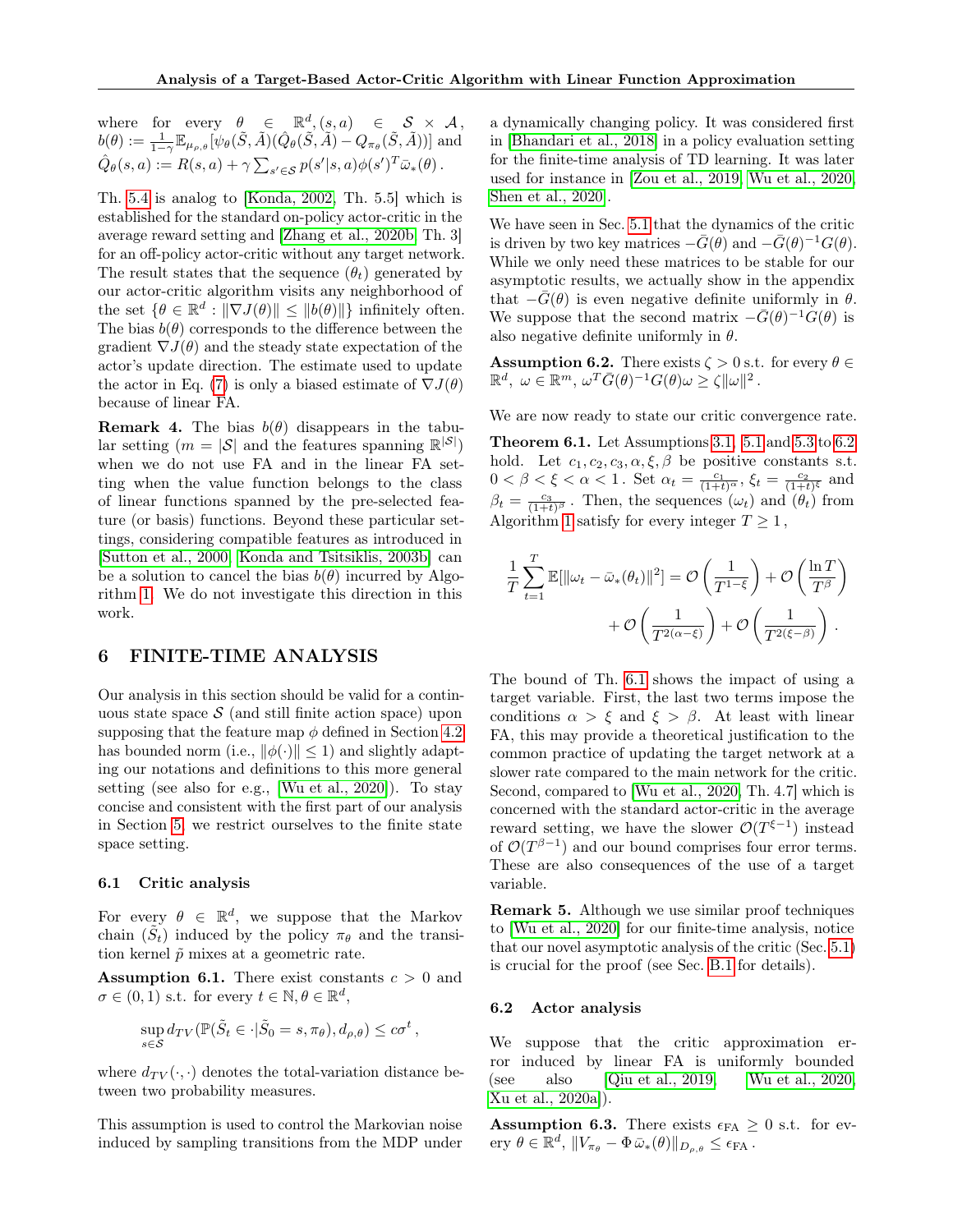Observe that  $\epsilon_{FA} = 0$  if the true value function  $V_{\pi_{\theta}}$ belongs to the linear function space spanned by the feature functions for every  $\theta \in \mathbb{R}^d$ .

<span id="page-8-1"></span>Theorem 6.2. Let Assumptions [3.1](#page-3-1) , [5.1](#page-5-1) , [5.3](#page-5-4) to [6.1](#page-7-2) and [6.3](#page-7-3) hold. Let  $c_1, c_2, c_3, \alpha, \xi, \beta$  be positive constants s.t.  $0 < \beta < \xi < \alpha < 1$ . Set  $\alpha_t = \frac{c_1}{(1+t)^{\alpha}}, \xi_t = \frac{c_2}{(1+t)^{\xi}}$ and  $\beta_t = \frac{c_3}{(1+t)^{\beta}}$ . Then, for every integer  $T \ge 1$ ,

$$
\frac{1}{T} \sum_{t=1}^{T} \mathbb{E}[\|\nabla J(\theta_t)\|^2] = \mathcal{O}\left(\frac{1}{T^{1-\alpha}}\right) + \mathcal{O}\left(\frac{\ln^2 T}{T^{\alpha}}\right) + \mathcal{O}\left(\frac{1}{T} \sum_{t=1}^{T} \mathbb{E}[\|\omega_t - \bar{\omega}_*(\theta_t)\|^2]\right) + \mathcal{O}(\epsilon_{FA}).
$$

Combining Th. [6.1](#page-7-1) and Th. [6.2,](#page-8-1) we obtain the following result.

<span id="page-8-3"></span>Corollary 6.3. Under the setting and the assumptions of Ths. [6.1](#page-7-1) and [6.2](#page-8-1), we have for every  $T \ge 1$ ,

$$
\frac{1}{T} \sum_{t=1}^T \mathbb{E}[\|\nabla J(\theta_t)\|^2] = \mathcal{O}\left(\frac{1}{T^{1-\alpha}}\right) + \mathcal{O}\left(\frac{\ln T}{T^{\beta}}\right) + \mathcal{O}\left(\frac{1}{T^{2(\alpha-\xi)}}\right) + \mathcal{O}\left(\frac{1}{T^{2(\xi-\beta)}}\right) + \mathcal{O}\left(\epsilon_{\text{FA}}\right).
$$

Moreover, if we set  $\alpha = \frac{2}{3}$ ,  $\xi = \frac{1}{2}$  and  $\beta = \frac{1}{3}$  to define the stepsizes  $(\alpha_t)$ ,  $(\xi_t)$  and  $(\beta_t)$ , the actor parameter sequence  $(\theta_t)$  generated by Algorithm [1](#page-5-0) within  $T =$  $\mathcal{O}(\epsilon^{-3} \ln^3(\frac{1}{\epsilon}))$  steps, satisfies

$$
\min_{0 \le t \le T} \mathbb{E}[\|\nabla J(\theta_t)\|^2] \le \mathcal{O}(\epsilon_{\text{FA}}) + \epsilon.
$$

As a consequence, since Algorithm [1](#page-5-0) uses a single sample from the MDP per iteration, its sample complexity is  $\mathcal{O}(\epsilon^{-3} \ln^3(\frac{1}{\epsilon}))$ . This is to compare with the best  $\mathcal{O}(\epsilon^{-2}\ln(\frac{1}{\epsilon}))$  sample complexity known in the literature (to the best of our knowledge) for actor-critic algorithms up to the linear FA error [\[Xu et al., 2020a,](#page-11-5) Th. 2]. Although the use of a target variable seems to deteriorate the sample complexity w.r.t. the best known result for target-free actor-critic methods, note that it is still aligned with the complexity reported in [\[Qiu et al., 2019\]](#page-10-10) (up to logarithmic factors) and better than the  $\mathcal{O}(\epsilon^{-4})$  sample complexity obtained in [\[Kumar et al., 2019\]](#page-10-11) with i.i.d. sampling. Notice that we do not make use of mini-batching of samples (even from a single sample path) or nested loops as in [\[Xu et al., 2020a\]](#page-11-5). We refer to [\[Wu et al., 2020,](#page-11-7) Section 4.4] and [\[Xu et al., 2020a,](#page-11-5) Table 1] for further discussion. We briefly comment on the origin of this deteriorated sample complexity stemming from our finite-time bounds. Due to the use of a target variable, instead of the  $O(T^{2(\alpha-\beta)})$  error term of the standard actor-critic (see [\[Wu et al., 2020,](#page-11-7) Cor. 4.9] or

[\[Shen et al., 2020,](#page-10-12) Ths.3-4]), we have two error terms  $\mathcal{O}(T^{2(\alpha-\xi)})$  and  $\mathcal{O}(T^{2(\xi-\beta)})$  slowing down the convergence because of the condition  $\beta < \xi < \alpha$ . Interestingly, at least in the linear FA setting, this corroborates the practical intuition that the use of a target network may slow down learning as formulated for instance in [\[Lillicrap et al., 2016,](#page-10-4) Section 3] (even if constant stepsizes are used in practice).

Remark 6. Remark [4](#page-7-4) also applies to the function approximation error  $\epsilon_{FA}$ .

# 7 CONCLUSION AND FUTURE WORK

This paper provides the first convergence analysis of an actor-critic algorithm incorporating a target network, establishing both asymptotic and finite-time results under Markovian sampling. Motivated by the success of actor-critic methods using target networks in deep RL, our analysis shows that this target network mechanism is theoretically sound in the linear FA setting. Although our analysis does not demonstrate a particular advantage of target-based actor-critic methods over non-target based counterpart in the linear FA setting, our results pave the road for the nonlinear FA setting. There are several interesting directions for future research. A theoretical justification of the use of a target network in the nonlinear FA setting beyond linear FA is a challenging problem that merit further investigation. In particular, as practical algorithms in deep RL seem to indicate, it would be interesting to see if such a trick can be a theoretically grounded alternative to the failure of temporal difference learning with nonlinear FA. Another possible avenue for future work to close the gap between theory and practice is to address the case of off-policy target-based actor-critic algorithms which have enjoyed great empirical success [\[Fujimoto et al., 2018,](#page-9-4) [Haarnoja et al., 2018\]](#page-9-5).

### Acknowledgements

The authors would like to thank the anonymous referees for their useful feedback. Anas Barakat was supported by the "Futur & Ruptures" research program which is jointly funded by the IMT, the Mines-Télécom Foundation and the Carnot TSN Institute.

## References

- <span id="page-8-2"></span>[Barnard, 1993] Barnard, E. (1993). Temporaldifference methods and markov models. IEEE Transactions on Systems, Man, and Cybernetics, 23(2):357– 365.
- <span id="page-8-0"></span>[Barto et al., 1983] Barto, A. G., Sutton, R. S., and Anderson, C. W. (1983). Neuronlike adaptive ele-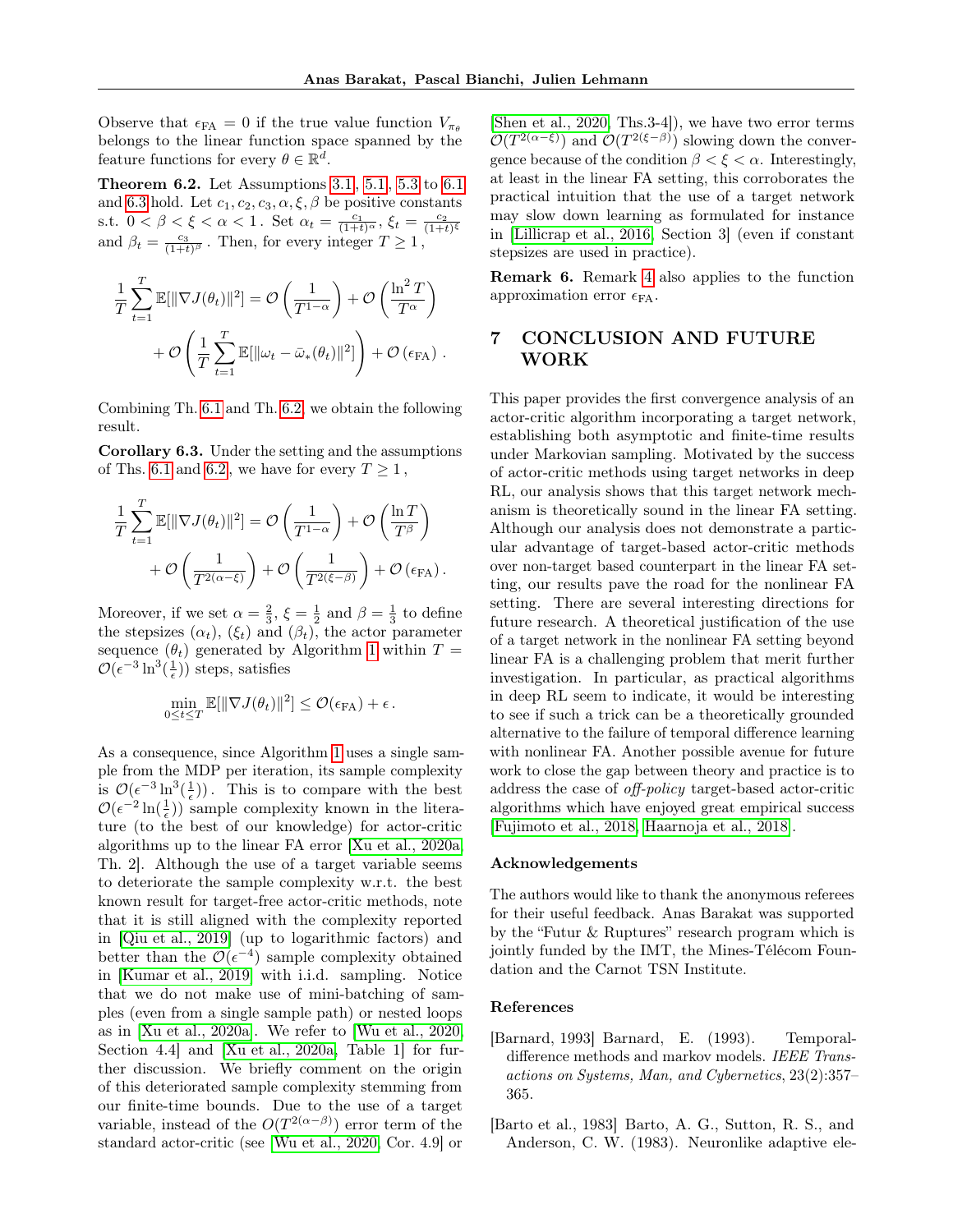ments that can solve difficult learning control problems. IEEE Transactions on Systems, Man, and Cybernetics, SMC-13(5):834–846.

- <span id="page-9-17"></span>[Benaim, 1996] Benaim, M. (1996). A dynamical system approach to stochastic approximations. SIAM J. Control Optim., 34(2):437–472.
- <span id="page-9-6"></span>[Benveniste et al., 1990] Benveniste, A., Métivier, M., and Priouret, P. (1990). Adaptive algorithms and stochastic approximations, volume 22 of Applications of Mathematics (New York). Springer-Verlag, Berlin. Translated from the French by Stephen S. Wilson.
- <span id="page-9-2"></span>[Bertsekas and Tsitsiklis, 1996] Bertsekas, D. P. and Tsitsiklis, J. N. (1996). Neuro-Dynamic Programming. Athena Scientific, 1st edition.
- <span id="page-9-9"></span>[Bhandari et al., 2018] Bhandari, J., Russo, D., and Singal, R. (2018). A finite time analysis of temporal difference learning with linear function approximation. In Bubeck, S., Perchet, V., and Rigollet, P., editors, Proceedings of the 31st Conference On Learning Theory, volume 75 of Proceedings of Machine Learning Research, pages 1691–1692. PMLR.
- <span id="page-9-1"></span>[Bhatnagar et al., 2009] Bhatnagar, S., Sutton, R. S., Ghavamzadeh, M., and Lee, M. (2009). Natural actor-critic algorithms. Automatica, 45(11):2471– 2482.
- <span id="page-9-7"></span>[Borkar, 2008] Borkar, V. S. (2008). Stochastic approximation. Cambridge University Press, Cambridge; Hindustan Book Agency, New Delhi. A dynamical systems viewpoint.
- <span id="page-9-16"></span>[Borkar and Meyn, 2000] Borkar, V. S. and Meyn, S. P. (2000). The ode method for convergence of stochastic approximation and reinforcement learning. SIAM Journal on Control and Optimization, 38(2):447–469.
- <span id="page-9-11"></span>[Dalal et al., 2018] Dalal, G., Thoppe, G., Szörényi, B., and Mannor, S. (2018). Finite sample analysis of two-timescale stochastic approximation with applications to reinforcement learning. In Bubeck, S., Perchet, V., and Rigollet, P., editors, Proceedings of the 31st Conference On Learning Theory, volume 75 of Proceedings of Machine Learning Research, pages 1199–1233. PMLR.
- <span id="page-9-4"></span>[Fujimoto et al., 2018] Fujimoto, S., van Hoof, H., and Meger, D. (2018). Addressing function approximation error in actor-critic methods. In Dy, J. and Krause, A., editors, Proceedings of the 35th International Conference on Machine Learning, volume 80 of Proceedings of Machine Learning Research, pages 1587–1596. PMLR.
- <span id="page-9-10"></span>[Gupta et al., 2019] Gupta, H., Srikant, R., and Ying, L. (2019). Finite-time performance bounds and adaptive learning rate selection for two time-scale reinforcement learning. In Wallach, H., Larochelle, H., Beygelzimer, A., d' Alché-Buc, F., Fox, E., and Garnett, R., editors, Advances in Neural Information Processing Systems, volume 32. Curran Associates, Inc.
- <span id="page-9-5"></span>[Haarnoja et al., 2018] Haarnoja, T., Zhou, A., Abbeel, P., and Levine, S. (2018). Soft actor-critic: Off-policy maximum entropy deep reinforcement learning with a stochastic actor. In Dy, J. and Krause, A., editors, Proceedings of the 35th International Conference on Machine Learning, volume 80 of Proceedings of Machine Learning Research, pages 1861–1870. PMLR.
- <span id="page-9-3"></span>[Heess et al., 2015] Heess, N., Hunt, J. J., Lillicrap, T. P., and Silver, D. (2015). Memory-based control with recurrent neural networks. arXiv preprint arXiv:1512.04455.
- <span id="page-9-13"></span>[Hong et al., 2020] Hong, M., Wai, H.-T., Wang, Z., and Yang, Z. (2020). A two-timescale framework for bilevel optimization: Complexity analysis and application to actor-critic. arXiv preprint arXiv:2007.05170.
- <span id="page-9-18"></span>[Horn and Johnson, 1994] Horn, R. A. and Johnson, C. R. (1994). Topics in matrix analysis. Cambridge University Press, Cambridge. Corrected reprint of the 1991 original.
- <span id="page-9-12"></span>[Kaledin et al., 2020] Kaledin, M., Moulines, E., Naumov, A., Tadic, V., and Wai, H. (2020). Finite time analysis of linear two-timescale stochastic approximation with markovian noise. In Abernethy, J. D. and Agarwal, S., editors, Conference on Learning Theory, COLT 2020, 9-12 July 2020, Virtual Event  $|Graz, Austria|$ , volume 125 of *Proceedings of Ma*chine Learning Research, pages 2144–2203. PMLR.
- <span id="page-9-14"></span>[Karmakar and Bhatnagar, 2018] Karmakar, P. and Bhatnagar, S. (2018). Two time-scale stochastic approximation with controlled Markov noise and off-policy temporal-difference learning. Math. Oper. Res., 43(1):130–151.
- <span id="page-9-8"></span>[Konda, 2002] Konda, V. R. (2002). Actor-Critic Algorithms. PhD thesis, USA. AAI0804543.
- <span id="page-9-0"></span>[Konda and Borkar, 1999] Konda, V. R. and Borkar, V. S. (1999). Actor-critic–type learning algorithms for markov decision processes. SIAM Journal on control and Optimization, 38(1):94–123.
- <span id="page-9-15"></span>[Konda and Tsitsiklis, 2003a] Konda, V. R. and Tsitsiklis, J. N. (2003a). Linear stochastic approximation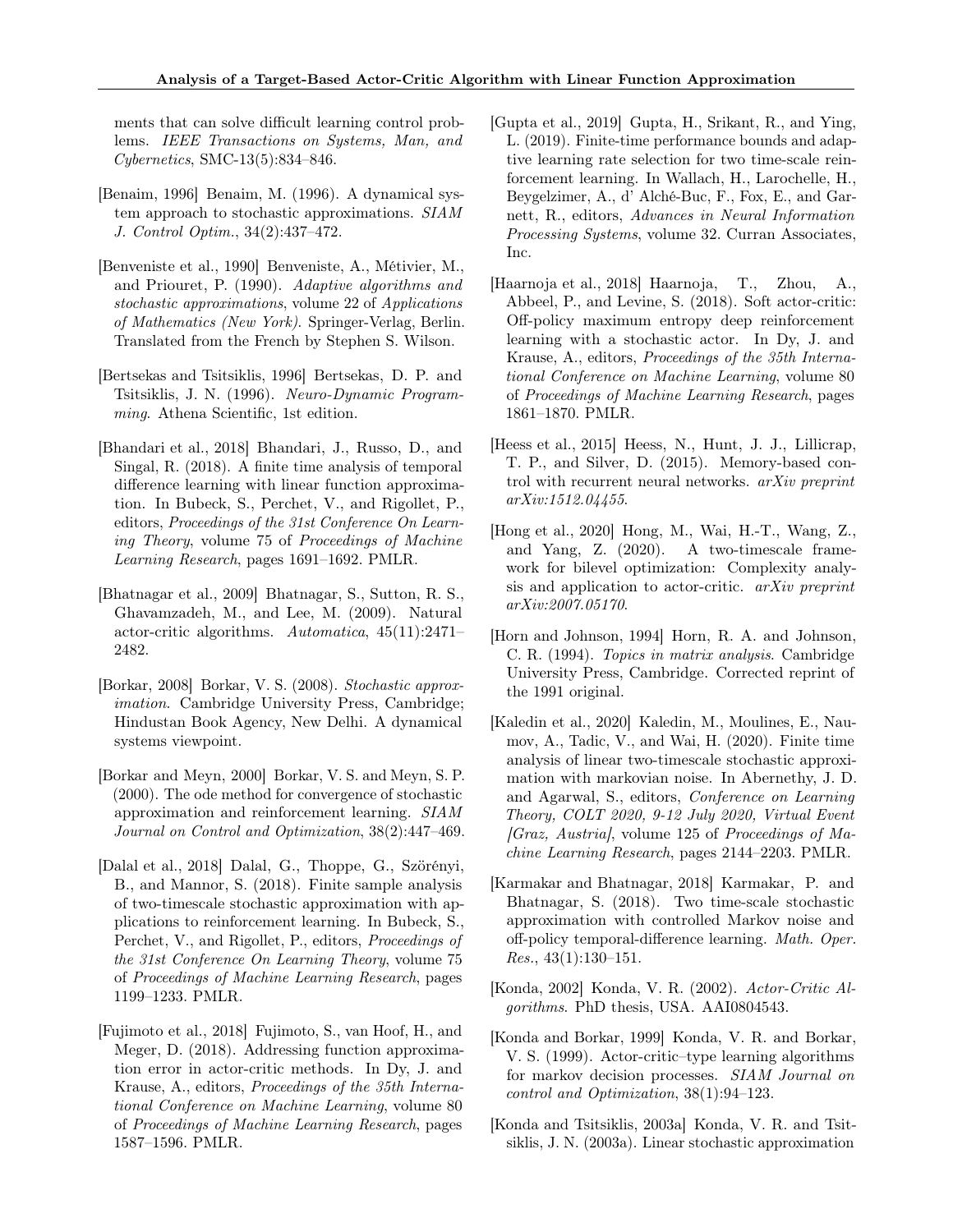driven by slowly varying markov chains. Systems  $\mathcal{C}$ Control Letters, 50(2):95–102.

- <span id="page-10-0"></span>[Konda and Tsitsiklis, 2003b] Konda, V. R. and Tsitsiklis, J. N. (2003b). On actor-critic algorithms. SIAM journal on Control and Optimization, 42(4):1143–1166.
- <span id="page-10-11"></span>[Kumar et al., 2019] Kumar, H., Koppel, A., and Ribeiro, A. (2019). On the sample complexity of actor-critic method for reinforcement learning with function approximation.  $arXiv$  preprint arXiv:1910.08412.
- <span id="page-10-18"></span>[Kushner and Yin, 2003] Kushner, H. J. and Yin, G. G. (2003). Stochastic approximation and recursive algorithms and applications, volume 35 of Applications of Mathematics (New York). Springer-Verlag, New York, second edition. Stochastic Modelling and Applied Probability.
- <span id="page-10-19"></span>[Lakshminarayanan and Bhatnagar, 2017] Lakshminarayanan, C. and Bhatnagar, S. (2017). A stability criterion for two timescale stochastic approximation schemes. Automatica, 79:108–114.
- <span id="page-10-7"></span>[Lee and He, 2019] Lee, D. and He, N. (2019). Targetbased temporal-difference learning. In Chaudhuri, K. and Salakhutdinov, R., editors, Proceedings of the 36th International Conference on Machine Learning, volume 97 of Proceedings of Machine Learning Research, pages 3713–3722. PMLR.
- <span id="page-10-4"></span>[Lillicrap et al., 2016] Lillicrap, T. P., Hunt, J. J., Pritzel, A., Heess, N., Erez, T., Tassa, Y., Silver, D., and Wierstra, D. (2016). Continuous control with deep reinforcement learning. In ICLR 2016.
- <span id="page-10-17"></span>[Marbach and Tsitsiklis, 2001] Marbach, P. and Tsitsiklis, J. (2001). Simulation-based optimization of markov reward processes. IEEE Transactions on Automatic Control, 46(2):191–209.
- <span id="page-10-5"></span>[Mnih et al., 2016] Mnih, V., Badia, A. P., Mirza, M., Graves, A., Lillicrap, T., Harley, T., Silver, D., and Kavukcuoglu, K. (2016). Asynchronous methods for deep reinforcement learning. In Balcan, M. F. and Weinberger, K. Q., editors, Proceedings of The 33rd International Conference on Machine Learning, volume 48 of Proceedings of Machine Learning Research, pages 1928–1937, New York, New York, USA. PMLR.
- <span id="page-10-6"></span>[Mnih et al., 2015] Mnih, V., Kavukcuoglu, K., Silver, D., Rusu, A. A., Veness, J., Bellemare, M. G., Graves, A., Riedmiller, M., Fidjeland, A. K., Ostrovski, G., et al. (2015). Human-level control through deep reinforcement learning. Nature, 518(7540):529–533.
- <span id="page-10-1"></span>[Peters and Schaal, 2008] Peters, J. and Schaal, S. (2008). Natural actor-critic. Neurocomputing, 71(7- 9):1180–1190.
- <span id="page-10-3"></span>[Puterman, 2014] Puterman, M. L. (2014). Markov decision processes: discrete stochastic dynamic programming. John Wiley & Sons.
- <span id="page-10-10"></span>[Qiu et al., 2019] Qiu, S., Yang, Z., Ye, J., and Wang, Z. (2019). On the finite-time convergence of actorcritic algorithm. In Optimization Foundations for Reinforcement Learning Workshop at Advances in Neural Information Processing Systems (NeurIPS).
- <span id="page-10-12"></span>[Shen et al., 2020] Shen, H., Zhang, K., Hong, M., and Chen, T. (2020). Asynchronous advantage actor critic: Non-asymptotic analysis and linear speedup. arXiv preprint arXiv:2012.15511.
- <span id="page-10-9"></span>[Srikant and Ying, 2019] Srikant, R. and Ying, L. (2019). Finite-time error bounds for linear stochastic approximation and td learning. In Beygelzimer, A. and Hsu, D., editors, Proceedings of the Thirty-Second Conference on Learning Theory, volume 99 of Proceedings of Machine Learning Research, pages 2803–2830, Phoenix, USA. PMLR.
- <span id="page-10-15"></span>[Sutton, 1988] Sutton, R. S. (1988). Learning to predict by the methods of temporal differences. Machine learning, 3(1):9–44.
- <span id="page-10-2"></span>[Sutton and Barto, 2018] Sutton, R. S. and Barto, A. G. (2018). Reinforcement learning: An introduction. MIT press.
- <span id="page-10-16"></span>[Sutton et al., 2009] Sutton, R. S., Maei, H. R., Precup, D., Bhatnagar, S., Silver, D., Szepesvári, C., and Wiewiora, E. (2009). Fast gradient-descent methods for temporal-difference learning with linear function approximation. In Proceedings of the 26th Annual International Conference on Machine Learning, ICML '09, page 993–1000, New York, NY, USA. Association for Computing Machinery.
- <span id="page-10-14"></span>[Sutton et al., 2000] Sutton, R. S., Mcallester, D., Singh, S., and Mansour, Y. (2000). Policy gradient methods for reinforcement learning with function approximation. In Advances in Neural Information Processing Systems 12, volume 99, pages 1057–1063. MIT Press.
- <span id="page-10-13"></span>[Szepesvári, 2010] Szepesvári, C. (2010). Algorithms for reinforcement learning. Synthesis lectures on artificial intelligence and machine learning, 4(1):1– 103.
- <span id="page-10-8"></span>[Tsitsiklis and Van Roy, 1997] Tsitsiklis, J. N. and Van Roy, B. (1997). An analysis of temporaldifference learning with function approximation.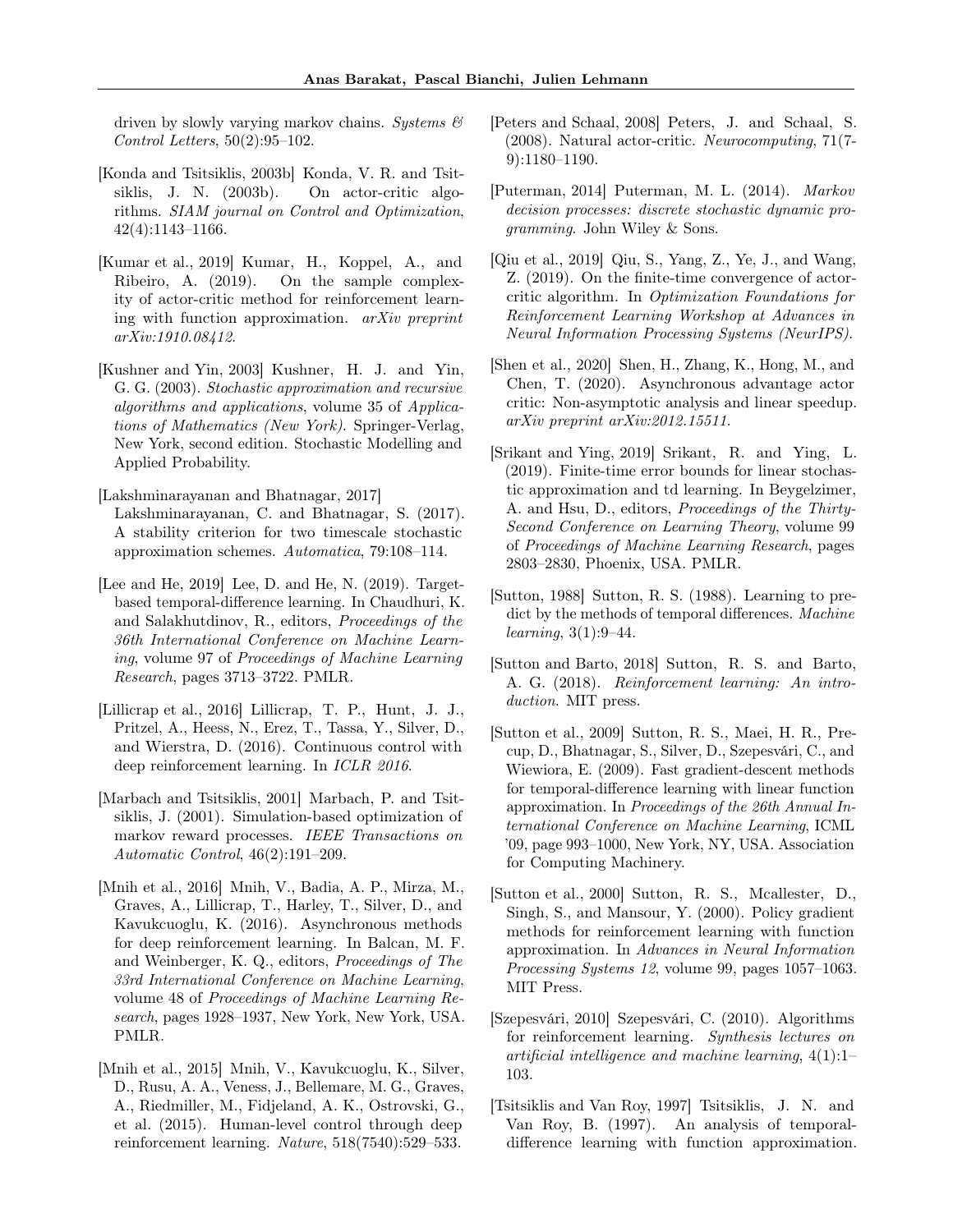IEEE transactions on automatic control, 42(5):674– 690.

- <span id="page-11-6"></span>[Wang et al., 2020] Wang, L., Cai, Q., Yang, Z., and Wang, Z. (2020). Neural policy gradient methods: Global optimality and rates of convergence. In International Conference on Learning Representations.
- <span id="page-11-8"></span>[Wen et al., 2021] Wen, J., Kumar, S., Gummadi, R., and Schuurmans, D. (2021). Characterizing the gap between actor-critic and policy gradient. In Meila, M. and Zhang, T., editors, Proceedings of the 38th International Conference on Machine Learning, volume 139 of Proceedings of Machine Learning Research, pages 11101–11111. PMLR.
- <span id="page-11-7"></span>[Wu et al., 2020] Wu, Y. F., Zhang, W., Xu, P., and Gu, Q. (2020). A finite-time analysis of two timescale actor-critic methods. In Larochelle, H., Ranzato, M., Hadsell, R., Balcan, M. F., and Lin, H., editors, Advances in Neural Information Processing Systems, volume 33, pages 17617–17628. Curran Associates, Inc.
- <span id="page-11-5"></span>[Xu et al., 2020a] Xu, T., Wang, Z., and Liang, Y. (2020a). Improving sample complexity bounds for (natural) actor-critic algorithms. In Larochelle, H., Ranzato, M., Hadsell, R., Balcan, M. F., and Lin, H., editors, Advances in Neural Information Processing Systems, volume 33, pages 4358–4369. Curran Associates, Inc.
- <span id="page-11-4"></span>[Xu et al., 2020b] Xu, T., Wang, Z., and Liang, Y. (2020b). Non-asymptotic convergence analysis of two time-scale (natural) actor-critic algorithms. arXiv preprint arXiv:2005.03557.
- <span id="page-11-2"></span>[Xu et al., 2019] Xu, T., Zou, S., and Liang, Y. (2019). Two time-scale off-policy td learning: Nonasymptotic analysis over markovian samples. In Advances in Neural Information Processing Systems, pages 10634–10644.
- <span id="page-11-1"></span>[Yang et al., 2019] Yang, Z., Fu, Z., Zhang, K., and Wang, Z. (2019). Convergent reinforcement learning with function approximation: A bilevel optimization perspective.
- <span id="page-11-3"></span>[Yang et al., 2018] Yang, Z., Zhang, K., Hong, M., and Başar, T. (2018). A finite sample analysis of the actor-critic algorithm. In 2018 IEEE Conference on Decision and Control (CDC), pages 2759–2764.
- <span id="page-11-9"></span>[Zhang et al., 2020a] Zhang, K., Koppel, A., Zhu, H., and Başar, T. (2020a). Global convergence of policy gradient methods to (almost) locally optimal policies. SIAM J. Control Optim., 58(6):3586–3612.
- <span id="page-11-10"></span>[Zhang et al., 2020b] Zhang, S., Liu, B., Yao, H., and Whiteson, S. (2020b). Provably convergent twotimescale off-policy actor-critic with function approximation. In III, H. D. and Singh, A., editors, Proceedings of the 37th International Conference on Machine Learning, volume 119 of Proceedings of Machine Learning Research, pages 11204–11213, Virtual. PMLR.
- <span id="page-11-0"></span>[Zhang et al., 2021] Zhang, S., Yao, H., and Whiteson, S. (2021). Breaking the deadly triad with a target network. In Meila, M. and Zhang, T., editors, Proceedings of the 38th International Conference on Machine Learning, volume 139 of Proceedings of Machine Learning Research, pages 12621–12631. PMLR.
- <span id="page-11-11"></span>[Zou et al., 2019] Zou, S., Xu, T., and Liang, Y. (2019). Finite-sample analysis for sarsa with linear function approximation. In Wallach, H., Larochelle, H., Beygelzimer, A., d' Alché-Buc, F., Fox, E., and Garnett, R., editors, Advances in Neural Information Processing Systems, volume 32. Curran Associates, Inc.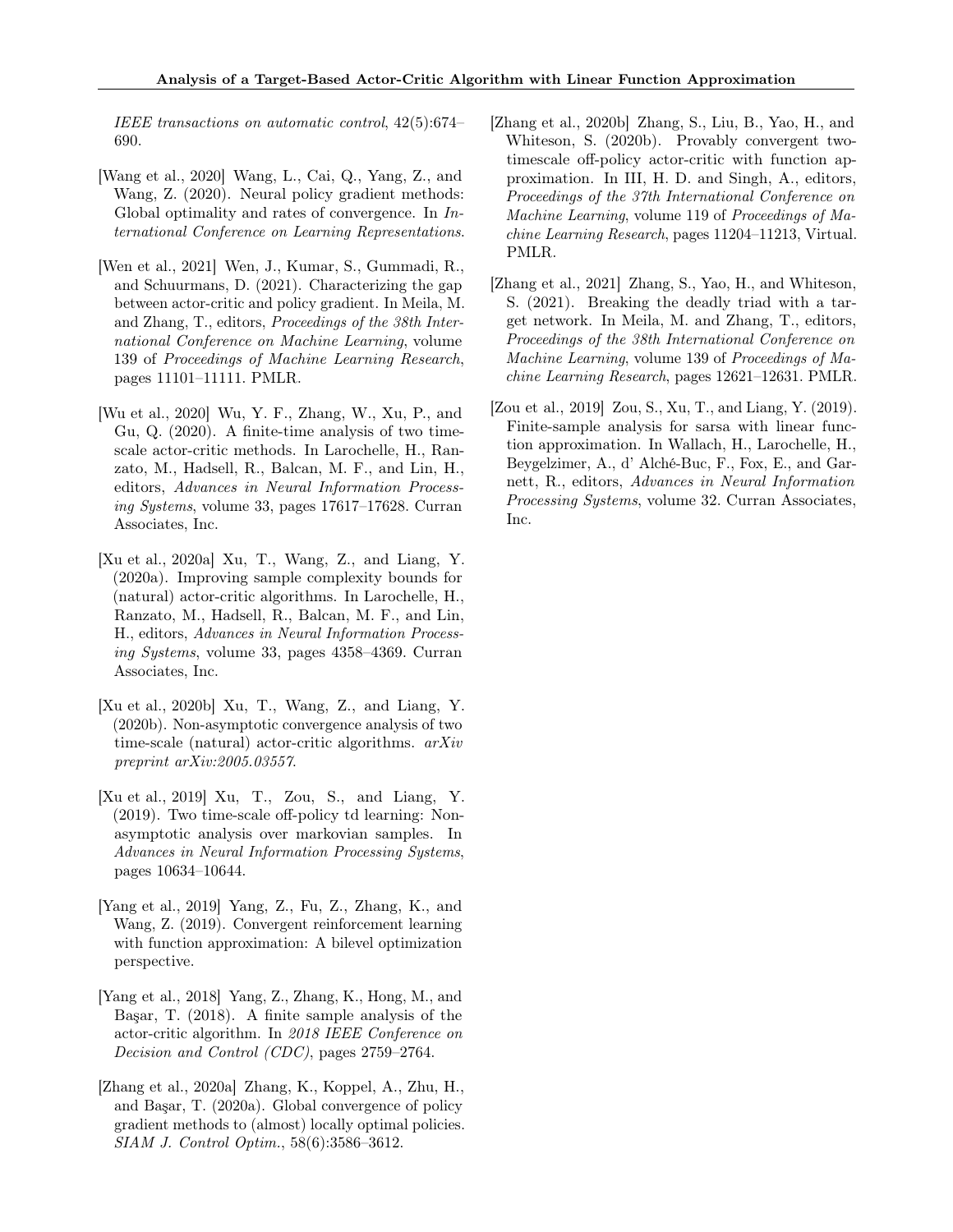# Supplementary Material: Analysis of a Target-Based Actor-Critic Algorithm with Linear Function Approximation

# A Proofs for Sec. [5:](#page-5-3) asymptotic convergence results

#### A.1 Critic analysis

The objective of this section is to prove Th. [5.3.](#page-6-2) First, we recall the outline of the proof. Our actor-critic algorithm features three different timescales associated to three different stepsizes converging to zero with different rates, each one associated to one of the sequences  $(\theta_t),(\bar{\omega}_t)$  and  $(\omega_t)$ . In spirit, we follow the strategy of [\[Borkar, 2008,](#page-9-7) Chap. 6, Lem. 1] for the analysis of two timescales stochastic approximation schemes. We make use of the results of [\[Karmakar and Bhatnagar, 2018\]](#page-9-14) which handles controlled Markov noise. The proof is divided into three main steps:

- (i) We start by analyzing the sequence  $(\omega_t)$  evolving on the fastest timescale, i.e., with the stepsizes  $\beta_t$  which are converging the slowest to zero (see Assumption [5.2\)](#page-5-2). We rewrite the slower sequences  $(\theta_t),(\bar{\omega}_t)$  with the stepsizes  $\beta_t$ . In this timescale,  $(\theta_t)$ ,  $(\bar{\omega}_t)$  are quasi-static from the point of view of the evolution of the sequence  $(\omega_t)$ . We deduce from this first step that  $\omega_t$  tracks a slowly moving target  $\omega_*(\theta_t, \bar{\omega}_t)$  governed by the slower iterates  $\theta_t$  and  $\bar{\omega}_t$ . This is the purpose of Prop. [5.1](#page-6-5) which is proved in Sec. [A.1.1](#page-12-0) below.
- (ii) In a second step, we analyze the sequence  $(\bar{\omega}_t)$  which is evolving in a faster timescale than the sequence  $(\theta_t)$ and slower than the sequence  $(\omega_t)$ . Similarly, we show that  $\bar{\omega}_t$  tracks an other slowly moving target  $\bar{\omega}_*(\theta_t)$ . This is established in the proof of Prop. [5.2](#page-6-1) in Sec. [A.1.2.](#page-15-0)
- (iii) We conclude in Sec[.A.1.3](#page-17-0) by combining the results from the first two steps, proving that the sequence  $\omega_t$ tracks the same target  $\bar{\omega}_*(\theta_t)$ .

### <span id="page-12-0"></span>A.1.1 Proof of Prop. [5.1](#page-6-5)

Let  $\mathcal{F}_t$  be the  $\sigma$ -field generated by the random variables  $S_l$ ,  $\tilde{S}_l$ ,  $\tilde{A}_l$ ,  $\theta_l$ ,  $\bar{\omega}_l$ ,  $\omega_l$  for  $l \leq t$ . For each time step t, let  $Z_t = (\tilde{S}_t, \tilde{A}_t)$ . Our objective here is to show that the critic sequence  $(\omega_t)$  tracks the slowly moving target  $\omega_*(\theta_t, \bar{\omega}_t)$ defined in Prop. [5.1.](#page-6-5) From the update rule of the sequence  $(\omega_t)$ , we have

<span id="page-12-1"></span>
$$
\omega_{t+1} = \omega_t + \beta_t \overline{\delta}_{t+1} \phi(\tilde{S}_t)
$$
  
=  $\omega_t + \beta_t (R_{t+1} + \gamma \phi(S_{t+1})^T \overline{\omega}_t - \phi(\tilde{S}_t)^T \omega_t) \phi(\tilde{S}_t)$   
=  $\omega_t + \beta_t w(\overline{\omega}_t, \omega_t, Z_t) + \beta_t \eta_{t+1}^{(1)},$  (13)

where for every  $\bar{\omega}, \omega \in \mathbb{R}^m, z = (s, a) \in \mathcal{S} \times \mathcal{A},$ 

<span id="page-12-2"></span>
$$
w(\bar{\omega}, \omega, z) := \left( R(s, a) + \gamma \sum_{s' \in \mathcal{S}} p(s'|s, a) \phi(s')^T \bar{\omega} \right) \phi(s) - \phi(s) \phi(s)^T \omega \tag{14}
$$

and  $\eta_{t+1}^{(1)}$  is a martingale difference sequence defined as

$$
\eta_{t+1}^{(1)} = (R_{t+1} - R(\tilde{S}_t, \tilde{A}_t))\phi(\tilde{S}_t) + \gamma \bar{\omega}_t^T (\phi(S_{t+1}) - \mathbb{E}[\phi(S_{t+1}) | \mathcal{F}_t]) \phi(\tilde{S}_t).
$$
\n(15)

As can be seen in Eq. [\(13\)](#page-12-1), the sequence  $(\omega_t)$  can be written as a linear stochastic approximation scheme controlled by the slowly varying Markov chains  $(\theta_t)$  and  $(\bar{\omega}_t)$ . In view of characterizing its asymptotic behavior, we compute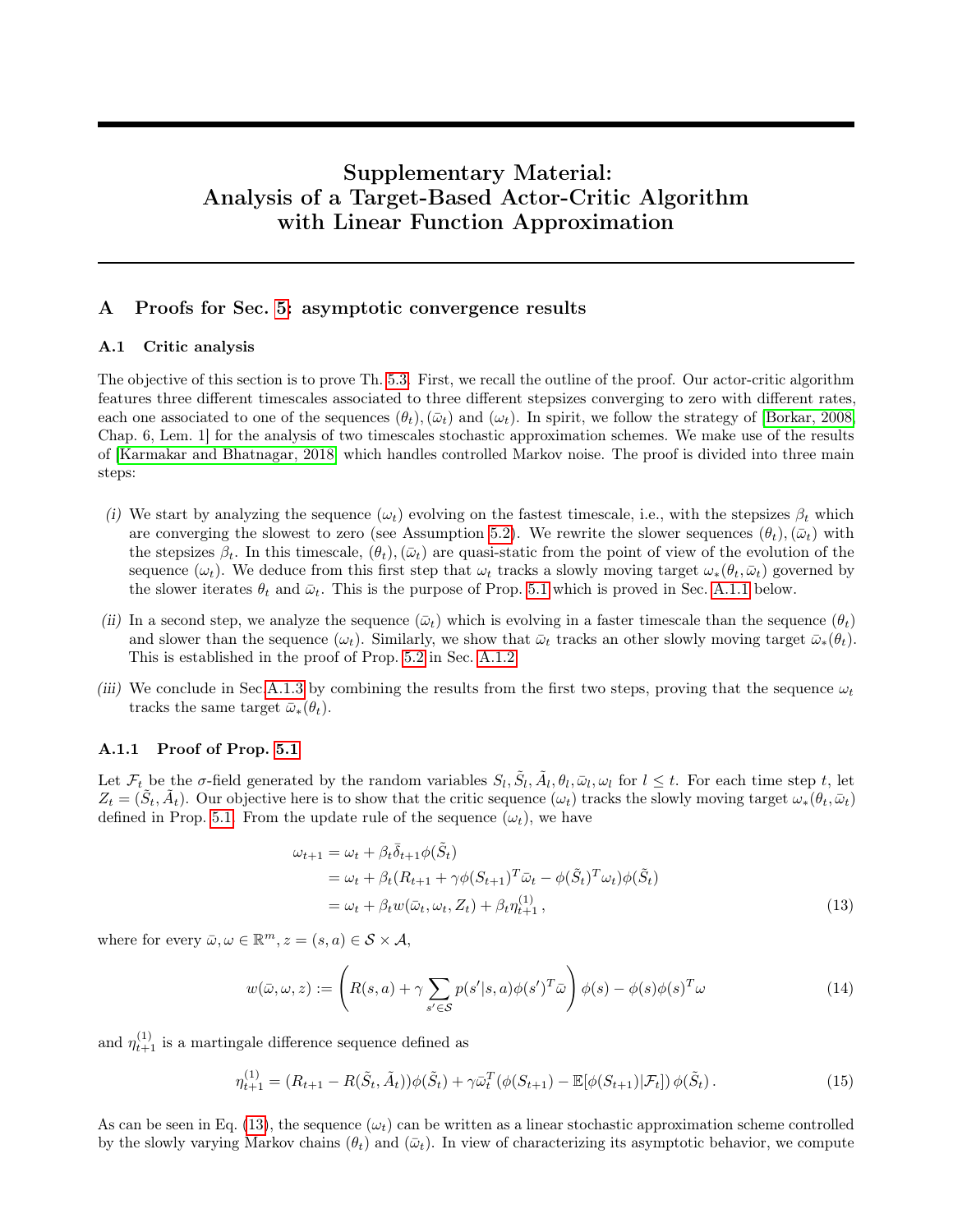for fixed  $\bar{\omega}, \omega \in \mathbb{R}^m$  the expectation of the quantity  $w(\bar{\omega}, \omega, Z)$  (see Eq. [\(14\)](#page-12-2)) where  $Z = (\tilde{S}, \tilde{A})$  is a random variable (on  $S \times A$ ) following the stationary distribution  $\mu_{\rho,\theta}$  (see Eq. [\(2\)](#page-3-4)) of the Markov chain  $(Z_t)$ . Recall the definitions of  $\bar{h}: \mathbb{R}^d \times \mathbb{R}^m \to \mathbb{R}^m$  and  $\bar{G}: \mathbb{R}^d \to \mathbb{R}^{m \times m}$  from Eq. [\(11\)](#page-6-8), for every  $\theta \in \mathbb{R}^d, \bar{\omega} \in \mathbb{R}^m$ 

$$
\bar{h}(\theta,\bar{\omega}) := \Phi^T D_{\rho,\theta}(R_{\theta} + \gamma P_{\theta} \Phi \bar{\omega}) \quad \text{ and} \quad \bar{G}(\theta) := \Phi^T D_{\rho,\theta} \Phi.
$$

**Lemma A.1.** Under Assumption [5.1](#page-5-1), for every  $\bar{\omega}, \omega \in \mathbb{R}^m$ , we have

$$
\mathbb{E}_{Z \sim \mu_{\rho,\theta}}[w(\bar{\omega}, \omega, Z)] = \bar{h}(\theta, \bar{\omega}) - \bar{G}(\theta)\omega.
$$

*Proof.* We obtain from the definitions of w in Eq. [\(14\)](#page-12-2) and  $\mu_{\rho,\theta}$  in Eq. [\(2\)](#page-3-4) that

$$
\mathbb{E}_{Z \sim \mu_{\rho,\theta}}[w(\bar{\omega}, \omega, Z)] = \mathbb{E}_{Z \sim \mu_{\rho,\theta}}\left[\left(R(\tilde{S}, \tilde{A}) + \gamma \sum_{s' \in S} p(s'|\tilde{S}, \tilde{A})\phi(s')^T \bar{\omega}\right)\phi(\tilde{S}) - \phi(\tilde{S})\phi(\tilde{S})^T \omega\right]
$$
  
\n
$$
= \sum_{s \in S, a \in \mathcal{A}} \mu_{\rho,\theta}(s, a) \left(R(s, a) + \gamma \sum_{s' \in S} p(s'|s, a)\phi(s')^T \bar{\omega}\right)\phi(s) - \phi(s)\phi(s)^T \omega
$$
  
\n
$$
= \sum_{s \in S} d_{\rho,\theta}(s) \left(R_{\theta}(s)\phi(s) + \gamma \sum_{s' \in S} p_{\theta}(s'|s)\phi(s')^T \bar{\omega}\phi(s) - \phi(s)\phi(s)^T \omega\right)
$$
  
\n
$$
= \bar{h}(\theta, \bar{\omega}) - \bar{G}(\theta)\omega,
$$

where the penultimate equation stems from recalling that  $R_{\theta}(s) = \sum_{a \in \mathcal{A}} R(s, a) \pi_{\theta}(a|s)$  and  $p_{\theta}(s'|s) =$  $\sum_{a \in \mathcal{A}} p(s'|s, a) \pi_{\theta}(a|s)$  for every  $s \in \mathcal{S}$ .  $\Box$ 

Defining  $\chi_t = (\theta_t, \bar{\omega}_t)$ , we obtain from the update rules of  $(\theta_t)$  and  $(\bar{\omega}_t)$  that

<span id="page-13-0"></span>
$$
\chi_{t+1} = \chi_t + \beta_t \varepsilon_t, \qquad (16)
$$

where  $\varepsilon_t = \left(\frac{\alpha_t}{\beta_t} \frac{1}{1-\gamma} \delta_{t+1} \psi_{\theta_t}(Z_t), \frac{\xi_t}{\beta_t} (\omega_{t+1} - \bar{\omega}_t)\right)$ . Notice that  $\epsilon_t \to 0$  as  $t \to \infty$ . This is because  $\frac{\alpha_t}{\beta_t} \to 0$ ,  $\frac{\xi_t}{\beta_t} \to 0$  by Assumption [5.2](#page-5-2),  $(\omega_t)$  and (hence)  $(\bar{\omega}_t)$  are a.s. bounded by Assumption [5.3](#page-5-4),  $(R_t)$  is bounded by  $U_R$ ,  $\theta \mapsto \psi_{\theta}(s, a)$ is bounded by Assumption [3.1](#page-3-1) and  $S$ ,  $A$  are finite.

Let  $\zeta_t = (\chi_t, \omega_t), \, \zeta = (\theta, \bar{\omega}, \omega) \in \mathbb{R}^{d+2m}, \, W(\zeta, z) = (0, w(\bar{\omega}, \omega, z)), \, \varepsilon'_t = (\varepsilon_t, 0) \text{ and } \tilde{\eta}_{t+1}^{(1)} = (0, \eta_{t+1}^{(1)})$ . Then, we can write Eqs. [\(16\)](#page-13-0) and [\(13\)](#page-12-1) in the framework of [\[Karmakar and Bhatnagar, 2018,](#page-9-14) Sec. 3, Eq.(14), Lem. 9], i.e., as a single timescale controlled Markov noise stochastic approximation scheme:

$$
\zeta_{t+1} = \zeta_t + \beta_t[W(\zeta_t, Z_t) + \varepsilon'_t + \tilde{\eta}_{t+1}^{(1)}],\tag{17}
$$

with  $\epsilon'_t \to 0$ . Under the assumptions of [\[Karmakar and Bhatnagar, 2018\]](#page-9-14) that we will verify at the end of the proof, we obtain that the sequence  $(\zeta_t)$  converges to an internally chain transitive set (i.e., a compact invariant set which has no proper attractor, see definition in [\[Karmakar and Bhatnagar, 2018,](#page-9-14) Sec. 2.1] or [\[Benaim, 1996,](#page-9-17) Sec. 1 p. 439]) of the ODE

$$
\frac{d}{ds}\zeta(s) = \bar{W}(\zeta(s)) \quad \text{where} \quad \bar{W}(\zeta) = (0, \bar{h}(\chi) - \bar{G}(\theta)\omega),
$$

i.e.,

<span id="page-13-1"></span>
$$
\begin{cases}\n\frac{d}{ds}\chi(s) &= 0, \\
\frac{d}{ds}\omega(s) &= \bar{h}(\chi(s)) - \bar{G}(\theta(s))\omega(s).\n\end{cases}
$$
\n(18)

As we will show that the second ODE governing  $\omega$  has a unique asymptotically stable equilibrium  $\omega_*(\theta, \bar{\omega})$  for every constant function  $\chi(t) = \chi = (\theta, \bar{\omega})$ , it follows that  $(\chi_t, \omega_t)$  converges a.s. towards the set  $\{(\chi, \omega_*(\chi)) : \chi \in \mathbb{R}^{d+m}\}.$ In other words,  $\lim_{t} ||\omega_t - \omega_*(\theta_t, \bar{\omega}_t)|| = 0$ , which is the desired result.

We now conclude the proof by verifying among  $(A1)$  to  $(A7)$  of [\[Karmakar and Bhatnagar, 2018\]](#page-9-14) the assumptions under which [\[Karmakar and Bhatnagar, 2018,](#page-9-14) Lemmas 9 and 10] hold.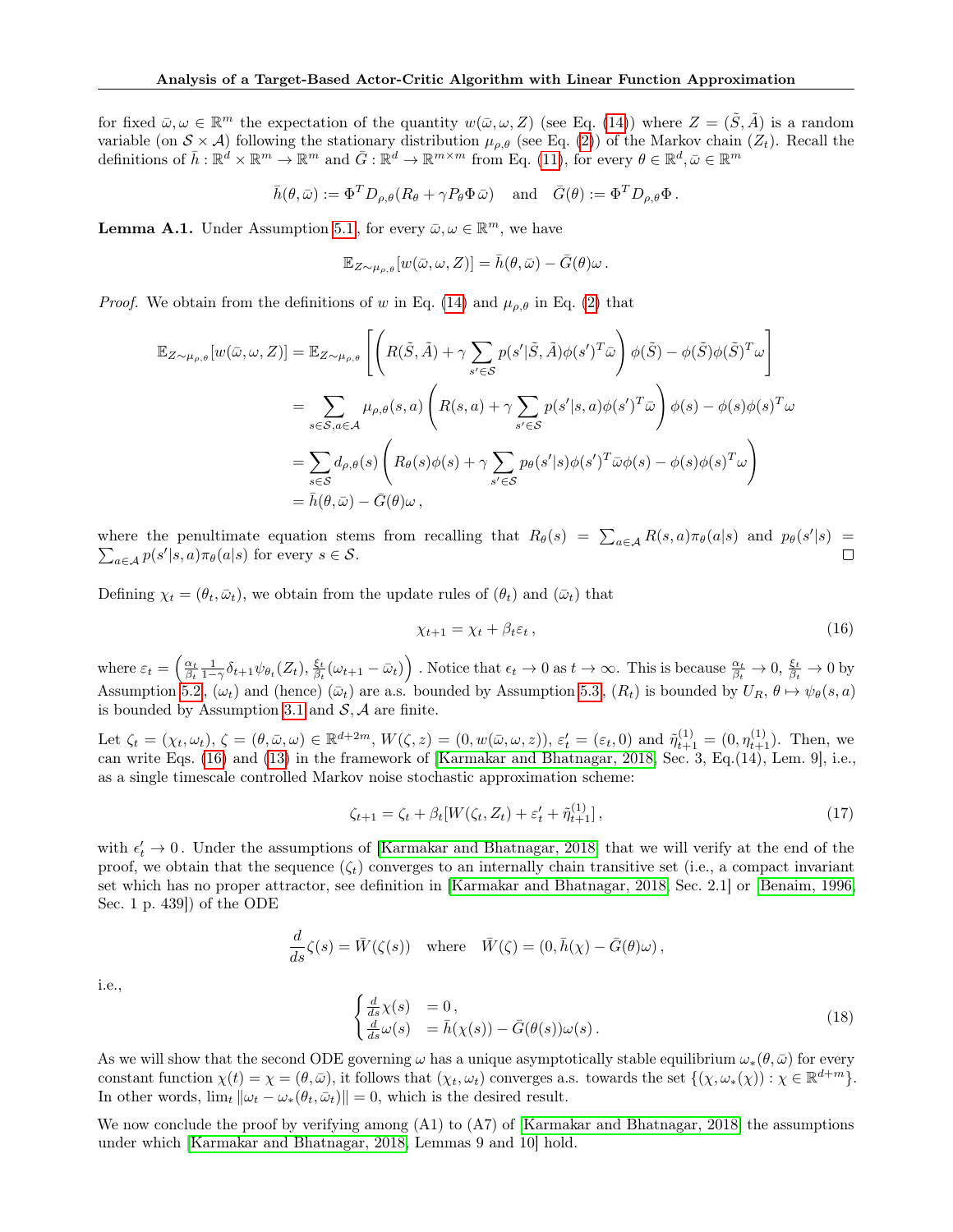- (i) (A1):  $(Z_t)$  takes values in a compact metric space. Note that it is a finite state-action Markov chain controlled by the sequence  $(\theta_t)$ .
- (ii) (A2): It is easy to see from Eq. [\(14\)](#page-12-2) that the drift function w is Lipschitz continuous w.r.t. the variables  $\bar{\omega}, \omega$  uniformly w.r.t. the last variable z because p is a probability kernel and the set of states S is finite.
- (iii) (A3):  $(\tilde{\eta}_{t+1}^{(1)})$  is a martingale difference sequence w.r.t. the filtration  $(\mathcal{F}_t)$ . Moreover, since  $(R_t)$  is bounded, there exists  $K > 0$  s.t.  $\mathbb{E}[\|\tilde{\eta}_{n+1}^{(1)}\|^2 | \mathcal{F}_t] \leq K(1 + \|\omega_t\|^2 + \|\bar{\omega}_t\|^2).$
- (iv) (A4): The stepsizes  $(\beta_t)$  satisfy  $\sum_t \beta_t = +\infty$  and  $\sum_t \beta_t^2 < \infty$  as formulated in Assumption [5.2.](#page-5-2)
- (v) (A5): The transition kernel associated to the controlled Markov process  $(Z_t)$  is continuous w.r.t. the variables  $z \in \mathcal{S} \times \mathcal{A}, \chi \in \mathbb{R}^{d+m}, \omega \in \mathbb{R}^m$ . Continuity (w.r.t. to the metric of the weak convergence of probability measures) is a consequence of the fact that we have a finite-state MDP.
- (vi) (A6'): We first note that the inverse of the matrix  $\bar{G}(\theta)$  exists thanks to Assumptions [5.1](#page-5-1) and [5.4](#page-6-3). For all  $\chi = (\theta, \bar{\omega}) \in \mathbb{R}^{d+m}$ , we now show that the ODE  $\frac{d}{ds}\omega(s) = \bar{h}(\chi) - \bar{G}(\theta)\omega(s)$  has a unique globally asymptotically stable equilibrium  $\omega_*(\chi) = \bar{G}(\theta)^{-1} \bar{h}(\chi)$ . The aforementioned ODE is stable if and only if the matrix  $G(\theta)$  is Hurwitz. We actually show that we have a stronger result in Lem. [A.2](#page-14-0) under Assumptions [5.1](#page-5-1) and [5.4](#page-6-3) . We briefly explicit why the assumption as formulated in the rest of (A6') holds.

Define the function  $L(\chi, \omega) = \frac{1}{2} \|\bar{G}(\theta)\omega - \bar{h}(\chi)\|^2$ . For every  $\chi = (\theta, \bar{\omega}) \in \mathbb{R}^{d+m}$ , the function  $L(\chi, \cdot)$  is a Lyapunov function for ODE [\(18\)](#page-13-1). Indeed, using Lem. [A.2](#page-14-0) below, we can write

$$
\frac{d}{ds}L(\chi,\omega(s)) = -\langle \bar{h}(\chi) - \bar{G}(\theta)\omega(s), \bar{G}(\theta)(\bar{h}(\chi) - \bar{G}(\theta)\omega(s)) \rangle \leq -\varepsilon ||\bar{G}(\theta)\omega(s) - \bar{h}(\chi)||^2.
$$

(vii) (A7): The stability Assumption [5.3](#page-5-4) ensures that  $\sup_t(\|\omega_t\| + \|\theta_t\|) < +\infty$  w.p.1. As a consequence, it also follows from the update rule of  $(\bar{\omega}_t)$  that  $\sup_t ||\bar{\omega}_t|| < +\infty$ .

<span id="page-14-0"></span>**Lemma A.2.** Under Assumptions [5.1](#page-5-1) and [5.4](#page-6-3), there exists  $\varepsilon > 0$  s.t. for all  $\theta \in \mathbb{R}^d, \omega \in \mathbb{R}^m$ ,

$$
\omega^T \bar{G}(\theta)\omega \geq \varepsilon ||\omega||^2.
$$

In particular, it holds that  $\sup_{\theta \in \mathbb{R}^d} \|\bar{G}(\theta)^{-1}\| < \infty$ .

*Proof.* Recall that  $\mathcal{K} := \{ \tilde{K}_{\theta} : \theta \in \mathbb{R}^d \}$  where for every  $\theta \in \mathbb{R}^d$ ,  $\tilde{K}_{\theta} \in \mathbb{R}^{|\mathcal{S}||\mathcal{A}| \times |\mathcal{S}||\mathcal{A}|}$  is the transition matrix over the state-action pairs defined for every  $(s, a), (s', a') \in S \times A$  by  $\tilde{K}_{\theta}(s', a'|s, a) = \tilde{p}(s'|s, a)\pi_{\theta}(a'|s')$ . We also denoted by  $\bar{\mathcal{K}}$  the closure of  $\mathcal{K}$ . Under Assumption [5.1](#page-5-1), there exists a unique stationary distribution  $\mu_K \in \mathbb{R}^{\mathcal{S} \times \mathcal{A}}$ for every  $K \in \mathcal{K}$ .

We first show that the map  $K \mapsto \mu_K$  is continuous over the set  $\overline{\mathcal{K}}$ . The proof of this fact is similar to the proofs of [\[Zhang et al., 2021,](#page-11-0) Lem. 9] and [\[Marbach and Tsitsiklis, 2001,](#page-10-17) Lem. 1]. We reproduce a similar argument here for completeness. Observe first that  $\mu_K$  satisfies:

$$
M(K)\mu_K = \begin{bmatrix} 0 \\ 1 \end{bmatrix}
$$
 where  $M(K) := \begin{bmatrix} K^T - I \\ 1 \end{bmatrix}$ .

As a consequence, since  $M(K)$  has full column rank thanks to Assumption [5.1](#page-5-1), the matrix  $M(K)^{T}M(K)$  is invertible and we obtain a closed form expression for  $\mu_K$  given by:

$$
\mu_K = (M(K)^T M(K))^{-1} M(K)^T \begin{bmatrix} 0 \\ 1 \end{bmatrix} = \frac{\text{com}(M(K)^T M(K))^T}{\text{det}(M(K)^T M(K))} M(K)^T \begin{bmatrix} 0 \\ 1 \end{bmatrix},
$$

where  $com(A)$  stands for the comatrix of the matrix A. Then, it can be seen from this expression that the map  $K \mapsto \mu_K$  is continuous. Note for this that the entries of the comatrix are polynomial functions of the entries of  $M(K)^{T}M(K)$ , and the determinant operator is continuous.

It follows from Assumption [5.1](#page-5-1) that for every  $K \in \overline{K}$  and every  $(s, a) \in S \times A$ ,  $\mu_K(s, a) > 0$ . We deduce from the continuity of the map  $K \mapsto \mu_K$  over the compact set  $\overline{K}$  that  $\inf_{K \in \overline{K}} \mu_K(s, a) > 0$ . Since  $\overline{K}_{\theta} \in \overline{K}$  for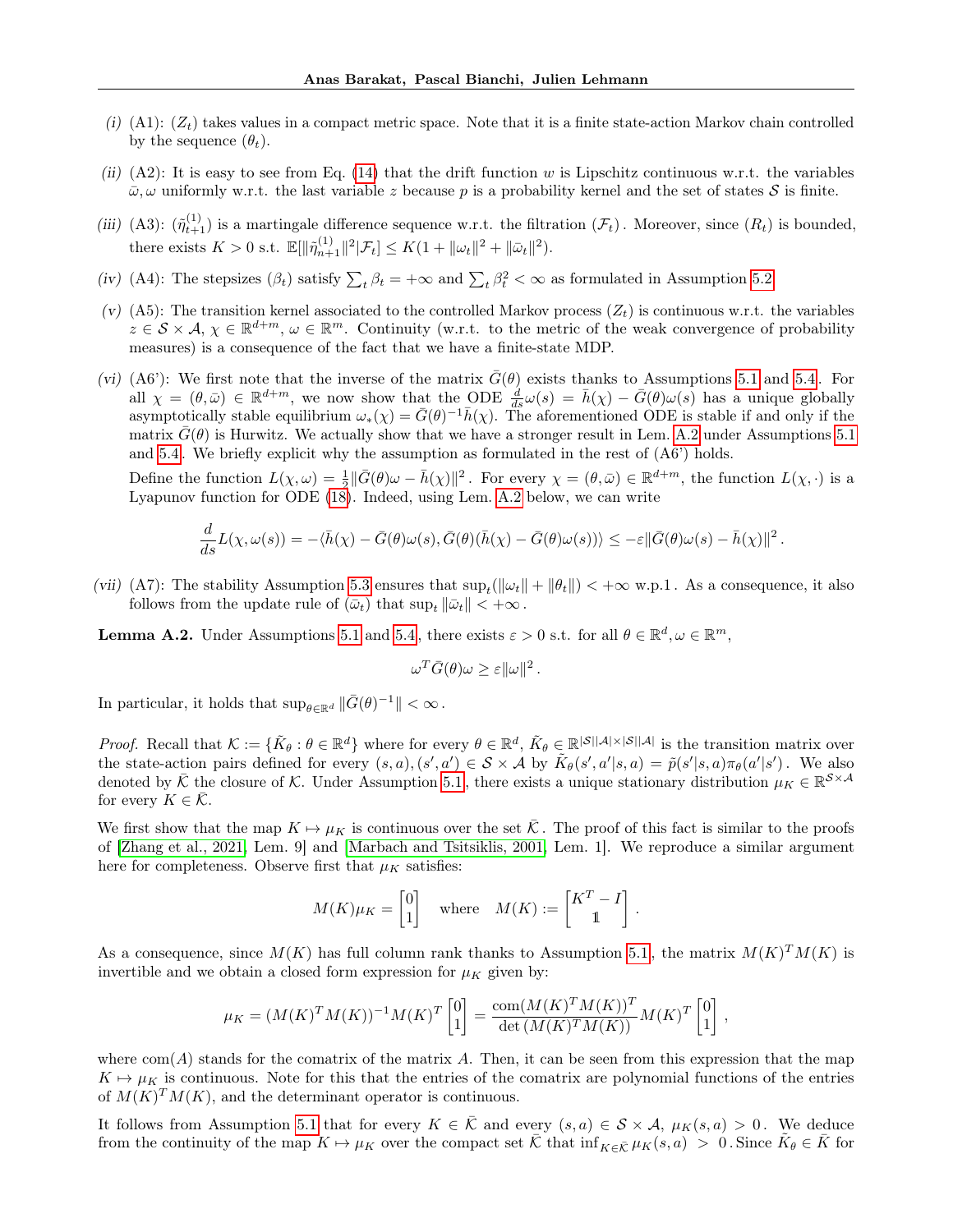every  $\theta \in \mathbb{R}^d$ , we obtain that  $\inf_{\theta} \mu_{\rho,\theta}(s,a) > 0$  where we recall that  $\mu_{\rho,\theta}$  is the unique stationary distribution of the Markov chain induced by  $\tilde{K}_{\theta}$ . As a consequence, since  $d_{\rho,\theta}(s) = \sum_{a \in \mathcal{A}} \mu_{\rho,\theta}(s, a)$ , it also holds that

$$
\inf_{\theta} d_{\rho,\theta}(s) > 0.
$$

Therefore, for every  $\theta \in \mathbb{R}^d$ ,  $\omega \in \mathbb{R}^m$ :

$$
\omega^T \bar{G}(\theta)\omega = (\Phi \omega)^T D_{\rho,\theta}(\Phi \omega) \ge \min_{s \in \mathcal{S}} \inf_{\theta} d_{\rho,\theta}(s) \|\Phi \omega\|^2 \ge \min_{s \in \mathcal{S}} \inf_{\theta} d_{\rho,\theta}(s) \lambda_{\min}(\Phi^T \Phi) \|\omega\|^2,
$$

where  $\lambda_{\min}(\Phi^T\Phi) > 0$  corresponds to the smallest eigenvalue of the symmetric positive definite matrix  $\Phi^T\Phi$  which is invertible thanks to Assumption [5.4](#page-6-3). The proof is concluded by setting  $\varepsilon := \lambda_{\min}(\Phi^T \Phi) \cdot \min_{s \in \mathcal{S}} \inf_{\theta} d_{\rho,\theta}(s) > 0$ which is independent of  $\theta$ .  $\Box$ 

# <span id="page-15-0"></span>A.1.2 Proof of Prop. [5.2](#page-6-1)

Recall the definitions of the vector  $h(\theta)$  and the matrix  $G(\theta)$  from Eq. [\(12\)](#page-6-9):

$$
h(\theta) := \Phi^T D_{\rho,\theta} R_{\theta} \quad \text{and} \quad G(\theta) := \Phi^T D_{\rho,\theta} (I_n - \gamma P_{\theta}) \Phi. \tag{19}
$$

We begin the proof by showing the existence of a unique solution  $\bar{\omega}_*(\theta)$  to the linear system  $G(\theta)\bar{\omega} = h(\theta)$ . The following lemma establishes the uniform positive definiteness of the matrix  $G(\theta)$  Note that we do not include symmetry in our definition of positive definiteness as in [\[Bertsekas and Tsitsiklis, 1996\]](#page-9-2). As a matter of fact, the matrix  $G(\theta)$  is not symmetric in general.

<span id="page-15-2"></span>**Lemma A.3.** If Assumptions [5.1](#page-5-1) and [5.4](#page-6-3) hold, there exists  $\kappa > 0$  s.t. for all  $\theta \in \mathbb{R}^d$  and  $\omega \in \mathbb{R}^m$ ,

$$
\omega^T G(\theta)\omega \ge \kappa \|\omega\|^2.
$$

In particular, the matrix  $G(\theta)$  is invertible.

*Proof.* First, we have for every 
$$
\theta \in \mathbb{R}^d
$$
,  $\omega \in \mathbb{R}^m$ ,  
\n
$$
\omega^T G(\theta) \omega = (\Phi \omega)^T D_{\rho,\theta} (I_n - \gamma P_{\theta}) \Phi \omega = (\Phi \omega)^T D_{\rho,\theta} (\Phi \omega) - \gamma (\Phi \omega)^T D_{\rho,\theta} P_{\theta} (\Phi \omega).
$$
\n(20)

Then, the Cauchy-Schwarz inequality yields

<span id="page-15-4"></span><span id="page-15-3"></span>
$$
(\Phi\omega)^T D_{\rho,\theta} P_{\theta}(\Phi\omega) = (\Phi\omega)^T D_{\rho,\theta}^{\frac{1}{2}} D_{\rho,\theta}^{\frac{1}{2}} P_{\theta}(\Phi\omega) \leq \|\Phi\omega\|_{D_{\rho,\theta}} \|P_{\theta}\Phi\omega\|_{D_{\rho,\theta}}.
$$
\n(21)

Notice now that we cannot use the classical result [\[Tsitsiklis and Van Roy, 1997,](#page-10-8) Lem. 1] to obtain that  $||P_{\theta}V||_{D_{\rho,\theta}} \leq ||V||_{D_{\rho,\theta}}$  for any  $V \in \mathbb{R}^n$  because  $D_{\rho,\theta}$  is not the stationary distribution of the kernel  $P_{\theta}$  but it is instead associated to the artificial kernel  $\tilde{P}_{\theta}$ . Nevertheless, the following lemma provides an analogous result with a similar proof.

<span id="page-15-1"></span>**Lemma A.4.** For every  $\theta \in \mathbb{R}^d$ ,  $V \in \mathbb{R}^n$ , we have

$$
||P_{\theta}V||_{D_{\rho,\theta}}^2 \leq \frac{1}{\gamma}||V||_{D_{\rho,\theta}}^2 - \frac{1-\gamma}{\gamma}||V||_{\rho}^2 \leq \frac{1}{\gamma}||V||_{D_{\rho,\theta}}^2.
$$

Proof. It follows from Jensen's inequality that

$$
||P_{\theta}V||_{D_{\rho,\theta}}^2 = \sum_{i=1}^n d_{\rho,\theta}(s_i) \left(\sum_{j=1}^n P_{\theta}(s_j|s_i)V_j\right)^2 \le \sum_{i=1}^n d_{\rho,\theta}(s_i) \sum_{j=1}^n P_{\theta}(s_j|s_i)V_j^2.
$$

Then, observe that  $\tilde{P}_{\theta} = \gamma P_{\theta} + (1 - \gamma) \mathbb{1} \rho^T$  as a consequence of Eq. [\(4\)](#page-3-3). By plugging this formula and then using the fact that  $d_{\rho,\theta}^T \tilde{P}_{\theta} = d_{\rho,\theta}^T$ , we obtain

$$
\sum_{i=1}^{n} d_{\rho,\theta}(s_i) \sum_{j=1}^{n} P_{\theta}(s_j|s_i) V_j^2 = \frac{1}{\gamma} \bigg[ \bigg( \sum_{j=1}^{n} \sum_{i=1}^{n} d_{\rho,\theta}(s_i) \tilde{P}_{\theta}(s_j|s_i) V_j^2 \bigg) - (1 - \gamma) \sum_{j=1}^{n} \rho(s_j) V_j^2 \bigg] \n= \frac{1}{\gamma} \bigg[ \sum_{j=1}^{n} d_{\rho,\theta}(s_j) V_j^2 - (1 - \gamma) \sum_{j=1}^{n} \rho(s_j) V_j^2 \bigg] \n= \frac{1}{\gamma} ||V||_{D_{\rho,\theta}}^2 - \frac{1 - \gamma}{\gamma} ||V||_{\rho}^2,
$$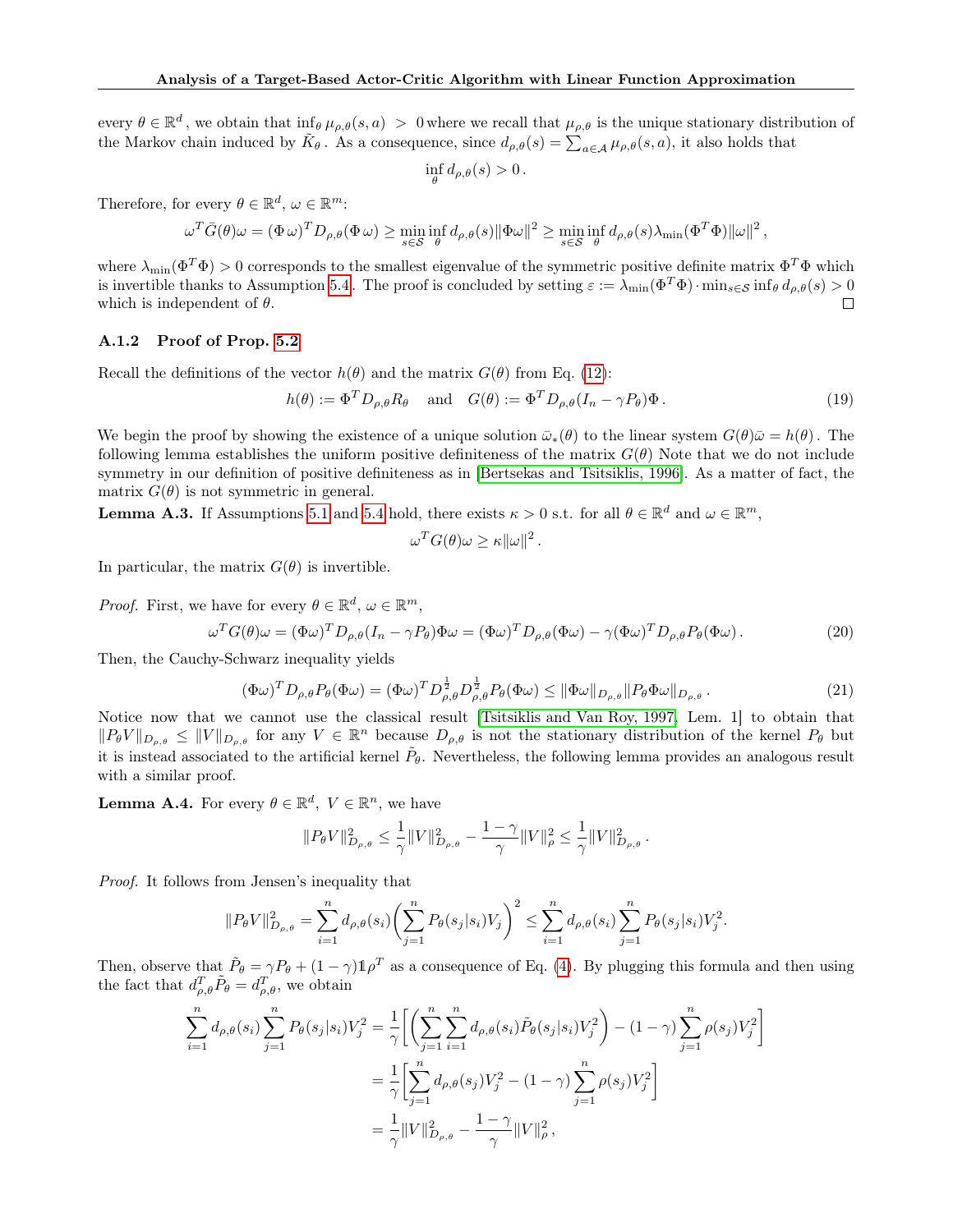which concludes the proof of Lem. [A.4](#page-15-1) .

We now complete the proof of Lem. [A.3](#page-15-2). From Eq. [\(21\)](#page-15-3), Lem. [A.4](#page-15-1) with  $V = \Phi \omega$  yields

$$
(\Phi\omega)^T D_{\rho,\theta} P_{\theta}(\Phi\omega) \leq \frac{1}{\sqrt{\gamma}} \|\Phi\omega\|_{D_{\rho,\theta}}^2 = \frac{1}{\sqrt{\gamma}} (\Phi\omega)^T D_{\rho,\theta}(\Phi\omega).
$$

Whence, we obtain from Eq. [\(20\)](#page-15-4) that

$$
\omega^T G(\theta)\omega \ge (1 - \sqrt{\gamma})(\Phi \omega)^T D_{\rho,\theta}(\Phi \omega) \ge \varepsilon (1 - \sqrt{\gamma}) \|\omega\|^2,
$$

where the last inequality stems from Lem. [A.2.](#page-14-0)

We now prove the remaining convergence results. We start with the first result showing that the sequence  $(\bar{\omega}_t)$ tracks  $\bar{\omega}_*(\theta_t)$ . From the update rules of the sequences  $(\bar{\omega}_t)$  and  $(\omega_t)$  (Eqs. [\(9\)](#page-4-2)-[\(10\)](#page-4-4)), we can introduce the quantity  $\omega_*(\theta_t, \bar{\omega}_t)$  as defined in Prop. [5.1](#page-6-5) to obtain

$$
\bar{\omega}_{t+1} = \bar{\omega}_t + \xi_t(\omega_{t+1} - \bar{\omega}_t)
$$
\n
$$
= \bar{\omega}_t + \xi_t(\omega_t + \beta_t w(\bar{\omega}_t, \omega_t, Z_t) + \beta_t \eta_{t+1}^{(1)} - \bar{\omega}_t)
$$
\n
$$
= \bar{\omega}_t + \xi_t(\omega_*(\theta_t, \bar{\omega}_t) - \bar{\omega}_t) + \xi_t(\omega_t - \omega_*(\theta_t, \bar{\omega}_t) + \beta_t w(\bar{\omega}_t, \omega_t, Z_t)) + \xi_t \beta_t \eta_{t+1}^{(1)}.
$$
\n(22)

Then, using the expressions of  $\bar{h}, \bar{G}$  in Eq. [\(11\)](#page-6-8) and h, G in Eq. [\(12\)](#page-6-9), we can write

$$
\omega_*(\theta_t, \bar{\omega}_t) - \bar{\omega}_t = \bar{G}(\theta_t)^{-1} (\bar{h}(\theta_t, \bar{\omega}_t) - \bar{G}(\theta_t) \bar{\omega}_t) = \bar{G}(\theta_t)^{-1} (h(\theta_t) - G(\theta_t) \bar{\omega}_t).
$$

As a consequence,

$$
\bar{\omega}_{t+1} = \bar{\omega}_t + \xi_t \bar{G}(\theta_t)^{-1} (h(\theta_t) - G(\theta_t)\bar{\omega}_t) + \xi_t(\omega_t - \omega_*(\theta_t, \bar{\omega}_t) + \beta_t w(\bar{\omega}_t, \omega_t, Z_t)) + \xi_t \beta_t \eta_{t+1}^{(1)}.
$$
(23)

Therefore, the sequence  $(\bar{\omega}_t)$  satisfies a linear stochastic approximation scheme driven by the slowly varying Markov chain  $(\theta_t)$  evolving on a slower timescale than the iterates  $(\bar{\omega}_t)$ . We proceed similarly to the proof of Prop. [5.1](#page-6-5) .

Recall the notation  $\chi_t = (\theta_t, \bar{\omega}_t)$ . Let  $\chi = (\theta, \bar{\omega}) \in \mathbb{R}^{d+m}$ ,  $U(\chi) = (0, \bar{G}(\theta)^{-1}(h(\theta) - G(\theta)\bar{\omega}))$ . Then,

$$
\chi_{t+1} = \chi_t + \xi_t [U(\chi_t) + \tilde{\varepsilon}_t], \qquad (24)
$$

where  $\tilde{\varepsilon}_t = \left( \frac{\alpha_t}{\xi_t} \frac{1}{1-\gamma} \delta_{t+1} \psi_{\theta_t} (\tilde{S}_t, \tilde{A}_t), \omega_t - \omega_* (\theta_t, \bar{\omega}_t) + \beta_t w(\bar{\omega}_t, \omega_t, Z_t) + \beta_t \eta_{t+1}^{(1)} \right)$ .

It can be shown that  $\tilde{\varepsilon}_t \to 0$  as  $t \to +\infty$ . Note for this that  $\alpha_t/\xi_t \to 0$  and  $\beta_t \to 0$  by Assumption [5.2](#page-5-2),  $\omega_t - \omega_*(\theta_t, \bar{\omega}_t) \to 0$  as proved in Prop. [5.1](#page-6-5) and  $\delta_{t+1} \psi_{\theta_t}(\tilde{S}_t, \tilde{A}_t), w(\bar{\omega}_t, \omega_t, Z_t)$  are bounded by Assumptions [3.1-](#page-3-1)[\(c\)](#page-3-5), [5.3,](#page-5-4) the boundedness of the reward function R and the fact that the sets  $S$ , A are finite. Moreover, Assumption [5.2](#page-5-2) ensures that  $\sum_t \xi_t = +\infty$  and  $\sum_t \xi_t^2 < +\infty$ .

Furthermore, one can show that the function  $U$  is Lipschitz continuous. For this, remark that:

- (a) The function U is affine in  $\bar{\omega}$ .
- (b) The functions  $\theta \mapsto R_{\theta}$  and  $\theta \mapsto P_{\theta}$  are Lipschitz continuous as  $P_{\theta}(s'|s) = p(s'|s, a)\pi_{\theta}(a|s)$ ,  $R_{\theta}(s) =$  $\sum_{a\in\mathcal{A}} R(s,a)\pi_{\theta}(a|s)$  and Assumption [3.1-](#page-3-1)[\(b\)](#page-3-6) guarantees that  $\theta\mapsto \pi_{\theta}(a|s)$  is Lipschitz continuous for every  $(s, a) \in \mathcal{S} \times \mathcal{A}$ .
- (c) The function  $\theta \mapsto D_{\rho,\theta}$  is Lipschitz continuous. We refer to [\[Zhang et al., 2021,](#page-11-0) Lem. 9] for a proof.
- (d) The function  $\theta \mapsto \bar{G}(\theta)^{-1}$  is Lipschitz continuous. Observe for this that for every  $\theta, \theta' \in \mathbb{R}^d, \bar{G}(\theta)^{-1}$  $\bar{G}(\theta')^{-1} = \bar{G}(\theta)^{-1} (\bar{G}(\theta') - \bar{G}(\theta)) \bar{G}(\theta')^{-1}$  and that  $\sup_{\theta} ||\bar{G}(\theta)^{-1}|| < \infty$  using Lem. [A.2.](#page-14-0)
- (e) The reward function R is bounded and the entries of the matrices  $D_{\rho,\theta}$  and  $P_{\theta}$  are bounded by one.

 $\Box$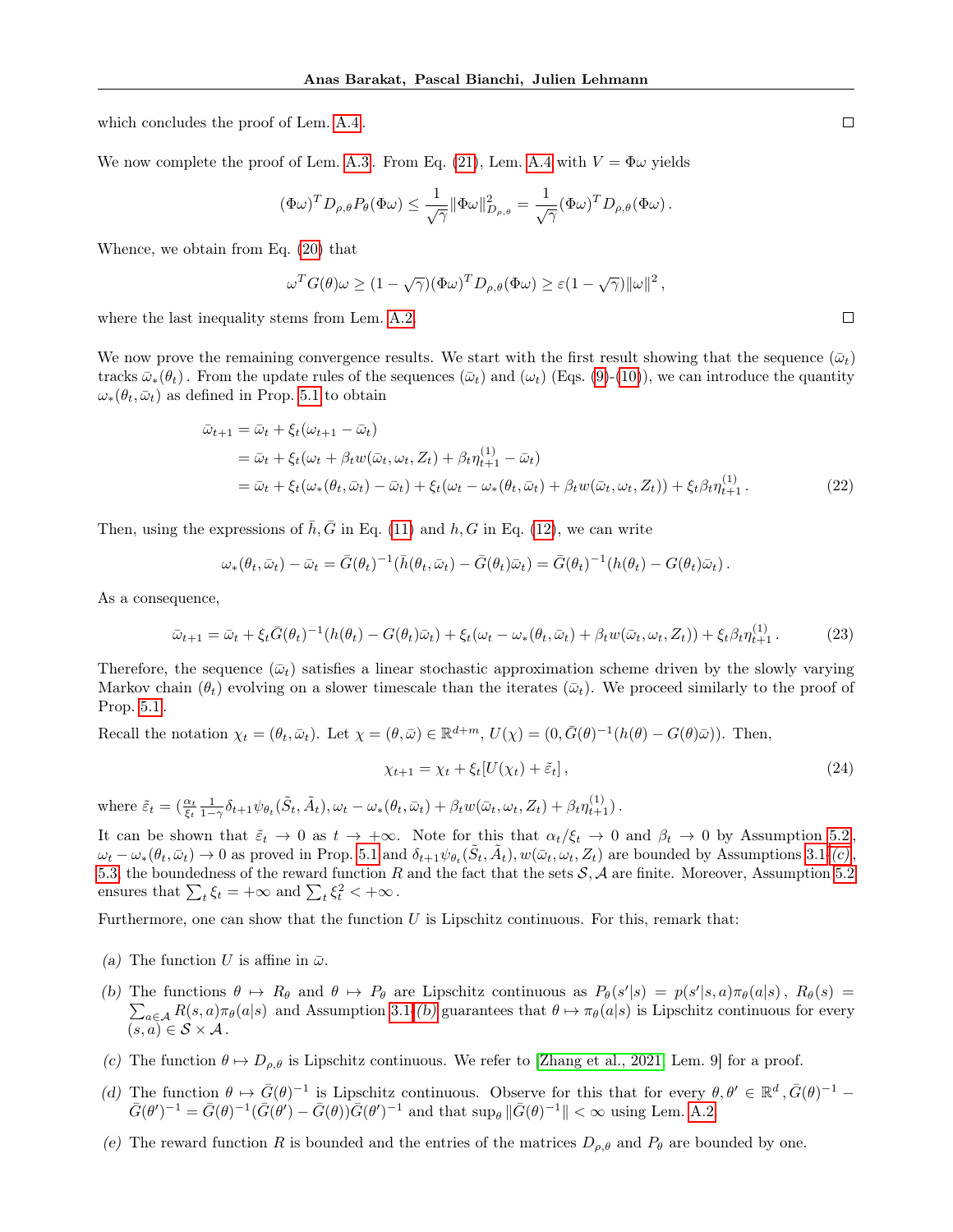Using classical stochastic approximation results (see, for e.g., [\[Benaim, 1996,](#page-9-17) Th.1.2]), we obtain that the sequence  $(\chi_t)$  converges a.s. towards an internally chain transitive set of the ODE  $\frac{d}{ds}\chi(s) = U(\chi(s))$ , i.e.,

$$
\begin{cases}\n\frac{d}{ds}\theta(s) &= 0, \\
\frac{d}{ds}\bar{\omega}(s) &= \bar{G}(\theta(s))^{-1}(h(\theta(s)) - G(\theta(s))\bar{\omega}(s)).\n\end{cases}
$$
\n(25)

We conclude by showing that for every  $\theta \in \mathbb{R}^d$ , the ODE  $\frac{d}{ds}\bar{\omega}(s) = \bar{G}(\theta)^{-1}(h(\theta) - G(\theta)\bar{\omega}(s))$  has a globally asymptotically stable equilibrium  $\bar{\omega}_*(\theta)$ . This result holds if the matrix  $-\bar{G}(\theta)^{-1}G(\theta)$  is Hurwitz, i.e., all its eigenvalues have negative real parts. We show this result in Lem. [A.5](#page-17-1) below.

Then, it follows that  $\chi_t = (\theta_t, \bar{\omega}_t)$  converges a.s. towards the set  $\{(\theta, \bar{\omega}_*(\theta)) : \theta \in \mathbb{R}^d\}$ . This yields the desired result  $\lim_{t} ||\bar{\omega}_t - \bar{\omega}_*(\theta_t)|| = 0.$ 

<span id="page-17-1"></span>**Lemma A.5.** For every  $\theta \in \mathbb{R}^d$ , the matrix  $-\overline{G}(\theta)^{-1}G(\theta)$  is Hurwitz.

Proof. We first recall Lyapunov's theorem which characterizes Hurwitz matrices (see, for e.g., [\[Horn and Johnson, 1994,](#page-9-18) Th.2.2.1 p. 96]). A complex matrix A is Hurwitz if and only if there exists a positive definite matrix  $M = M^*$  s.t.  $A^*M + MA$  is negative definite, where  $M^*$  and  $A^*$  are the complex conjugate transposes of M and A. We use this theorem with  $A = -\bar{G}(\theta)^{-1}G(\theta)$  and  $M = \bar{G}(\theta)$  which is symmetric by definition and positive definite thanks to Lem. [A.2.](#page-14-0) Then, we obtain that

$$
A^* M + M A = -G(\theta)^T \bar{G}(\theta)^{-1} \bar{G}(\theta) - \bar{G}(\theta) \bar{G}(\theta)^{-1} G(\theta) = -(G(\theta)^T + G(\theta)).
$$

We conclude the proof by showing that  $G(\theta)^T + G(\theta)$  is a (symmetric) positive definite matrix. For that, observe that for every nonzero vector  $\omega \in \mathbb{R}^m$ , it holds that  $\omega^T (G(\theta)^T + G(\theta))\omega = 2\omega^T G(\theta)\omega > 0$  where the positivity stems from Lem. [A.3.](#page-15-2)  $\Box$ 

The last result states that for every  $\theta \in \mathbb{R}^d$ ,  $\Phi \bar{\omega}_*(\theta)$  is a fixed point of the projected Bellman operator  $\Pi_\theta T_\theta$ . This is a consequence of the following derivations:

$$
\Pi_{\theta}T_{\theta}(\Phi\bar{\omega}_{*}(\theta)) = \Phi\bar{G}(\theta)^{-1}\Phi^{T}D_{\rho,\theta}T_{\theta}(\Phi\bar{\omega}_{*}(\theta))
$$
  
\n
$$
= \Phi\bar{G}(\theta)^{-1}\Phi^{T}D_{\rho,\theta}(R_{\theta} + \gamma P_{\theta}\Phi\bar{\omega}_{*}(\theta))
$$
  
\n
$$
= \Phi\bar{G}(\theta)^{-1}h(\theta) + \Phi\bar{G}(\theta)^{-1}(\bar{G}(\theta) - G(\theta))G(\theta)^{-1}h(\theta)
$$
  
\n
$$
= \Phi\bar{G}(\theta)^{-1}h(\theta) + \Phi G(\theta)^{-1}h(\theta) - \Phi\bar{G}(\theta)^{-1}h(\theta)
$$
  
\n
$$
= \Phi G(\theta)^{-1}h(\theta)
$$
  
\n
$$
= \Phi\bar{\omega}_{*}(\theta), \qquad (26)
$$

where the first equality uses the expression of the projection  $\Pi_{\theta}$ , the second one uses the definition of the Bellman operator  $T_{\theta}$  and the third one stems from the definitions of the matrices  $\bar{G}(\theta)$  and  $G(\theta)$  (see Eqs. [\(11\)](#page-6-8) and [\(12\)](#page-6-9)).

#### <span id="page-17-0"></span>A.1.3 Proof of Th. [5.3](#page-6-2)

The proof of Th. [5.3](#page-6-2) uses both Prop. [5.1](#page-6-5) and Prop. [5.2](#page-6-1) .

In order to show that  $\lim_{t} ||\omega_t - \bar{\omega}_*(\theta_t)|| = 0$  w.p.1, we prove the two following results:

- (a)  $\lim_{t} ||\omega_t \omega_*(\theta_t, \bar{\omega}_*(\theta_t))|| = 0$  w.p.1.
- (b)  $\omega_*(\theta, \bar{\omega}_*(\theta)) = \bar{\omega}_*(\theta)$  for all  $\theta \in \mathbb{R}^d$ .

(a) We have the decomposition

$$
\omega_t - \omega_*(\theta_t, \bar{\omega}_*(\theta_t)) = [\omega_t - \omega_*(\theta_t, \bar{\omega}_t)] + [\omega_*(\theta_t, \bar{\omega}_t) - \omega_*(\theta_t, \bar{\omega}_*(\theta_t))],
$$
  
\n
$$
= [\omega_t - \omega_*(\theta_t, \bar{\omega}_t)] + \bar{G}(\theta_t)^{-1}(\bar{h}(\theta_t, \bar{\omega}_t) - \bar{h}(\theta_t, \bar{\omega}_*(\theta_t)))
$$
  
\n
$$
= [\omega_t - \omega_*(\theta_t, \bar{\omega}_t)] + \bar{G}(\theta_t)^{-1}\Phi^T D_{\rho, \theta_t} P_{\theta_t} \Phi(\bar{\omega}_t - \bar{\omega}_*(\theta_t))
$$
  
\n
$$
= [\omega_t - \omega_*(\theta_t, \bar{\omega}_t)] + \bar{G}(\theta_t)^{-1}(\bar{G}(\theta_t) - G(\theta_t))(\bar{\omega}_t - \bar{\omega}_*(\theta_t))
$$
  
\n
$$
= [\omega_t - \omega_*(\theta_t, \bar{\omega}_t)] + (I_m - \bar{G}(\theta_t)^{-1}G(\theta_t))(\bar{\omega}_t - \bar{\omega}_*(\theta_t)).
$$
\n(27)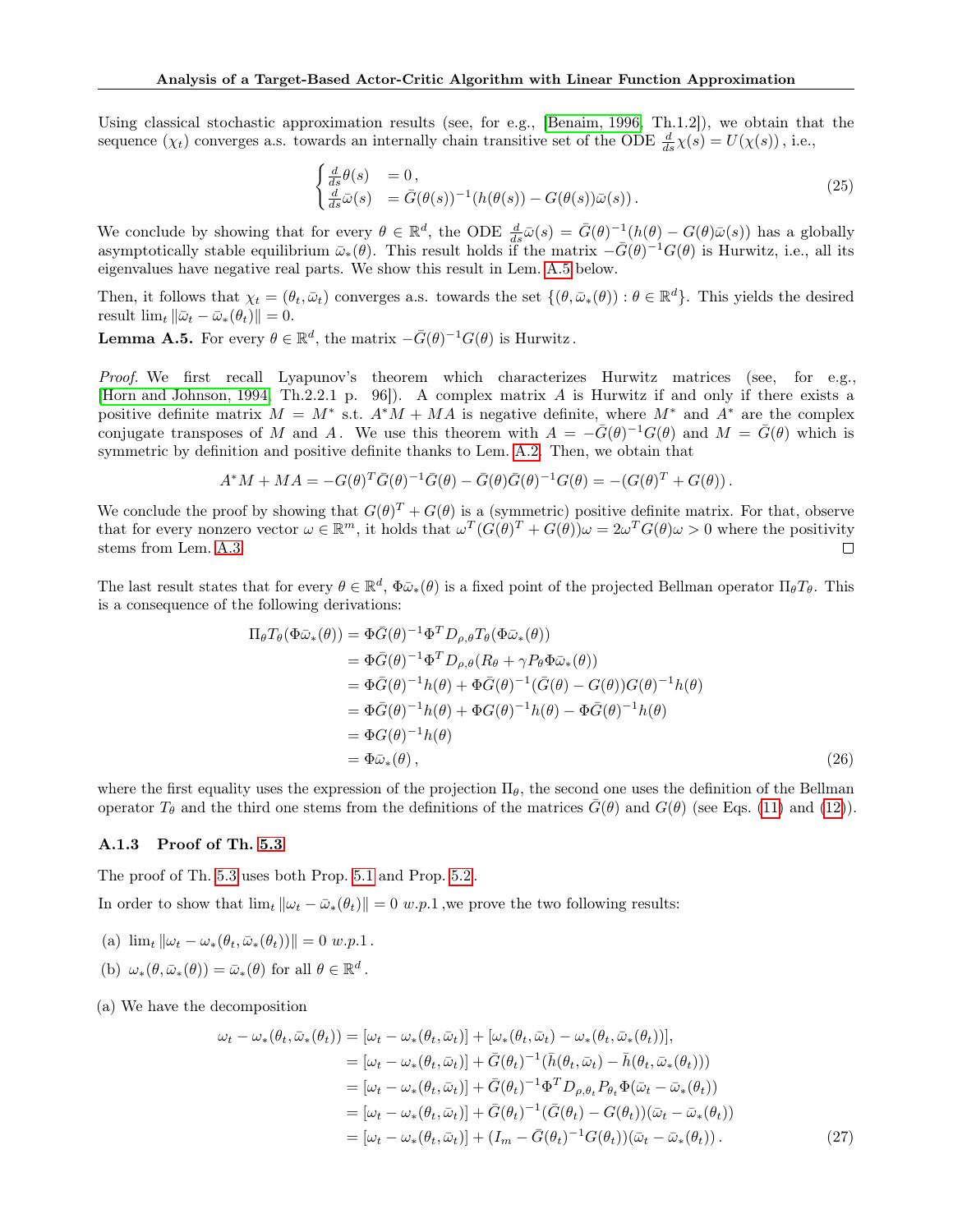It follows from Prop. [5.1](#page-6-5) that the first term in the above decomposition goes to zero. Then, observe that  $\sup_{\theta} \|\bar{G}(\theta)^{-1}\| < \infty$  given Lem. [A.2](#page-14-0) and  $\sup_{\theta} \|G(\theta)\| < \infty$  thanks to the boundedness of the matrices  $P_{\theta}$  and  $D_{\rho,\theta}$ uniformly in  $\theta$ . As a consequence, the second term also converges to zero using Prop. [5.2](#page-6-1).

(b) Using the definitions of the functions  $\omega_*$  and  $\bar{\omega}_*,$  we can write for every  $\theta \in \mathbb{R}^d$ ,

$$
\omega_{*}(\theta,\bar{\omega}_{*}(\theta)) = \bar{G}(\theta)^{-1}\bar{h}(\theta,\bar{\omega}_{*}(\theta))
$$
  
\n
$$
= \bar{G}(\theta)^{-1}\Phi^{T}D_{\rho,\theta}(R_{\theta} + \gamma P_{\theta}\Phi G(\theta)^{-1}h(\theta))
$$
  
\n
$$
= \bar{G}(\theta)^{-1}(h(\theta) + \gamma\Phi^{T}D_{\rho,\theta}P_{\theta}\Phi G(\theta)^{-1}h(\theta))
$$
  
\n
$$
= \bar{G}(\theta)^{-1}(I_{n} + \gamma\Phi^{T}D_{\rho,\theta}P_{\theta}\Phi G(\theta)^{-1})h(\theta)
$$
  
\n
$$
= \bar{G}(\theta)^{-1}(G(\theta) + \gamma\Phi^{T}D_{\rho,\theta}P_{\theta}\Phi)G(\theta)^{-1}h(\theta)
$$
  
\n
$$
= \bar{G}(\theta)^{-1}\bar{G}(\theta)G(\theta)^{-1}h(\theta)
$$
  
\n
$$
= \bar{\omega}_{*}(\theta).
$$

For the last result, we write

$$
\|\Pi_{\theta_t} T_{\theta_t}(\Phi \omega_t) - \Phi \omega_t\| = \|\Phi \left(\bar{G}(\theta_t)^{-1} \Phi^T D_{\rho, \theta_t} T_{\theta_t}(\Phi \omega_t) - \omega_t\right) \| \n= \|\Phi \left(\bar{G}(\theta_t)^{-1} \Phi^T D_{\rho, \theta_t} (T_{\theta_t}(\Phi \omega_t) - \Phi \omega_t)\right) \| \n= \|\Phi \left(\bar{G}(\theta_t)^{-1} (h(\theta_t) - G(\theta_t) \omega_t)\right) \| \n= \|\Phi \bar{G}(\theta_t)^{-1} G(\theta_t) (\omega_t - \bar{\omega}_*(\theta_t)) \| \n\le \|\Phi\| \|\bar{G}(\theta_t)^{-1}\| \|G(\theta_t)\| \| \omega_t - \bar{\omega}_*(\theta_t) \|.
$$
\n(28)

Then, as previously mentioned in the proof, observe that  $\sup_{\theta} \|\bar{G}(\theta)^{-1}\| < \infty$  and  $\sup_{\theta} \|G(\theta)\| < \infty$ . Since  $\bar{\omega}_t - \bar{\omega}_*(\theta_t) \to 0$  as  $t \to \infty$ , the result follows.

#### A.2 Proof of Th. [5.4:](#page-6-0) actor analysis

In this subsection, we present a proof of Th. [5.4](#page-6-0) which is similar in spirit to the proof in [\[Konda and Tsitsiklis, 2003b,](#page-10-0) Sec. 6]. Recall the notation  $Z_t = (\tilde{S}_t, \tilde{A}_t)$ . Note that  $(Z_t)$  is a Markov chain. The actor parameter  $\theta_t$  iterates as follows:

$$
\theta_{t+1} = \theta_t + \alpha_t \frac{1}{1-\gamma} \delta_{t+1} \psi_{\theta_t}(\tilde{S}_t, \tilde{A}_t)
$$
  
=  $\theta_t + \alpha_t \frac{1}{1-\gamma} (R_{t+1} + (\gamma \phi(S_{t+1}) - \phi(\tilde{S}_t))^T \omega_t) \psi_{\theta_t}(\tilde{S}_t, \tilde{A}_t)$   
=  $\theta_t + \alpha_t \frac{1}{1-\gamma} (R(\tilde{S}_t, \tilde{A}_t) \psi_{\theta_t}(\tilde{S}_t, \tilde{A}_t) + H_{\theta_t}(Z_t) \omega_t) + \alpha_t \frac{1}{1-\gamma} \tilde{\eta}_{t+1},$ 

where for every  $\theta \in \mathbb{R}^d$ ,  $z = (s, a) \in \mathcal{S} \times \mathcal{A}$ ,

$$
H_{\theta}(z) = \psi_{\theta}(s, a) \left( \gamma \sum_{s' \in \mathcal{S}} p(s'|s, a) \phi(s') - \phi(s) \right)^{T},
$$

and  $(\tilde{\eta}_{t+1})$  is an  $\mathbb{R}^d$ -valued  $\mathcal{F}_t$ -martingale difference sequence defined by

$$
\tilde{\eta}_{t+1} = (R_{t+1} - \mathbb{E}[R_{t+1}|\mathcal{F}_t])\psi_{\theta_t}(\tilde{S}_t, \tilde{A}_t) + \gamma\psi_{\theta_t}(\tilde{S}_t, \tilde{A}_t)(\phi(S_{t+1}) - \mathbb{E}[\phi(S_{t+1})|\mathcal{F}_t])^T\omega_t.
$$
\n(29)

We now introduce the steady-state expectation of the main term  $H_{\theta}(Z_t)\omega_t + R(\tilde{S}_t, \tilde{A}_t)\psi_{\theta_t}(\tilde{S}_t, \tilde{A}_t)$ . Recall that  $\mu_{\rho,\theta}$ is the stationary distribution of the Markov chain  $(Z_t)$ . Define the functions  $\bar{H}: \mathbb{R}^d \to \mathbb{R}^{d \times m}$  and  $u: \mathbb{R}^d \to \mathbb{R}^d$ for every  $\theta \in \mathbb{R}^d$  by

$$
\bar{H}(\theta) = \mathbb{E}_{Z \sim \mu_{\rho,\theta}}[H_{\theta}(Z)],\tag{30}
$$

<span id="page-18-0"></span>
$$
u(\theta) = \mathbb{E}_{Z \sim \mu_{\rho,\theta}}[R(\tilde{S}, \tilde{A})\psi_{\theta}(\tilde{S}, \tilde{A})],
$$
\n(31)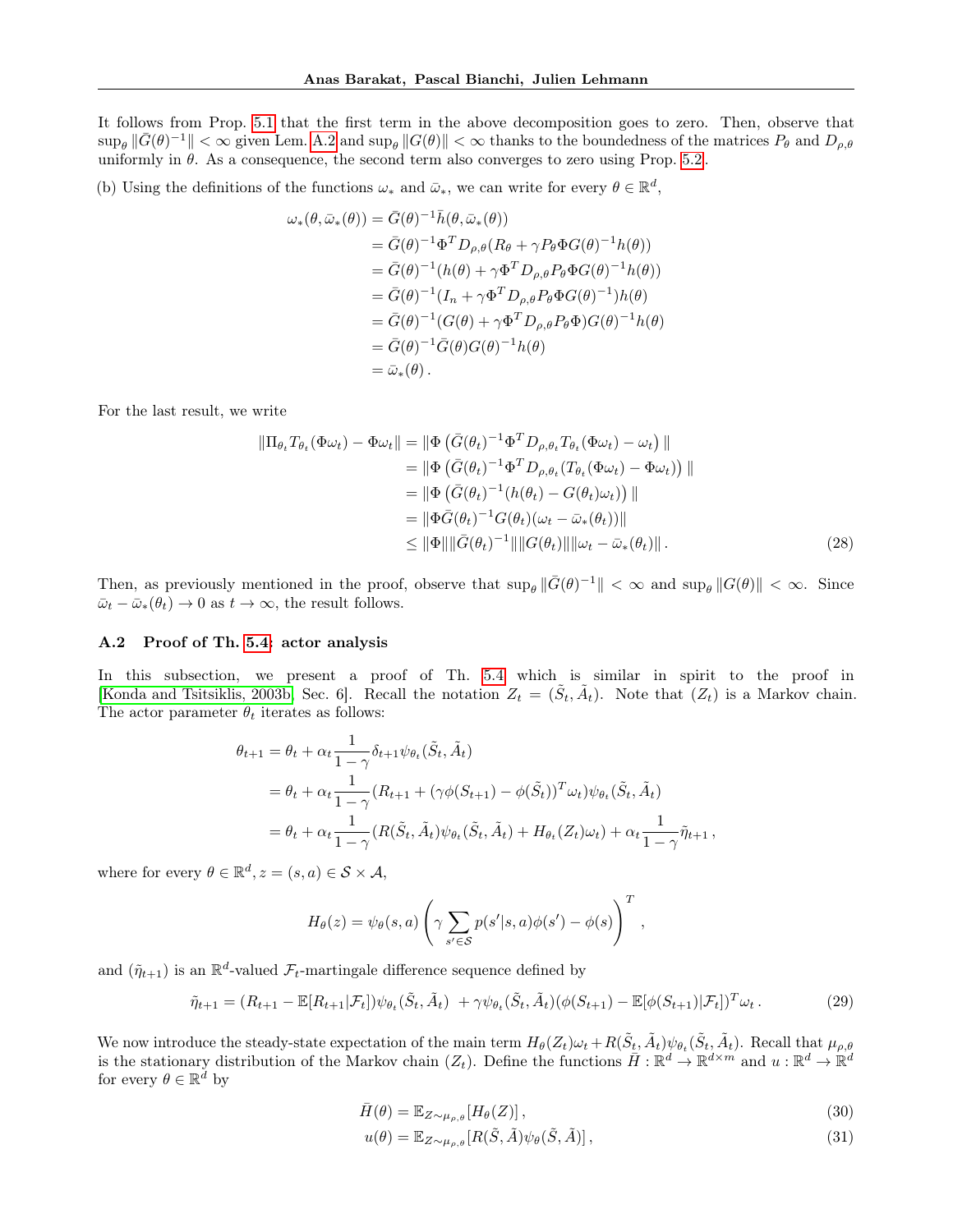where  $Z = (\tilde{S}, \tilde{A})$  is a random variable following the distribution  $\mu_{\rho,\theta}$ .

Then, we introduce the quantity  $\bar{\omega}_*(\theta_t)$  which approximates well  $\omega_t$  for large t (in the sense of Th. [5.3\)](#page-6-2) and only depends on the actor parameter  $\theta_t$ . We obtain the following decomposition

<span id="page-19-3"></span>
$$
\theta_{t+1} = \theta_t + \alpha_t f(\theta_t) + \alpha_t \frac{1}{1 - \gamma} (\tilde{\eta}_{t+1} + e_t^{(1)} + e_t^{(2)}), \qquad (32)
$$

where the function  $f: \mathbb{R}^d \to \mathbb{R}^d$  and the error terms  $e_t^{(1)}$  and  $e_t^{(2)}$  are defined as follows

$$
f(\theta) = \frac{1}{1 - \gamma} (\bar{H}(\theta) \bar{\omega}_*(\theta) + u(\theta)),
$$
\n(33)

$$
e_t^{(1)} = (R(\tilde{S}_t, \tilde{A}_t)\psi_{\theta_t}(\tilde{S}_t, \tilde{A}_t) + H_{\theta_t}(Z_t)\bar{\omega}_*(\theta_t)) - (\bar{H}(\theta_t)\bar{\omega}_*(\theta_t) + u(\theta_t)),
$$
\n(34)

$$
e_t^{(2)} = H_{\theta_t}(Z_t)(\omega_t - \bar{\omega}_*(\theta_t)).
$$
\n(35)

The bias induced by the approximation of  $\nabla J(\theta)$  by our actor-critic algorithm is defined for every  $\theta \in \mathbb{R}^d$  by

<span id="page-19-4"></span><span id="page-19-0"></span>
$$
b(\theta) := f(\theta) - \nabla J(\theta). \tag{36}
$$

This bias is due to the linear FA of the true state-value function. It is defined as the difference between the steady-state expectation of the actor update given by the function f defined in Eq. [\(33\)](#page-19-0) and the gradient  $\nabla J(\theta)$ we are interested in. The following lemma provides a more explicit and interpretable expression for the bias  $b(\theta)$ . The state-value function  $V_{\pi_{\theta}}$  will be seen as a vector of  $\mathbb{R}^{|S|}$ .

**Lemma A.6.** For every  $\theta \in \mathbb{R}^d$ ,

$$
b(\theta) = \frac{\gamma}{1-\gamma} \sum_{s \in \mathcal{S}, a \in \mathcal{A}} \mu_{\rho,\theta}(s,a) \psi_{\theta}(s,a) \sum_{s' \in \mathcal{S}} p(s'|s,a) (\phi(s')^T \bar{\omega}_*(\theta) - V_{\pi_{\theta}}(s')).
$$

*Proof.* The expression follows from using the definition of  $b(\theta)$  and computing both the function  $\tilde{H}$  defined in Eq.  $(30)$  and the gradient of the function J.

First, we explicit the function  $\bar{H}$ , writing

$$
\bar{H}(\theta) = \mathbb{E}_{Z \sim \mu_{\rho,\theta}}[H_{\theta}(Z)] = \mathbb{E}_{Z \sim \mu_{\rho,\theta}}\left[\psi_{\theta}(\tilde{S}, \tilde{A})\left(\gamma \sum_{s' \in \mathcal{S}} p(s'|\tilde{S}, \tilde{A})\phi(s') - \phi(\tilde{S})\right)^{T}\right]
$$
\n
$$
= \sum_{s \in \mathcal{S}, a \in \mathcal{A}} \mu_{\rho,\theta}(s, a)\psi_{\theta}(s, a)\left(\gamma \sum_{s' \in \mathcal{S}} p(s'|\tilde{s}, a)\phi(s')^{T} - \phi(s)^{T}\right)
$$
\n
$$
= \gamma \sum_{s \in \mathcal{S}, a \in \mathcal{A}} \mu_{\rho,\theta}(s, a)\psi_{\theta}(s, a) \sum_{s' \in \mathcal{S}} p(s'|\tilde{s}, a)\phi(s')^{T}, \qquad (37)
$$

where the last equality stems from remarking that  $\sum_{a \in A} \mu_{\rho,\theta}(s, a) \psi_{\theta}(s, a) = 0$ .

Then, the policy gradient theorem as formulated in Eq. [\(1\)](#page-3-2) and the definition of the advantage function provide

$$
(1 - \gamma)\nabla J(\theta) = \mathbb{E}_{Z \sim \mu_{\rho,\theta}}[\Delta_{\pi_{\theta}}(\tilde{S}, \tilde{A})\psi_{\theta}(\tilde{S}, \tilde{A})]
$$
  
\n
$$
= \mathbb{E}_{Z \sim \mu_{\rho,\theta}}[(R(\tilde{S}, \tilde{A}) + \gamma \sum_{s' \in S} p(s'|\tilde{S}_t, \tilde{A}_t)V_{\pi_{\theta}}(s') - V_{\pi_{\theta}}(\tilde{S}))\psi_{\theta}(\tilde{S}, \tilde{A})]
$$
  
\n
$$
= \sum_{s,a} \mu_{\rho,\theta}(s, a)(R(s, a) + \gamma \sum_{s' \in S} p(s'|s, a)V_{\pi_{\theta}}(s') - V_{\pi_{\theta}}(s))\psi_{\theta}(s, a)
$$
  
\n
$$
= u(\theta) + \gamma \sum_{s \in S, a \in \mathcal{A}} \mu_{\rho,\theta}(s, a)\psi_{\theta}(s, a) \sum_{s' \in S} p(s'|s, a)V_{\pi_{\theta}}(s').
$$
\n(38)

The result stems from using the definition of  $b(\theta)$  together with Eqs. [\(37\)](#page-19-1) and [\(38\)](#page-19-2).

<span id="page-19-2"></span><span id="page-19-1"></span> $\Box$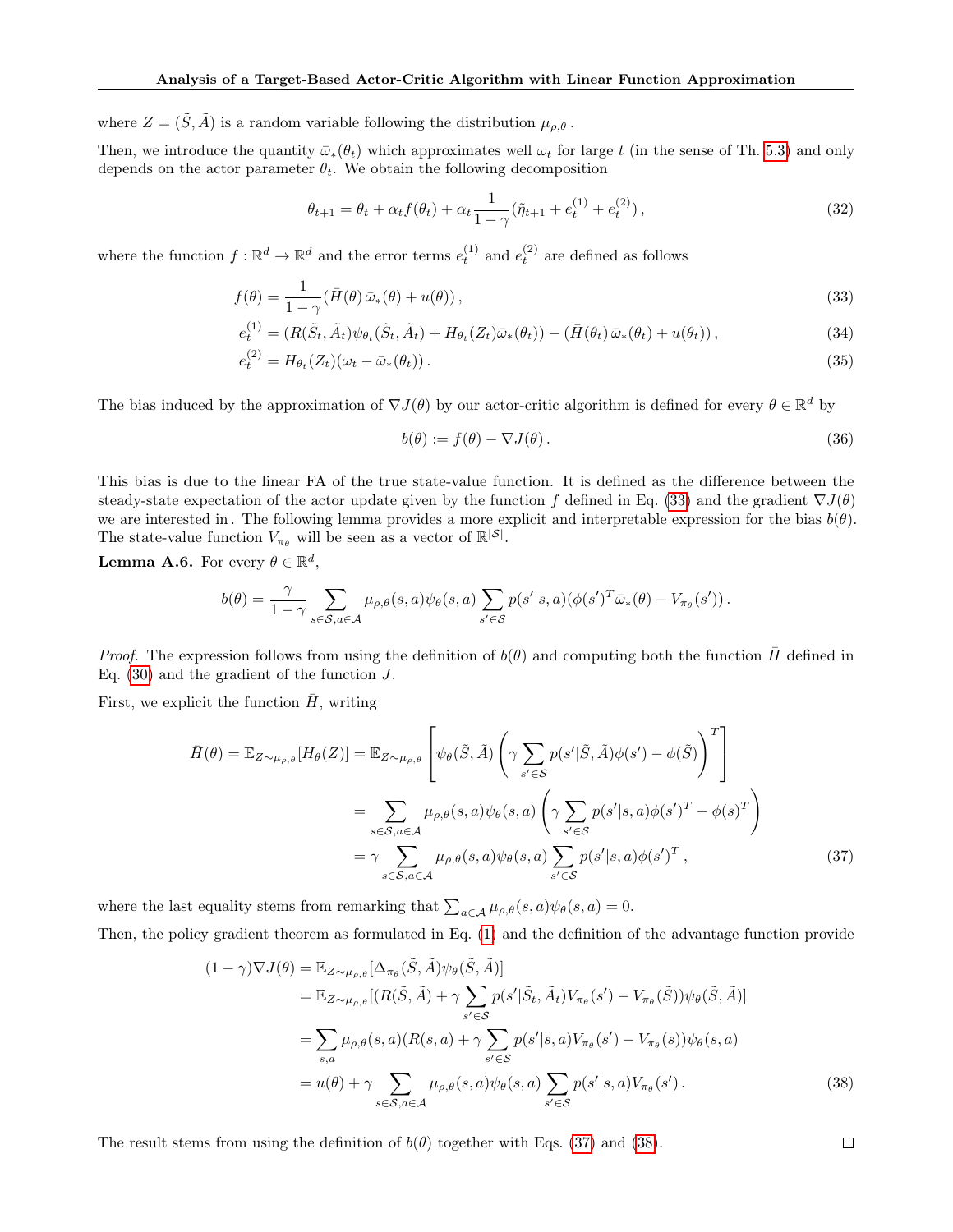Using a second-order Taylor expansion of the L-Lipschitz function  $\nabla J$  (again see [\[Zhang et al., 2020a,](#page-11-9) Lem. 4.2]) together with Eq. [\(32\)](#page-19-3), we can derive the following inequalities

$$
J(\theta_{t+1}) \geq J(\theta_t) + \langle \nabla J(\theta_t), \theta_{t+1} - \theta_t \rangle - L \|\theta_{t+1} - \theta_t\|^2,
$$
  
\n
$$
\geq J(\theta_t) + \alpha_t \langle \nabla J(\theta_t), f(\theta_t) \rangle
$$
  
\n
$$
+ \frac{\alpha_t}{1 - \gamma} \langle \nabla J(\theta_t), \tilde{\eta}_{t+1} + e_t^{(1)} + e_t^{(2)} \rangle - \tilde{L} \frac{\alpha_t^2}{(1 - \gamma)^2} \|\delta_{t+1} \psi_{\theta_t}(\tilde{S}_t, \tilde{A}_t)\|^2.
$$
 (39)

The above inequality consists of a main term involving the function f and noise terms. The following lemma controls these noise terms which are shown to be negligible.

Lemma A.7. (a)  $\sum_{t=0}^{\infty} \alpha_t \langle \nabla J(\theta_t), e_t^{(1)} \rangle < \infty$  w.p.1,

- <span id="page-20-0"></span>(b)  $\sum_{t=0}^{\infty} \alpha_t \langle \nabla J(\theta_t), \tilde{\eta}_{t+1} \rangle < \infty$  w.p.1,
- <span id="page-20-1"></span>(c)  $\lim_{t \to \infty} e_t^{(2)} = 0$ , w.p.1,
- <span id="page-20-2"></span>(d)  $\sum_{t=0}^{\infty} \alpha_t^2 \|\delta_{t+1}\psi_{\theta_t}(\tilde{S}_t, \tilde{A}_t)\|^2 < \infty$  w.p.1.
- *Proof.* (a) The proof is based on the classical decomposition of the Markov noise term  $e_t^{(1)}$  using the Poisson equation [\[Benveniste et al., 1990,](#page-9-6) p. 222-229]. We refer to [\[Zhang et al., 2020b,](#page-11-10) Lem. 7 and Sec. A.8.3] for a detailed proof using this technique. The proof of our result here follows the same line. For conciseness, we only describe the necessary tools, pointing out the differences with [\[Zhang et al., 2020b,](#page-11-10) Lem. 7 and Sec. A.8.3] which is concerned with a different algorithm.

Let  $\mathcal{Z} := \mathcal{S} \times \mathcal{A}$ . First, define the functions  $g_{\theta}^* : \mathcal{Z} \to \mathbb{R}^d$  and  $\bar{g} : \mathbb{R}^d \to \mathbb{R}^d$  by:

<span id="page-20-3"></span>
$$
g_{\theta}^*(z) := R(z)\psi_{\theta}(z) + H_{\theta}(z)\bar{\omega}_*(\theta), \qquad (40)
$$

$$
\bar{g}(\theta) := u(\theta) + \bar{H}(\theta)\bar{\omega}_*(\theta), \qquad (41)
$$

for every  $z = (s, a) \in \mathcal{Z}, \theta \in \mathbb{R}^d$ . Observe in particular that  $e_t^{(1)} = g_{\theta_t}^*(\tilde{S}_t, \tilde{A}_t) - \bar{g}(\theta_t)$ . Recall that for every  $\theta \in$  $\mathbb{R}^d$ , the kernel transition  $\tilde{K}_{\theta}$  is defined for every  $(s, a), (s', a') \in \mathcal{S} \times \mathcal{A}$  by  $\tilde{K}_{\theta}(s', a') = \tilde{p}(s'|s, a)\pi_{\theta}(a'|s')$ (see Assumption [5.1\)](#page-5-1). The idea of the proof is to introduce for each integer  $i = 1, \dots, d$  a Markov Reward Process (MRP) [\[Puterman, 2014,](#page-10-3) Sec. 8.2] on the space  $\mathcal Z$  induced by the transition kernel  $\tilde K_\theta$  and the reward function  $g_{\theta,i}^*$  (ith coordinate of the function  $g_{\theta}^*$ ). As a consequence, the corresponding average reward is given by  $\bar{g}_i(\theta)$  (ith coordinate of  $\bar{g}(\theta)$ ). Then, the differential value function of the MRP is provided by  $v_{\theta,i} := (I - \tilde{K}_{\theta} + 1 \mu_{\rho,\theta}^T)^{-1} (I - 1 \mu_{\rho,\theta}^T) g_{\theta,i}^*$  as shown for instance in [\[Puterman, 2014,](#page-10-3) Sec. 8.2]. The functions  $v_{\theta,i}$  for  $i = 1, \dots, d$  define together a vector valued function  $v_{\theta}: \mathcal{Z} \to \mathbb{R}^d$ . Under Assumption [5.1,](#page-5-1) using similar arguments to the proof of Lem. [A.2](#page-14-0) (see also [\[Zhang et al., 2021,](#page-11-0) Proof of Lem. 4, p. 26]), we can show that the function  $K \in \bar{\mathcal{K}} \mapsto (I - K + 1\mu_K^T)^{-1}(I - 1\mu_K^T)$  is continuous on the compact set  $\bar{\mathcal{K}}$ . It follows that  $\sup_{\theta, z} ||v_{\theta}(z)|| < \infty$  because  $\tilde{K}_{\theta} \in \overline{\mathcal{K}}$  for every  $\theta \in \mathbb{R}^d$  and  $g_{\theta, i}^*$  is uniformly bounded w.r.t.  $\theta$ under our assumptions . Moreover, the differential value function satisfies the crucial Bellman equation:

$$
v_{\theta}(z) = g_{\theta}^*(z) - \bar{g}(\theta) + \sum_{z' \in \mathcal{Z}} \tilde{K}_{\theta}(z'|z) v_{\theta}(z),
$$

for every  $z \in \mathcal{Z}$ . We use the above Poisson equation to express  $e_t^{(1)} = g_{\theta_t}^*(\tilde{S}_t, \tilde{A}_t) - \bar{g}(\theta_t)$  using  $v_{\theta}$ . The rest of the proof follows the same line as [\[Zhang et al., 2020b,](#page-11-10) Lem. 7 and Sec. A.8.3].

- (b) First, recall that  $(\tilde{\eta}_t)$  is a martingale difference sequence adapted to  $\mathcal{F}_t$  and so is  $(\nabla J(\theta_t), \tilde{\eta}_{t+1})$ . Using the boundedness of the function  $\theta \to \psi_{\theta}(s, a)$  guaranteed by Assumption [3.1-](#page-3-1)[\(c\)](#page-3-5) with the boundedness of the rewards sequence  $(R_t)$ , the sequence  $(\omega_t)$  (Assumption [5.3](#page-5-4)) and the gradient  $\nabla J$ , one can show by Cauchy-Schwarz inequality that there exists a constant  $C > 0$  s.t.  $\mathbb{E}[|\langle \nabla J(\theta_t), \tilde{\eta}_{t+1}\rangle|^2 | \mathcal{F}_t] \leq C$  a.s. Then, using that  $\sum_{t} \alpha_t^2 < \infty$  (Assumption [5.2](#page-5-2)), it follows that  $\sum_{t} \mathbb{E}[\alpha_t \langle \nabla J(\theta_t), \tilde{\eta}_{t+1} \rangle|^2 | \mathcal{F}_t] < \infty$  a.s. We deduce from Doob's convergence theorem that item [\(b\)](#page-20-0) holds.
- [\(c\)](#page-20-1) As for item (c), we first observe that  $H(\theta_t)$  is bounded since  $\theta \mapsto \psi_\theta(s, a)$  is bounded for every  $(s, a) \in \mathcal{S} \times \mathcal{A}$ thanks again to Assumption [3.1-](#page-3-1)[\(c\)](#page-20-1). Then, item (c) stems from the fact that  $\omega_t - \bar{\omega}_*(\theta_t) \to 0$  as shown in Th. [5.3](#page-6-2) .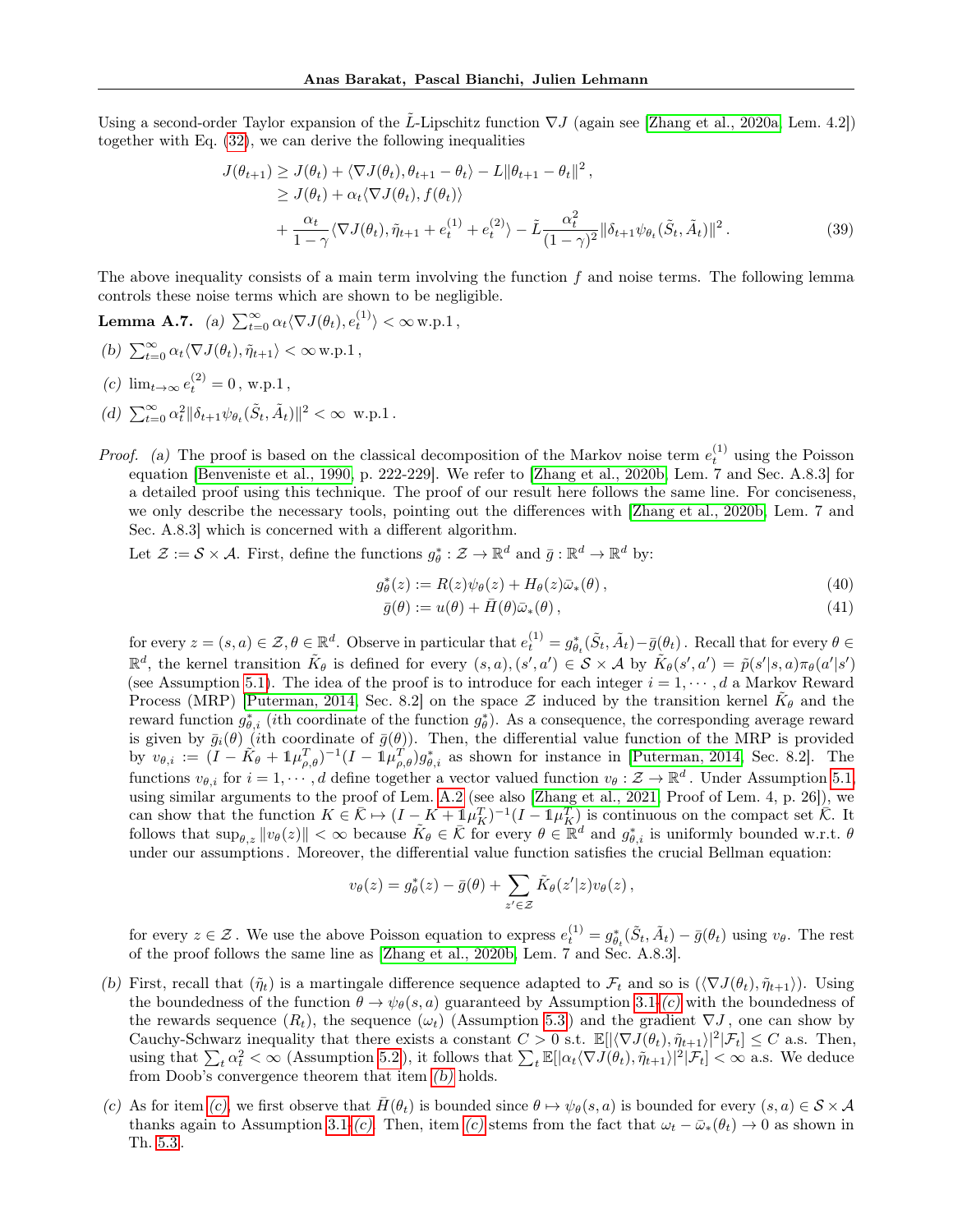(d) Similarly to  $\bar{H}(\theta_t)$ , upon noticing that the reward sequence  $(R_t)$  is bounded by  $U_R$  and the sequence  $(\omega_t)$ is a.s. bounded by Assumption [5.3](#page-5-4), the quantity  $\delta_{t+1}\psi_{\theta_t}(\tilde{S}_t, \tilde{A}_t)$  is also a.s. bounded. Then, item [\(d\)](#page-20-2) is a consequence of the square summability of the stepsizes  $\alpha_t$  ( $\sum_t \alpha_t^2 < \infty$ ) as guaranteed by Assumption [5.2.](#page-5-2)

 $\Box$ 

The end of the proof follows the same line as [\[Konda and Tsitsiklis, 2003b,](#page-10-0) p. 1163] (see also [\[Konda, 2002,](#page-9-8) p. 86]). We reproduce the argument here for completeness. Let  $T > 0$ . Define a sequence  $k_t$  by

$$
k_0 = 0
$$
,  $k_{t+1} = \min \left\{ k \ge k_t : \sum_{i=k_t}^k \alpha_i \ge T \right\}$  for  $t > 0$ .

Using Eq. [\(39\)](#page-20-3) together with the Cauchy-Schwarz inequality and Eq. [\(36\)](#page-19-4), we can write

$$
J(\theta_{k_{t+1}}) \geq J(\theta_{k_t}) + \sum_{k=k_t}^{k_{t+1}-1} \alpha_k(\|\nabla J(\theta_k)\|^2 - \|b(\theta_k)\| \cdot \|\nabla J(\theta_k)\|) + \nu_t,
$$

where  $v_t$  is defined by

$$
v_t = \sum_{k=k_t}^{k_{t+1}-1} \left( \frac{\alpha_k}{1-\gamma} \langle \nabla J(\theta_k), \tilde{\eta}_{k+1} + e_k^{(1)} + e_k^{(2)} \rangle - \tilde{L} \frac{\alpha_k^2}{(1-\gamma)^2} \|\delta_{k+1} \psi_{\theta_k}(\tilde{S}_k, \tilde{A}_k)\|^2 \right).
$$

It stems from Lem. [A.7](#page-0-0) that  $v_t \to 0$  as  $t \to +\infty$ . By contradiction, if the result does not hold, the sequence  $J(\theta_k)$ would increase indefinitely. This contradicts the boundedness of the function  $J$  (note that  $\theta \mapsto V_{\pi_{\theta}}$  is bounded since the rewards are bounded).

#### B Proofs for Sec. [6:](#page-7-5) finite-time analysis

Throughout our finite-time analysis, we will not track all the constants although these can be precisely determined. We will in particular explicit the dependence on the effective horizon  $1/(1 - \gamma)$  and the cardinal |A| of the action space. The universal constant C may change from line to line and from inequality to inequality. It may depend on constants of the problem s.t. the Lipschitz constants of the functions  $J, \theta \mapsto \psi_{\theta}, \theta \mapsto \pi_{\theta}$ , upperbounds of the rewards and the score function  $\psi_{\theta}$ .

#### <span id="page-21-0"></span>B.1 Proof of Th. [6.1:](#page-7-1) finite-time analysis of the critic

The proof is inspired from the recent works [\[Wu et al., 2020,](#page-11-7) [Shen et al., 2020\]](#page-10-12). However, it significantly deviates from these works because of the use of a target variable  $\bar{\omega}$  in Algorithm [1](#page-5-0). In particular, as previously mentioned, Algorithm [1](#page-5-0) involves three different timescales whereas the actor-critic algorithms considered in [\[Wu et al., 2020,](#page-11-7) [Shen et al., 2020\]](#page-10-12) only use two different timescales respectively associated to the critic and the actor.

We follow a similar strategy to our asymptotic analysis of the critic. Indeed, our non-asymptotic analysis consists of two main steps based on the following decomposition:

$$
\omega_t - \bar{\omega}_*(\theta_t) = \omega_t - \omega_*(\theta_t, \bar{\omega}_t) + \omega_*(\theta_t, \bar{\omega}_t) - \bar{\omega}_*(\theta_t)
$$
  
\n
$$
= \omega_t - \omega_*(\theta_t, \bar{\omega}_t) + \omega_*(\theta_t, \bar{\omega}_t) - \omega_*(\theta_t, \bar{\omega}_*(\theta_t))
$$
  
\n
$$
= \omega_t - \omega_*(\theta_t, \bar{\omega}_t) + \bar{G}(\theta_t)^{-1}(\bar{h}(\theta_t, \bar{\omega}_t) - \bar{h}(\theta_t, \bar{\omega}_*(\theta_t))).
$$
\n(42)

Hence, it is sufficient to obtain a control of the convergence rates of the quantities  $\omega_t - \omega_*(\theta_t, \bar{\omega}_t)$  and  $\bar{\omega}_t - \bar{\omega}_*(\theta_t)$ . We already know that these quantities converge a.s. to zero thanks to Props. [5.1](#page-6-5) and [5.2](#page-6-1). We conduct a finite-time analysis of each of the terms separately in the subsections below and combine the obtained results to conclude the proof.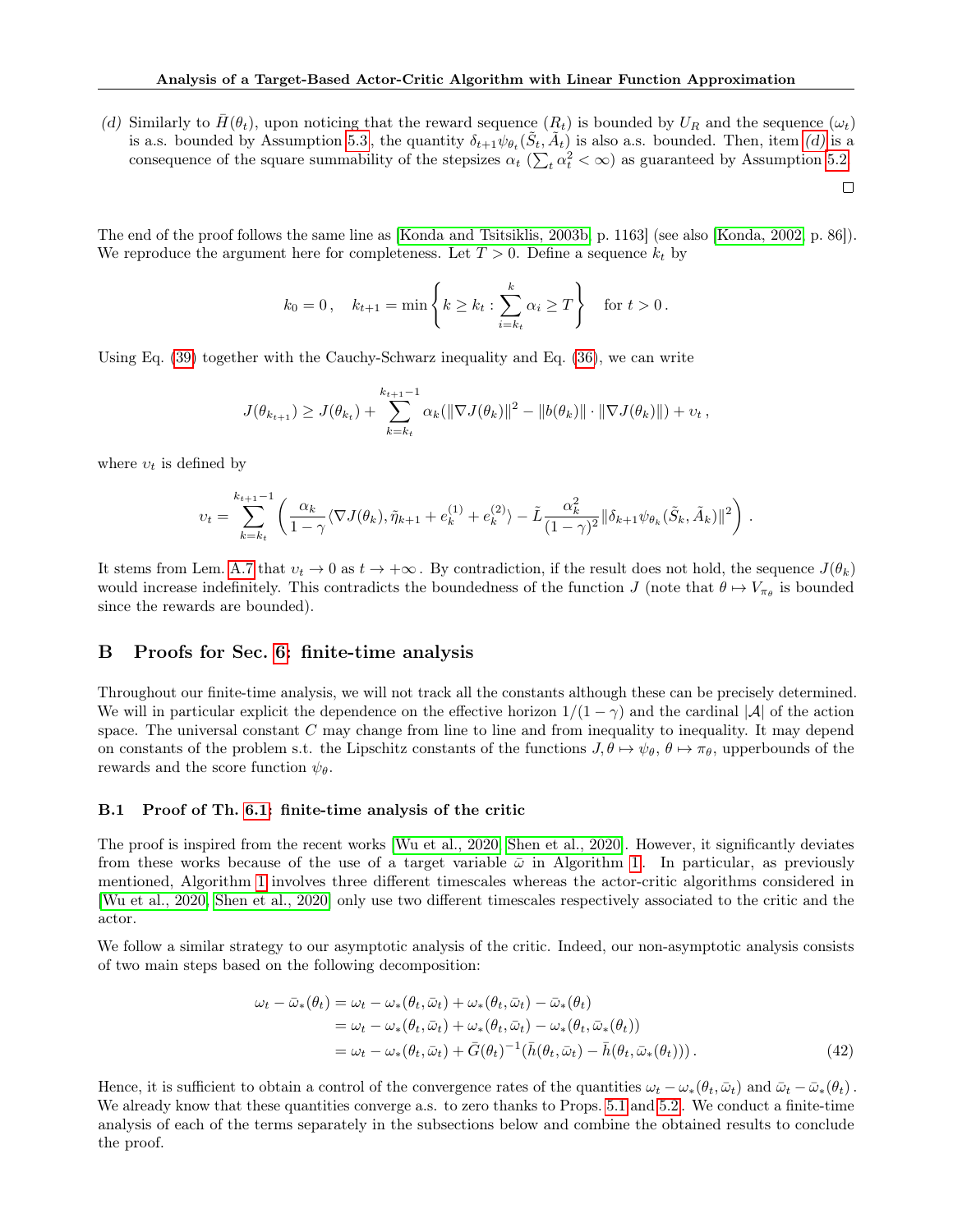We start by introducing a few useful shorthand notations. Let  $\tilde{x}_t := (\tilde{S}_t, \tilde{A}_t, S_{t+1})$ . Define for every  $\tilde{x} = (\tilde{s}, \tilde{a}, s) \in$  $\mathcal{S} \times \mathcal{A} \times \mathcal{S}$  and every  $\bar{\omega}, \omega \in \mathbb{R}^m$ :

$$
\bar{\delta}(\tilde{x}, \bar{\omega}, \omega) = R(\tilde{s}, \tilde{a}) + \gamma \phi(s)^T \bar{\omega} - \phi(\tilde{s})^T \omega,
$$
\n(43)

$$
g(\tilde{x}, \bar{\omega}, \omega) = \bar{\delta}(\tilde{x}, \bar{\omega}, \omega) \phi(\tilde{s}). \tag{44}
$$

Finally, define for every  $\theta \in \mathbb{R}^d$  the steady-state expectation:

$$
\bar{g}(\theta,\bar{\omega},\omega) = \mathbb{E}_{\bar{s}\sim d_{\rho,\theta},\tilde{a}\sim\pi_{\theta},s\sim p(\cdot|\tilde{s},\tilde{a})}[g(\tilde{x},\bar{\omega},\omega)] = \bar{h}(\theta,\bar{\omega}) - \bar{G}(\theta)\omega.
$$
\n(45)

# <span id="page-22-5"></span>**B.1.1** Control of the first error term  $\omega_t - \omega_*(\theta_t, \bar{\omega}_t)$

We introduce an additional shorthand notation for brevity:

<span id="page-22-1"></span>
$$
\nu_t := \omega_t - \omega_* (\theta_t, \bar{\omega}_t).
$$

Decomposition of the error. Using the update rule of the critic gives

$$
\begin{aligned} ||\nu_{t+1}||^2 &= ||\omega_t + \beta_t g(\tilde{x}_t, \bar{\omega}_t, \omega_t) - \omega_*(\theta_{t+1}, \bar{\omega}_{t+1})||^2 \\ &= ||\nu_t + \beta_t g(\tilde{x}_t, \bar{\omega}_t, \omega_t) + \omega_*(\theta_t, \bar{\omega}_t) - \omega_*(\theta_{t+1}, \bar{\omega}_{t+1})||^2. \end{aligned}
$$

Then, we develop the squared norm and use the classical inequality  $\|a + b\|^2 \le 2\|a\| + 2\|b\|^2$  to obtain

$$
\|\nu_{t+1}\|^2 \le \|\nu_t\|^2 + 2\beta_t \langle \nu_t, g(\tilde{x}_t, \bar{\omega}_t, \omega_t) \rangle + 2 \langle \nu_t, \omega_*(\theta_t, \bar{\omega}_t) - \omega_*(\theta_{t+1}, \bar{\omega}_{t+1}) \rangle + 2\|\omega_*(\theta_t, \bar{\omega}_t) - \omega_*(\theta_{t+1}, \bar{\omega}_{t+1})\|^2 + 2C\beta_t^2. \tag{46}
$$

Now, we decompose the first inner product into a main term generating a repelling effect and a second Markov noise term as follows

<span id="page-22-0"></span>
$$
\langle \nu_t, g(\tilde{x}_t, \bar{\omega}_t, \omega_t) \rangle = \langle \nu_t, \bar{g}(\theta_t, \bar{\omega}_t, \omega_t) \rangle + \Lambda(\theta_t, \bar{\omega}_t, \omega_t, \tilde{x}_t), \qquad (47)
$$

where we used the shorthand notation

$$
\Lambda(\theta,\bar{\omega},\omega,\tilde{x}) := \langle \omega - \omega_*(\theta,\bar{\omega}), g(\tilde{x},\bar{\omega},\omega) - \bar{g}(\theta,\bar{\omega},\omega) \rangle. \tag{48}
$$

We control the first term in Eq. [\(47\)](#page-22-0) as follows

$$
\langle \nu_t, \bar{g}(\theta_t, \bar{\omega}_t, \omega_t) \rangle = \langle \nu_t, \bar{g}(\theta_t, \bar{\omega}_t, \omega_t) - \bar{g}(\theta_t, \bar{\omega}_t, \omega_*(\theta_t, \bar{\omega}_t)) \rangle = -\langle \nu_t, \bar{G}(\theta_t) \nu_t \rangle \le -\varepsilon ||\nu_t||^2.
$$
 (49)

We used the fact that  $\bar{g}(\theta_t, \bar{\omega}_t, \omega_*(\theta_t, \bar{\omega}_t)) = 0$  for the first equality and Lem. [A.2](#page-14-0) for the inequality. Then, it can be shown that

<span id="page-22-2"></span>
$$
\|\omega_*(\theta_t, \bar{\omega}_t) - \omega_*(\theta_{t+1}, \bar{\omega}_{t+1})\| \le C(\|\theta_t - \theta_{t+1}\| + \|\bar{\omega}_t - \bar{\omega}_{t+1}\|) \le C\left(\frac{\alpha_t}{1-\gamma} + \xi_t\right). \tag{50}
$$

Combining Eqs. [\(46\)](#page-22-1) to [\(50\)](#page-22-2) leads to

<span id="page-22-4"></span>
$$
\|\nu_{t+1}\|^2 \le (1 - 2\varepsilon\beta_t) \|\nu_t\|^2 + 2\beta_t \Lambda(\theta_t, \bar{\omega}_t, \omega_t, \tilde{x}_t) + C \left(\frac{\alpha_t}{1 - \gamma} + \xi_t\right) \|\nu_t\| + C \left(\frac{\alpha_t^2}{(1 - \gamma)^2} + \xi_t^2 + \beta_t^2\right). \tag{51}
$$

Control of the Markov noise term  $\Lambda(\theta_t, \bar{\omega}_t, \omega_t, \tilde{x}_t)$ . We decompose the noise term using a similar technique to [\[Zou et al., 2019\]](#page-11-11) which was then used in [\[Wu et al., 2020,](#page-11-7) [Shen et al., 2020\]](#page-10-12). Let  $T > 0$ . Define the mixing time

<span id="page-22-3"></span>
$$
\tau_T := \min\{t \in \mathbb{N}, t \ge 1 : c\sigma^{t-1} \le \min\{\alpha_T, \xi_T, \beta_T\}\}.
$$
\n(52)

In the remainder of the proof, we will use the notation  $\tau$  for  $\tau_T$  (interchangeably). In order to control the difference between the update rule of the critic and its steady-state expectation, we introduce an auxiliary chain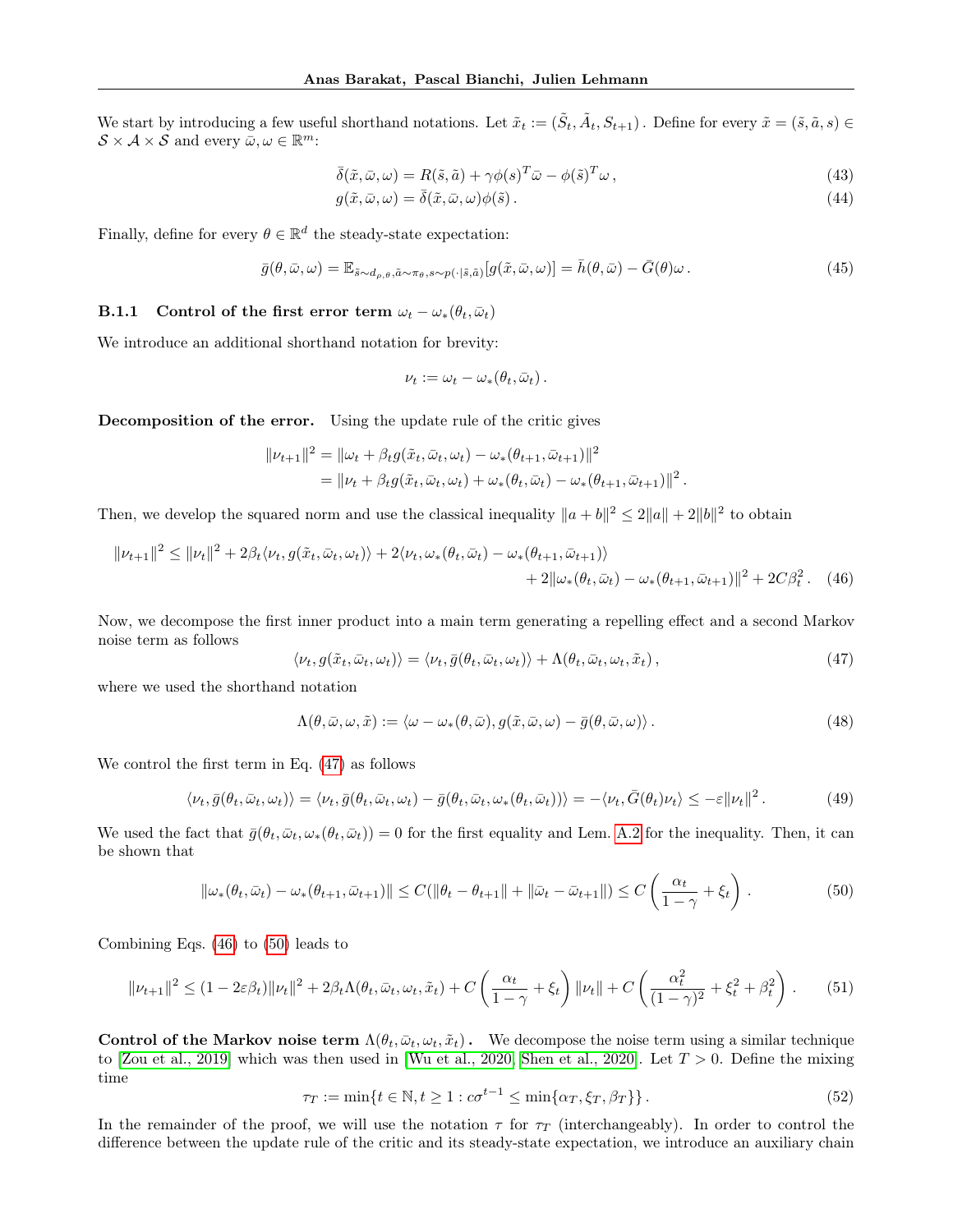which coincides with  $\tilde{x}_t$  except for the  $\tau$  last steps where the policy is fixed to  $\pi_{\theta_{t-\tau}}$ . The auxiliary chain will be denoted by  $\check{x}_t := (\check{S}_t, \check{A}_t, S_{t+1})$  where  $S_{t+1} \sim p(\cdot | \check{S}_t, \check{A}_t)$  and  $(\check{S}_t, \check{A}_t)$  is generated as follows:

$$
\tilde{S}_{t-\tau} \xrightarrow{\theta_{t-\tau}} \tilde{A}_{t-\tau} \xrightarrow{\tilde{p}} \tilde{S}_{t-\tau+1} \xrightarrow{\theta_{t-\tau}} \tilde{A}_{t-\tau+1} \xrightarrow{\tilde{p}} \tilde{S}_{t-\tau+2} \xrightarrow{\theta_{t-\tau}} \tilde{A}_{t-\tau+2} \xrightarrow{\tilde{p}} \cdots \xrightarrow{\tilde{p}} \tilde{S}_{t} \xrightarrow{\theta_{t-\tau}} \tilde{A}_{t} \xrightarrow{\tilde{p}} \tilde{S}_{t+1}.
$$

Compared to this chain, the original chain has a drifting policy, i.e., at each time step, the actor parameter  $\theta_t$  is updated and so is the policy  $\pi_{\theta_t}$  and we recall that it is given by:

$$
\tilde{S}_{t-\tau} \xrightarrow{\theta_{t-\tau}} \tilde{A}_{t-\tau} \xrightarrow{\tilde{p}} \tilde{S}_{t-\tau+1} \xrightarrow{\theta_{t-\tau+1}} \tilde{A}_{t-\tau+1} \xrightarrow{\tilde{p}} \tilde{S}_{t-\tau+2} \xrightarrow{\theta_{t-\tau+2}} \tilde{A}_{t-\tau+2} \xrightarrow{\tilde{p}} \cdots \xrightarrow{\tilde{p}} \tilde{S}_{t} \xrightarrow{\theta_{t}} \tilde{A}_{t} \xrightarrow{\tilde{p}} \tilde{S}_{t+1}.
$$

Using the shorthand notation  $z_t := (\bar{\omega}_t, \omega_t)$ , the Markov noise term can be decomposed as follows:

$$
\Lambda(\theta_t, \bar{\omega}_t, \omega_t, \tilde{x}_t) = (\Lambda(\theta_t, z_t, \tilde{x}_t) - \Lambda(\theta_{t-\tau}, z_{t-\tau}, \tilde{x}_t)) + (\Lambda(\theta_{t-\tau}, z_{t-\tau}, \tilde{x}_t) - \Lambda(\theta_{t-\tau}, z_{t-\tau}, \tilde{x}_t)) + \Lambda(\theta_{t-\tau}, z_{t-\tau}, \tilde{x}_t). \tag{53}
$$

We control each one of the terms successively.

(a) Control of  $\Lambda(\theta_t, z_t, \tilde{x}_t) - \Lambda(\theta_{t-\tau}, z_{t-\tau}, \tilde{x}_t)$ : Using that  $\omega_*$  and  $\bar{g}$  are Lipschitz in all their arguments, g is Lipschitz in its two last arguments and  $\omega_t, \omega_s, g$  and  $\bar{g}$  are all bounded, one can show after tedious decompositions that

<span id="page-23-0"></span>
$$
|\Lambda(\theta_t, z_t, \tilde{x}_t) - \Lambda(\theta_{t-\tau}, z_{t-\tau}, \tilde{x}_t)| \le C(\|\theta_t - \theta_{t-\tau}\| + \|\bar{\omega}_t - \bar{\omega}_{t-\tau}\| + \|\omega_t - \omega_{t-\tau}\|). \tag{54}
$$

Then, recalling that the sequence  $(\alpha_t)$  is nonincreasing, remark that

<span id="page-23-2"></span>
$$
\|\theta_t - \theta_{t-\tau}\| \le \sum_{t-\tau}^{t-1} \|\theta_{j+1} - \theta_j\| \le \frac{C}{1-\gamma} \sum_{t-\tau}^{t-1} \alpha_j \le \frac{C}{1-\gamma} \tau \alpha_{t-\tau}.
$$

Similarly, we have  $\|\bar{\omega}_t - \bar{\omega}_{t-\tau}\| \leq C\tau \xi_{t-\tau}$ ,  $\|\omega_t - \omega_{t-\tau}\| \leq C\tau \beta_{t-\tau}$  and we can therefore deduce from Eq. [\(54\)](#page-23-0) that

<span id="page-23-3"></span><span id="page-23-1"></span>
$$
|\Lambda(\theta_t, z_t, \tilde{x}_t) - \Lambda(\theta_{t-\tau}, z_{t-\tau}, \tilde{x}_t)| \le C\tau \left(\frac{\alpha_{t-\tau}}{1-\gamma} + \beta_{t-\tau} + \xi_{t-\tau}\right). \tag{55}
$$

(b) Control of  $\Lambda(\theta_{t-\tau}, z_{t-\tau}, \tilde{x}_t) - \Lambda(\theta_{t-\tau}, z_{t-\tau}, \tilde{x}_t)$ : following similar arguments to [\[Wu et al., 2020,](#page-11-7) [Shen et al., 2020\]](#page-10-12), we upperbound the conditional expectation of this error term w.r.t.  $\tilde{S}_{t-\tau+1}, \bar{\omega}_{t-\tau}, \omega_{t-\tau}$ and  $\theta_{t-\tau}$ . Note that our definition of  $\tilde{x}_t$  is slightly different from the ones used in the two aforementioned references because of the third component of  $\tilde{x}_t$  (and also  $\tilde{x}_t$ ) which is generated according to the original kernel p instead of the artificial kernel  $\tilde{p}$ . We have

$$
\mathbb{E}[\Lambda(\theta_{t-\tau}, z_{t-\tau}, \tilde{x}_t) - \Lambda(\theta_{t-\tau}, z_{t-\tau}, \check{x}_t)|\tilde{S}_{t-\tau+1}, \theta_{t-\tau}] = \mathbb{E}[\langle\nu_{t-\tau}, g(\tilde{x}_t, z_{t-\tau}) - g(\check{x}_t, z_{t-\tau})\rangle|\tilde{S}_{t-\tau+1}, \theta_{t-\tau}]
$$
  
\n
$$
\leq C d_{TV}(\mathbb{P}(\tilde{x}_t \in \cdot |\tilde{S}_{t-\tau+1}, \theta_{t-\tau}), \mathbb{P}(\check{x}_t \in \cdot |\tilde{S}_{t-\tau+1}, \theta_{t-\tau}))
$$
  
\n
$$
\leq \frac{C}{2}|\mathcal{A}|L_{\pi} \sum_{i=t-\tau}^{t} \mathbb{E}[\|\theta_i - \theta_{t-\tau}\||\tilde{S}_{t-\tau+1}, \theta_{t-\tau}], \qquad (56)
$$

where the first equality stems from the definition of  $\Lambda$ , the first inequality uses the definition of the total variation distance  $d_{TV}$  between two probability measures and the last inequality is a consequence of [\[Wu et al., 2020,](#page-11-7) Lem. B.2, p.17] (see also [\[Shen et al., 2020,](#page-10-12) Lem. 2 p.12]).

Then, we have

$$
\begin{split} \sum_{i=t-\tau}^{t}\mathbb{E}[\|\theta_i-\theta_{t-\tau}\||\tilde{S}_{t-\tau+1},\theta_{t-\tau}] &\leq \sum_{i=t-\tau}^{t}\sum_{j=t-\tau}^{i-1}\mathbb{E}[\|\theta_{j+1}-\theta_{j}\||\tilde{S}_{t-\tau+1},\theta_{t-\tau}]\\ &\leq \frac{C}{1-\gamma}\sum_{i=t-\tau}^{t}\sum_{j=t-\tau}^{i-1}\alpha_{j} \leq \frac{C}{1-\gamma}\alpha_{t-\tau}\sum_{i=0}^{\tau}i\leq \frac{C}{1-\gamma}\alpha_{t-\tau}(\tau+1)^{2}\,. \end{split}
$$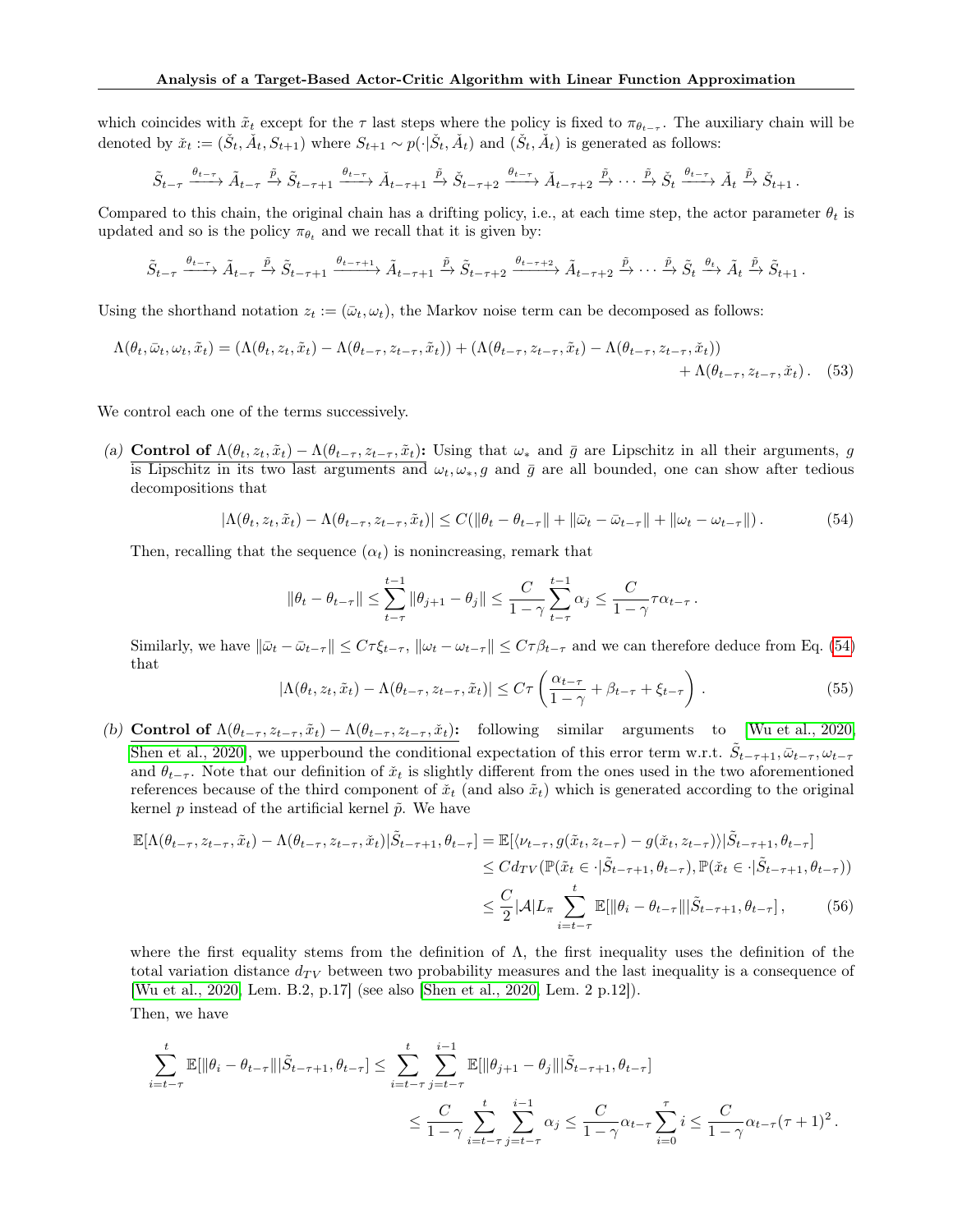As a consequence of these derivations, Eq. [\(56\)](#page-23-1) yields

<span id="page-24-0"></span>
$$
\mathbb{E}[\Lambda(\theta_{t-\tau}, z_{t-\tau}, \tilde{x}_t) - \Lambda(\theta_{t-\tau}, z_{t-\tau}, \check{x}_t)|\tilde{S}_{t-\tau+1}, \theta_{t-\tau}] \leq \frac{C}{1-\gamma} |\mathcal{A}|\alpha_{t-\tau}(\tau+1)^2, \tag{57}
$$

(c) Control of  $\Lambda(\theta_{t-\tau}, z_{t-\tau}, \tilde{x}_t)$ : Define  $\bar{x}_t := (\bar{S}_t, \bar{A}_t, S_{t+1})$  where  $\bar{S}_t \sim d_{\rho, \theta_{t-\tau}}, \bar{A}_t \sim \pi_{\theta_{t-\tau}}$  and  $S_{t+1} \sim$  $p(\cdot|\bar{S}_t, \bar{A}_t)$ . Observing that  $\mathbb{E}[\Lambda(\theta_{t-\tau}, z_{t-\tau}, \bar{x}_t)|\tilde{S}_{t-\tau+1}, \theta_{t-\tau}] = 0$ , we obtain

$$
\mathbb{E}[\Lambda(\theta_{t-\tau}, z_{t-\tau}, \check{x}_t)|\tilde{S}_{t-\tau+1}, \theta_{t-\tau}] = \mathbb{E}[\Lambda(\theta_{t-\tau}, z_{t-\tau}, \check{x}_t) - \Lambda(\theta_{t-\tau}, z_{t-\tau}, \bar{x}_t)|\tilde{S}_{t-\tau+1}, \theta_{t-\tau}]
$$
  
\n
$$
= \mathbb{E}[\langle\nu_{t-\tau}, g(\check{x}_t, z_{t-\tau}) - g(\bar{x}_t, z_{t-\tau})\rangle|\tilde{S}_{t-\tau+1}, \theta_{t-\tau}]
$$
  
\n
$$
\leq C d_{TV}(\mathbb{P}(\check{x}_t \in \cdot|\tilde{S}_{t-\tau+1}, \theta_{t-\tau}), \mathbb{P}(\bar{x}_t \in \cdot|\tilde{S}_{t-\tau+1}, \theta_{t-\tau}))
$$
  
\n
$$
= C d_{TV}(\mathbb{P}(\tilde{S}_t \in \cdot|\tilde{S}_{t-\tau+1}, \theta_{t-\tau}), d_{\rho, \theta_{t-\tau}})
$$
  
\n
$$
\leq C \sigma^{\tau-1}
$$
  
\n
$$
\leq C \alpha_T,
$$
\n(58)

where the first inequality stems again from the definition of the total variation norm and the last two ones follow from Assumption [6.1](#page-7-2) and the definition of the mixing time  $\tau = \tau_T$  (see Eq. [\(52\)](#page-22-3)).

Given the decomposition of Eq. [\(53\)](#page-23-2), collecting Eqs.[\(55\)](#page-23-3), [\(57\)](#page-24-0), [\(58\)](#page-24-1) and taking total expectation leads to the conclusion of this subsection

<span id="page-24-2"></span><span id="page-24-1"></span>
$$
\mathbb{E}[\Lambda(\theta_t, z_t, \tilde{x}_t)] \le C \left( \tau \left( \frac{\alpha_{t-\tau}}{1-\gamma} + \beta_{t-\tau} + \xi_{t-\tau} \right) + |\mathcal{A}| \frac{\alpha_{t-\tau}}{1-\gamma} (\tau+1)^2 + \alpha_T \right). \tag{59}
$$

Derivation of the convergence rate of the mean error term  $\frac{1}{T} \sum_{t=1}^{T} ||\nu_t||^2$ . We obtain from taking the total expectation in Eq. [\(51\)](#page-22-4) together with Eq. [\(59\)](#page-24-2) that

$$
\mathbb{E}[\|\nu_{t+1}\|^2] \le (1 - 2\varepsilon\beta_t)\mathbb{E}[\|\nu_t\|^2] + 2C\beta_t \left(\tau \left(\frac{\alpha_{t-\tau}}{1-\gamma} + \beta_{t-\tau} + \xi_{t-\tau}\right) + |\mathcal{A}| \frac{\alpha_{t-\tau}}{1-\gamma}(\tau+1)^2 + \alpha_T\right) + C\left(\frac{\alpha_t}{1-\gamma} + \xi_t\right)\mathbb{E}[\|\nu_t\|] + C\left(\frac{\alpha_t^2}{(1-\gamma)^2} + \xi_t^2 + \beta_t^2\right). \tag{60}
$$

Rearranging the inequality and summing for t between  $\tau_T$  and T, we get

<span id="page-24-3"></span>
$$
2\varepsilon \sum_{t=\tau_T}^T \mathbb{E}[\|\nu_t\|^2] \le I_1(T) + I_2(T) + I_3(T) + I_4(T), \tag{61}
$$

where

$$
I_1(T) := \sum_{t=\tau_T}^T \frac{1}{\beta_t} (\mathbb{E}[\|\nu_t\|^2] - \mathbb{E}[\|\nu_{t+1}\|^2]),
$$
\n(62)

$$
I_2(T) := \sum_{t=\tau_T}^{T} 2C \left( \tau \left( \frac{\alpha_{t-\tau}}{1-\gamma} + \beta_{t-\tau} + \xi_{t-\tau} \right) + |\mathcal{A}| \frac{\alpha_{t-\tau}}{1-\gamma} (\tau+1)^2 + \alpha_T \right) \tag{63}
$$

$$
I_3(T) := C \sum_{t=\tau_T}^T \left( \frac{\alpha_t}{(1-\gamma)\beta_t} + \frac{\xi_t}{\beta_t} \right) \mathbb{E}[\|\nu_t\|] \tag{64}
$$

$$
I_4(T) := C \sum_{t=\tau_T}^T \frac{\alpha_t^2}{(1-\gamma)^2 \beta_t} + \frac{\xi_t^2}{\beta_t} + \beta_t.
$$
\n(65)

We derive estimates of each one of the terms  $I_i(T)$  for  $i = 1, 2, 3, 4$ .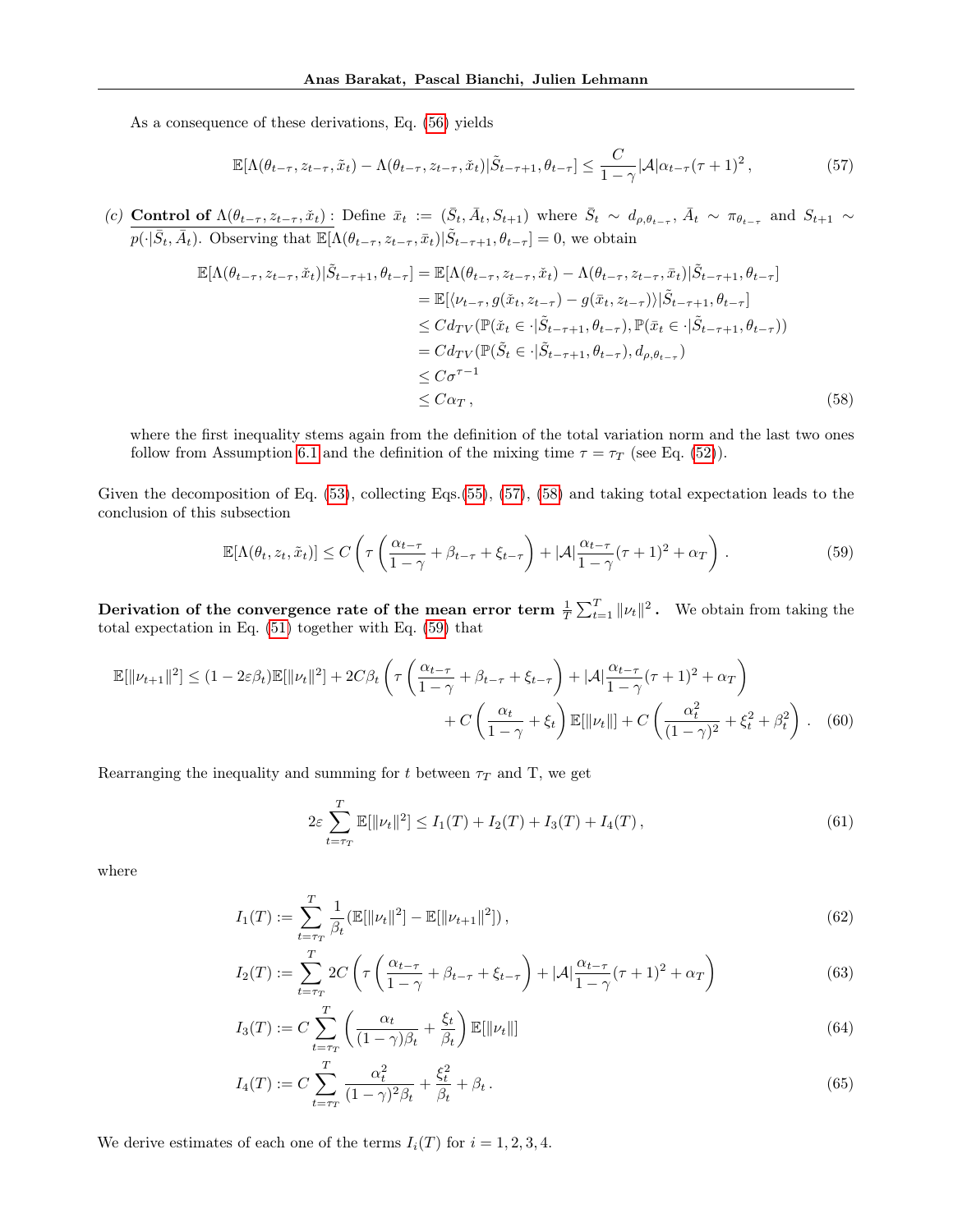(1) Since  $(\nu_t)$  is a bounded sequence,

$$
I_1(T) = \sum_{t=\tau_T}^T \left(\frac{1}{\beta_t} - \frac{1}{\beta_{t-1}}\right) \mathbb{E}[\|\nu_t\|^2] + \frac{1}{\beta_{\tau_T - 1}} \mathbb{E}[\|\nu_{\tau_T}\|^2] - \frac{1}{\beta_{\tau_T}} \mathbb{E}[\|\nu_{T+1}\|^2]
$$
  

$$
\leq C \left[\sum_{t=\tau_T}^T \left(\frac{1}{\beta_t} - \frac{1}{\beta_{t-1}}\right) + \frac{1}{\beta_{\tau_T - 1}}\right] = \frac{C}{\beta_T} = \mathcal{O}(T^{\beta}).
$$
 (66)

Then, since  $\tau_T = \mathcal{O}(\ln T)$ , it follows that

$$
\frac{1}{1+T-\tau_T}I_1(T) \le \frac{1}{1+T-\tau_T} \frac{C}{\beta_T} = \frac{1}{T(\frac{1}{T}+1-\frac{\tau_T}{T})} \frac{C}{\beta_T} = \mathcal{O}(T^{\beta-1}).
$$

(2) Using the inequality  $\sum_{k=l}^{p} k^{-\beta} \leq \frac{p^{1-\beta}}{1-\beta}$  $\frac{p^2 - p}{1 - \beta}$  for  $1 \leq l < p$  and the fact that  $\tau_T = \mathcal{O}(\ln T)$ , we have

$$
I_2(T) \le C \left( \tau_T \sum_{t=0}^{T-\tau} \left( \frac{\alpha_t}{1-\gamma} + \beta_t + \xi_t \right) + |\mathcal{A}| \frac{(\tau+1)^2}{1-\gamma} \sum_{t=0}^{T-\tau} \alpha_t + (1+T-\tau)\alpha_T \right) \n\le \frac{C}{1-\gamma} (\tau (1+T)^{1-\beta} + (\tau+1)^2 |\mathcal{A}| (1+T)^{1-\alpha}) \n= \mathcal{O}\left( \frac{\ln T}{1-\gamma} T^{1-\beta} \right) + \mathcal{O}\left( \frac{|\mathcal{A}|}{1-\gamma} \ln^2(T) T^{1-\alpha} \right) = \mathcal{O}\left( \frac{|\mathcal{A}|}{1-\gamma} \ln(T) T^{1-\beta} \right),
$$
\n(67)

where we recall for the second inequality that  $0 < \beta < \xi < \alpha < 1$  and for the last equality, we recall that  $|\mathcal{A}|$ is finite. As a consequence,

$$
\frac{1}{1+T-\tau_T}I_2(T) = \mathcal{O}\left(\frac{|\mathcal{A}|}{1-\gamma}\ln(T)T^{-\beta}\right).
$$

(3) Using the Cauchy-Schwarz inequality, we can write:

$$
I_3(T) = \sum_{t=\tau_T}^T C \left( \frac{\alpha_t}{(1-\gamma)\beta_t} + \frac{\xi_t}{\beta_t} \right) \mathbb{E}[\|\nu_t\|]
$$
  
 
$$
\leq C \sqrt{\sum_{t=\tau_T}^T \left( \frac{\alpha_t}{(1-\gamma)\beta_t} + \frac{\xi_t}{\beta_t} \right)^2} \sqrt{\sum_{t=\tau_T}^T \mathbb{E}[\|\nu_t\|^2]}.
$$
 (68)

Then, observing that the sequences  $(\frac{\alpha_t}{\beta_t})$  and  $(\frac{\xi_t}{\beta_t})$  are nonincreasing, we have:

$$
\frac{1}{1+T-\tau_T} \sum_{t=\tau_T}^T \left( \frac{\alpha_t}{(1-\gamma)\beta_t} + \frac{\xi_t}{\beta_t} \right)^2 \le \frac{2}{1+T-\tau_T} \sum_{t=\tau_T}^T \left( \left( \frac{\alpha_t}{(1-\gamma)\beta_t} \right)^2 + \left( \frac{\xi_t}{\beta_t} \right)^2 \right)
$$
\n
$$
= \frac{2}{1+T-\tau_T} \sum_{t=0}^{T-\tau_T} \left( \left( \frac{\alpha_{t+\tau_T}}{(1-\gamma)\beta_{t+\tau_T}} \right)^2 + \left( \frac{\xi_{t+\tau_T}}{\beta_{t+\tau_T}} \right)^2 \right)
$$
\n
$$
\le \frac{2}{T-\tau_T+1} \sum_{t=0}^{T-\tau_T} \left( \left( \frac{\alpha_t}{(1-\gamma)\beta_t} \right)^2 + \left( \frac{\xi_t}{\beta_t} \right)^2 \right)
$$
\n
$$
\le \frac{(T-\tau_T+1)^{-2(\alpha-\beta)}}{(1-\gamma)^2(1-2(\alpha-\beta))} + \frac{(T-\tau_T+1)^{-2(\xi-\beta)}}{1-2(\xi-\beta)}
$$
\n
$$
= \mathcal{O}\left( \frac{T^{-2(\alpha-\beta)}}{(1-\gamma)^2} + T^{-2(\xi-\beta)} \right). \tag{69}
$$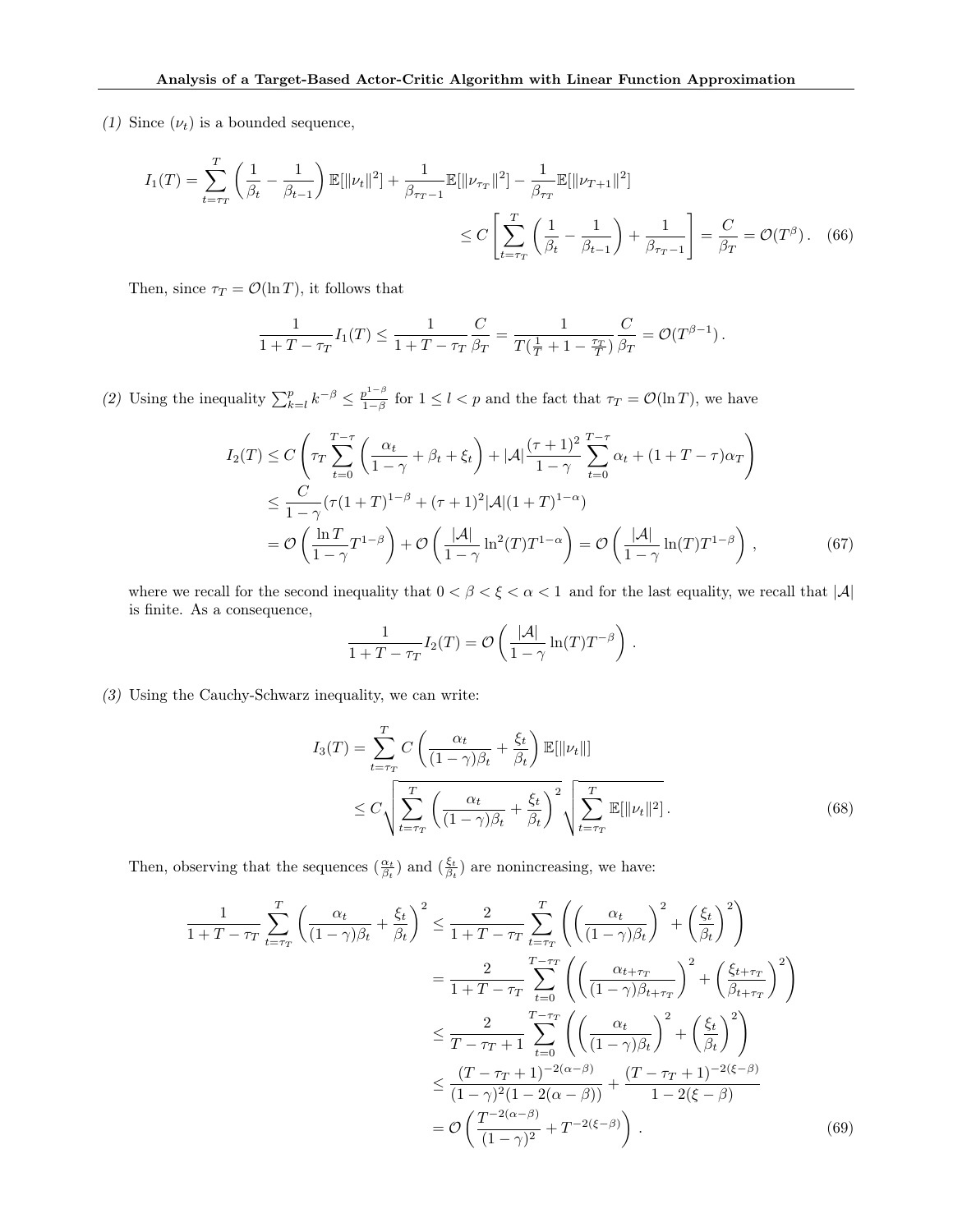(4) Similarly to item (3), to control the fourth term, we write:

$$
\frac{1}{1+T-\tau_T} \sum_{t=\tau_T}^T \left( \frac{\alpha_t^2}{(1-\gamma)^2 \beta_t} + \frac{\xi_t^2}{\beta_t} + \beta_t \right) \le \frac{1}{1+T-\tau_T} \sum_{t=0}^{T-\tau_T} \left( \frac{\alpha_t^2}{(1-\gamma)^2 \beta_t} + \frac{\xi_t^2}{\beta_t} + \beta_t \right)
$$
\n
$$
\le \frac{(1+T-\tau_T)^{-(2\alpha-\beta)}}{(1-\gamma)^2 (1-(2\alpha-\beta))} + \frac{(1+T-\tau_T)^{-(2\xi-\beta)}}{1-\beta}
$$
\n
$$
+ \frac{(1+T-\tau_T)^{-\beta}}{1-\beta}
$$
\n
$$
= \mathcal{O}\left(\frac{T^{-(2\alpha-\beta)}}{(1-\gamma)^2} + T^{-(2\xi-\beta)} + T^{-\beta}\right). \tag{70}
$$

Hence,

$$
\frac{1}{1+T-\tau_T}I_4(T) = \mathcal{O}\left(\frac{T^{-(2\alpha-\beta)}}{(1-\gamma)^2} + T^{-(2\xi-\beta)} + T^{-\beta}\right). \tag{71}
$$

Define:

$$
N(T) := \frac{1}{1 + T - \tau_T} \sum_{t = \tau_T}^{T} \mathbb{E}[\|\nu_t\|^2],\tag{72}
$$

$$
F(T) := \frac{1}{1 + T - \tau_T} \sum_{t = \tau_T}^{T} \left( \left( \frac{\alpha_t}{(1 - \gamma)\beta_t} \right)^2 + \left( \frac{\xi_t}{\beta_t} \right)^2 \right),\tag{73}
$$

$$
G(T) := \frac{1}{1 + T - \tau_T} (I_1(T) + I_2(T) + I_4(T)).
$$
\n(74)

Using items  $(1)$  to  $(4)$ , we have:

$$
F(T) = \mathcal{O}\left(\frac{T^{-2(\alpha-\beta)}}{(1-\gamma)^2} + T^{-2(\xi-\beta)}\right),
$$
\n(75)

$$
G(T) = \mathcal{O}(T^{\beta - 1}) + \mathcal{O}\left(\frac{|\mathcal{A}|}{1 - \gamma}\ln(T)T^{-\beta}\right) + \mathcal{O}\left(\frac{T^{-(2\alpha - \beta)}}{(1 - \gamma)^2} + T^{-(2\xi - \beta)} + T^{-\beta}\right). \tag{76}
$$

From Eq.  $(61)$  and items  $(1)$  to  $(4)$  above, we have:

$$
2\varepsilon N(T) \le C\sqrt{F(T)}\sqrt{N(T)} + G(T).
$$

Solving this inequality yields:

$$
N(T) = \mathcal{O}(F(T) + G(T)).
$$

Remarking that  $0 < 2(\alpha - \beta) < 2\alpha - \beta$  and  $0 < 2(\xi - \beta) < 2\xi - \beta$ , we obtain:

$$
N(T) = \mathcal{O}(T^{\beta - 1}) + \mathcal{O}\left(\frac{|\mathcal{A}|}{1 - \gamma} \ln(T) T^{-\beta}\right) + \mathcal{O}\left(\frac{T^{-2(\alpha - \beta)}}{(1 - \gamma)^2}\right) + \mathcal{O}(T^{-2(\xi - \beta)}).
$$

Then, we conclude that:

$$
\frac{1}{T} \sum_{t=1}^{T} \mathbb{E}[\|\nu_t\|^2] = \mathcal{O}(\ln(T)T^{-1}) + \mathcal{O}(N(T)) = \mathcal{O}(N(T)).
$$

<span id="page-26-0"></span>**B.1.2** Control of the second error term  $\bar{\omega}_t - \bar{\omega}_*(\theta_t)$ 

Consider the shorthand notation  $\bar{\nu}_t := \bar{\omega}_t - \bar{\omega}_*(\theta_t)$  .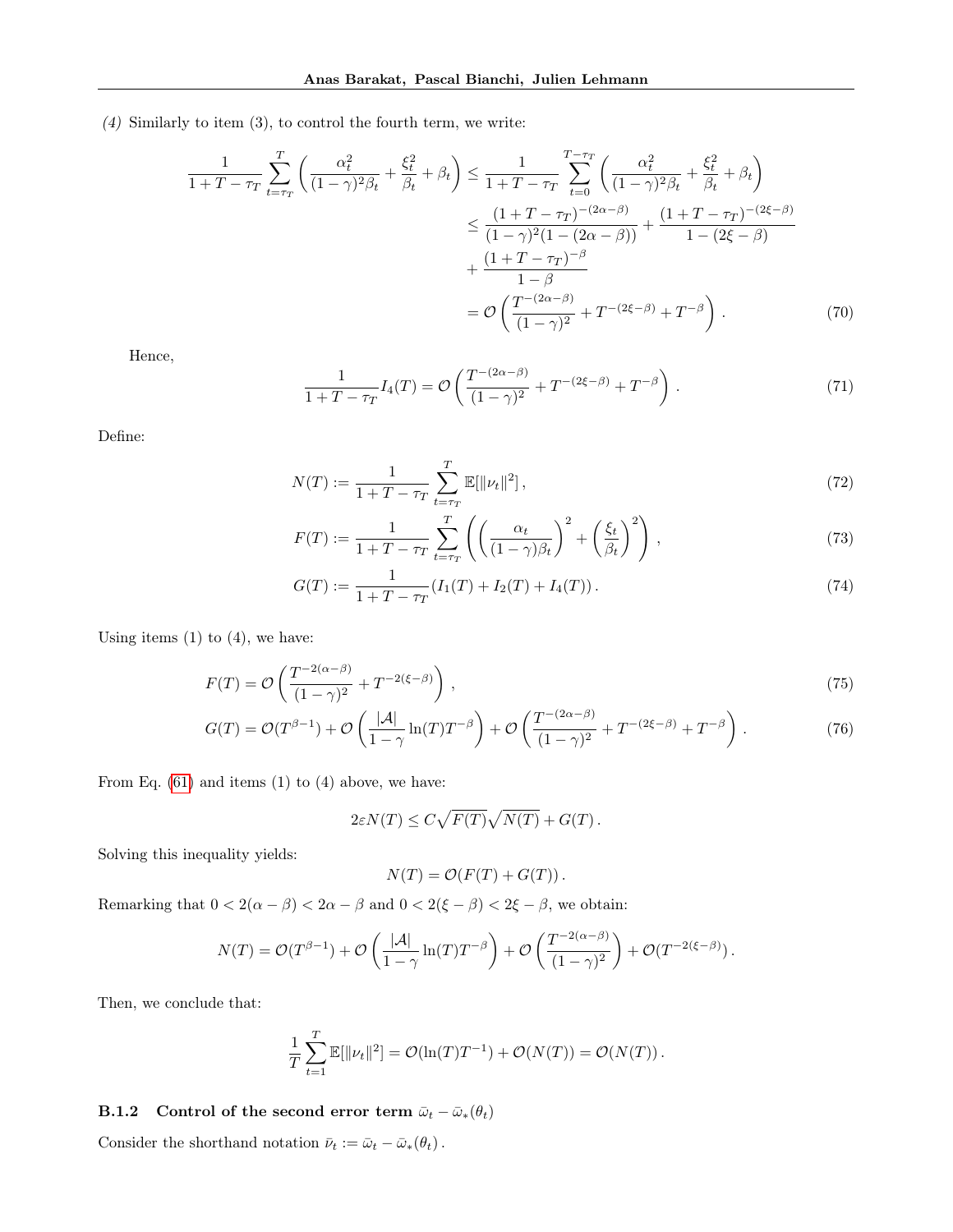Using the update rules of  $(\bar{\omega}_t)$ ,  $(\omega_t)$  and developing the squared norm gives:

$$
\|\bar{\nu}_{t+1}\|^2 = \|\bar{\omega}_t + \xi_t(\omega_{t+1} - \bar{\omega}_t) - \bar{\omega}_*(\theta_{t+1})\|^2 \n= \|\bar{\nu}_t + \xi_t(\omega_t + \beta_t g(\tilde{x}_t, \bar{\omega}_t, \omega_t) - \bar{\omega}_t) + \bar{\omega}_*(\theta_t) - \bar{\omega}_*(\theta_{t+1})\|^2 \n= \|\bar{\nu}_t + (\xi_t(\nu_t + \beta_t g(\tilde{x}_t, \bar{\omega}_t, \omega_t) + \omega_*(\theta_t, \bar{\omega}_t) - \bar{\omega}_t) + \bar{\omega}_*(\theta_t) - \bar{\omega}_*(\theta_{t+1}))\|^2 \n= \|\bar{\nu}_t\|^2 + 2\langle \bar{\nu}_t, \xi_t(\nu_t + \beta_t g(\tilde{x}_t, \bar{\omega}_t, \omega_t) + \omega_*(\theta_t, \bar{\omega}_t) - \bar{\omega}_t) + \bar{\omega}_*(\theta_t) - \bar{\omega}_*(\theta_{t+1})\rangle \n+ \|\xi_t(\nu_t + \beta_t g(\tilde{x}_t, \bar{\omega}_t, \omega_t) + \omega_*(\theta_t, \bar{\omega}_t) - \bar{\omega}_t) + \bar{\omega}_*(\theta_t) - \bar{\omega}_*(\theta_{t+1})\|^2.
$$
\n(77)

Since the sequences  $(\nu_t)$ ,  $(\bar{\omega}_t)$  and the functions  $g, \omega_*$  are bounded and the function  $\bar{\omega}_*$  is Lipschitz continuous, the last squared norm term can be bounded by:  $C(\xi_t^2 \beta_t^2 + \xi_t^2 + \frac{\alpha_t^2}{(1-\gamma)^2})$ .

We now control the scalar product in Eq. [\(77\)](#page-27-0). We decompose this term into four different terms:

(a) Using Assumption [6.2,](#page-7-0) it holds that:

$$
2\xi_t \langle \bar{\nu}_t, \omega_*(\theta_t, \bar{\omega}_t) - \bar{\omega}_t \rangle = -2\xi_t \langle \bar{\nu}_t, \bar{G}(\theta_t)^{-1} G(\theta_t) \bar{\nu}_t \rangle \leq -2\zeta \xi_t \|\bar{\nu}_t\|^2.
$$

(b) The boundedness of the function  $g$  implies that:

<span id="page-27-0"></span>
$$
2\xi_t \beta_t \langle \bar{\nu}_t, g(\tilde{x}_t, \bar{\omega}_t, \omega_t) \rangle \leq C \xi_t \beta_t \|\bar{\nu}_t\|.
$$

(c) Applying the Cauchy-Schwarz inequality gives:

$$
2\xi_t \langle \bar{\nu}_t, \nu_t \rangle \leq 2\xi_t \|\bar{\nu}_t\| \cdot \|\nu_t\|.
$$

(d) Since  $\bar{\omega}_*$  is Lipschitz continuous, we can write:

$$
2\langle \bar{\nu}_t, \bar{\omega}_*(\theta_t) - \bar{\omega}_*(\theta_{t+1})\rangle \leq C \frac{\alpha_t}{1-\gamma} \|\bar{\nu}_t\|.
$$

Collecting the bounds from items (a) to (d) and incorporating them into Eq. [\(77\)](#page-27-0), we obtain:

<span id="page-27-1"></span>
$$
\|\bar{\nu}_{t+1}\|^2 \le (1 - 2\zeta \xi_t) \|\bar{\nu}_t\|^2 + C \left(\xi_t \beta_t + \frac{\alpha_t}{1 - \gamma}\right) \|\bar{\nu}_t\| + 2\xi_t \|\bar{\nu}_t\| \cdot \|\nu_t\| + C \left(\xi_t^2 \beta_t^2 + \xi_t^2 + \frac{\alpha_t^2}{(1 - \gamma)^2}\right). \tag{78}
$$

Rearranging Ineq. [\(78\)](#page-27-1) leads to:

$$
2\zeta \|\bar{\nu}_t\|^2 \le \frac{1}{\xi_t} (\|\bar{\nu}_t\|^2 - \|\bar{\nu}_{t+1}\|^2) + C \left(\beta_t + \frac{\alpha_t}{(1-\gamma)\xi_t}\right) \|\bar{\nu}_t\| + 2\|\bar{\nu}_t\| \cdot \|\nu_t\| + C \left(\xi_t \beta_t^2 + \xi_t + \frac{\alpha_t^2}{(1-\gamma)^2 \xi_t}\right). \tag{79}
$$

Summing this inequality for  $t$  between 1 and  $T$  and taking total expectation yield:

<span id="page-27-2"></span>
$$
\frac{2\zeta}{T} \sum_{t=1}^{T} \mathbb{E}[\|\bar{\nu}_t\|^2] \le \Sigma_1(T) + \Sigma_2(T) + \Sigma_3(T) + \Sigma_4(T), \tag{80}
$$

where

$$
\Sigma_1(T) := \frac{1}{T} \sum_{t=1}^T \frac{1}{\xi_t} (\mathbb{E}[\|\bar{\nu}_t\|^2] - \mathbb{E}[\|\bar{\nu}_{t+1}\|^2]),\tag{81}
$$

$$
\Sigma_2(T) := \frac{C}{T} \sum_{t=1}^T \left( \beta_t + \frac{\alpha_t}{(1-\gamma)\xi_t} \right) \mathbb{E}[\|\bar{\nu}_t\|],\tag{82}
$$

$$
\Sigma_3(T) := \frac{2}{T} \sum_{t=1}^T \mathbb{E}[\|\bar{\nu}_t\| \cdot \|\nu_t\|],\tag{83}
$$

$$
\Sigma_4(T) := \frac{C}{T} \sum_{t=1}^T \left( \xi_t \beta_t^2 + \xi_t + \frac{\alpha_t^2}{(1 - \gamma)^2 \xi_t} \right).
$$
 (84)

Similarly to Sec. [B.1.1,](#page-22-5) we control each one of the terms  $\Sigma_i$ ,  $i = 1, 2, 3, 4$  successively.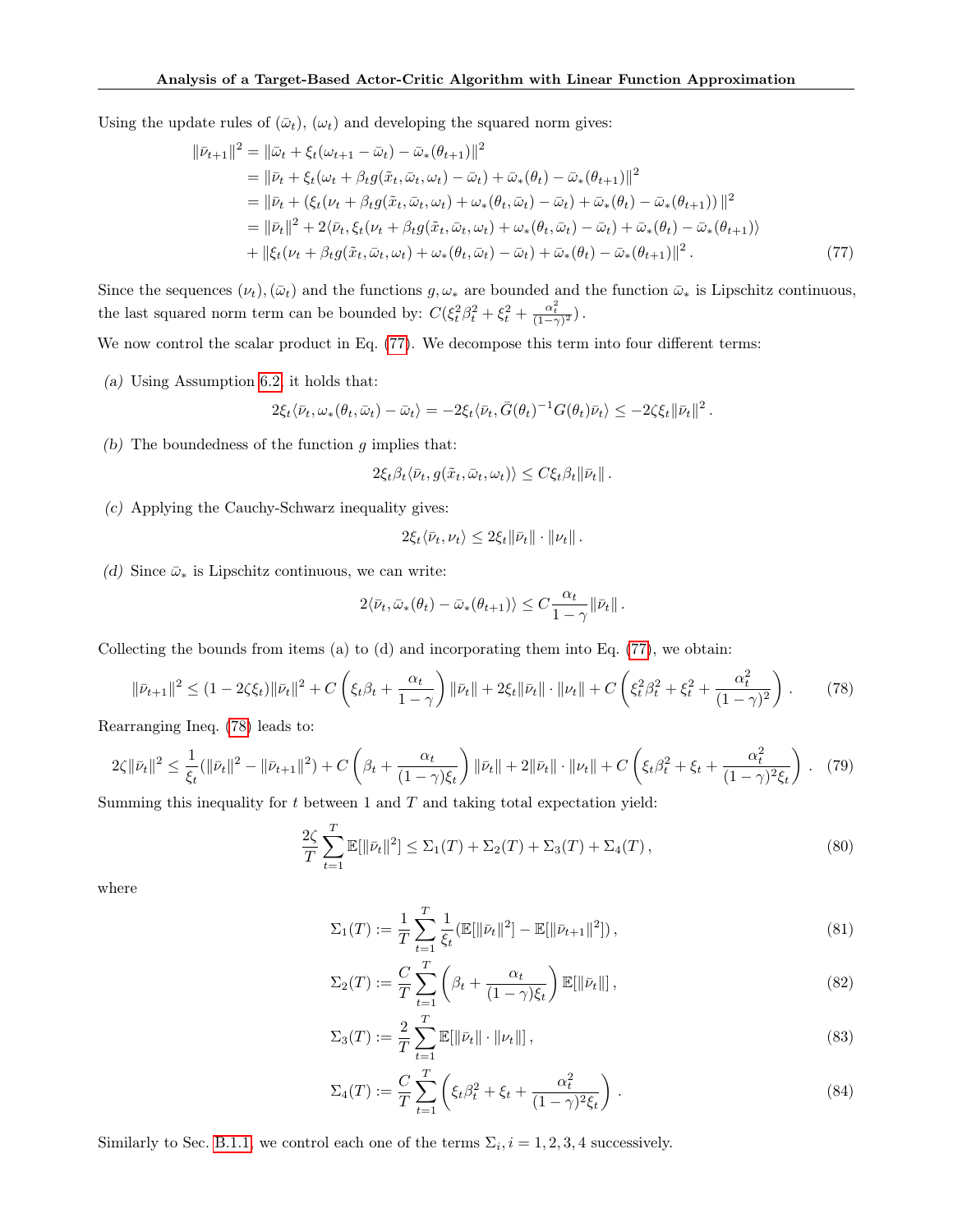(i) First, using the boundedness of  $(\bar{\nu}_t)$ , we estimate  $\Sigma_1$  as follows:

$$
\Sigma_1(T) = \frac{1}{T} \left[ \sum_{t=1}^T \left( \frac{1}{\xi_t} - \frac{1}{\xi_{t-1}} \right) \mathbb{E}[\|\bar{\nu}_t\|^2] + \frac{1}{\xi_0} \mathbb{E}[\|\bar{\nu}_1\|^2] - \frac{1}{\xi_T} \mathbb{E}[\|\bar{\nu}_{T+1}\|^2] \right] \le \frac{C}{T\xi_T} = \mathcal{O}(T^{\xi-1}).
$$

(ii) Cauchy-Schwarz inequality implies:

$$
\Sigma_2(T) \leq \frac{C}{T} \sqrt{\sum_{t=1}^T \left(\beta_t + \frac{\alpha_t}{(1-\gamma)\xi_t}\right)^2} \sqrt{\sum_{t=1}^T \mathbb{E}[\|\bar{\nu}_t\|^2]}
$$
  

$$
\leq C \sqrt{\frac{1}{T} \sum_{t=1}^T \left(\beta_t^2 + \left(\frac{\alpha_t}{(1-\gamma)\xi_t}\right)^2\right)} \sqrt{\frac{1}{T} \sum_{t=1}^T \mathbb{E}[\|\bar{\nu}_t\|^2]}.
$$

Moreover,

$$
\frac{1}{T} \sum_{t=1}^{T} \left( \beta_t^2 + \left( \frac{\alpha_t}{(1-\gamma)\xi_t} \right)^2 \right) \le \frac{1}{T} \left( \frac{(T+1)^{1-2\beta}}{1-2\beta} + \frac{(T+1)^{1-2(\alpha-\xi)}}{(1-\gamma)^2(1-2(\alpha-\xi))} \right)
$$

$$
= \mathcal{O}(T^{-2\beta}) + \mathcal{O}\left( \frac{T^{-2(\alpha-\xi)}}{(1-\gamma)^2} \right).
$$

(iii) Invoking the Cauchy-Schwarz inequality again yields:

$$
\Sigma_3(T) \leq 2 \sqrt{\frac{1}{T} \sum_{t=1}^T \mathbb{E}[\|\bar{\nu}_t\|^2]} \sqrt{\frac{1}{T} \sum_{t=1}^T \mathbb{E}[\|\nu_t\|^2]}
$$

(iv) Similarly to item (ii), we obtain

$$
\Sigma_4(T) = \mathcal{O}(T^{-\xi - 2\beta}) + \mathcal{O}(T^{-\xi}) + \mathcal{O}\left(\frac{T^{\xi - 2\alpha}}{(1 - \gamma)^2}\right).
$$

Define for every  $T > 0$  the following quantities:

$$
W(T) := \frac{1}{T} \sum_{t=1}^{T} \mathbb{E}[\|\nu_t\|^2],\tag{85}
$$

$$
X(T) := \frac{1}{T} \sum_{t=1}^{T} \mathbb{E}[\|\bar{\nu}_t\|^2],
$$
\n(86)

$$
Y(T) := \frac{1}{T} \sum_{t=1}^{T} \left( \beta_t^2 + \left( \frac{\alpha_t}{(1-\gamma)\xi_t} \right)^2 \right), \qquad (87)
$$

$$
Z(T) := \Sigma_1(T) + \Sigma_4(T). \tag{88}
$$

It follows from items (i) to (iv) and Sec. [B.1.1](#page-22-5) (for the last estimate) that

$$
Y(T) = \mathcal{O}(T^{-2\beta}) + \mathcal{O}\left(\frac{T^{-2(\alpha-\xi)}}{(1-\gamma)^2}\right),\tag{89}
$$

$$
Z(T) = \mathcal{O}(T^{\xi - 1}) + \mathcal{O}(T^{-\xi - 2\beta}) + \mathcal{O}(T^{-\xi}) + \mathcal{O}\left(\frac{T^{\xi - 2\alpha}}{(1 - \gamma)^2}\right),\tag{90}
$$

$$
W(T) = \mathcal{O}(T^{\beta - 1}) + \mathcal{O}\left(\frac{|\mathcal{A}|}{1 - \gamma} \ln(T) T^{-\beta}\right) + \mathcal{O}\left(\frac{T^{2(\beta - \alpha)}}{(1 - \gamma)^2}\right) + \mathcal{O}(T^{2(\beta - \xi)}).
$$
\n(91)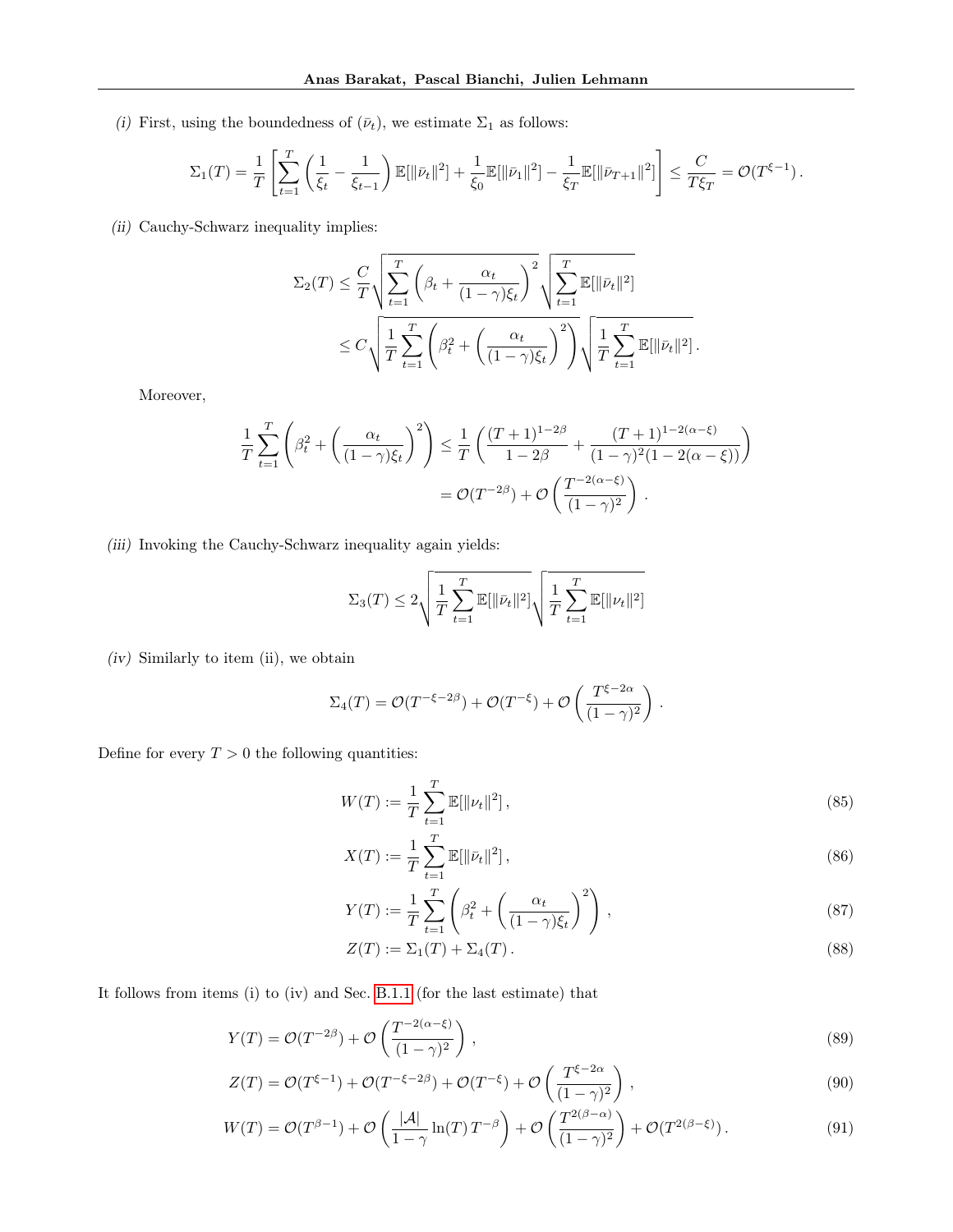Eq. [\(80\)](#page-27-2) can be written:

$$
2\zeta X(T) \leq C\left(\sqrt{Y(T)} + \sqrt{W(T)}\right)\sqrt{X(T)} + Z(T).
$$

Solving this inequality implies:

<span id="page-29-0"></span>
$$
X(T) = \mathcal{O}(Y(T) + W(T) + Z(T)).
$$
\n(92)

Since  $0 < \beta < \xi < \alpha < 1$ , we obtain:

<span id="page-29-1"></span>
$$
X(T) = \mathcal{O}(T^{\xi - 1}) + \mathcal{O}\left(\frac{|\mathcal{A}|}{1 - \gamma} \ln(T) T^{-\beta}\right) + \mathcal{O}\left(\frac{T^{-2(\alpha - \xi)}}{(1 - \gamma)^2}\right) + \mathcal{O}(T^{-2(\xi - \beta)}).
$$
\n(93)

#### B.1.3 End of Proof of Th. [6.1](#page-7-1)

We conclude our finite-time analysis of the critic by combining both previous sections  $(B.1.1 \text{ and } B.1.2)$  $(B.1.1 \text{ and } B.1.2)$  $(B.1.1 \text{ and } B.1.2)$ :

$$
\frac{1}{T} \sum_{t=1}^{T} \mathbb{E}[\|\omega_t - \bar{\omega}_*(\theta_t)\|^2] = \frac{1}{T} \sum_{t=1}^{T} \mathbb{E}[\|\nu_t + \omega_*(\theta_t, \bar{\omega}_t) - \bar{\omega}_*(\theta_t)\|^2]
$$
\n
$$
= \frac{1}{T} \sum_{t=1}^{T} \mathbb{E}[\|\nu_t + \omega_*(\theta_t, \bar{\omega}_t) - \omega_*(\theta_t, \bar{\omega}_*(\theta_t))\|^2]
$$
\n
$$
\leq 2W(T) + CX(T)
$$
\n
$$
= \mathcal{O}(X(T))
$$
\n
$$
= \mathcal{O}(T^{\xi-1}) + \mathcal{O}\left(\frac{|\mathcal{A}|}{1-\gamma}\ln(T)T^{-\beta}\right) + \mathcal{O}\left(\frac{T^{-2(\alpha-\xi)}}{(1-\gamma)^2}\right) + \mathcal{O}(T^{-2(\xi-\beta)}), \qquad (94)
$$

where the second equality follows from using the identity  $w_*(\theta, \bar{\omega}_*(\theta)) = \bar{\omega}_*(\theta)$  for every  $\theta \in \mathbb{R}^d$ , the inequality stems from using the classical inequality  $\|a + b\|^2 \le 2(\|a\|^2 + \|b\|^2)$  together with the fact that  $\omega_*$  is Lipschitz continuous, the penultimate equality is a consequence of Eq. [\(92\)](#page-29-0) and the last equality is the result of the previous section (see Eq.  $(93)$ ).

#### B.2 Proof of Th. [6.2:](#page-8-1) finite-time analysis of the actor

Recall the notation  $\tilde{x}_t := (\tilde{S}_t, \tilde{A}_t, S_{t+1})$ . In this section, we overload this notation with the reward sequence  $(R_t)$ , i.e.,  $\tilde{x}_t := (\tilde{S}_t, \tilde{A}_t, S_{t+1}, R_{t+1})$ . Let us fix some additional convenient notations. Define for every  $\tilde{x} = (\tilde{s}, \tilde{a}, s, r) \in$  $\mathcal{S} \times \mathcal{A} \times \mathcal{S} \times [-U_R, U_R], \text{ and every } \omega \in \mathbb{R}^m, \theta \in \mathbb{R}^d$ :

$$
\hat{\delta}(\tilde{x}, \omega) := r + \gamma \phi(s)^T \omega - \phi(\tilde{s})^T \omega \tag{95}
$$

$$
\delta(\tilde{x}, \theta) = r + \gamma V_{\pi_{\theta}}(s) - V_{\pi_{\theta}}(\tilde{s}). \tag{96}
$$

 $\sim$ 

Note that the TD error  $\delta_{t+1}$  used in Algorithm [1](#page-5-0) coincides with  $\hat{\delta}(\tilde{x}_t, \omega_t)$ .

Recall that  $\theta \mapsto \nabla J(\theta)$  and  $\theta \mapsto V_{\pi_{\theta}}(s)$  (for every  $s \in S$ ) are Lipschitz continuous. Throughout the proof,  $L_{\nabla J}$  (resp.  $L_V$ ) stands for the Lipschitz constant of  $\theta \mapsto \nabla J(\theta)$  (resp.  $\theta \mapsto V_{\pi_{\theta}}(s)$  for every  $s \in S$ ) and  $C_{\nabla J}$ (resp.  $C_V$ ) denotes the upperbound of  $\theta \mapsto ||\nabla J(\theta)||$  (resp.  $\theta \mapsto V_{\pi_{\theta}}(s)$  for every  $s \in S$ ). Since the function  $\nabla J$  is  $L_{\nabla J}$ -Lipschitz continuous, a classical Taylor inequality combined with the update rule of  $(\theta_t)$  yields:

<span id="page-29-2"></span>
$$
J(\theta_{t+1}) \geq J(\theta_t) + \frac{\alpha_t}{1-\gamma} \langle \nabla J(\theta_t), \hat{\delta}(\tilde{x}_t, \omega_t) \psi_{\theta_t}(\tilde{S}_t, \tilde{A}_t) \rangle - \frac{L_{\nabla J}}{2} \frac{\alpha_t^2}{(1-\gamma)^2} \|\hat{\delta}(\tilde{x}_t, \omega_t) \psi_{\theta_t}(\tilde{S}_t, \tilde{A}_t) \|^2. \tag{97}
$$

Recalling that  $\theta \mapsto \psi_{\theta}(s, a)$  is bounded by Assumption [3.1-](#page-3-1)[\(c\)](#page-3-5),  $(R_t)$  and  $(\omega_t)$  are bounded (see Assumption [5.3\)](#page-5-4) and  $S, A$  are finite, we obtain from Eq. [\(97\)](#page-29-2) that there exists a constant C s.t.:

<span id="page-29-3"></span>
$$
J(\theta_{t+1}) \ge J(\theta_t) + \frac{\alpha_t}{1-\gamma} \langle \nabla J(\theta_t), \hat{\delta}(\tilde{x}_t, \omega_t) \psi_{\theta_t}(\tilde{S}_t, \tilde{A}_t) \rangle - CL_{\nabla J} \frac{\alpha_t^2}{(1-\gamma)^2}.
$$
\n(98)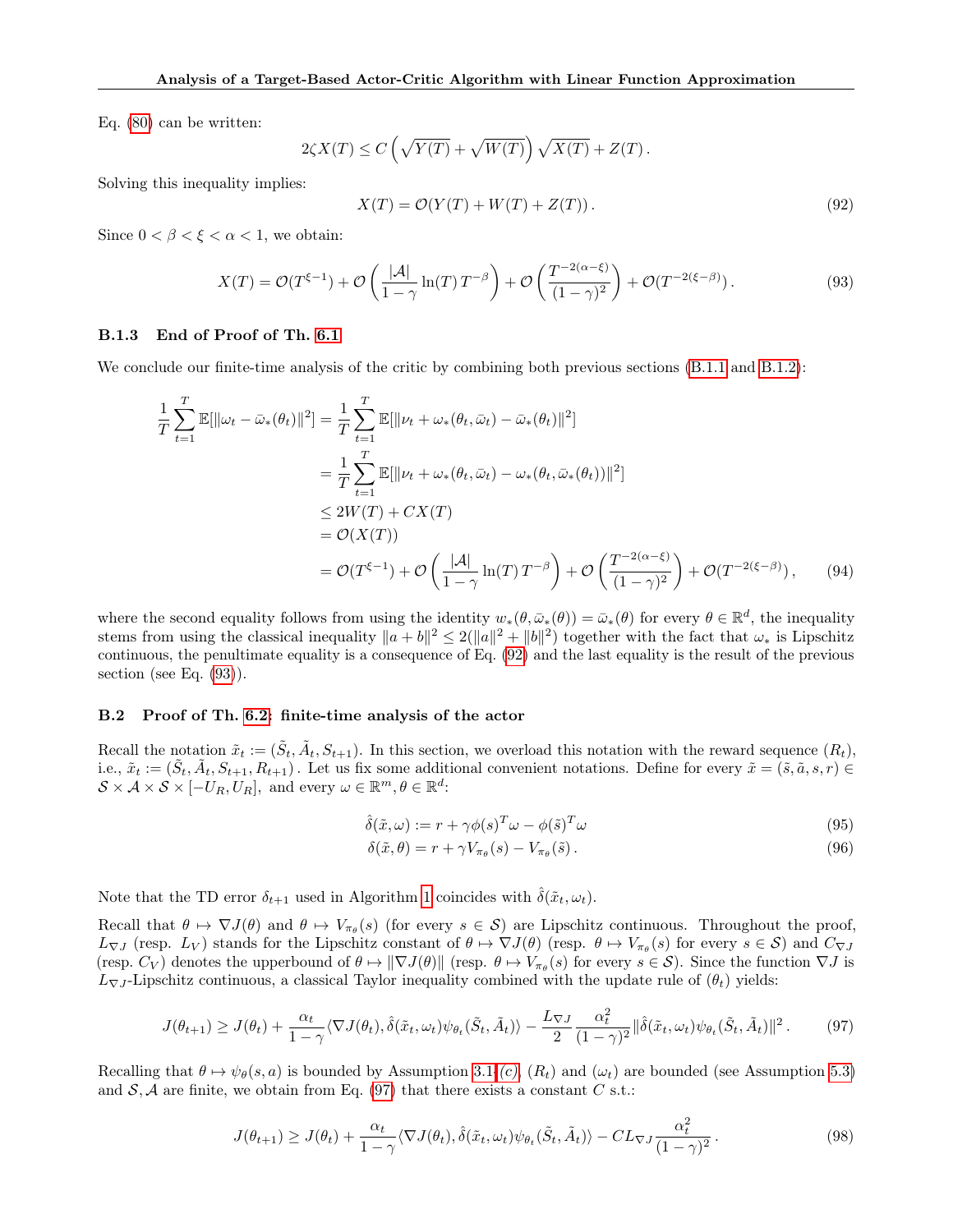Now, we decompose the TD error by introducing both the moving target  $\bar{\omega}_*(\theta_t)$  and the TD error  $\delta(\tilde{x}_t, \theta_t)$ associated to the true value function  $V_{\pi_{\theta_t}}$ :

<span id="page-30-0"></span>
$$
\hat{\delta}(\tilde{x}_t, \omega_t) = [\hat{\delta}(\tilde{x}_t, \omega_t) - \hat{\delta}(\tilde{x}_t, \bar{\omega}_*(\theta_t))] + [\hat{\delta}(\tilde{x}_t, \bar{\omega}_*(\theta_t)) - \delta(\tilde{x}_t, \theta_t)] + \delta(\tilde{x}_t, \theta_t).
$$
\n(99)

Incorporating this decomposition [\(99\)](#page-30-0) into Eq. [\(98\)](#page-29-3) gives:

$$
J(\theta_{t+1}) \geq J(\theta_t) + \frac{\alpha_t}{1-\gamma} \langle \nabla J(\theta_t), (\hat{\delta}(\tilde{x}_t, \omega_t) - \hat{\delta}(\tilde{x}_t, \bar{\omega}_*(\theta_t))) \psi_{\theta_t}(\tilde{S}_t, \tilde{A}_t) \rangle + \frac{\alpha_t}{1-\gamma} \langle \nabla J(\theta_t), (\hat{\delta}(\tilde{x}_t, \bar{\omega}_*(\theta_t)) - \delta(\tilde{x}_t, \theta_t)) \psi_{\theta_t}(\tilde{S}_t, \tilde{A}_t) \rangle + \frac{\alpha_t}{1-\gamma} \langle \nabla J(\theta_t), \delta(\tilde{x}_t, \theta_t) \psi_{\theta_t}(\tilde{S}_t, \tilde{A}_t) - \nabla J(\theta_t) \rangle + \frac{\alpha_t}{1-\gamma} \|\nabla J(\theta_t)\|^2 - CL_{\nabla J} \frac{\alpha_t^2}{(1-\gamma)^2}.
$$
(100)

In Eq. [\(100\)](#page-30-1), the first inner product corresponds to the bias introduced by the critic. The second one represents the linear FA error and the third translates the Markovian noise. Our task now is to control each one of these error terms in Eq. [\(100\)](#page-30-1).

For the first term, observing that  $\hat{\delta}(\tilde{x}_t, \omega_t) - \hat{\delta}(\tilde{x}_t, \bar{\omega}_*(\theta_t)) = (\gamma \phi(S_{t+1}) - \phi(\tilde{S}_t))^T (\omega_t - \bar{\omega}_*(\theta_t)),$  the Cauchy-Schwarz inequality leads to:

<span id="page-30-4"></span>
$$
\mathbb{E}[\langle \nabla J(\theta_t), \hat{\delta}(\tilde{x}_t, \omega_t) - \hat{\delta}(\tilde{x}_t, \bar{\omega}_*(\theta_t)) \psi_{\theta_t}(\tilde{S}_t, \tilde{A}_t) \rangle] \geq -C\sqrt{\mathbb{E}[\|\nabla J(\theta_t)\|^2]} \sqrt{\mathbb{E}[\|\omega_t - \bar{\omega}_*(\theta_t)\|^2]}.
$$
(101)

Then, we control each one of the second and third terms in Eq. [\(100\)](#page-30-1) in the following sections successively.

# B.2.1 Control of the Markovian bias term

We introduce a specific convenient notation for the second term, for every  $\tilde{x} = (\tilde{s}, \tilde{a}, s, r) \in S \times A \times S \times [-U_R, U_R],$ and every  $\theta \in \mathbb{R}^{\tilde{d}}$ :

<span id="page-30-2"></span><span id="page-30-1"></span>
$$
\Gamma(\tilde{x},\theta) := \langle \nabla J(\theta), \delta(\tilde{x},\theta) \psi_{\theta}(\tilde{s},\tilde{a}) - \nabla J(\theta) \rangle.
$$

Recall from Sec. [B.1.1](#page-22-5) the auxiliary Markov chain  $(\tilde{x}_t)$ , the Markov chain  $(\bar{x}_t)$  induced by the stationary distribution and the mixing time  $\tau$  defined in Eq. [\(52\)](#page-22-3).

Similarly to Sec. [B.1.1,](#page-22-5) we introduce the following decomposition:

$$
\mathbb{E}[\Gamma(\tilde{x}_t, \theta_t)] = \mathbb{E}[\Gamma(\tilde{x}_t, \theta_t) - \Gamma(\tilde{x}_t, \theta_{t-\tau})] + \mathbb{E}[\Gamma(\tilde{x}_t, \theta_{t-\tau}) - \Gamma(\tilde{x}_t, \theta_{t-\tau})] + \mathbb{E}[\Gamma(\tilde{x}_t, \theta_{t-\tau}) - \Gamma(\bar{x}_t, \theta_{t-\tau})] + \mathbb{E}[\Gamma(\bar{x}_t, \theta_{t-\tau})].
$$
 (102)

We address each term of this decomposition successively.

(a) For this first term, we write:

$$
\Gamma(\tilde{x}_t, \theta_t) - \Gamma(\tilde{x}_t, \theta_{t-\tau}) = \langle \nabla J(\theta_t) - \nabla J(\theta_{t-\tau}), \delta(\tilde{x}_t, \theta_t) \psi_{\theta_t}(\tilde{S}_t, \tilde{A}_t) - \nabla J(\theta_t) \rangle \n+ \langle \nabla J(\theta_{t-\tau}), (\delta(\tilde{x}_t, \theta_t) - \delta(\tilde{x}_t, \theta_{t-\tau})) \psi_{\theta_t}(\tilde{S}_t, \tilde{A}_t) \rangle \n+ \langle \nabla J(\theta_{t-\tau}), \delta(\tilde{x}_t, \theta_{t-\tau}) (\psi_{\theta_t}(\tilde{S}_t, \tilde{A}_t) - \psi_{\theta_{t-\tau}}(\tilde{S}_t, \tilde{A}_t)) \rangle \n+ \langle \nabla J(\theta_{t-\tau}), \nabla J(\theta_{t-\tau}) - \nabla J(\theta_t) \rangle.
$$

Moreover, note that:

<span id="page-30-3"></span>
$$
\delta(\tilde{x}_t, \theta_t) - \delta(\tilde{x}_t, \theta_{t-\tau}) = \gamma (V_{\pi_{\theta_t}}(S_{t+1}) - V_{\pi_{\theta_{t-\tau}}}(S_{t+1})) + V_{\pi_{\theta_{t-\tau}}}(\tilde{S}_t) - V_{\pi_{\theta_t}}(\tilde{S}_t).
$$

Remark that  $\nabla J, \theta \mapsto \psi_{\theta}$  and  $\theta \mapsto V_{\pi_{\theta}}$  are bounded functions under Assumption [3.1](#page-3-1). Since  $\nabla J, V_{\pi_{\theta}}, \psi_{\theta}$  are in addition Lipschitz continuous as functions of  $\theta$  (see, for e.g., [\[Shen et al., 2020,](#page-10-12) Lem. 3] for a proof for  $V_{\pi_{\theta}}$ ) under Assumption [3.1](#page-3-1) , one can show after tedious inequalities that:

$$
|\Gamma(\tilde{x}_t, \theta_t) - \Gamma(\tilde{x}_t, \theta_{t-\tau})| \le (L_{\nabla J}(C(1+C_V) + C_{\nabla J}) + CC_{\nabla J}L_V + C(1+C_V)C_{\nabla J} + C_{\nabla J}L_{\nabla J})\|\theta_t - \theta_{t-\tau}\|
$$
  
\n
$$
\le CC_{1-\gamma}\|\theta_t - \theta_{t-\tau}\|,
$$
\n(103)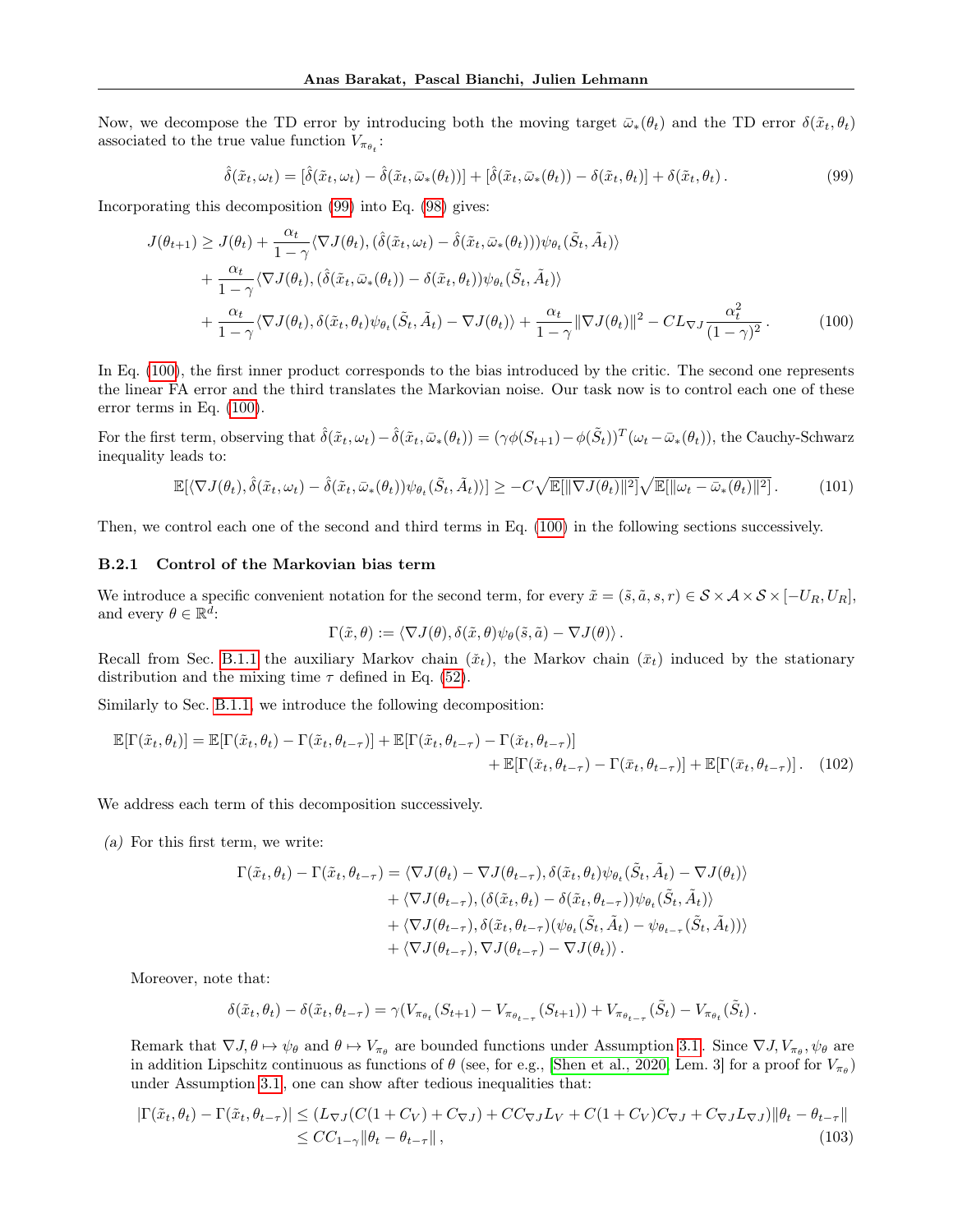where  $C_{1-\gamma} := \max(L_{\nabla J}C_V, L_{\nabla J}C_{\nabla J}, L_V C_{\nabla J}, C_V C_{\nabla J})$ . Note here that the last notation highlights that the constant depends on  $1 - \gamma$  due to the dependence on  $1 - \gamma$  of the constants defining  $C_{1-\gamma}$ . We will explicit this dependence later on in the proof.

(b) For the second term, we have:

$$
\begin{split}\n|\mathbb{E}[\Gamma(\tilde{x}_t, \theta_{t-\tau}) - \Gamma(\tilde{x}_t, \theta_{t-\tau})]| \\
&= |\mathbb{E}[\langle \nabla J(\theta_{t-\tau}), \delta(\tilde{x}_t, \theta_{t-\tau}) \psi_{\theta_{t-\tau}}(\tilde{S}_t, \tilde{A}_t) - \delta(\tilde{x}_t, \theta_{t-\tau}) \psi_{\theta_{t-\tau}}(\tilde{S}_t, \check{A}_t) \rangle]| \\
&= |\mathbb{E}[\langle \nabla J(\theta_{t-\tau}), \delta(\tilde{x}_t, \theta_{t-\tau}) \psi_{\theta_{t-\tau}}(\tilde{S}_t, \tilde{A}_t) - \delta(\tilde{x}_t, \theta_{t-\tau}) \psi_{\theta_{t-\tau}}(\tilde{S}_t, \check{A}_t) \rangle | \tilde{S}_{t-\tau+1}, \theta_{t-\tau}]| \\
&\leq CC_V C_{\nabla J} \mathbb{E}[d_{TV}(\mathbb{P}(\tilde{x}_t \in \cdot | \tilde{S}_{t-\tau+1}, \theta_{t-\tau}), \mathbb{P}(\tilde{x}_t \in \cdot | \tilde{S}_{t-\tau+1}, \theta_{t-\tau}) )] \\
&\leq CC_V C_{\nabla J} |\mathcal{A}| \sum_{i=t-\tau}^{t} \mathbb{E}[\|\theta_i - \theta_{t-\tau}\|].\n\end{split} \tag{104}
$$

Here, the first inequality is a consequence of the definition of the total variation distance whereas the second inequality follows from applying [\[Wu et al., 2020,](#page-11-7) Lem. B.2]. Indeed, using this last lemma, to show the last inequality, it is sufficient to write:

$$
d_{TV}(\mathbb{P}(\tilde{x}_t \in \cdot | \tilde{S}_{t-\tau+1}, \theta_{t-\tau}), \mathbb{P}(\tilde{x}_t \in \cdot | \tilde{S}_{t-\tau+1}, \theta_{t-\tau}))
$$
  
=  $d_{TV}(\mathbb{P}((\tilde{S}_t, \tilde{A}_t) \in \cdot | \tilde{S}_{t-\tau+1}, \theta_{t-\tau}), \mathbb{P}((\tilde{S}_t, \tilde{A}_t) \in \cdot | \tilde{S}_{t-\tau+1}, \theta_{t-\tau}))$   

$$
\leq d_{TV}(\mathbb{P}(\tilde{S}_t \in \cdot | \tilde{S}_{t-\tau+1}, \theta_{t-\tau}), \mathbb{P}(\tilde{S}_t \in \cdot | \tilde{S}_{t-\tau+1}, \theta_{t-\tau})) + \frac{1}{2} |\mathcal{A}| L_{\pi} \mathbb{E}[\|\theta_t - \theta_{t-\tau}\|].
$$

Iterating this inequality gives the desired result of Eq. [\(104\)](#page-31-0) . We conclude from this item that:

<span id="page-31-1"></span><span id="page-31-0"></span>
$$
\mathbb{E}[\Gamma(\tilde{x}_t, \theta_{t-\tau}) - \Gamma(\tilde{x}_t, \theta_{t-\tau})] \geq -CC_V C_{\nabla}J|\mathcal{A}| \sum_{i=t-\tau}^t \mathbb{E}[\|\theta_i - \theta_{t-\tau}\|].
$$

(c) Regarding the third term, similarly to item (b), we can write:

$$
\mathbb{E}[\Gamma(\tilde{x}_t, \theta_{t-\tau}) - \Gamma(\bar{x}_t, \theta_{t-\tau})] \geq -CC_V C_{\nabla J} \mathbb{E}[d_{TV}(\mathbb{P}(\tilde{x}_t \in \cdot | \tilde{S}_{t-\tau+1}, \theta_{t-\tau}), \mathbb{P}(\bar{x}_t \in \cdot | \tilde{S}_{t-\tau+1}, \theta_{t-\tau}))]
$$
\n
$$
= -CC_V C_{\nabla J} \mathbb{E}[d_{TV}(\mathbb{P}(\tilde{x}_t \in \cdot | \tilde{S}_{t-\tau+1}, \theta_{t-\tau}), d_{\rho, \theta_{t-\tau}} \otimes \pi_{\theta_{t-\tau}} \otimes p)]
$$
\n
$$
= -CC_V C_{\nabla J} \mathbb{E}[d_{TV}(\mathbb{P}(\tilde{S}_t \in \cdot | \tilde{S}_{t-\tau+1}, \theta_{t-\tau}), d_{\rho, \theta_{t-\tau}})]
$$
\n
$$
\geq -CC_V C_{\nabla J} \sigma^{\tau-1},
$$
\n(105)

where the equalities follow from the definitions of  $\tilde{x}_t, \bar{x}_t$  and the last inequality stems from Assumption 6.1.

(d) Since the Markov chain  $\bar{x}_t$  is built s.t.  $\bar{S}_t \sim d_{\rho, \theta_{t-\tau}}, \bar{A}_t \sim \pi_{\theta_{t-\tau}}, S_{t+1} \sim p(\cdot | \bar{S}_t, \bar{A}_t)$ , one can see that  $\mathbb{E}[\Gamma(\bar{x}_t, \theta_{t-\tau})] = 0$ .

We conlude this section from Eq.  $(102)$  by collecting Eqs.  $(103)$  to  $(105)$  (items (a) to  $(d)$ ) to obtain:

$$
\mathbb{E}[\Gamma(\tilde{x}_t, \theta_t)] \geq -CC_{1-\gamma} \mathbb{E}[\|\theta_t - \theta_{t-\tau}\|] - CC_V C_{\nabla J} \sum_{i=t-\tau+1}^t \mathbb{E}[\|\theta_i - \theta_{t-\tau}\|] - CC_V C_{\nabla J} \sigma^{\tau-1}
$$
\n
$$
\geq -CC_{1-\gamma} \sum_{i=t-\tau+1}^t \mathbb{E}[\|\theta_i - \theta_{i-1}\|] - CC_V C_{\nabla J} \sum_{i=t-\tau+1}^t \sum_{j=t-\tau+1}^i \mathbb{E}[\|\theta_j - \theta_{j-1}\|] - CC_V C_{\nabla J} \sigma^{\tau-1}
$$
\n
$$
\geq -CC_{1-\gamma} \sum_{i=t-\tau+1}^t \mathbb{E}[\|\theta_i - \theta_{i-1}\|] - CC_V C_{\nabla J} \sum_{i=t-\tau+1}^t \sum_{j=t-\tau+1}^t \mathbb{E}[\|\theta_j - \theta_{j-1}\|] - CC_V C_{\nabla J} \sigma^{\tau-1}
$$
\n
$$
\geq -C(C_{1-\gamma} + C_V C_{\nabla J} \tau) \sum_{i=t-\tau+1}^t \mathbb{E}[\|\theta_i - \theta_{i-1}\|] - CC_V C_{\nabla J} \sigma^{\tau-1}
$$
\n
$$
\geq -C\left((C_{1-\gamma} + C_V C_{\nabla J} \tau^2)\frac{\alpha_{t-\tau}}{1-\gamma} + C_V C_{\nabla J} \alpha_T\right),
$$
\n(106)

<span id="page-31-2"></span>where the last inequality uses the definition of the mixing time  $\tau$  and the fact that the sequence  $(\alpha_t)$  is nonincreasing.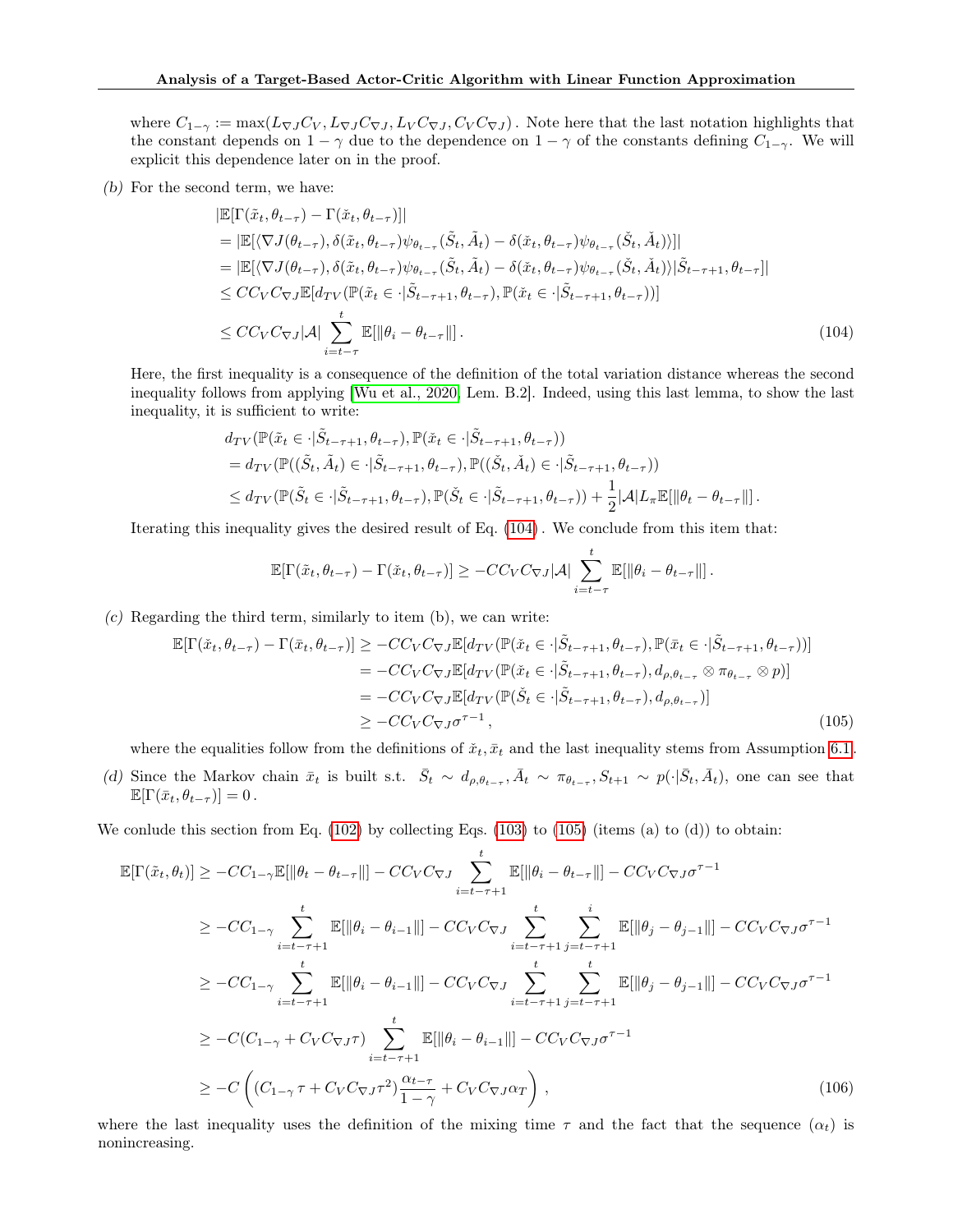#### B.2.2 Control of the linear FA error term

Recall that  $\theta \mapsto \psi_{\theta}$  is Lipschitz continuous,  $\nabla J$  is bounded and remark that the quantity  $\hat{\delta}(\tilde{x}_t, \bar{\omega}_*(\theta_t)) - \delta(\tilde{x}_t, \theta_t)$ is bounded. Therefore, using the Cauchy-Schwarz inequality, we have:

$$
\mathbb{E}[\langle \nabla J(\theta_t), (\hat{\delta}(\tilde{x}_t, \bar{\omega}_*(\theta_t)) - \delta(\tilde{x}_t, \theta_t)) \psi_{\theta_t}(\tilde{S}_t, \tilde{A}_t) \rangle] \n= \mathbb{E}[\langle \nabla J(\theta_t), (\hat{\delta}(\tilde{x}_t, \bar{\omega}_*(\theta_t)) - \delta(\tilde{x}_t, \theta_t)) (\psi_{\theta_t}(\tilde{S}_t, \tilde{A}_t) - \psi_{\theta_{t-\tau}}(\tilde{S}_t, \tilde{A}_t)) \rangle] \n+ \mathbb{E}[\langle \nabla J(\theta_t), (\hat{\delta}(\tilde{x}_t, \bar{\omega}_*(\theta_t)) - \delta(\tilde{x}_t, \theta_t)) \psi_{\theta_{t-\tau}}(\tilde{S}_t, \tilde{A}_t) \rangle] \n\geq -C(1+C_V)C_{\nabla J}\mathbb{E}[\|\theta_t - \theta_{t-\tau}\|] + \mathbb{E}[\langle \nabla J(\theta_t), (\hat{\delta}(\tilde{x}_t, \bar{\omega}_*(\theta_t)) - \delta(\tilde{x}_t, \theta_t)) \psi_{\theta_{t-\tau}}(\tilde{S}_t, \tilde{A}_t) \rangle].
$$
\n(107)

Let us introduce for every  $\tilde{x} = (\tilde{s}, \tilde{a}, s, r) \in \mathcal{S} \times \mathcal{A} \times \mathcal{S} \times [-U_R, U_R]$ , and every  $\theta \in \mathbb{R}^d$  the shorthand notation:

<span id="page-32-0"></span>
$$
\Delta(\tilde{x},\theta) := \langle \nabla J(\theta), (\hat{\delta}(\tilde{x},\bar{\omega}_*(\theta)) - \delta(\tilde{x},\theta)) \psi_{\theta_{t-\tau}}(\tilde{S}_t, \tilde{A}_t) \rangle.
$$

Note here that the term  $\psi_{\theta_{t-\tau}}(\tilde{S}_t, \tilde{A}_t)$  in the notation above is fixed in adequacy with Eq. [\(107\)](#page-32-0). The following decomposition holds:

$$
\Delta(\tilde{x}_t, \theta_t) = (\Delta(\tilde{x}_t, \theta_t) - \Delta(\tilde{x}_t, \theta_{t-\tau})) + (\Delta(\tilde{x}_t, \theta_{t-\tau}) - \Delta(\tilde{x}_t, \theta_{t-\tau})) + (\Delta(\tilde{x}_t, \theta_{t-\tau}) - \Delta(\bar{x}_t, \theta_{t-\tau})) + \Delta(\bar{x}_t, \theta_{t-\tau}).
$$
 (108)

Similar derivations to the previous section allow us to control each one of the error terms.

(i) Using that the mappings  $\nabla J$ ,  $\theta \mapsto V_{\pi_{\theta}}(s)$  (for every  $s \in S$ ) and  $\theta \mapsto \bar{\omega}_{*}(\theta)$  are  $L_{\nabla J}(\text{resp. } L_{V}, L_{\bar{\omega}_{*}})$ -Lipschitz continuous, we obtain:

$$
\Delta(\tilde{x}_t, \theta_t) - \Delta(\tilde{x}_t, \theta_{t-\tau}) \geq -C\tilde{C}_{1-\gamma} \|\theta_t - \theta_{t-\tau}\|,
$$

where  $\tilde{C}_{1-\gamma} := L_{\nabla J}(1 + C_V) + C_{\nabla J}(L_V + L_{\bar{\omega}_*}).$ 

Using similar manipulations to the previous section, we get:

(ii)

$$
\mathbb{E}[\Delta(\tilde{x}_t, \theta_{t-\tau}) - \Delta(\tilde{x}_t, \theta_{t-\tau})] \ge -CC_{\nabla J}(1 + C_V)|\mathcal{A}| \sum_{i=t-\tau}^t \mathbb{E}[\|\theta_i - \theta_{t-\tau}\|]. \tag{109}
$$

(iii)

$$
\mathbb{E}[\Delta(\tilde{x}_t, \theta_{t-\tau}) - \Delta(\bar{x}_t, \theta_{t-\tau})] \ge -CC_{\nabla J}(1 + C_V)\sigma^{\tau-1}.
$$
\n(110)

(iv) For the last term, we can write:

<span id="page-32-1"></span>
$$
\mathbb{E}[\Delta(\bar{x}_t, \theta_{t-\tau}) | \theta_{t-\tau}] \geq -C \|\nabla J(\theta_{t-\tau})\| \cdot \mathbb{E}[\|\hat{\delta}(\bar{x}_t, \bar{\omega}_*(\theta_{t-\tau})) - \delta(\bar{x}_t, \theta_{t-\tau})| \|\theta_{t-\tau}].
$$
\n(111)

Then, recall that  $\bar{x}_t = (\bar{S}_t, \bar{A}_t, S_{t+1})$  where  $S_{t+1} \sim p(\cdot | \bar{S}_t, \bar{A}_t)$  and observe that:

$$
\hat{\delta}(\bar{x}_t, \bar{\omega}_*(\theta_{t-\tau})) - \delta(\bar{x}_t, \theta_{t-\tau}) = \gamma(\phi(S_{t+1})^T \bar{\omega}_*(\theta_{t-\tau}) - V_{\pi_{\theta_{t-\tau}}}(S_{t+1})) + (V_{\pi_{\theta_{t-\tau}}}(\bar{S}_t) - \phi(\bar{S}_t)^T \bar{\omega}_*(\theta_{t-\tau})).
$$
(112)

Recalling that  $\tilde{p} = \gamma p + (1 - \gamma)\rho$  and using Assumption [6.3](#page-7-3), one can then easily show that:

$$
\mathbb{E}[|\hat{\delta}(\bar{x}_t,\bar{\omega}_*(\theta_{t-\tau}))-\delta(\bar{x}_t,\theta_{t-\tau})||\theta_{t-\tau}]\leq C\epsilon_{\text{FA}}.
$$

As a consequence, noticing that  $\nabla J$  is bounded, we obtain from Eq. [\(111\)](#page-32-1):

$$
\mathbb{E}[\Delta(\bar{x}_t, \theta_{t-\tau})] \geq -CC_{\nabla J} \epsilon_{\text{FA}}.
$$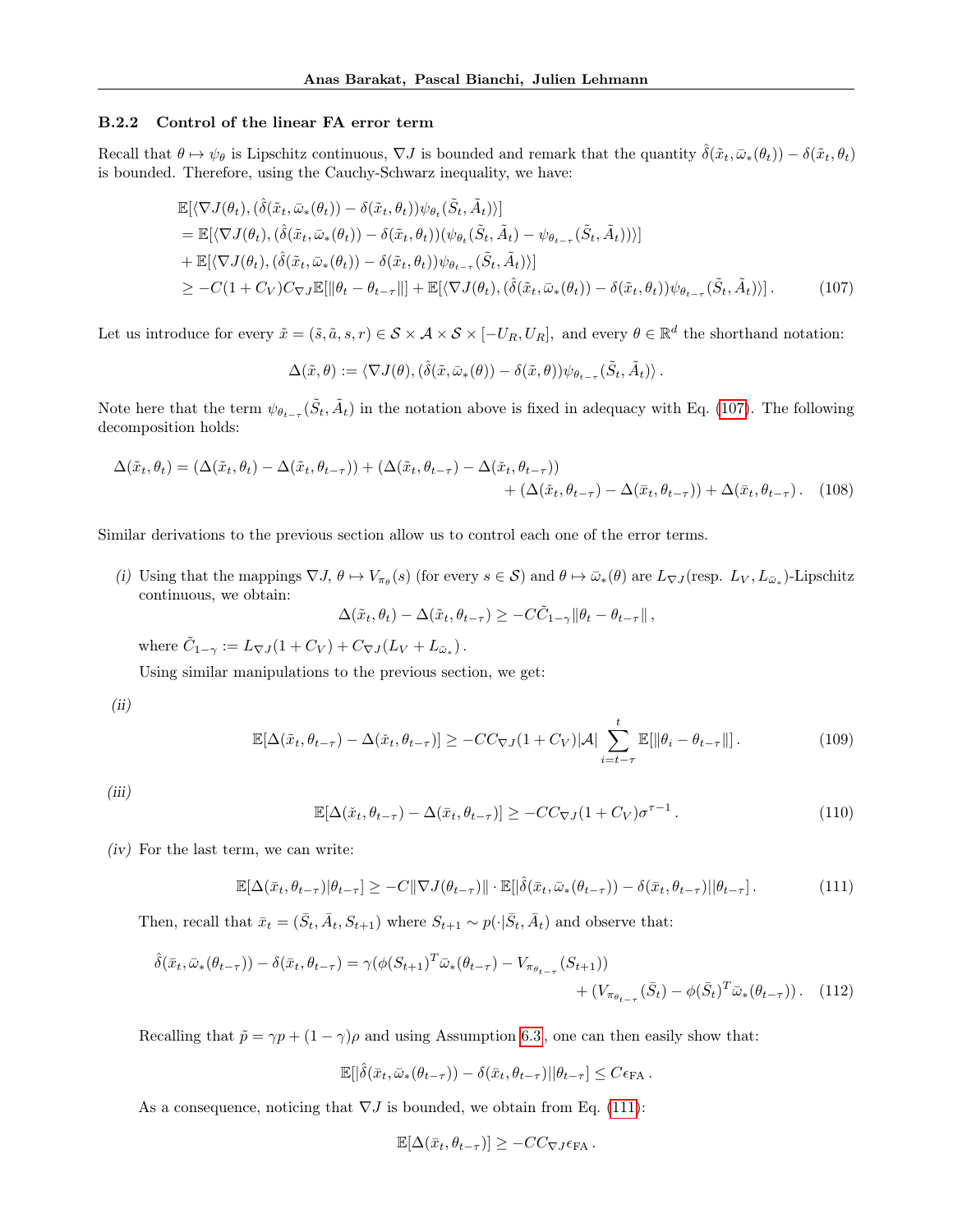Combining items (i) to (iv) with the boundedness of the function  $\nabla J$ , we conclude from this section that:

$$
\mathbb{E}[\langle \nabla J(\theta_t), (\hat{\delta}(\tilde{x}_t, \bar{\omega}_*(\theta_t)) - \delta(\tilde{x}_t, \theta_t)) \psi_{\theta_t}(\tilde{S}_t, \tilde{A}_t) \rangle]
$$
\n
$$
\geq -C((1 + C_V)C_{\nabla J} + \tilde{C}_{1-\gamma})\mathbb{E}[\|\theta_t - \theta_{t-\tau}\|] - CC_{\nabla J}(1 + C_V)|\mathcal{A}| \sum_{i=t-\tau}^t \mathbb{E}[\|\theta_i - \theta_{t-\tau}\|]
$$
\n
$$
- CC_{\nabla J}(1 + C_V)\sigma^{\tau-1} - CC_{\nabla J}\epsilon_{\text{FA}}
$$
\n
$$
\geq -C\left(((1 + C_V)C_{\nabla J} + \tilde{C}_{1-\gamma})\tau + C_{\nabla J}(1 + C_V)|\mathcal{A}|\tau^2\right) \frac{\alpha_{t-\tau}}{1 - \gamma} + C_{\nabla J}(1 + C_V)\alpha_T + C_{\nabla J}\epsilon_{\text{FA}}\right)
$$
\n(113)

where the last inequality has already been established in Sec. [B.1](#page-21-0) with the choice of the mixing time  $\tau = \tau_T$ .

#### B.2.3 End of the proof of Th. [6.2](#page-8-1)

Combining Eq. [\(100\)](#page-30-1) with Eqs. [\(101\)](#page-30-4), [\(106\)](#page-31-2) and [\(113\)](#page-33-0) yields:

$$
\mathbb{E}[J(\theta_{t+1})] \geq \mathbb{E}[J(\theta_t)] + \frac{\alpha_t}{1-\gamma} \mathbb{E}[\|\nabla J(\theta_t)\|^2] - C \frac{\alpha_t}{1-\gamma} \sqrt{\mathbb{E}[\|\nabla J(\theta_t)\|^2]} \sqrt{\mathbb{E}[\|\omega_t - \bar{\omega}_*(\theta_t)\|^2]}
$$

$$
- C \frac{\alpha_t}{1-\gamma} ((C_{1-\gamma}^1 + C_{1-\gamma}^2 + C_{1-\gamma}^2 + C_{1-\gamma}^3 \alpha_T + C_{\nabla J} \epsilon_{\text{FA}}) - CL_{\nabla J} \frac{\alpha_t^2}{(1-\gamma)^2}, \quad (114)
$$

where  $C_{1-\gamma}^1 := (1+C_V)C_{\nabla J} + \tilde{C}_{1-\gamma} + C_{1-\gamma}, C_{1-\gamma}^2 := C_V C_{\nabla J} + C_{\nabla J} (1+C_V) |\mathcal{A}|$  and  $C_{1-\gamma}^3 := C_V C_{\nabla J} + C_{\nabla J} (1+C_V)$  $C_V$ ).

Rearranging and summing this inequality for  $t = \tau_T$  to T lead to:

<span id="page-33-1"></span><span id="page-33-0"></span>
$$
\frac{1}{T - \tau_T + 1} \sum_{t = \tau_T}^{T} \mathbb{E}[\|\nabla J(\theta_t)\|^2] \le U_1(T) + U_2(T) + U_3(T) + CC_{\nabla J} \epsilon_{\text{FA}},
$$
\n(115)

where

$$
U_1(T) := \frac{1}{T - \tau_T + 1} \sum_{t = \tau_T}^{T} \frac{1 - \gamma}{\alpha_t} (\mathbb{E}[J(\theta_{t+1})] - \mathbb{E}[J(\theta_t)]), \qquad (116)
$$

$$
U_2(T) := \frac{C}{T - \tau_T + 1} \sum_{t = \tau_T}^{T} \left( (C_{1-\gamma}^1 \tau_T + C_{1-\gamma}^2 \tau_T^2) \frac{\alpha_{t-\tau_T}}{1 - \gamma} + C_{1-\gamma}^3 \alpha_T + L_{\nabla J} \frac{\alpha_t}{1 - \gamma} \right),
$$
(117)

$$
U_3(T) := \frac{C}{T - \tau_T + 1} \sum_{t = \tau_T}^T \sqrt{\mathbb{E}[\|\nabla J(\theta_t)\|^2]} \sqrt{\mathbb{E}[\|\omega_t - \bar{\omega}_*(\theta_t)\|^2]}.
$$
\n(118)

Let us now provide estimates of each one of the quantities  $U_i(T)$  for  $i = 1, 2, 3$ .

1. Since the function J is bounded by  $\frac{U_R}{1-\gamma}$  and the sequence  $(\alpha_t)$  is nonincreasing, the first term can be controlled as follows:

$$
U_1(T) = \frac{1-\gamma}{T-\tau_T+1} \left( \frac{1}{\alpha_T} \mathbb{E}[J(\theta_{T+1})] - \frac{1}{\alpha_{\tau_T-1}} \mathbb{E}[J(\theta_{\tau_T})] + \sum_{t=\tau_T}^T \left( \frac{1}{\alpha_{t-1}} - \frac{1}{\alpha_t} \right) \mathbb{E}[J(\theta_t)] \right)
$$
  
\n
$$
\leq \frac{U_R}{T-\tau_T+1} \left( \frac{1}{\alpha_T} + \frac{1}{\alpha_{\tau_T-1}} + \frac{1}{\alpha_T} - \frac{1}{\alpha_{\tau_T-1}} \right)
$$
  
\n
$$
\leq \frac{U_R}{T-\tau_T+1} \frac{2}{\alpha_T}
$$
  
\n
$$
= \mathcal{O}(T^{\alpha-1}). \tag{119}
$$

2. We can observe from the policy gradient that  $C_{\nabla J} = \mathcal{O}((1-\gamma)^{-2}), L_V = \mathcal{O}((1-\gamma)^{-2})$  and from the definition of the value function that  $C_V = \mathcal{O}((1-\gamma)^{-1})$ . Moreover, it follows from [\[Zhang et al., 2020a,](#page-11-9) Lem. 4.2] that  $L_{\nabla J} = \mathcal{O}((1 - \gamma)^{-3})$ . As a consequence, we have that:

$$
C_{1-\gamma} = \mathcal{O}((1-\gamma)^{-5}), \tilde{C}_{1-\gamma} = \mathcal{O}((1-\gamma)^{-4}); C_{1-\gamma}^1 = \mathcal{O}((1-\gamma)^{-5}); C_{1-\gamma}^2 = \mathcal{O}((1-\gamma)^{-3}); C_{1-\gamma}^3 = \mathcal{O}((1-\gamma)^{-3}).
$$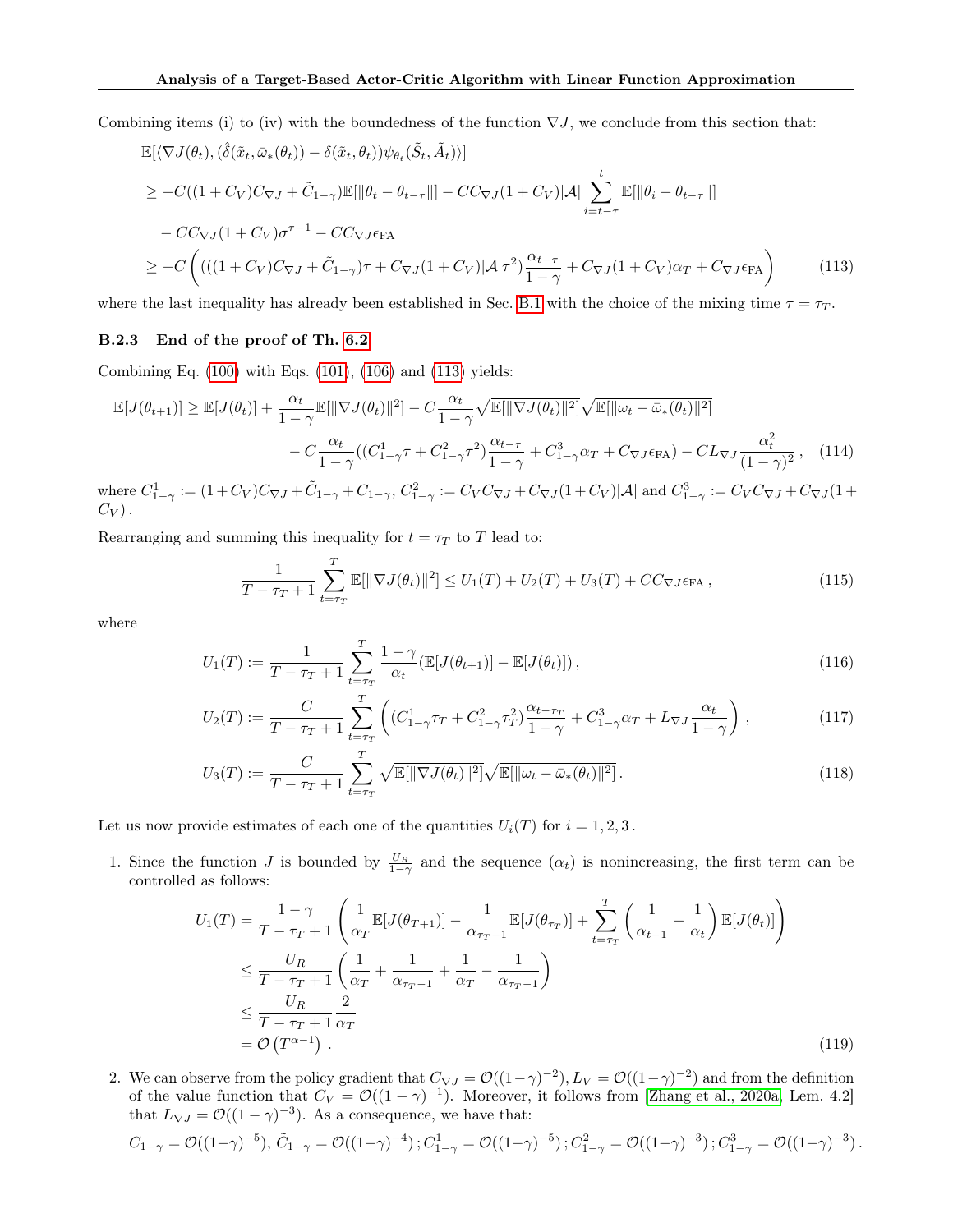Recalling that the sequence of stepsizes  $(\alpha_t)$  is nonincreasing and that  $\tau_T = \mathcal{O}(\ln T)$ , the second term can be estimated by the following derivations:

$$
U_2(T) = \frac{C}{T - \tau_T + 1} \left( (C_{1-\gamma}^1 \tau_T + C_{1-\gamma}^2 \tau_T^2) \sum_{t=\tau_T}^T \frac{\alpha_{t-\tau_T}}{1 - \gamma} + C_{1-\gamma}^3 (T - \tau_T + 1) \alpha_T + L_{\nabla J} \sum_{t=\tau_T}^T \frac{\alpha_t}{1 - \gamma} \right)
$$
  
\n
$$
\leq \frac{C}{T - \tau_T + 1} \left( (C_{1-\gamma}^1 \tau_T + C_{1-\gamma}^2 \tau_T^2) \sum_{t=0}^{T-\tau_T} \frac{\alpha_t}{1 - \gamma} + C_{1-\gamma}^3 (T - \tau_T + 1) \alpha_T + L_{\nabla J} \sum_{t=0}^{T-\tau_T} \frac{\alpha_t}{1 - \gamma} \right)
$$
  
\n
$$
\leq \frac{C}{T - \tau_T + 1} \left( \frac{(C_{1-\gamma}^1 \tau_T + C_{1-\gamma}^2 \tau_T^2) + L_{\nabla J}}{1 - \gamma} \cdot \frac{(T - \tau_T + 1)^{1 - \alpha}}{1 - \alpha} + C_{1-\gamma}^3 (T - \tau_T + 1) \alpha_T \right)
$$
  
\n
$$
= \mathcal{O} \left( \frac{\ln^2 T}{(1 - \gamma)^6} T^{-\alpha} \right)
$$
(120)

3. Using the Cauchy-Schwarz inequality, we have:

$$
U_3(T) \leq \frac{C}{T - \tau_T + 1} \sqrt{\sum_{t = \tau_T}^T \mathbb{E}[\|\nabla J(\theta_t)\|^2]} \sqrt{\sum_{t = \tau_T}^T \mathbb{E}[\|\omega_t - \bar{\omega}_*(\theta_t)\|^2]}.
$$
 (121)

Define the quantities:

$$
F(T) := \frac{1}{T - \tau_T + 1} \sum_{t = \tau_T}^{T} \mathbb{E}[\|\nabla J(\theta_t)\|^2],
$$
\n(122)

$$
E(T) := \frac{1}{T - \tau_T + 1} \sum_{t = \tau_T}^{T} \mathbb{E}[\|\omega_t - \bar{\omega}_*(\theta_t)\|^2],
$$
\n(123)

$$
K(T) := U_1(T) + U_2(T) + CC_{\nabla J} \epsilon_{\text{FA}}.
$$
\n(124)

Using these definitions, we can rewrite Eq. [\(115\)](#page-33-1) as follows:

$$
F(T) \leq C\sqrt{F(T)}\sqrt{E(T)} + K(T).
$$

Solving this inequality yields:

<span id="page-34-0"></span>
$$
F(T) = \mathcal{O}(E(T)) + \mathcal{O}(K(T)).
$$
\n(125)

We conclude the proof by remarking that items  $(1)$  to  $(3)$  above imply:

<span id="page-34-1"></span>
$$
K(T) = \mathcal{O}\left(T^{\alpha - 1}\right) + \mathcal{O}\left(\frac{\ln^2 T}{(1 - \gamma)^6} T^{-\alpha}\right) + \mathcal{O}\left(\frac{\epsilon_{\text{FA}}}{(1 - \gamma)^2}\right). \tag{126}
$$

Eqs. [\(125\)](#page-34-0) and [\(126\)](#page-34-1) combined can be explicitely written as follows:

$$
\frac{1}{T - \tau_T + 1} \sum_{t = \tau_T}^T \mathbb{E}[\|\nabla J(\theta_t)\|^2] = \mathcal{O}(T^{\alpha - 1}) + \mathcal{O}\left(\frac{\ln^2 T}{(1 - \gamma)^6} T^{-\alpha}\right) + \mathcal{O}\left(\frac{\epsilon_{\text{FA}}}{(1 - \gamma)^2}\right) + \mathcal{O}\left(\frac{1}{T - \tau_T + 1} \sum_{t = \tau_T}^T \mathbb{E}[\|\omega_t - \bar{\omega}_*(\theta_t)\|^2]\right).
$$

Thus, by combining with the result of Theorem [6.1,](#page-7-1) we have:

$$
\frac{1}{T - \tau_T + 1} \sum_{t = \tau_T}^{T} \mathbb{E}[\|\nabla J(\theta_t)\|^2] = \mathcal{O}\left(T^{\alpha - 1}\right) + \mathcal{O}\left(\frac{\ln^2 T}{(1 - \gamma)^6} T^{-\alpha}\right) + \mathcal{O}\left(\frac{\epsilon_{\text{FA}}}{(1 - \gamma)^2}\right) + \mathcal{O}(T^{\xi - 1}) + \mathcal{O}\left(\frac{\ln T}{1 - \gamma} T^{-\beta}\right) + \mathcal{O}\left(\frac{T^{-2(\alpha - \xi)}}{(1 - \gamma)^2}\right) + \mathcal{O}(T^{-2(\xi - \beta)}).
$$
(127)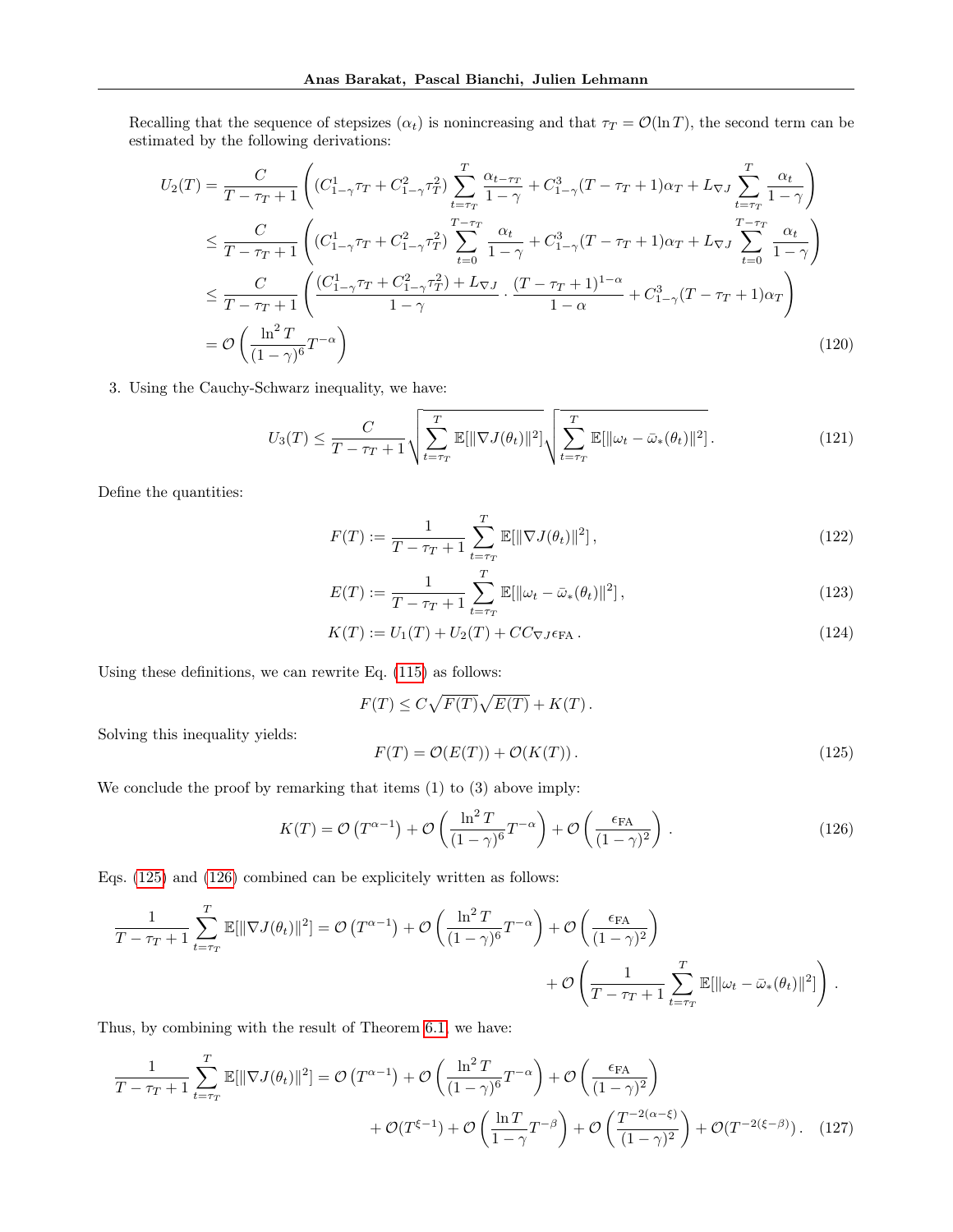Then, we can write

$$
\frac{1}{T} \sum_{t=1}^{T} \mathbb{E}[\|\nabla J(\theta_t)\|^2] = \frac{1}{T} \left( \sum_{t=1}^{T_T - 1} \mathbb{E}[\|\nabla J(\theta_t)\|^2] + \sum_{t=T_T}^{T} \mathbb{E}[\|\nabla J(\theta_t)\|^2] \right)
$$
\n
$$
\leq \frac{C \ln T}{T} + \mathcal{O}\left(\frac{1}{T - \tau_T + 1} \sum_{t=T_T}^{T} \mathbb{E}[\|\nabla J(\theta_t)\|^2] \right)
$$
\n
$$
= \mathcal{O}\left(T^{\alpha - 1}\right) + \mathcal{O}\left(\frac{\ln T}{(1 - \gamma)^6} T^{-\beta}\right) + \mathcal{O}\left(\frac{T^{-2(\alpha - \xi)}}{(1 - \gamma)^2}\right) + \mathcal{O}(T^{-2(\xi - \beta)}) + \mathcal{O}\left(\frac{\epsilon_{\text{FA}}}{(1 - \gamma)^2}\right).
$$

This completes the proof.

#### B.2.4 Proof of Cor. [6.3](#page-8-3)

The result is a consequence of combining Ths. [6.1](#page-7-1) and [6.2](#page-8-1) and simplifying the obtained rate using the fact that  $0 < \beta < \xi < \alpha < 1$ .

# <span id="page-35-0"></span>C Proof of the stability result

The proof is inspired from the techniques used in [\[Konda and Tsitsiklis, 2003a,](#page-9-15) [Lakshminarayanan and Bhatnagar, 2017\]](#page-10-19). Note though that our proof deviates from a simple application of these results. On the one hand, the approach of Konda and Tsitsiklis [\[Konda and Tsitsiklis, 2003a\]](#page-9-15) is not sufficient to tackle the case of our three timescales algorithms which is more involved than the standard two timescales actor-critic algorithm. On the other hand, the result of [\[Lakshminarayanan and Bhatnagar, 2017\]](#page-10-19) extending the rescaling technique of [\[Borkar and Meyn, 2000\]](#page-9-16) to two timescales stochastic approximation algorithms does not handle the Markovian noise and only addresses the case of additive martingale noise.

Before proceeding with the proof, we state the stability result with all the required assumptions.

#### C.1 Assumptions and stability theorem

We first introduce a useful assumption regarding the increments of the actor iterates.

<span id="page-35-1"></span>**Assumption C.1.** There exists a constant  $C > 0$  s.t. for every  $t \in \mathbb{N}$ ,  $\|\theta_{t+1} - \theta_t\| \leq \alpha_t C$ .

In order to satisfy this assumption, one can slightly change the update rule of the actor sequence  $(\theta_t)$  of our algorithm to bound its increments. This trick was previously used in [\[Konda, 2002,](#page-9-8) p. 80] for instance and considered later in [\[Zhang et al., 2020b\]](#page-11-10). Let  $\Gamma : \mathbb{R}^m \to \mathbb{R}$  be a function assumed to satisfy the following inequalities for some positive constants  $C_1 < C_2$ : for every  $\omega \in \mathbb{R}^m$ ,  $\|\omega\| \cdot \Gamma(\omega) \in [C_1, C_2]$ , and for every  $\omega, \omega' \in \mathbb{R}^m$ ,  $|\Gamma(\omega) - \Gamma(\omega')| \leq \frac{C_2 ||\omega - \omega'||}{1 + ||\omega|| + ||\omega'}$  $\frac{C_2||\omega-\omega||}{1+||\omega||+||\omega'||}$ . An example of such function as provided in [\[Konda, 2002\]](#page-9-8) is for instance the function defined for every  $\omega \in \mathbb{R}^m$  by:

$$
\Gamma(\omega) := 1\!\!1_{\|\omega\|\leq C_0} + \frac{1+C_0}{1+\|\omega\|} 1\!\!1_{\|\omega\|\geq C_0},
$$

where  $C_0$  is some given positive constant. Given such a projection-like function Γ, we replace the update rule of the actor of our actor-critic algorithm (see Algorithm [1](#page-5-0) ) by a modified update rule guaranteeing Assumption [C.1](#page-35-1) above as follows:

$$
\theta_{t+1} = \theta_t + \alpha_t \frac{1}{1-\gamma} \Gamma(\omega_t) \delta_{t+1} \psi_{\theta_t}(\tilde{S}_t, \tilde{A}_t).
$$

We introduce an additional assumption on the stepsizes complementing Assumption [5.2.](#page-5-2)

<span id="page-35-2"></span>Assumption C.2. The sequences of positive stepsizes satisfy the following:

- (i) The sequences  $(\beta_t),(\alpha_t)$  and  $(\xi_t)$  are nonincreasing.
- (ii) For every  $t \in \mathbb{N}, 0 < \xi_t \leq 1$ .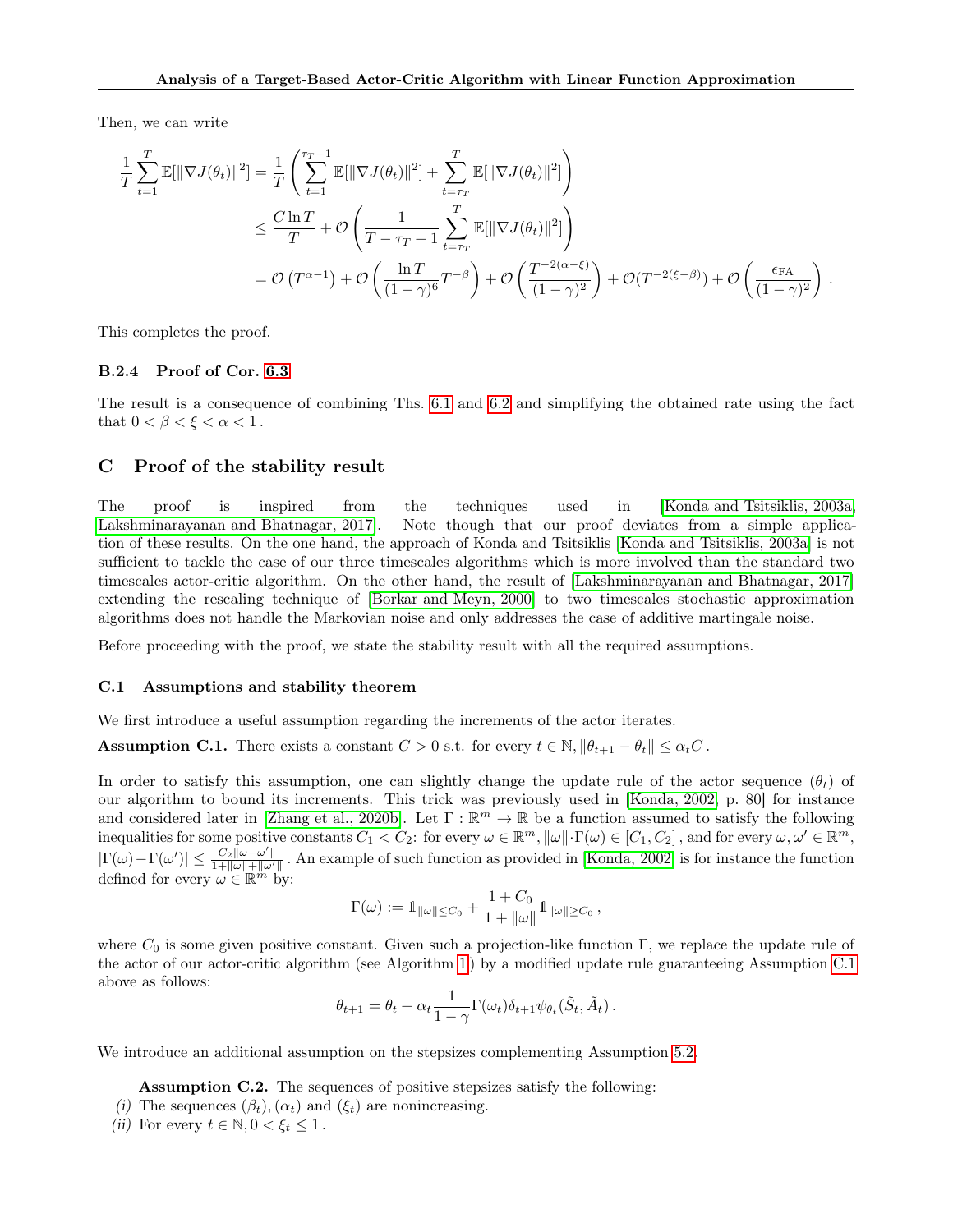**Theorem [C.1](#page-35-1).** Let Assumptions [3.1](#page-3-1), [5.1](#page-5-1), [5.2](#page-5-2), [5.4](#page-6-3), [6.2](#page-7-0), C.1 and [C.2](#page-35-2) hold true. Then,  $\sup_k(||\bar{\omega}_k|| + ||\omega_k||)$  $\infty$ , *a.s.*, i.e., Assumption [5.3](#page-5-4) holds true.

The proof of this result proceeds as for our convergence result: we address the faster timescale first before analyzing the slower one.

#### <span id="page-36-0"></span>C.2 Faster timescale analysis

In this section, our goal is to bound the norm of the sequence  $(\omega_t)$  evolving on the fast timescale driven by the stepsizes ( $\beta_t$ ) using the norm of the sequence ( $\bar{\omega}_t$ ) updated in a slower timescale defined by the stepsizes ( $\xi_t$ ). In order to use a rescaling technique inspired from [\[Borkar and Meyn, 2000,](#page-9-16) [Lakshminarayanan and Bhatnagar, 2017\]](#page-10-19), we introduce a few useful notations. Define for every  $\theta \in \mathbb{R}^d$  the functions  $h_\theta : \mathbb{R} \times S^2 \to \mathbb{R}^{2m}$  and  $G_\theta : \mathbb{R} \times S^2 \to \mathbb{R}^{2m \times 2m}$ for every  $y = (r, \tilde{s}, s') \in \mathbb{R} \times S^2$  by:

$$
h_{\theta}(y) := \begin{bmatrix} r\phi(\tilde{s}) \\ 0 \end{bmatrix}, \quad G_{\theta}(y) := \begin{bmatrix} \phi(\tilde{s})\phi(\tilde{s})^T & -\gamma\phi(\tilde{s})\phi(s')^T \\ 0 & 0 \end{bmatrix}.
$$

Consider the sequences  $r_k := (\omega_k^T, \bar{\omega}_k^T)^T$  and  $Y_{k+1} := (\tilde{S}_k, S_{k+1}, R_{k+1})$ . Given the update rules of the sequences  $(\omega_k)$  and  $(\bar{\omega}_k)$  from our algorithm, we have the following decomposition:

$$
r_{k+1} = r_k + \beta_k \bigg(h_{\theta_k}(Y_{k+1}) - G_{\theta_k}(Y_{k+1})r_k\bigg) + \beta_k M_{k+1}r_k + \beta_k \eta_{k+1},
$$

where  $(M_{k+1})$  is a  $2m \times 2m$ -matrix valued martingale difference sequence w.r.t. the filtration  $(\mathcal{F}_k)$  (where the  $\sigma$ -field is generated by all the r.v.s up to time k) defined for every  $k \in \mathbb{N}$  by:

$$
M_{k+1} := \begin{bmatrix} 0 & \gamma \phi(\tilde{S}_k)(\phi(S_{k+1}) - \mathbb{E}[\phi(S_{k+1}) | \mathcal{F}_k])^T \\ 0 & 0 \end{bmatrix},
$$

and  $(\eta_{k+1})$  is a 2m-vector valued sequence defined for every  $k \in \mathbb{N}$  by :

$$
\eta_{k+1} := \frac{\xi_k}{\beta_k} \begin{bmatrix} 0 \\ \omega_{k+1} - \bar{\omega}_k \end{bmatrix}.
$$

Consider now the functions  $\tilde{h}: \mathbb{R}^d \to \mathbb{R}^{2m}$  and  $\tilde{G}: \mathbb{R}^d \to \mathbb{R}^{2m \times 2m}$  defined for every  $\theta \in \mathbb{R}^d$  by:

$$
\tilde{h}(\theta) := \begin{bmatrix} h(\theta) \\ 0 \end{bmatrix}, \quad \tilde{G}(\theta) := \begin{bmatrix} \bar{G}(\theta) & -\gamma \Phi^T D_{\rho, \theta} P_{\theta} \Phi \\ 0 & 0 \end{bmatrix},
$$

where we recall that  $h(\theta) = \Phi^T D_{\rho,\theta} R_{\theta}$  and  $\bar{G}(\theta) = \Phi^T D_{\rho,\theta} \Phi$ .

Let the sequence of nonnegative integers  $(k_j^{\beta})$  be defined by:

<span id="page-36-1"></span>
$$
k_0^{\beta} = 0, \quad k_{j+1}^{\beta} = \min \left\{ k > k_j^{\beta} : \sum_{l=k_j}^{k-1} \beta_l > T \right\},
$$
\n(128)

where  $T$  is a positive constant that will be chosen appropiately later on. For notational convenience, in the rest of Section [C.2,](#page-36-0) we will simply use the notation  $(k_j)$  for the sequence  $(k_j^{\beta})$ . The superscript  $\beta$  will be useful when considering a different timescale in the upcoming section.

Then, for any  $j \in \mathbb{N}$ , we can introduce the rescaled iterates  $\hat{r}_k^j = \frac{r_k}{\max(1, ||r_{k_j}||)}$  defined for every  $k \geq k_j$  and which satisfy the following recurrence relation:

$$
\hat{r}_{k+1}^j = \hat{r}_k^j + \beta_k \left( \frac{\tilde{h}(\theta_k)}{\max(1, \|r_{k_j}\|)} - \tilde{G}(\theta_k)\hat{r}_k^j \right) + \beta_k \hat{\epsilon}_{k+1}^j + \beta_k \frac{\eta_{k+1}}{\max(1, \|r_{k_j}\|)},
$$

where for  $k \geq k_j$ , the term  $\hat{\epsilon}_{k+1}^j$  is defined by:

$$
\hat{\epsilon}_{k+1}^j := \left( \frac{h_{\theta_k}(Y_{k+1}) - \tilde{h}(\theta_k)}{\max(1, \|r_{k_j}\|)} - (G_{\theta_k}(Y_{k+1}) - \tilde{G}(\theta_k))\hat{r}_k^j \right) + \beta_k M_{k+1} \hat{r}_k^j.
$$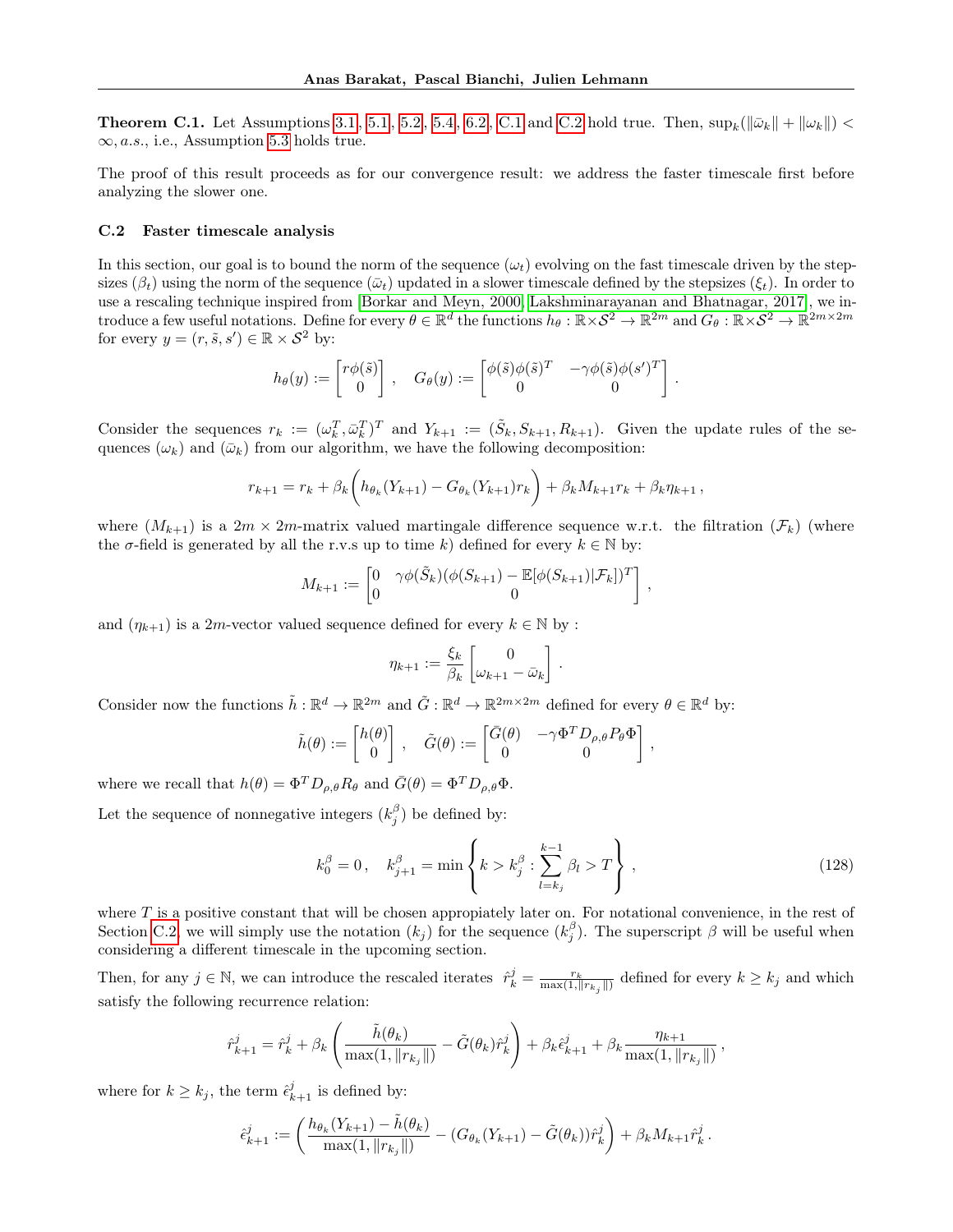We also introduce the iterates  $(r_k^j)$  defined as follows:  $r_{k_j}^j = \hat{r}_{k_j}$  and

$$
r_{k+1}^j = r_k^j + \beta_k \left( \frac{\tilde{h}(\theta_k)}{\max(1, \|r_{k_j}\|)} - \tilde{G}(\theta_k) r_k^j \right) + \beta_k \frac{\eta_{k+1}}{\max(1, \|r_{k_j}\|)}.
$$

Observing that the sequence  $r_k^j$  can be written as  $(\omega_k^j, \bar{\omega}_k^j)$  and given the update rule of  $(r_k^j)$ , we have the following for every  $j \in \mathbb{N}, k \geq k_j$ :

$$
\begin{cases}\n\omega_{k+1}^j = \omega_k^j + \beta_k \left( \frac{h(\theta_k)}{\max(1, ||r_{k_j}||)} + \gamma \Phi^T D_{\rho, \theta_k} P_{\theta_k} \Phi \bar{\omega}_k^j - \bar{G}(\theta_k) \omega_k^j \right), \\
\bar{\omega}_{k+1}^j = \bar{\omega}_k^j + \xi_k (\omega_{k+1}^j - \bar{\omega}_k^j),\n\end{cases} \tag{129}
$$

Before proceeding, we recall two useful lemmas which we will repeatedly use in the proofs.

<span id="page-37-3"></span>**Lemma C.2.** Let  $\lambda \in [0, 1)$ . Suppose that  $(u_k)$  and  $(\varepsilon_k)$  are nonnegative sequences satisfying  $u_{k+1} \leq \lambda u_k + \varepsilon_k$ . If  $\sup_k \varepsilon_k < \infty$ , then  $\sup_k u_k < \infty$ .

<span id="page-37-0"></span>**Lemma C.3.** Let  $G \in \mathbb{R}^{m \times m}$  be a matrix verifying for every  $\omega \in \mathbb{R}^m$ ,  $\omega^T G \omega \ge \epsilon ||\omega||^2$  where  $\epsilon > 0$  is a constant. Then, for sufficiently small  $\gamma > 0$ ,  $||(I - \gamma G)\omega|| \leq (1 - \frac{1}{2}\gamma \epsilon) ||\omega|| \leq e^{-\frac{1}{2}\gamma \epsilon} ||\omega||$ . Lemma C.4. We have the following:

<span id="page-37-2"></span>

- (i) There exists a constant  $C > 0$  s.t.  $\sup_j \max_{k_j \leq k \leq k_{j+1}} ||r_k^j|| \leq C$ .
- (ii)  $\lim_{j} \max_{k_j \leq k \leq k_{j+1}} ||\hat{r}_k^j r_k^j|| = 0, a.s.$
- (iii) There exists a constant  $C' > 0$  s.t.  $\sup_j \max_{k_j \leq k \leq k_{j+1}} ||\hat{r}_k^j|| \leq C'$ , a.s..

*Proof.* (i) Let us show that there exists a positive constant  $\tilde{C} > 0$  s.t.  $\sup_j \max_{k_j \leq k \leq k_{j+1}} ||\omega_k^j|| \leq \tilde{C}$ . For j sufficiently large s.t. Lem. [C.3](#page-37-0) holds and for k between  $k_j$  and  $k_{j+1}$ , we have

$$
\|\omega_{k+1}^{j}\| \leq \| (I - \beta_{k}\bar{G}(\theta_{k}))\omega_{k}^{j}\| + \beta_{k}\frac{\|h(\theta_{k})\|}{\max(1, \|r_{k_{j}}\|)} + \beta_{k}\|\gamma\Phi^{T}D_{\rho,\theta_{k}}P_{\theta_{k}}\Phi\bar{\omega}_{k}^{j}\|
$$
  
\n
$$
\leq (1 - \frac{1}{2}\beta_{k}\epsilon)\|\omega_{k}^{j}\| + \beta_{k}\frac{C_{1}}{\max(1, \|r_{k_{j}}\|)} + \beta_{k}C_{2}\|\bar{\omega}_{k}^{j}\|
$$
  
\n
$$
\leq e^{-\frac{1}{2}\epsilon\sum_{i=k_{j}}^{k}\beta_{i}}\|\omega_{k_{j}}^{j}\| + \left(\sum_{i=k_{j}}^{k}\beta_{i}\right)\frac{C_{1}}{\max(1, \|r_{k_{j}}\|)} + C_{2}\left(\sum_{i=k_{j}}^{k}\beta_{i}\|\bar{\omega}_{i}^{j}\|\right)
$$
  
\n
$$
\leq 1 + T'C_{1} + C_{2}\left(\sum_{i=k_{j}}^{k}\beta_{i}\|\bar{\omega}_{i}^{j}\|\right), \qquad (130)
$$

<span id="page-37-1"></span>.

where  $C_1, C_2$  are two positive constants, T' is a positive constant (which we do not explicit) s.t.  $T' > T$ , the second inequality follows from the fact that the matrix  $\bar{G}(\theta)$  is  $\epsilon$ -uniformly positive definite (i.e., for every  $\omega \in \mathbb{R}^m$ ,  $\omega^T \bar{G}(\theta) \omega \ge \epsilon ||\omega||^2$  together with Lem. [C.3](#page-37-0) and the last inequality stems from the fact that  $\|\omega_{k_j}^j\| \leq 1$  by definition.

We now relate the term  $\|\bar{\omega}_i^j\|$  to the quantity  $\max_{k_j \leq l \leq i} ||\omega_l^j||$ . For every  $i \in \{k_j \cdots, k_{j+1}-1\}$ ,

$$
\|\bar{\omega}_{i+1}^j\| \ \leq \|\bar{\omega}_i^j\| + \xi_i \|\omega_{i+1}^j\| \leq \|\bar{\omega}_{k_j}^j\| + \sum_{l=k_j}^i \xi_l \|\omega_{l+1}^j\| \leq 1 + T' \left( \max_{k_j \leq l \leq i} \frac{\xi_l}{\beta_l} \right) \left( \max_{k_j \leq l \leq i+1} \|\omega_l^j\| \right)
$$

Notice then that  $\|\bar{\omega}_k^j\|$  is bounded whenever  $\|\omega_k^j\|$  is bounded. It remains to show that the sequence  $(\omega_k^j)$  is bounded. For this purpose, combining the above inequality with Eq. [\(130\)](#page-37-1) yields

$$
\max_{k_j \le k \le k_{j+1}} ||\omega_k^j|| \le (1 + T'C_1 + C_2T') + C_2T'\max_{k_j \le k \le k_{j+1}} \left( \sum_{i=k_j}^k \beta_i \left( \max_{k_j \le l \le i} \frac{\xi_l}{\beta_l} \right) \left( \max_{k_j \le l \le i} ||\omega_l^j|| \right) \right)
$$
  

$$
\le (1 + T'C_1 + C_2T') + C_2T'^2 \left( \max_{k_j \le k \le k_{j+1}} \frac{\xi_k}{\beta_k} \right) \left( \max_{k_j \le k \le k_{j+1}} ||\omega_k^j|| \right).
$$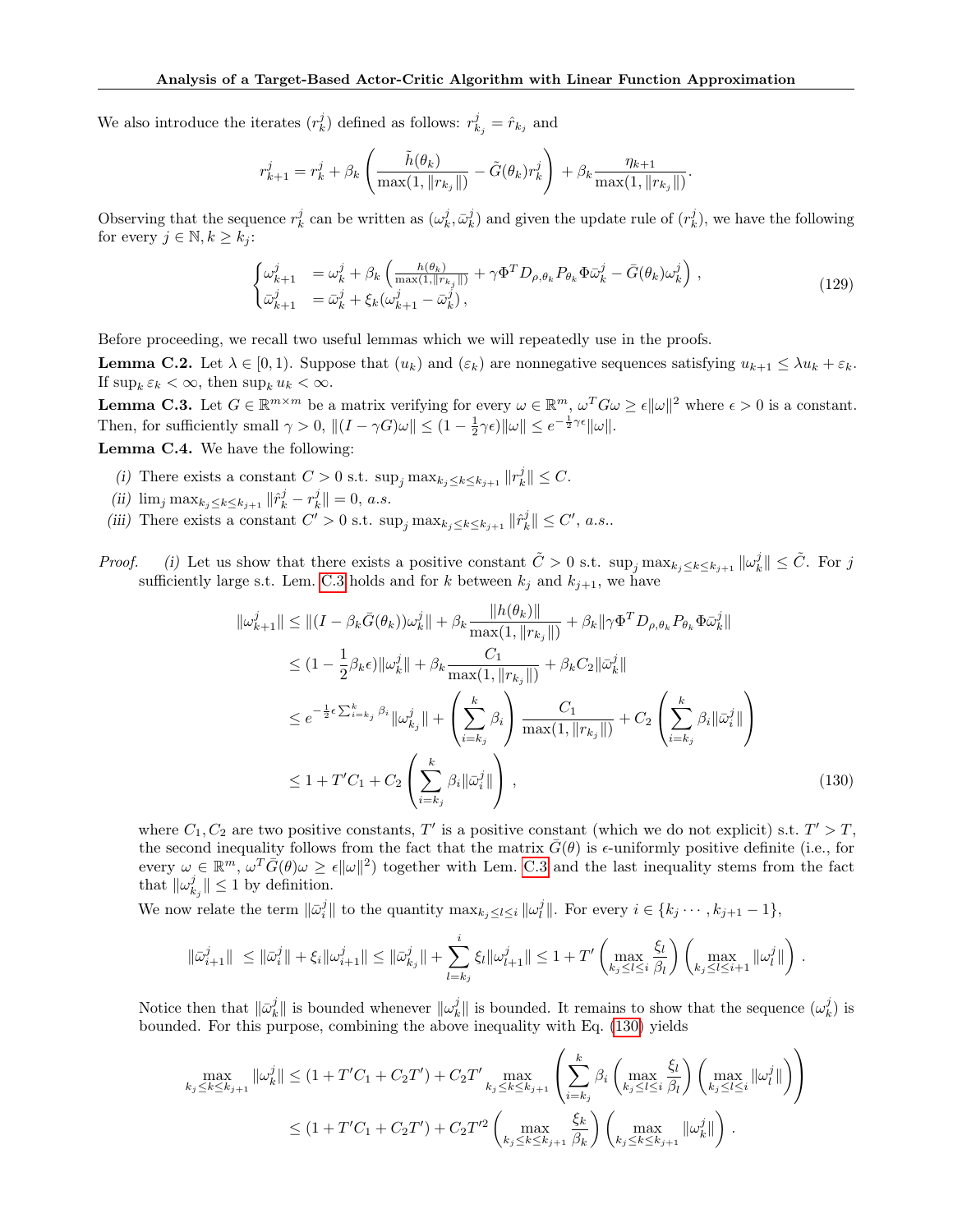Since the sequence  $(\frac{\xi_k}{\beta_k})$  converges to 0 by Assumption [5.2](#page-5-2), there exists  $v > 0$  s.t. for j sufficiently large,  $C_2 T'^2(\max_{k_j \leq k \leq k_{j+1}} \frac{\xi_k}{\beta_k}) \leq 1 - \nu$ . Thus,

$$
\max_{k_j \le k \le k_{j+1}} ||\omega_k^j|| \le \frac{1 + T'C_1 + C_2T'}{\nu},
$$

which concludes the proof.

- (ii) This result is a consequence of applying [\[Konda and Tsitsiklis, 2003a,](#page-9-15) Lem. 9] to the sequence  $(r_t)$ . Note that Assumption 6 in [\[Konda and Tsitsiklis, 2003a\]](#page-9-15) is not needed for this result to hold since we proved item one. This means that the matrix  $G(\theta)$  is not required to be uniformly positive definite (see [\[Konda and Tsitsiklis, 2003a,](#page-9-15) Assumption 6]). We leave the verification of the remaining technical assumptions to the reader.
- (iii) This item follows from combining the two first items with the triangular inequality. Remark that the second item implies that the sequence  $(\max_{k_j \leq k \leq k_{j+1}} ||\hat{r}_k^j - r_k^j||_j)$  is a.s. bounded.

 $\Box$ 

<span id="page-38-1"></span>.

Recall that for every  $\bar{\omega} \in \mathbb{R}^m, \theta \in \mathbb{R}^d$ ,

$$
\omega_* (\bar{\omega}, \theta) = \bar{G}(\theta)^{-1} \left( h(\theta) + \gamma \Phi^T D_{\rho, \theta} P_{\theta} \Phi \bar{\omega} \right) .
$$

Now, we define for every  $j \in \mathbb{N}$  and for every  $\bar{\omega} \in \mathbb{R}^m$ ,  $\theta \in \mathbb{R}^d$  a rescaled version  $\tilde{\omega}_j^*(\bar{\omega}, \theta)$  of  $\omega_*(\bar{\omega}, \theta)$  as follows:

<span id="page-38-3"></span>
$$
\tilde{\omega}_j^*(\bar{\omega}, \theta) := \bar{G}(\theta)^{-1} \left( \frac{h(\theta)}{\max(1, \|r_{k_j}\|)} + \gamma \Phi^T D_{\rho, \theta} P_{\theta} \Phi \bar{\omega} \right). \tag{131}
$$

Notice that there exists a constant  $C^* > 0$  s.t. for every  $j \in \mathbb{N}$ , for every  $\bar{\omega} \in \mathbb{R}^m, \theta \in \mathbb{R}^d$ ,

<span id="page-38-0"></span>
$$
\max\left(\left\|\omega_{*}(\bar{\omega},\theta)\right\|,\left\|\tilde{\omega}_{j}^{*}(\bar{\omega},\theta)\right\|\right)\leq C^{*}(1+\left\|\bar{\omega}\right\|.\tag{132}
$$

<span id="page-38-2"></span>**Lemma C.5.** There exists  $j_* \in \mathbb{N}, T_* > 0$  s.t for every integer  $j \geq j_*$  and  $T \geq T_*$  (T as in the definition of  $k_j$ ), if  $\|\omega_{k_j}-\omega_*(\bar{\omega}_{k_j},\theta_{k_j})\|>C_1(1+\|\bar{\omega}_{k_j}\|)$  for some constant  $C_1>0$ , then,

$$
\|\omega_{k_{j+1}} - \omega_* (\bar{\omega}_{k_{j+1}}, \theta_{k_{j+1}})\| \leq \frac{3}{4} \|\omega_{k_j} - \omega_* (\bar{\omega}_{k_j}, \theta_{k_j})\|, a.s.
$$

*Proof.* Notice that if  $\|\omega_{k_j} - \omega_*(\bar{\omega}_{k_j}, \theta_{k_j})\| > C_1(1 + \|\bar{\omega}_{k_j}\|)$ , using Eq. [\(132\)](#page-38-0), we obtain that:

$$
||r_{k_j}|| = ||(\omega_{k_j}, \bar{\omega}_{k_j})|| = \sqrt{||\omega_{k_j} - \omega_*(\bar{\omega}_{k_j}, \theta_{k_j}) + \omega_*(\bar{\omega}_{k_j}, \theta_{k_j})||^2 + ||\bar{\omega}_{k_j}||^2}
$$
  
\n
$$
\leq \sqrt{2||\omega_{k_j} - \omega_*(\bar{\omega}_{k_j}, \theta_{k_j})||^2 + 2||\omega_*(\bar{\omega}_{k_j}, \theta_{k_j})||^2 + ||\bar{\omega}_{k_j}||^2}
$$
  
\n
$$
\leq \sqrt{2}||\omega_{k_j} - \omega_*(\bar{\omega}_{k_j}, \theta_{k_j})|| + \sqrt{2C^{*2}(1 + ||\bar{\omega}_{k_j}||)^2 + ||\bar{\omega}_{k_j}||^2}
$$
  
\n
$$
\leq \sqrt{2}||\omega_{k_j} - \omega_*(\bar{\omega}_{k_j}, \theta_{k_j})|| + \sqrt{2C^* + (\sqrt{2}C^* + 1)||\bar{\omega}_{k_j}||}.
$$

As a consequence, we have:

$$
\frac{\|\omega_{k_j}-\omega_*(\bar{\omega}_{k_j},\theta_{k_j})\|}{\max(1,\|r_{k_j}\|)} \ge \frac{\|\omega_{k_j}-\omega_*(\bar{\omega}_{k_j},\theta_{k_j})\|}{\sqrt{2}\|\omega_{k_j}-\omega_*(\bar{\omega}_{k_j},\theta_{k_j})\|+(\sqrt{2}C^*+1)(1+\|\bar{\omega}_{k_j}\|)} \ge \frac{1}{\sqrt{2}+\frac{\sqrt{2}C^*+1}{C_1}}
$$

Then, setting  $C_2 := \sqrt{2} + \frac{\sqrt{2}C^* + 1}{C_1}$ , it follows that:

$$
\frac{\|\omega_{k_{j+1}} - \omega_{*}(\bar{\omega}_{k_{j+1}}, \theta_{k_{j+1}})\|}{\|\omega_{k_{j}} - \omega_{*}(\bar{\omega}_{k_{j}}, \theta_{k_{j}})\|} = \frac{\|\hat{\omega}_{k_{j+1}}^{j} - \tilde{\omega}_{j}^{*}(\hat{\bar{\omega}}_{k_{j+1}}^{j}, \theta_{k_{j+1}})\|}{\|\hat{\omega}_{k_{j}}^{j} - \tilde{\omega}_{j}^{*}(\hat{\bar{\omega}}_{k_{j}}^{j}, \theta_{k_{j}})\|} \leq C_{2}(\|\hat{\omega}_{k_{j+1}}^{j} - \omega_{k_{j+1}}^{j}\| + \|\omega_{k_{j+1}}^{j} - \tilde{\omega}_{j}^{*}(\hat{\bar{\omega}}_{k_{j+1}}, \theta_{k_{j+1}})\|)
$$
\n(133)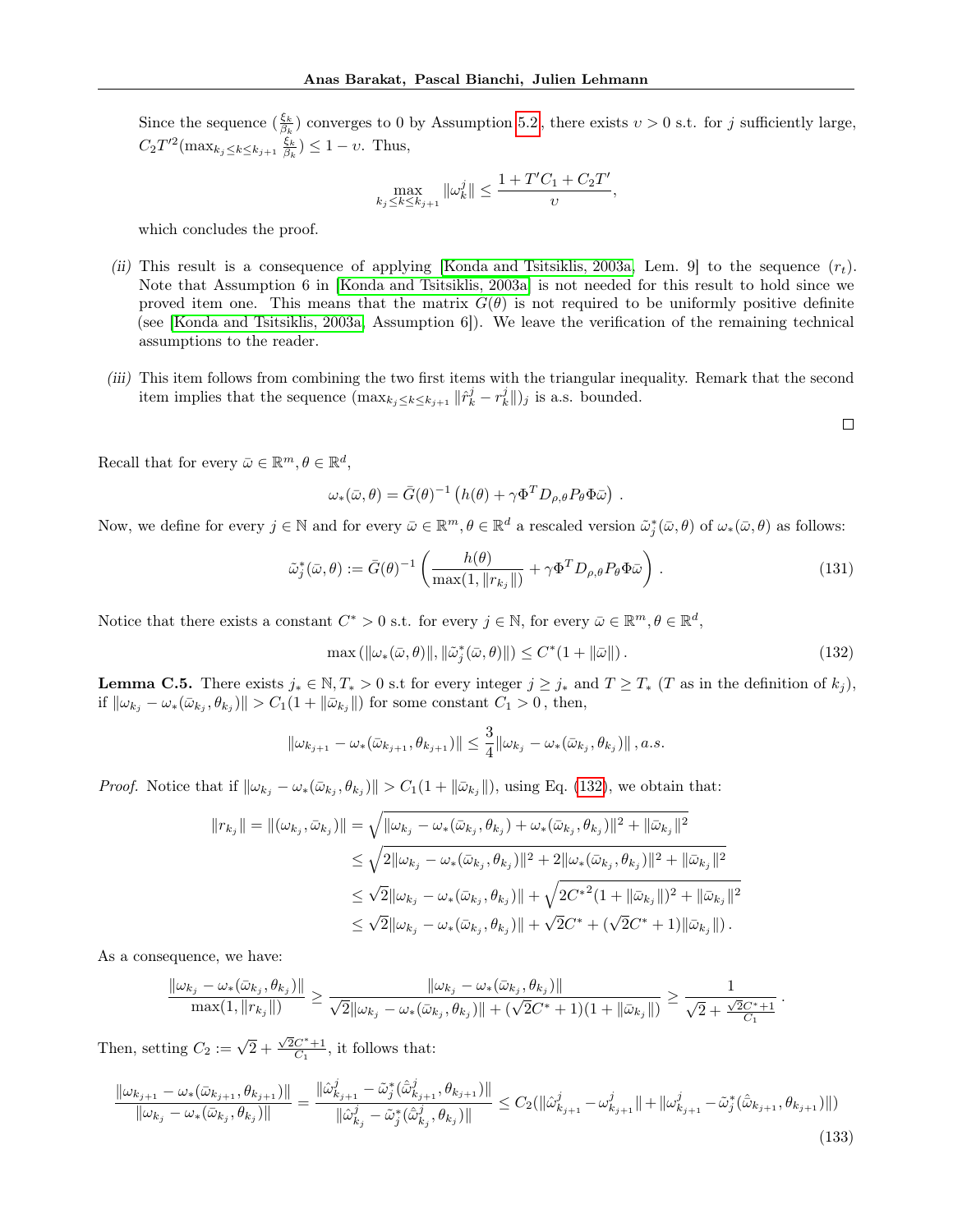Since the first term of the right-hand side converges a.s. to zero as  $j$  goes to infinity by Lem. [C.4](#page-37-2), there exists  $j_0 \in \mathbb{N}$  s.t. for every  $j \geq j_0$ ,

<span id="page-39-1"></span>
$$
\|\hat{\omega}_{k_{j+1}}^j - \omega_{k_{j+1}}^j\| \le \frac{1}{4C_2}, a.s.
$$
\n(134)

We now establish a bound for the second term in Eq. [\(133\)](#page-38-1). For every  $k_j \leq k \lt k_{j+1}$ , we have that:

$$
\begin{aligned}\n\|\omega_{k+1}^j - \tilde{\omega}_j^*(\bar{\omega}_{k+1}^j, \theta_{k+1})\| &= \|\omega_k^j - \tilde{\omega}_j^*(\bar{\omega}_k^j, \theta_k) + \beta_k(\frac{h(\theta_k)}{\max(1, \|r_{k_j}\|)} + \gamma \Phi^T D_{\rho, \theta_k} P_{\theta_k} \Phi \bar{\omega}_k^j - \bar{G}(\theta_k) \omega_k^j) \\
&\quad + \tilde{\omega}_j^*(\bar{\omega}_k^j, \theta_k) - \tilde{\omega}_j^*(\bar{\omega}_{k+1}^j, \theta_{k+1})\| \\
&\leq \|\omega_k^j - \tilde{\omega}_j^*(\bar{\omega}_k^j, \theta_k) - \beta_k \bar{G}(\theta_k)(\omega_k^j - \tilde{\omega}_j^*(\bar{\omega}_k^j, \theta_k))\| \\
&\quad + \|\tilde{\omega}_j^*(\bar{\omega}_k^j, \theta_k) - \tilde{\omega}_j^*(\bar{\omega}_{k+1}^j, \theta_{k+1})\| \\
&\leq \|I - \beta_k \bar{G}(\theta_k)\| \|\omega_k^j - \tilde{\omega}_j^*(\bar{\omega}_{k_j}^j, \theta_k)\| + C(\xi_k + \alpha_k)\n\end{aligned}
$$

where  $C > 0$  is a constant coming from Lem. [C.4](#page-37-2) and the last inequality stems from the fact that the function  $(\bar{\omega}, \theta) \mapsto \tilde{\omega}_j^*(\bar{\omega}, \theta)$  is Lipschitz continuous for every j (by the same arguments as for the proof showing that the function  $\check{U}$  is Lipschitz before Lemma [A.5\)](#page-17-1). Similarly to the proof of the first item of Lem. [C.4](#page-37-2), we have:

$$
\|\omega_{k_{j+1}}^j - \tilde{\omega}_j^*(\bar{\omega}_{k_{j+1}}^j, \theta_{k_{j+1}})\| \le e^{-\frac{1}{2}\epsilon T} \|\omega_{k_j}^j - \tilde{\omega}_j^*(\bar{\omega}_{k_j}^j, \theta_{k_j})\| + C \sum_{k=k_j}^{k_{j+1}} (\xi_k + \alpha_k)
$$
  

$$
\le e^{-\frac{1}{2}\epsilon T} \left( \|\omega_{k_j}^j\| + \|\tilde{\omega}_j^*(\bar{\omega}_{k_j}^j, \theta_{k_j})\|\right) + C \sum_{k=k_j}^{k_{j+1}} (\xi_k + \alpha_k).
$$
 (135)

By definition,  $\|\omega_{k_j}^j\| \leq 1$ ,  $\|\bar{\omega}_{k_j}^j\| \leq 1$ , and it stems from Eq. [\(132\)](#page-38-0) that  $\|\omega_{k_j}^j\| + \|\tilde{\omega}_j^*(\bar{\omega}_{k_j}^j, \theta_{k_j})\| \leq C'$  for some  $C' > 0$ . Choosing  $T \geq \frac{2 \ln(4C'/C_2)}{\epsilon}$ , we obtain:  $e^{-\frac{1}{2}\epsilon T}\left(\|\omega_{k_j}^j\| + \|\tilde{\omega}_j^*(\bar{\omega}_{k_j}^j, \theta_{k_j})\|\right) \leq \frac{1}{4C_2}$ . We also have that for every  $j \in \mathbb{N}$ ,  $\sum_{k=k_j}^{k_{j+1}} (\xi_k + \alpha_k) \leq \max_{k_j \leq k \leq k_{j+1}} \frac{\xi_k + \alpha_k}{\beta_k} T'$ . Since  $(\xi_k + \alpha_k)/\beta_k \to 0$ , there exists  $j_1 \in \mathbb{N}$  s.t., for every  $j \geq j_1$ ,  $C\sum_{k=k_j}^{k_{j+1}}(\xi_k+\alpha_k)\leq \frac{1}{4C_2}$ . As a consequence, Eq. [\(135\)](#page-39-0) implies that for every  $j\geq \max(j_0,j_1)$ ,

<span id="page-39-2"></span>
$$
\|\omega_{k_{j+1}}^j - \tilde{\omega}_j^*(\bar{\omega}_{k_{j+1}}^j, \theta_{k_{j+1}})\| \le \frac{1}{2C_2} \,. \tag{136}
$$

Combining Eq. [\(133\)](#page-38-1) with Eqs. [\(134\)](#page-39-1) and [\(136\)](#page-39-2) yields for every  $j \geq \max(j_0, j_1)$ ,

$$
\frac{\|\omega_{k_{j+1}}-\omega_*(\bar{\omega}_{k_{j+1}},\theta_{k_{j+1}})\|}{\|\omega_{k_j}-\omega_*(\bar{\omega}_{k_j},\theta_{k_j})\|} \leq C_2 \left(\frac{1}{4C_2}+\frac{1}{2C_2}\right) = \frac{3}{4},
$$

which is the desired inequality.

<span id="page-39-3"></span>**Theorem C.6.** There exists a constant  $C > 0$  s.t. for every  $j \in \mathbb{N}$ ,

 $(i)$   $\|\omega_{k_j} - \omega_*(\bar{\omega}_{k_j}, \theta_{k_j})\| \leq C(1 + \|\bar{\omega}_{k_j}\|), a.s.$ 

<span id="page-39-5"></span>(ii) 
$$
\|\omega_{k_j}\| \leq C(1 + \|\bar{\omega}_{k_j}\|), a.s.
$$

<span id="page-39-4"></span>(iii)  $\max_{k_j \leq k \leq k_{j+1}} ||\omega_k|| \leq C(1 + ||\bar{\omega}_{k_j}||), a.s.$ 

Proof. (i) The proof follows exactly the same path than the proof of [\[Lakshminarayanan and Bhatnagar, 2017,](#page-10-19) Th. 7-(ii)]. We reproduce it here for completeness. On a set of positive probability, let us assume on the contrary that there exists a monotonically increasing sequence  $(j_l)$  for which  $C_{j_l} \uparrow \infty$  as  $l \to \infty$  and  $\|\omega_{k_{j_l}}\| \geq C_{j_l}(1 + \|\bar{\omega}_{k_{j_l}}\|)$ . Now, from Lem. [C.5](#page-38-2), we know that if  $\|\omega_{k_j} - \omega_*(\bar{\omega}_{k_j}, \theta_{k_j})\| > C_1(1 + \|\bar{\omega}_{k_j}\|)$ , then  $\|\omega_{k_i} - \omega_*(\bar{\omega}_{k_i}, \theta_{k_i})\|$  for  $i \geq j$  falls at an exponential rate until it is within the ball of radius  $C_1(1 + \|\bar{\omega}_{k_j}\|)$ . Thus, corresponding to the sequence  $(j_l)$ , there must exist another sequence  $(j'_l)$  s.t.  $j_{l-1} \leq j'_l \leq j_l$ and  $\|\omega_{k_{j_1'-1}} - \omega_*(\bar{\omega}_{k_{j_1'-1}}, \theta_{k_{j_1'-1}})\|$  is within the ball of radius  $C_1(1 + \|\bar{\omega}_{k_{j_1'-1}}\|)$  and  $\|\omega_{k_1'} - \omega_*(\bar{\omega}_{k_1'}, \theta_{k_1'})\|$ 

<span id="page-39-0"></span>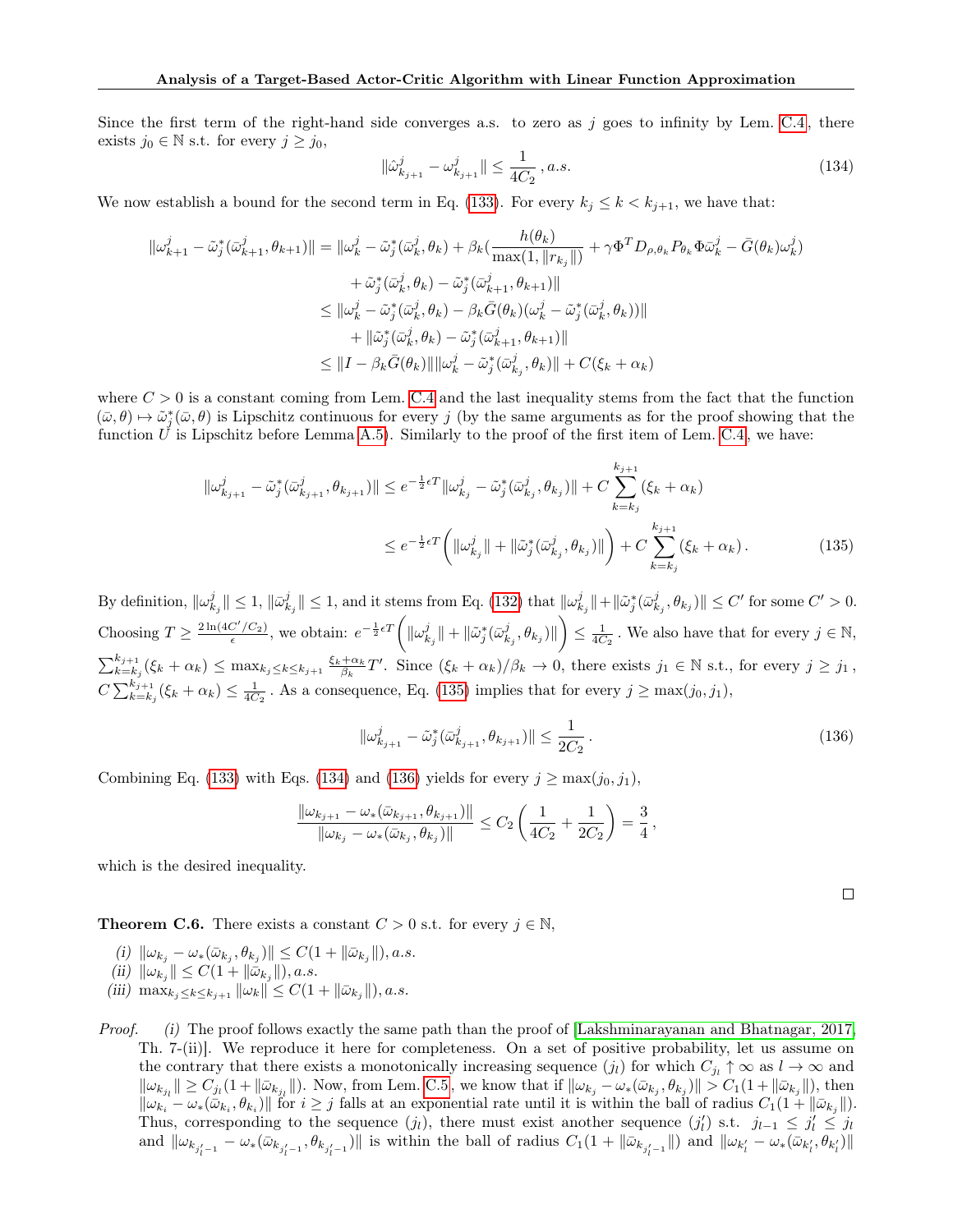is greater than  $C_{j_l}(1+\|\bar{\omega}_{k_{j'_l}}\|)$ . However, we know from Lem. [C.4](#page-37-2) that the iterates can only grow by a factor of C' between the time  $k_{j'_l-1}$  and  $k_{j'_l}$ . This leads to a contradiction. We conclude that  $\|\omega_{k_j}-\omega_*(\bar{\omega}_{k_j},\theta_{k_j})\| \leq \bar{C}(1+\|\bar{\omega}_{k_j}\|)$  for some  $\bar{C} > 0$ .

- (ii) The inequality is a consequence of the first item combined with Eq. [\(132\)](#page-38-0).
- (iii) Using the definition of the sequence  $(\hat{\omega}_k^j)$  and the third item of Lem. [C.4](#page-37-2) (providing the constant  $C'$ ) combined with the second item of the present theorem, we obtain the desired result as follows:

$$
\|\omega_k\| = \max(1, \|(\omega_{k_j}, \bar \omega_{k_j})\|)\|\hat \omega_k^j\| \le (1 + \|\omega_{k_j}\| + \|\bar \omega_{k_j}\|)C' \le C(1 + \|\bar \omega_{k_j}\|),
$$

where  $C := C'(1 + \overline{C})$  and  $\overline{C}$  comes from the proof of the first item.

 $\Box$ 

#### C.3 Slower timescale analysis

We now turn to the analysis of the sequence  $(\bar{\omega}_t)$  evolving in a slower timescale than that of the sequence  $(\omega_t)$ . Recall the update rule of the sequence  $(\bar{\omega}_t)$ :

$$
\bar{\omega}_{k+1} = \bar{\omega}_k + \xi_k (\omega_{k+1} - \bar{\omega}_k).
$$

Given a constant  $T > 0$ , let  $(k_j^{\beta})$  be defined as in Eq. [\(128\)](#page-36-1) and define the sequence  $(k_n^{\xi})$  (which we will sometimes simply denote  $(k_n)$  in the rest of this section when unambiguous) as follows:

$$
k_0^{\xi} = 0
$$
,  $k_{n+1}^{\xi} = \min \left\{ k_j^{\beta} > k_n : j \in \mathbb{N}, \sum_{l=k_n}^{k_j^{\beta}-1} \xi_l > T \right\}$ .

Since  $\xi_k/\beta_k$  converges to 0, there exists  $C_{\xi} > 0$  such that  $T \leq \sum_{l=k_n}^{k_{n+1}} \xi_l \leq C_{\xi}T$ .

Similarly to the previous section, for every  $n \in \mathbb{N}$ , we define the rescaled iterates  $(\hat{\omega}_k^n)_k$  and  $(\hat{\bar{\omega}}_k^n)_k$  for every  $k \geq k_n$ as follows:

$$
\begin{cases}\n\hat{\omega}_{k_n}^n &= \frac{\omega_{k_n}}{\max(1, ||r_{k_n}||)} \\
\hat{\omega}_{k+1}^n &= \hat{\omega}_k^n + \beta_k \phi(\tilde{S}_k) \left(\frac{R_{k+1}}{\max(1, ||r_{k_n}||)} + \gamma \phi(S_{k+1})^T \hat{\omega}_k^n - \phi(\tilde{S}_k)^T \hat{\omega}_k^n\right) \\
\vdots \\
\hat{\omega}_{k+1}^n &= \hat{\omega}_k^n + \xi_k (\hat{\omega}_{k+1}^n - \hat{\omega}_k^n),\n\end{cases}
$$
\n(137)

and their noiseless counterparts  $(\omega_k^n)_k$  and  $(\bar{\omega}_k^n)_k$  are defined for every  $n \in \mathbb{N}, k \geq k_n$  by:

$$
\begin{cases}\n\omega_{k_n}^n &= \hat{\omega}_{k_n}^n \\
\omega_{k+1}^n &= \omega_k^n + \beta_k \left(\frac{h(\theta_k)}{\max(1,||r_{k_n}||)} + \gamma \Phi^T D_{\rho,\theta_k} P_{\theta_k} \Phi \bar{\omega}_k^n - \bar{G}(\theta_k) \omega_k^n\right) \\
& \end{cases};\n\begin{cases}\n\bar{\omega}_{k_n}^n &= \hat{\omega}_{k_n}^n \\
\bar{\omega}_{k+1}^n &= \bar{\omega}_k^n + \xi_k (\omega_{k+1}^n - \bar{\omega}_k^n).\n\end{cases}\n\tag{138}
$$

The following lemma states the almost sure boundedness of the above rescaled and noiseless iterates.

<span id="page-40-0"></span>Lemma C.7. The following assertions hold true:

- (i)  $\sup_n \max_{k_n \leq k \leq k_{n+1}} (||\hat{\omega}_k^n|| + ||\hat{\omega}_k^n||) < \infty, a.s.$
- (ii)  $\sup_n \max_{k_n \leq k \leq k_{n+1}} (\|\bar{\omega}_k^n\| + \|\omega_k^n\|) < \infty, a.s.$
- *Proof.* (i) Let  $n \in \mathbb{N}$ . By definition of the sequence  $(k_n)$ , there exists  $j \in \mathbb{N}$  s.t.  $k_n = k_j^{\beta}$ . There exists  $C > 0$ (independent of *n*) s.t. for every  $k \in \{k_j^{\beta}, \dots, k_{j+1}^{\beta} - 1\}$ , a.s.,

$$
\|\hat{\omega}_{k+1}^n\| \leq (1-\xi_k) \|\hat{\omega}_k^n\| + \xi_k \|\hat{\omega}_{k+1}^n\| \leq \|\hat{\omega}_k^n\| + \xi_k C (1 + \|\hat{\omega}_{k_j^n}^n\|),
$$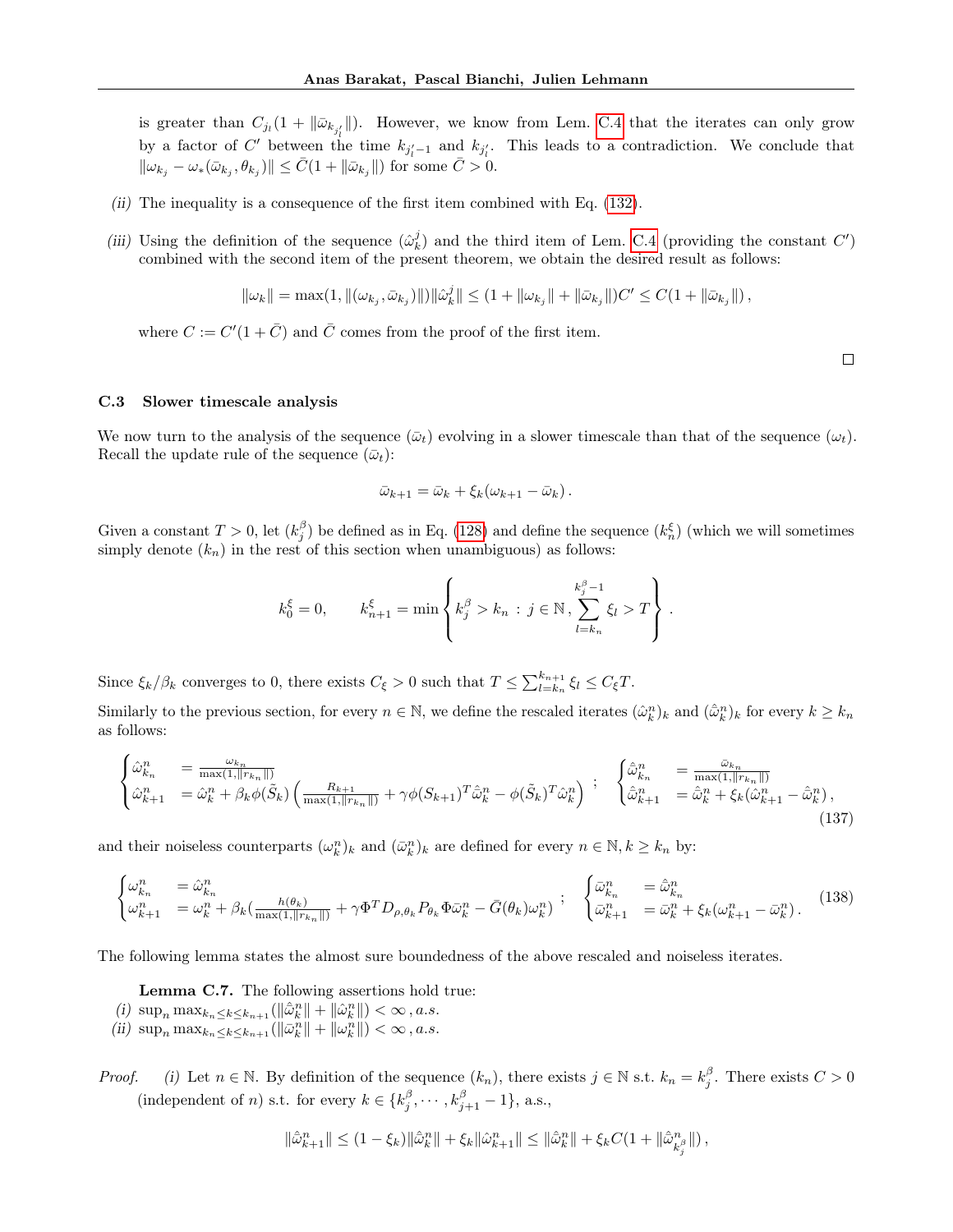where we used Th. [C.6-](#page-39-3)[\(iii\)](#page-39-4) for the last inequality. It follows that for every  $k \in \{k_j^{\beta}, \dots, k_{j+1}^{\beta} - 1\}$ , a.s.,

$$
\|\hat{\bar{\omega}}_{k+1}^n\| \leq \left(1 + C \sum_{l=k_j^\beta}^k \xi_l\right) \|\hat{\bar{\omega}}_{k_j^\beta}^n\| + C \sum_{l=k_j^\beta}^k \xi_l \leq e^{C \sum_{l=k_j^\beta}^k \xi_l} \|\hat{\bar{\omega}}_{k_j^\beta}^n\| + C \sum_{l=k_j^\beta}^k \xi_l.
$$

As a consequence, using the notation  $u_j := \sum_{l=1}^{k_{j+1}^{\beta}-1}$  $\sum_{l=k_{\beta}^{\beta}}^{k_{j+1}-1} \xi_{l}$  for every  $j \in \mathbb{N}$ , we obtain that a.s.,

<span id="page-41-0"></span>
$$
\|\hat{\bar{\omega}}_{k_{j+1}^{\beta}}^{n}\| \leq e^{Cu_{j}} \|\hat{\bar{\omega}}_{k_{j}^{\beta}}^{n}\| + Cu_{j}.
$$
\n(139)

For every  $l, p \in \mathbb{N}$ , let  $\mathcal{U}(l, p)$  be the set of integers j s.t.  $l \leq k_j^{\beta} \leq p$ . Recall that for every  $n \in \mathbb{N}$ , there exist integers  $j_{n+1} > j_n$  s.t.  $k_n = k_{j_n}^{\beta}$  and  $k_{n+1} = k_{j_{n+1}}^{\beta}$  by definition of the sequence  $(k_n)$ . Then, using Eq. [\(139\)](#page-41-0), we have for every  $j \in U(k_n, k_{n+1}),$  a.s,

$$
\begin{split} \|\hat{\bar{\omega}}_{k_{j+1}^{\beta}}^{n}\| &\leq \left(\prod_{i\in\mathcal{U}(k_{n},k_{j+1}^{\beta}-1)}e^{Cu_{i}}\right)\|\hat{\bar{\omega}}_{k_{n}}^{n}\|+C\sum_{p\in\mathcal{U}(k_{n},k_{j+1}^{\beta}-1)}\left(\prod_{i\in\mathcal{U}(k_{p+1}^{\beta},k_{j+1}^{\beta}-1)}e^{Cu_{i}}\right)u_{p} \\ &=e^{C\sum_{l=k_{n}}^{k_{j+1}^{\beta}-1}\xi_{l}}\|\hat{\bar{\omega}}_{k_{n}}^{n}\|+C\sum_{p\in\mathcal{U}(k_{n},k_{j+1}^{\beta}-1)}e^{C\sum_{l=k_{p+1}^{\beta}+1}^{k_{j+1}^{\beta}-1}\xi_{l}}u_{p} \\ &\leq e^{CC_{\xi}T}+Ce^{CC_{\xi}T}C_{\xi}T\,,\end{split}
$$

where the last inequality comes from the facts that  $\|\hat{\omega}_{k_n}^n\|$  is bounded by 1 and that  $\sum_{l=k_n}^{k_{n+1}} \xi_l \leq C_{\xi}T$ . To conclude, notice that this bound also holds for any  $k \in \{\mathcal{k}_n, \cdots, \mathcal{k}_{n+1}\}$  and use Th. [C.6-](#page-39-3)[\(iii\)](#page-39-4) to bound  $\|\hat{\omega}_k^n\|$ .

(ii) The proof of this item follows a similar path to the first one. Notice that the iterates considered in this item are noiseless versions of their counterparts which were shown to be bounded in the first item.

<span id="page-41-4"></span> $\Box$ 

<span id="page-41-2"></span>**Lemma C.8.**  $\lim_n \max_{k_n \leq k \leq k_{n+1}} ||(\hat{\omega}_k^n, \hat{\bar{\omega}}_k^n) - (\omega_k^n, \bar{\omega}_k^n)|| = 0$ .

*Proof.* Let  $n \in \mathbb{N}$ . Consider the shorthand notations  $x_k^n := \hat{\omega}_k^n - \omega_k^n$  and  $y_k^n := \hat{\omega}_k^n - \bar{\omega}_k^n$  for  $k \ge k_n^{\xi}$ . Note that for every  $k \geq k_n^{\xi}$ , the sequences  $(x_k^n)_k$  and  $(y_k^n)_k$  satisfy the recurrence relations:

<span id="page-41-1"></span>
$$
\begin{cases} x_{k+1}^n = x_k^n + \beta_k (\gamma \Phi^T D_{\rho, \theta_k} P_{\theta_k} \Phi y_k^n - \bar{G}(\theta_k) x_k^n) + \beta_k \hat{\epsilon}_k^n, \\ y_{k+1}^n = y_k^n + \xi_k (x_{k+1}^n - y_k^n), \end{cases}
$$
(140)

where the Markovian noise sequence  $(\hat{\epsilon}_k^n)_k$  is defined for every  $k \geq k_n^{\xi}$  by:

$$
\hat{\epsilon}_k^n := \frac{1}{\max(1, \|r_{k_n^{\xi}}\|)} \left[ \phi(\tilde{S}_k) R_{k+1} - h(\theta_k) \right] + \gamma \left[ \phi(\tilde{S}_k) \phi(S_{k+1})^T - \Phi^T D_{\rho, \theta_k} P_{\theta_k} \Phi \right] \hat{\omega}_k^n + \left[ \bar{G}(\theta_k) - \phi(\tilde{S}_k) \phi(\tilde{S}_k)^T \right] \hat{\omega}_k^n. \tag{141}
$$

It is clear that the sequence  $(\hat{\epsilon}_k^n)$  is a.s. bounded using Lem. [C.7.](#page-40-0) Define the mapping  $x^* : \mathbb{R}^m \times \mathbb{R}^d \to \mathbb{R}^m$  for every  $\theta \in \mathbb{R}^d, y \in \mathbb{R}^m$  by:

<span id="page-41-3"></span>
$$
x^*(y,\theta) := \gamma \bar{G}(\theta)^{-1} \Phi^T D_{\rho,\theta} P_{\theta} \Phi y. \tag{142}
$$

Then, we have the following decomposition for every  $k \geq k_n^{\xi}$ :

$$
y_{k+1}^n = y_k^n + \xi_k(x^*(y_k^n, \theta_k) - y_k^n) + \xi_k(x_{k+1}^n - x_k^n) + \xi_k(x_k^n - x^*(y_k^n, \theta_k))
$$
  
=  $(I_m - \xi_k \bar{G}(\theta_k)^{-1} G(\theta_k)) y_k^n + \xi_k(x_{k+1}^n - x_k^n) + \xi_k(x_k^n - x^*(y_k^n, \theta_k)).$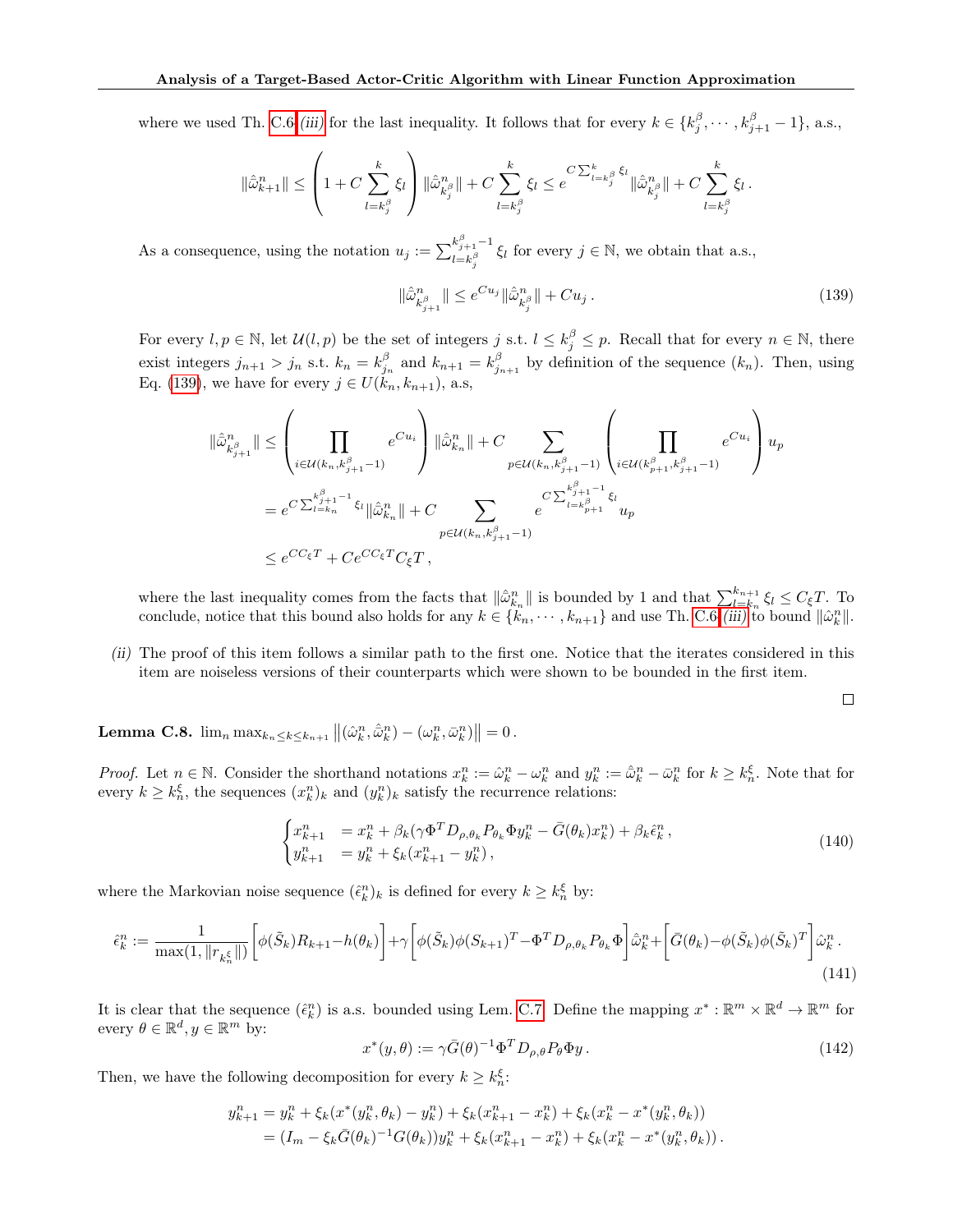Since  $\bar{G}(\theta)^{-1}G(\theta)$  is uniformly (in  $\theta$ )  $\kappa$ -positive definite (see Assumption [6.2\)](#page-7-0), Lem. [C.3](#page-37-0) implies that there exists  $\kappa > 0$  s.t. for sufficiently large n and  $k \in \{k_n^{\xi}, \cdots, k_{n+1}^{\xi} - 1\}$ ,

$$
||y_{k+1}^{n}|| \leq e^{-\frac{1}{2}\kappa T} ||y_{k_{n}^{\xi}}^{n}|| + \sum_{l=k_{n}^{\xi}}^k \xi_{l} ||x_{l+1}^{n} - x_{l}^{n}|| + \xi_{l} ||x_{l}^{n} - x^{*}(y_{l}^{n}, \theta_{l})||
$$
  

$$
= \sum_{l=k_{n}^{\xi}}^k \xi_{l} ||x_{l+1}^{n} - x_{l}^{n}|| + \xi_{l} ||x_{l}^{n} - x^{*}(y_{l}^{n}, \theta_{l})||
$$
  

$$
\leq \sum_{l=k_{n}^{\xi}}^k \xi_{l} \beta_{l} C + C_{\xi} T \max_{l \in \{k_{n}^{\xi}, \cdots, k\}} ||x_{l}^{n} - x^{*}(y_{l}^{n}, \theta_{l})||,
$$

where the equality comes from the fact that  $y_i^n$  $n_{k_n^{\xi}} = 0$  by definition and the last inequality comes from the fact that  $x_{l+1}^n - x_l^n = \beta_l(\gamma \Phi^T D_{\rho, \theta_l} P_{\theta_l} \Phi y_l^n - \bar{G}(\theta_l) x_l^n + \hat{\epsilon}_l^n)$  and the a.s. boundedness of the sequences  $(x_k^n)_k$ ,  $(y_k^n)_k$ and  $(\hat{\epsilon}_k^n)_k$  resulting from Lem. [C.7.](#page-40-0) Observe then that:

$$
\sum_{l=k_n^{\xi}}^{k_{n+1}^{\xi}-1} \xi_l \beta_l = \sum_{l=k_n^{\xi}}^{k_{n+1}^{\xi}-1} \frac{\xi_l}{\beta_l} \beta_l^2 = \sum_{l=k_{j_n}^{\beta}}^{k_{j_{n+1}}^{\beta}-1} \frac{\xi_l}{\beta_l} \beta_l^2 \leq \max_{k_{j_n}^{\beta} \leq l \leq k_{j_{n+1}}^{\beta}} \left(\frac{\xi_l}{\beta_l}\right) \sum_{l=k_{j_n}^{\beta}}^{+\infty} \beta_l^2.
$$
 (143)

Since  $\sum_n \beta_n^2 < \infty$  and  $\xi_n/\beta_n \to 0$ , it follows that  $\sum_{k=k\frac{\xi}{n}}^{k_{n+1}^{\xi}-1}$  $\int_{k=k_n^{\xi}}^{k_{n+1}} \beta_k \xi_k \to 0$ . Combining this result with Lem. [C.11](#page-44-0) below yields:

<span id="page-42-0"></span>
$$
\lim_{n \to \infty} \max_{k_n^{\xi} \le k \le k_{n+1}^{\xi}} \|y_k^n\| = 0, \quad a.s. \tag{144}
$$

We now show the same result for the sequence  $(x_k^n)_k$ . First, observing that  $x_{k_n}^n = 0$ , we obtain by iterating Eq. [\(140\)](#page-41-1) that:

$$
x_{k+1}^n = \sum_{l=k_n^{\xi}}^k \left[ \prod_{p=l+1}^k (I_m - \beta_p \bar{G}(\theta_p)) \right] \beta_l \left( \gamma \Phi^T D_{\rho,\theta_l} P_{\theta_l} \Phi y_l^n + \hat{\epsilon}_l^n \right).
$$

Then, similarly to the first part of the proof, there exist  $C > 0$  and  $\varepsilon > 0$  s.t. for sufficiently large n and  $k_n \leq k \leq k_{n+1}$ ,

$$
||x_{k+1}^n|| \leq C \sum_{l=k_n^{\xi}}^k \left[ \prod_{p=l+1}^k (1 - \frac{1}{2} \epsilon \beta_p) \right] \beta_l ||y_l^n|| + \left\| \sum_{l=k_n^{\xi}}^k \left[ \prod_{p=l+1}^k (I_m - \beta_p \bar{G}(\theta_p)) \right] \beta_l \hat{\epsilon}_l^n \right\|
$$
  

$$
\leq C \frac{2}{\epsilon} \max_{k_n^{\xi} \leq l \leq k_{n+1}^{\xi}} ||y_l^n|| + \left\| \sum_{l=k_n^{\xi}}^k \left[ \prod_{p=l+1}^k (I_m - \beta_p \bar{G}(\theta_p)) \right] \beta_l \hat{\epsilon}_l^n \right\|.
$$

where the first inequality stems from the fact that the matrix  $\bar{G}(\theta)$  is uniformly positive definite and Lem. [C.3,](#page-37-0) and the last inequality is a consequence of [\[Kaledin et al., 2020,](#page-9-12) Lem. 12]. Eq. [\(144\)](#page-42-0) and Lem. [C.12](#page-45-0) below entail together that:

$$
\lim_{n\to\infty}\max_{k_n^\xi\leq k\leq k_{n+1}^\xi}\|x_k^n\|=0,\quad a.s. \, ,
$$

which concludes the proof.

<span id="page-42-1"></span>**Lemma C.9.** There exists a sequence  $(\delta_n)$  that converges to 0 when  $n \to \infty$  and a constant  $C > 0$  s.t. for every  $n \in \mathbb{N}$ ,

$$
\|\bar{\omega}_{k_{n+1}}^n\| \leq e^{-\frac{1}{2}\kappa T} \|\bar{\omega}_{k_n}^n\| + \delta_n + \frac{C}{\max(1, \|r_{k_n}\|)}.
$$

 $\Box$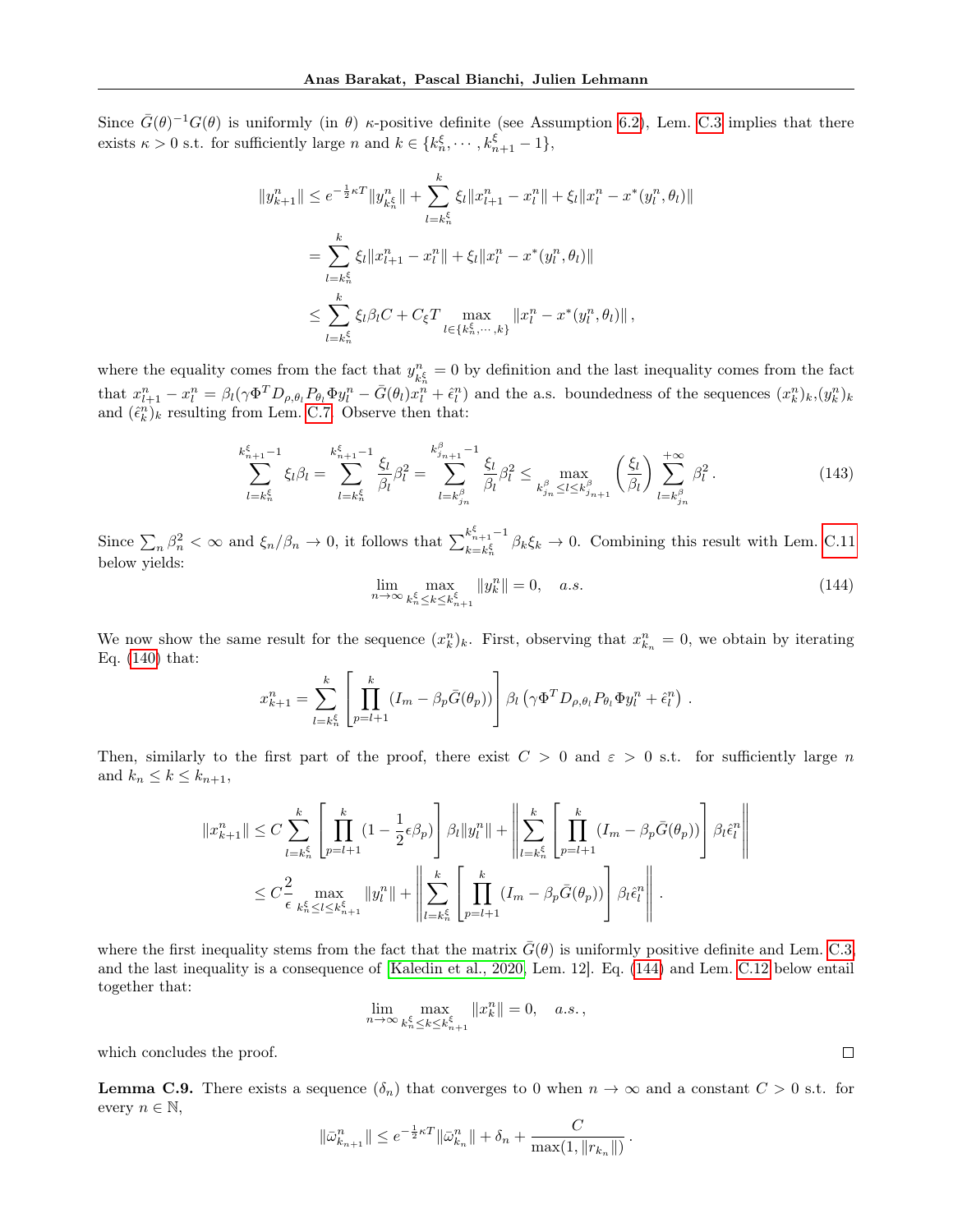Proof. Recall from Eq. [\(131\)](#page-38-3) that  $\tilde{\omega}_n^*(\bar{\omega}, \theta) := \bar{G}(\theta)^{-1} \left( \frac{h(\theta)}{\max(1, ||r_{k_n}||)} + \gamma \Phi^T D_{\rho, \theta} P_{\theta} \Phi \bar{\omega} \right)$  for every  $n \in \mathbb{N}, \bar{\omega} \in$  $\mathbb{R}^m, \theta \in \mathbb{R}^d$ . It is clear that for every  $k \geq k_n$ :

$$
\bar{\omega}_{k+1}^n = \bar{\omega}_k^n + \xi_k(\tilde{\omega}_n^*(\bar{\omega}_k^n, \theta_k) - \bar{\omega}_k^n) + \xi_k(\omega_{k+1}^n - \omega_k^n) + \xi_k(\omega_k^n - \tilde{\omega}_n^*(\bar{\omega}_k^n, \theta_k)).
$$

Rewriting this equation using the definition of  $\tilde{\omega}_n^*$  gives us:

$$
\bar{\omega}_{k+1}^n = (I - \xi_k \bar{G}(\theta_k)^{-1} G(\theta_k)) \bar{\omega}_k^n + \xi_k \frac{\bar{G}(\theta_k)^{-1} h(\theta_k)}{\max(1, \|r_{k_n}\|)} + \xi_k (\omega_{k+1}^n - \omega_k^n) + \xi_k (\omega_k^n - \tilde{\omega}_n^*(\bar{\omega}_k^n, \theta_k)).
$$

Remember that  $\bar{G}(\theta)^{-1}G(\theta)$  is (uniformly) positive definite. Thus, for sufficiently large n, Lem. [C.3](#page-37-0) ensures the existence of  $\kappa > 0$  s.t.:

<span id="page-43-0"></span>
$$
\|\bar{\omega}_{k+1}^n\| \le (1 - \frac{1}{2}\kappa \xi_k) \|\bar{\omega}_k^n\| + \xi_k \frac{\|\bar{G}(\theta_k)^{-1} h(\theta_k)\|}{\max(1, \|r_{k_n}\|)} + \xi_k \|\omega_{k+1}^n - \omega_k^n\| + \xi_k \|\omega_k^n - \tilde{\omega}_n^*(\bar{\omega}_k^n, \theta_k)\|.
$$
 (145)

Since the sequences  $(\omega_k^n)$ ,  $(\bar{\omega}_k^n)$  and  $h(\theta_k)$  are bounded and  $\sup_{\theta \in \mathbb{R}^d} \|\bar{G}(\theta)^{-1}\| < \infty$ , there exists  $C > 0$  s.t. for every  $k \in \{k_n^{\xi}, \cdots, k_{n+1}^{\xi}\}, \|\bar{G}(\theta_k)^{-1}h(\theta_k)\| \leq C$  and:

$$
\|\omega_{k+1}^n - \omega_k^n\| = \beta_k \left\| \frac{h(\theta_k)}{\max(1, \|r_{k_n}\|)} + \gamma \Phi^T D_{\rho, \theta_k} P_{\theta_k} \Phi \bar{\omega}_k^n - \bar{G}(\theta_k) \omega_k^n \right\| \leq \beta_k C.
$$

Therefore, for sufficiently large  $n$ ,

$$
\|\bar{\omega}_{k_{n+1}^{\xi}}^{n}\| \leq e^{-\frac{1}{2}\kappa T} \|\bar{\omega}_{k_{n}^{\xi}}^{n}\| + \frac{CC_{\xi}T}{\max(1, \|r_{k_{n}}\|)} + CC_{\xi}T\beta_{k_{n}} + \sum_{k=k_{n}^{\xi}}^{k_{n+1}^{\xi}} \xi_{k} \|\omega_{k}^{n} - \tilde{\omega}_{n}^{*}(\bar{\omega}_{k}^{n}, \theta_{k})\|.
$$

It remains to show that  $\sum_{k=k_n^{\xi}}^{k_{n+1}^{\xi}} \xi_k ||\omega_k^n - \tilde{\omega}_n^*(\bar{\omega}_k^n, \theta_k)||$  converges to 0 as  $n \to \infty$ . For this purpose, we adopt the same strategy used for studying the sequence  $(\bar{\omega}_k^n)$ . First, we write for every  $k \geq k_n$ ,

$$
\omega_{k+1}^n - \tilde{\omega}_n^*(\bar{\omega}_{k+1}^n, \theta_{k+1}) = (I - \beta_k \bar{G}(\theta_k))(\omega_k^n - \tilde{\omega}_n^*(\bar{\omega}_k^n, \theta_k)) - (\tilde{\omega}_n^*(\bar{\omega}_{k+1}^n, \theta_{k+1}) - \tilde{\omega}_n^*(\bar{\omega}_k^n, \theta_k)).
$$

Then, applying Lem. [C.3,](#page-37-0) for sufficiently large n, there exists  $\epsilon > 0$  s.t. for every  $k \in \{k_n, \dots, k_{n+1}\},$ 

$$
\|\omega_{k+1}^n - \tilde{\omega}_n^*(\bar{\omega}_{k+1}^n, \theta_{k+1})\| \leq (1 - \beta_k \frac{1}{2}\epsilon) \|\omega_k^n - \tilde{\omega}_n^*(\bar{\omega}_k^n, \theta_k)\| + \|\tilde{\omega}_n^*(\bar{\omega}_{k+1}^n, \theta_{k+1}) - \tilde{\omega}_n^*(\bar{\omega}_k^n, \theta_k)\|.
$$

We can show that, for every n, the function  $(\bar{\omega}, \theta) \mapsto \tilde{\omega}_n^*(\bar{\omega}, \theta)$  is Lipschitz continuous (same arguments as the proof showing that the function  $U$  is Lipschitz before Lem. [A.5\)](#page-17-1). It follows that there exists positive constants  $C$ and C' s.t. for every  $k \in \{k_n^{\xi}, \cdots, k_{n+1}^{\xi}\},\$ 

$$
\|\tilde{\omega}_{n}^*(\bar{\omega}_{k+1}^n,\theta_{k+1})-\tilde{\omega}_{n}^*(\bar{\omega}_{k}^n,\theta_{k})\|\leq C\xi_k\|\omega_{k+1}^n-\bar{\omega}_{k}^n\|+C\alpha_k\leq C'\xi_k\,,
$$

where the last inequality comes from the boundedness of the sequences  $\omega_k^n$  and  $\bar{\omega}_k^n$  for  $k \in \{k_n^{\xi}, \cdots, k_{n+1}^{\xi}\}$ , and the fact that there exists  $C > 0$  s.t. for every k,  $\alpha_k \leq C \xi_k$ . Therefore, noticing that there exists  $C > 0$  s.t.  $\Vert \omega_{L}^{n}$  $\frac{n}{k_n^{\xi}} - \tilde{\omega}_n^*(\bar{\omega}_k^n)$  $\|k_n^{\epsilon}, \theta_{k_n^{\xi}}\| \leq C$ , it is easy to check that

$$
\|\omega_{k+1}^n - \tilde{\omega}_n^*(\bar{\omega}_{k+1}^n, \theta_{k+1})\| \le e^{-\frac{1}{2}\epsilon \sum_{l=k_n^{\xi}}^{k} \beta_l} C + C' \sum_{l=k_n^{\xi}}^{k} e^{-\frac{1}{2}\epsilon \sum_{p=l+1}^{k} \beta_p} \xi_l.
$$

To conclude the proof, it is sufficient to show that:

$$
\lim_{n \to \infty} \sum_{k=k_n^{\xi}}^{k_{n+1}^{\xi}} \xi_k \bigg( e^{-\frac{1}{2}\epsilon \sum_{l=k_n^{\xi}}^{k-1} \beta_l} + \sum_{l=k_n^{\xi}}^{k-1} e^{-\frac{1}{2}\epsilon \sum_{p=l+1}^{k-1} \beta_p} \xi_l \bigg) = 0.
$$

The proof of this technical result is deferred to Lem. [C.15](#page-49-0) below.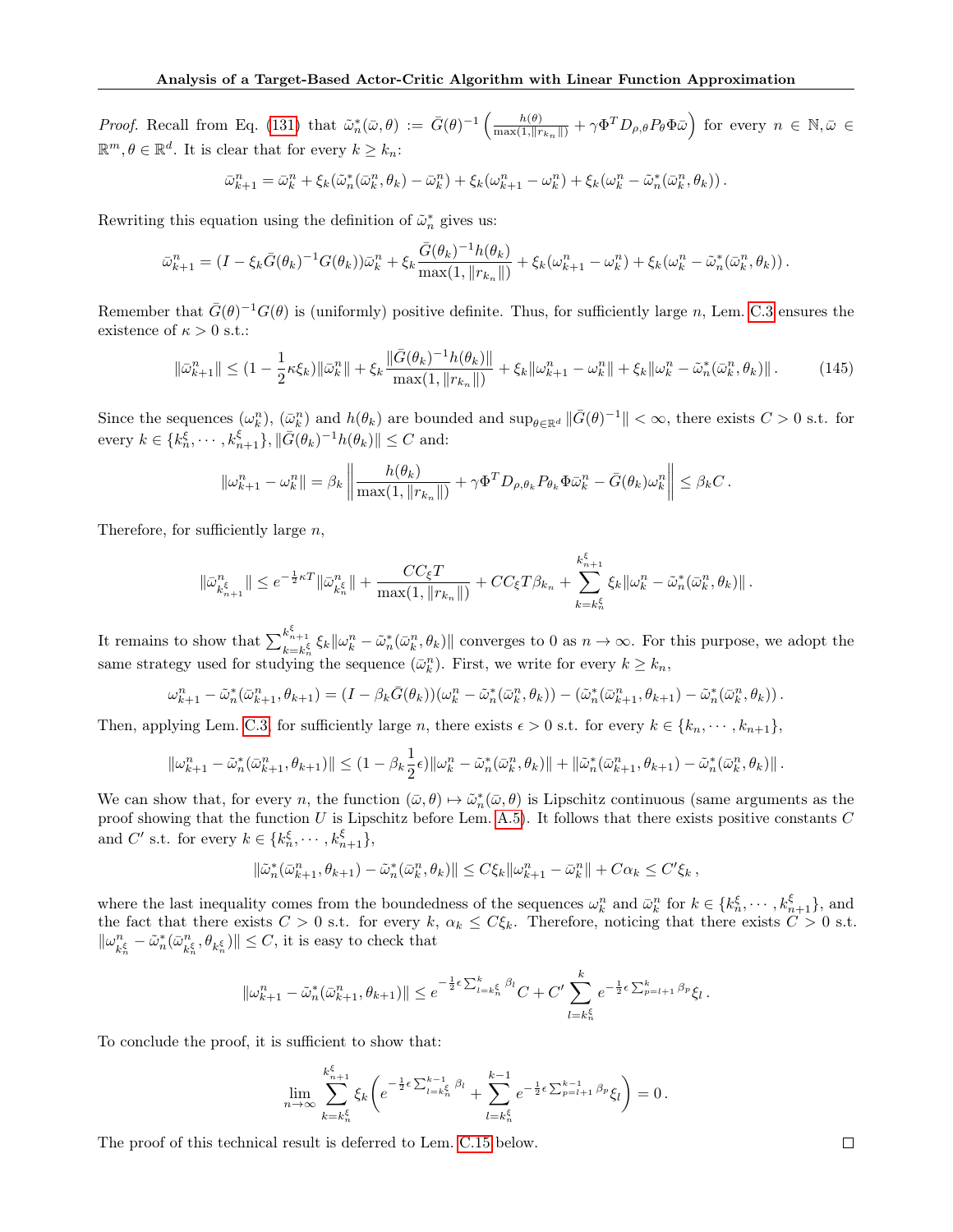Theorem C.10. We have the following:

- (i)  $\sup_n \|\bar{\omega}_{k_n}\| < \infty, a.s.$
- (ii)  $\sup_n \max_{k_n \leq k \leq k_{n+1}} ||\bar{\omega}_k^n|| < \infty, a.s.$
- (iii)  $\sup_k \|\bar{\omega}_k\| < \infty, a.s.$
- *Proof.* (i) Combining Lem. [C.9](#page-42-1) with Lem. [C.8](#page-41-2) implies the existence of a sequence  $(\hat{\delta}_n)$  converging to zero a.s. s.t. for sufficiently large  $n$ ,

$$
\|\hat{\bar{\omega}}_{k_{n+1}}^n\| \leq e^{-\frac{1}{2}\kappa T} \|\hat{\bar{\omega}}_{k_n}^n\| + \hat{\delta}_n + \frac{C}{\max(1, \|r_{k_n}\|)}.
$$

Multiplying both sides by  $\max(1, \|r_{k_n}\|)$  and using the fact that a.s.:

 $\max(1, ||r_{k_n}||) \leq 1 + ||\omega_{k_n}|| + ||\bar{\omega}_{k_n}|| \leq (1 + C')(1 + ||\bar{\omega}_{k_n}||),$ 

where  $C' > 0$  in the last inequality is a constant stemming from Th. [C.6-](#page-39-3)[\(iii\)](#page-39-4), we obtain a.s.:

$$
\|\bar{\omega}_{k_{n+1}}\| \le (e^{-\frac{1}{2}\kappa T} + (1+C')\hat{\delta}_n)\|\bar{\omega}_{k_n}\| + (1+C')\hat{\delta}_n + C.
$$

The result follows from Lem. [C.2.](#page-37-3)

- (ii) This result can be proven following similar arguments to the first item by exploiting Eq. [\(145\)](#page-43-0) in the proof of Lem. [C.9](#page-42-1) and the results therein.
- (iii) First, using the definition of  $(\hat{\omega}_k^n)$ , observe that:

$$
\sup_{k} \|\bar{\omega}_{k}\| = \sup_{n} \max_{k_{n} \le k \le k_{n+1}} \|\bar{\omega}_{k}\|
$$
  
= 
$$
\sup_{n} \max_{k_{n} \le k \le k_{n+1}} \{ \max(1, \|(\omega_{k_{n}}, \bar{\omega}_{k_{n}})\|) \cdot \|\hat{\omega}_{k}^{n}\| \}.
$$
 (146)

Then, using that  $\max(a, b) \le a + b$  for any nonnegative reals a, b, together with the triangular inequality, it follows from Eq. [\(146\)](#page-44-1) that:

$$
\sup_{k} \|\bar{\omega}_{k}\| \le \sup_{n} (1 + \|\omega_{k_n}\| + \|\bar{\omega}_{k_n}\|) (\max_{k_n \le k \le k_{n+1}} \|\bar{\omega}_{k}^n\| + \max_{k_n \le k \le k_{n+1}} \|\hat{\omega}_{k}^n - \bar{\omega}_{k}^n\|). \tag{147}
$$

Given Th. [C.6-](#page-39-3)[\(ii\)](#page-39-5), there exists a constant  $\tilde{C} > 0$  s.t. a.s.:

$$
\sup_{k} \|\bar{\omega}_{k}\| \le \sup_{n} \tilde{C} (1 + \|\bar{\omega}_{k_n}\|) \left( \max_{k_n \le k \le k_{n+1}} \|\bar{\omega}_{k}^n\| + \max_{k_n \le k \le k_{n+1}} \|\hat{\omega}_{k}^n - \bar{\omega}_{k}^n\| \right). \tag{148}
$$

The result follows from the boundedness of the sequences  $(\bar{\omega}_{k_n})$  (see the first item) and  $(\bar{\omega}_k^n)$  (see the second item) and Lem. [C.8.](#page-41-2)

<span id="page-44-1"></span> $\Box$ 

#### C.4 Technical lemmas

<span id="page-44-0"></span>**Lemma C.11.** With  $(x_k^n)$  and  $(y_k^n)$  defined as in the proof of Lem. [C.8,](#page-41-2) it holds that:

$$
\lim_{n \to \infty} \max_{k_n^{\xi} \le k \le k_{n+1}^{\xi}} \|x_k^n - x^*(y_k^n, \theta_k)\| = 0, \quad a.s.,
$$

where we recall that for every  $y \in \mathbb{R}^m$ ,  $\theta \in \mathbb{R}^d$ ,  $x^*(y, \theta) = \gamma \bar{G}(\theta)^{-1} \Phi^T D_{\rho, \theta} P_{\theta} \Phi y$  as previously defined in Eq. [\(142\)](#page-41-3).

*Proof.* Recall that  $x_i^n$  $\frac{n}{k_n^{\xi}} = y_k^n$  $\frac{n}{k_n^{\xi}} = 0$ . Throughout this proof, we will use the shorthand notation  $v_k^n := x_k^n - x^*(y_k^n, \theta_k)$ . Recall that  $(x_k^n)$  and  $(y_k^n)$  are bounded sequences in the sense of Lem. [C.7](#page-40-0) and so is the sequence  $(v_k^n)$ . Using Eq. [\(140\)](#page-41-1), it is easy to check that the sequence  $(v_k^n)$  satisfies for every  $k \geq k_n^{\xi}$  the recurrence relation:

$$
v_{k+1}^n = (I_m - \beta_k \bar{G}(\theta_k))v_k^n + (x^*(y_k^n, \theta_k) - x^*(y_{k+1}^n, \theta_{k+1})) + \beta_k \hat{\epsilon}_k^n.
$$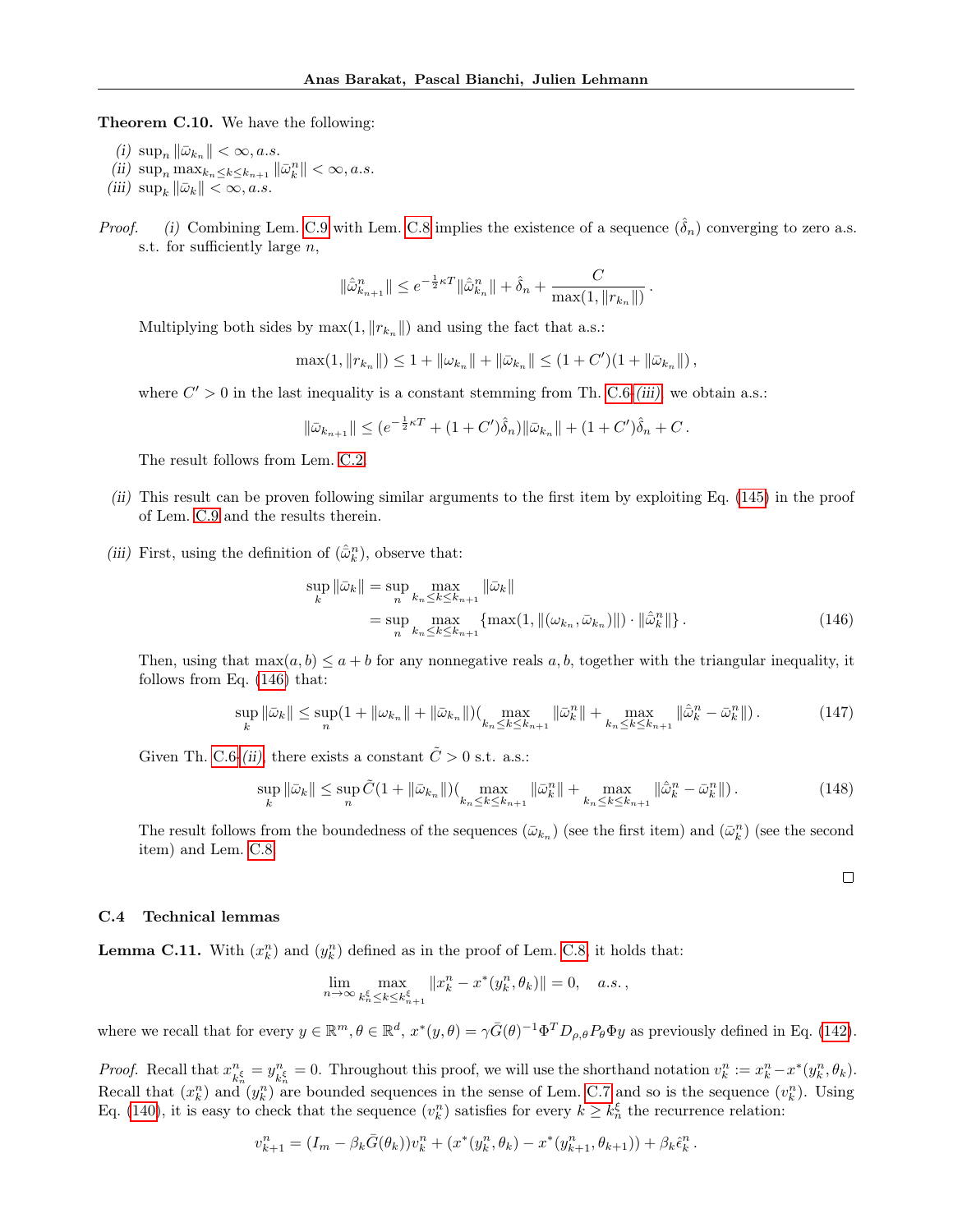Iterating this equality for  $k \geq k_n^{\xi}$  and observing that  $v_k^n$  $\binom{n}{k_n^{\xi}} = 0$  leads to the identity:

$$
v_{k+1}^n = \sum_{p=k_n^{\xi}}^k \left[ \prod_{l=p+1}^k (I_m - \beta_l \bar{G}(\theta_l)) \right] \left( (x^*(y_p^n, \theta_p) - x^*(y_{p+1}^n, \theta_{p+1})) + \beta_p \hat{\epsilon}_p^n \right).
$$

It can be shown that the function  $(\bar{\omega}, \theta) \mapsto x^*(\bar{\omega}, \theta)$  is L-Lipschitz continuous for some  $L > 0$  (using the same arguments as for the proof showing that the function U is Lipschitz before Lem. [A.5\)](#page-17-1). Furthermore, since  $G(\theta)$ is uniformly positive definite, applying Lem. [C.3](#page-37-0) yields the existence of  $\epsilon > 0$  s.t. for sufficiently large n and for  $k \geq k_n^{\xi}$ ,

$$
||v_{k+1}^{n}|| \leq L \sum_{p=k_{n}^{\xi}}^{k} e^{-\frac{1}{2}\epsilon \sum_{l=p+1}^{k} \beta_{l}} ||(y_{p}^{n}, \theta_{p}) - (y_{p+1}^{n}, \theta_{p+1})|| + \left\| \sum_{p=k_{n}^{\xi}}^{k} \left[ \prod_{l=p+1}^{k} (I_{m} - \beta_{l} \bar{G}(\theta_{l})) \right] \beta_{p} \hat{\epsilon}_{p}^{n} \right\|.
$$

It can be easily checked that there exist  $C > 0$  and  $C' > 0$  s.t. for every  $k \in \{k_n^{\xi}, \dots, k_{n+1}^{\xi} - 1\}$ ,  $\|(y_k^n, \theta_k) (y_{k+1}^n, \theta_{k+1})$   $\leq C(\xi_k + \alpha_k) \leq C'\xi_k$ . As a consequence, we obtain for every  $k \in \{k_n^{\xi}, \cdots, k_{n+1}^{\xi} - 1\}$ ,

<span id="page-45-1"></span>
$$
||v_{k+1}^{n}|| \le LC' \sum_{p=k_{n}^{\xi}}^{k} e^{-\frac{1}{2}\epsilon \sum_{l=p+1}^{k} \beta_{l}} \xi_{p} + \left\| \sum_{p=k_{n}^{\xi}}^{k} \left[ \prod_{l=p+1}^{k} (I_{m} - \beta_{l} \bar{G}(\theta_{l})) \right] \beta_{p} \hat{\epsilon}_{p}^{n} \right\|.
$$
 (149)

To prove the lemma, it is sufficient to show that both terms on the r.h.s. of the above inequality converge a.s. to 0. For this, recall first from the definition of the sequence  $(k_n^{\xi})$  that there exist  $j_n, j_{n+1} \in \mathbb{N}$  s.t.  $k_n^{\xi} = k_{j_n}^{\beta}$ and  $k_{n+1}^{\xi} = k_{j_{n+1}}^{\beta}$ . Observe also that for every  $k \in \{k_n^{\xi}, \dots, k_{n+1}^{\xi} - 1\}$ , there exists  $i_k \in \{j_n, \dots, j_{n+1} - 1\}$ s.t.  $k \in \{k_{i_k}^{\beta}, \cdots, k_{i_k+1}^{\beta}-1\}$ . Then, we can rewrite the first term in the above inequality as follows:

$$
\sum_{p=k_n^{\xi}}^k e^{-\frac{1}{2}\epsilon \sum_{l=p+1}^k \beta_l} \xi_p = \sum_{i=j_n}^{i_k-1} \sum_{p=k_i^{\beta}}^{k_{i+1}^{\beta}} e^{-\frac{1}{2}\epsilon \sum_{l=p+1}^k \beta_l} \xi_p + \sum_{p=k_{i_k}^{\beta}}^k e^{-\frac{1}{2}\epsilon \sum_{l=p+1}^k \beta_l} \xi_p.
$$

The second term on the r.h.s. of the above equation can be easily upperbounded by  $\sum_{i=1}^{k_{i_k+1}^{\beta}-1}$  $\sum_{p=k_{i_k}^{\beta}}^{n_{i_k+1}-1} \xi_p \leq (T +$  $\beta_{k_{i_k+1}^{\beta}-1}) \max_{k_n^{\xi} \le p \le k_{n+1}^{\xi}}$  $\xi_p$  $\frac{\xi_p}{\beta_p}$ . Now, for the first term of the above equation, notice that for  $i \in \{j_n, \dots, i_k - 1\}$ ,  $p \in \{k_i^{\beta}, \cdots, k_{i+1}^{\beta} - 1\}$  and  $k \in \{k_{i_k}^{\beta}, \cdots, k_{i_k+1}^{\beta}\}, \sum_{l=p+1}^{k} \beta_l \ge \sum_{l=1}^{k_{i_k}^{\beta}}$  $\prod_{l=k_{i+1}^{\beta}}^{n_k} \beta_l \geq T(i_k - i - 1)$  and this implies: i  $k_i^{\beta}$ ii k β i

$$
\sum_{i=j_n}^{i_k-1} \sum_{p=k_i^{\beta}}^{k_{i+1}^{\beta}-1} e^{-\frac{1}{2}\epsilon \sum_{l=p+1}^{k} \beta_l} \xi_p \le \sum_{i=j_n}^{i_k-1} e^{-\frac{1}{2}\epsilon T(i_k-1-i)} \sum_{p=k_i^{\beta}}^{k_{i+1}^{\beta}-1} \xi_p \le \frac{C_{\xi}T}{1 - e^{-\frac{1}{2}\epsilon T}} \max_{k_n^{\xi} \le p \le k_{n+1}^{\xi}} \frac{\xi_p}{\beta_p}.
$$

We conclude from the above derivations that there exists  $C > 0$  (independent of n) s.t. for every  $k \in \mathbb{Z}$  ${k_n^{\xi}, \cdots, k_{n+1}^{\xi}-1},$ 

$$
\sum_{p=k_n^{\xi}}^k e^{-\frac{1}{2}\epsilon \sum_{l=p+1}^k \beta_l} \xi_p \le C \max_{k_n^{\xi} \le p \le k_{n+1}^{\xi}} \frac{\xi_p}{\beta_p}.
$$

Given Assumption [5.2,](#page-5-2) we deduce from this inequality that the first term on the r.h.s. of Eq. [\(149\)](#page-45-1) converges to 0, i.e.,

$$
\lim_{n \to \infty} \max_{k_n^{\xi} \le k \le k_{n+1}^{\xi}} \sum_{p=k_n^{\xi}}^k e^{-\frac{1}{2}\epsilon \sum_{l=p+1}^k \beta_l} \xi_p = 0.
$$

As for the second term on the r.h.s. of Eq. [\(149\)](#page-45-1), we control it in the following lemma (Lem. [C.12\)](#page-45-0).  $\Box$ 

<span id="page-45-0"></span>Lemma C.12.  $\lim_{n\to\infty}\max_{k_n^{\xi}\leq k\leq k_{n+1}^{\xi}}$  $\left\|\sum_{p=k_n^{\xi}}^{k} \left[\prod_{l=p+1}^{k} (I_m - \beta_l \bar{G}(\theta_l))\right] \beta_p \hat{\epsilon}_p^n\right\| = 0, a.s.$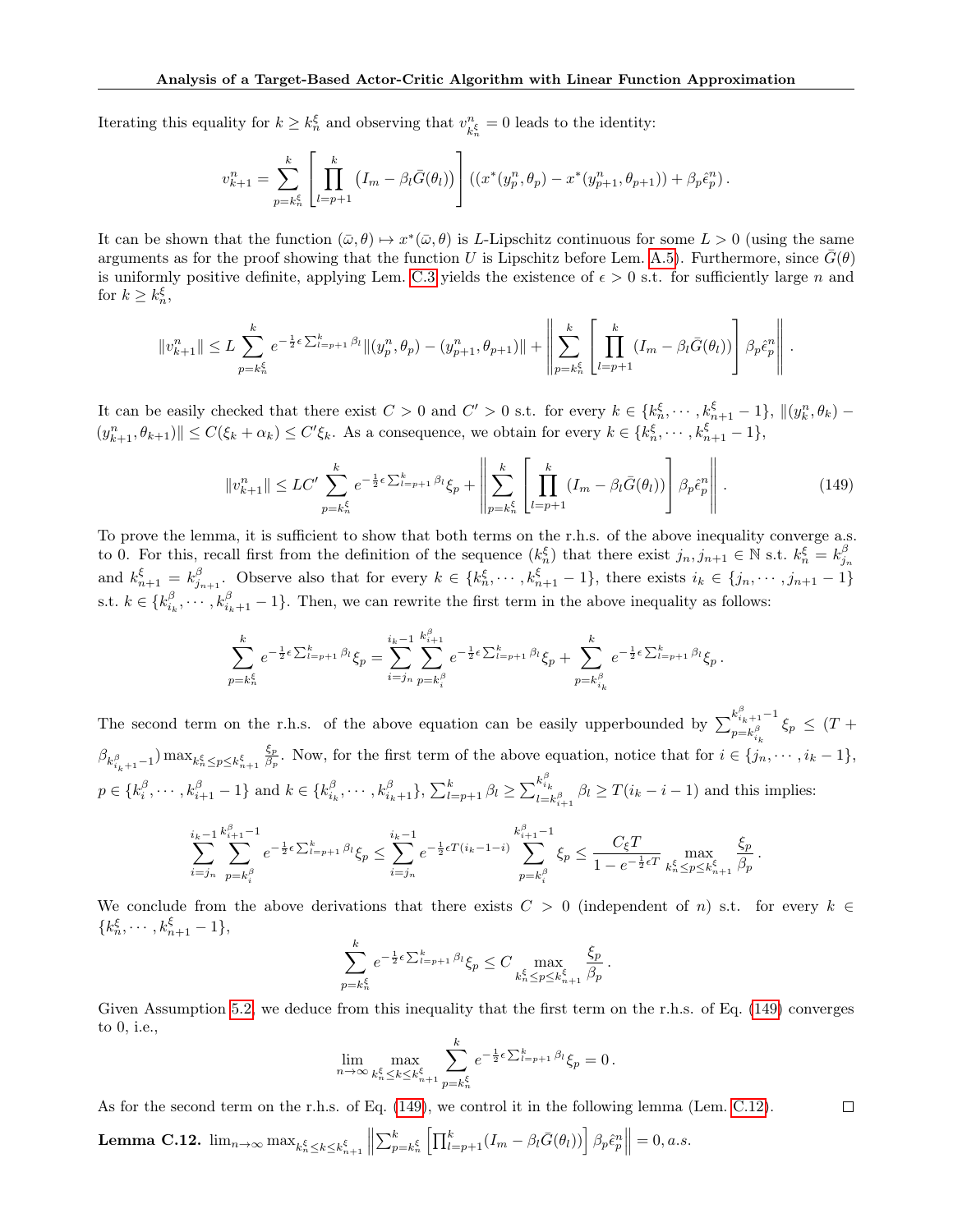Proof. Let  $\bar{G}_{p+1:k} := \prod_{l=p+1}^{k} (I_m - \beta_l \bar{G}(\theta_l))$  for every  $p \in \{k_n^{\xi}, \cdots, k_{n+1}^{\xi}\}$  and  $p \leq k-1$ . As in the proof of Lem. [C.11,](#page-44-0) we begin by the observation that there exist  $j_n$  and  $j_{n+1}$  s.t.  $k_{j_n}^{\beta} = k_n^{\xi}, k_{j_{n+1}}^{\beta} = k_{n+1}^{\xi}$  and that for every  $k \in \{k_n^{\xi}, \dots, k_{n+1}^{\xi}-1\}$ , there exists  $i_k \in \{j_n, \dots, j_{n+1}-1\}$  s.t.  $k \in \{k_{i_k}^{\beta}, \dots, k_{i_k+1}^{\beta}-1\}$ . Then, we can write for every  $k \in \{k_n^{\xi}, \cdots, k_{n+1}^{\xi} - 1\},\$ 

$$
\left\| \sum_{p=k_n^{\xi}}^k \bar{G}_{p+1:k} \beta_p \hat{\epsilon}_p^n \right\| \le \left\| \sum_{i=j_n}^{i_k-1} \sum_{p=k_i^{\beta}}^{k_{i+1}^{\beta}} \bar{G}_{p+1:k} \beta_p \hat{\epsilon}_p^n \right\| + \left\| \sum_{p=k_{i_k}^{\beta}}^k \bar{G}_{p+1:k} \beta_p \hat{\epsilon}_p^n \right\|.
$$

We will show that the first term on the r.h.s. of the above inequality converges to 0 a.s. when  $n \to \infty$ . A slight change in the following proof will establish the convergence to zero of the second term. Notice that for  $k \in \{k_n^{\xi}, \cdots, k_{n+1}^{\xi} - 1\},\$ 

$$
\left\| \sum_{i=j_n}^{i_k-1} \sum_{p=k_i^{\beta}}^{k_{i+1}^{\beta}} \bar{G}_{p+1:k} \beta_p \hat{e}_p^n \right\| \le \sum_{i=j_n}^{i_k-1} \left\| \bar{G}_{k_{i+1}^{\beta},k} \right\| \left\| \sum_{p=k_i^{\beta}}^{k_{i+1}^{\beta}-1} \bar{G}_{p+1:k_{i+1}^{\beta}-1} \beta_p \hat{e}_p^n \right\|.
$$
 (150)

Lem [C.3](#page-37-0) implies that for sufficiently large n, for  $k \in \{k_{i_k}^{\beta}, \cdots, k_{i_k+1}^{\beta}\} \subset \{k_n^{\xi}, \cdots, k_{n+1}^{\xi}\}$  and  $i \in \{j_n, \cdots, i_k-1\}$ 

<span id="page-46-1"></span><span id="page-46-0"></span>
$$
\left\| \bar{G}_{k_{i+1}^{\beta}:k} \right\| \le e^{-\frac{1}{2}\epsilon \sum_{l=k_{i+1}^{\beta}}^{k} \beta_l} \le e^{-\frac{1}{2}\epsilon T(i_k - 1 - i)}.
$$
\n(151)

Recall now from Eq. [\(141\)](#page-41-4) the definition of  $\hat{\epsilon}_p^n$  for  $p \geq k_n^{\xi}$ ,

$$
\hat{\epsilon}_p^n := \frac{1}{\max(1, \|r_{k_n^{\xi}}\|)} \bigg[ \phi(\tilde{S}_p) R_{p+1} - h(\theta_p) \bigg] + \gamma \bigg[ \phi(\tilde{S}_p) \phi(S_{p+1})^T - \Phi^T D_{\rho, \theta_p} P_{\theta_p} \Phi \bigg] \hat{\omega}_p^n + \bigg[ \bar{G}(\theta_p) - \phi(\tilde{S}_p) \phi(\tilde{S}_p)^T \bigg] \hat{\omega}_p^n.
$$

In the following, we control this Markovian noise using the decomposition technique of [\[Benveniste et al., 1990\]](#page-9-6) which was also used in [\[Konda and Tsitsiklis, 2003a\]](#page-9-15). We use similar notations to those of the proof of [\[Konda and Tsitsiklis, 2003a,](#page-9-15) Lem. 8]. Define the Markov chain  $Y_{p+1} := (\tilde{S}_p, \tilde{A}_p)$ . The perturbation  $\hat{\epsilon}_p^n$  is of the form

$$
F_{\theta_p}(\hat{\omega}_p^n, \hat{\bar{\omega}}_p^n, Y_{p+1}) - \bar{F}_{\theta_p}(\hat{\omega}_p^n, \hat{\bar{\omega}}_p^n) + M_{p+1}^{(1)} \hat{\bar{\omega}}_p^n + M_{p+1}^{(2)},
$$

where  $\bar{F}_{\theta}(\omega,\bar{\omega})$  is the steady state expectation of  $F_{\theta}(\omega,\bar{\omega},(\bar{S}_p,\bar{A}_p))$ , where  $\bar{S}_p$  is a Markov chain with transition kernel  $P_{\theta}$ , and where  $M_{p+1}^{(i)}$  for  $i=1,2$  are martingale difference sequences. For every  $\theta \in \mathbb{R}^d, \omega, \bar{\omega} \in \mathbb{R}^m$ , there exists a solution  $\hat{F}_{\theta}(\omega,\bar{\omega})$  to the so-called Poisson equation:

$$
F_{\theta}(\omega,\bar{\omega},y) - \bar{F}_{\theta}(\omega,\bar{\omega}) = \hat{F}_{\theta}(\omega,\bar{\omega},y) - (P_{\theta}\hat{F}_{\theta})(\omega,\bar{\omega},y).
$$

Using this equation, the perturbation can be decomposed as follows for any fixed  $n \in \mathbb{N}$  and  $p \geq k_n$ ,

$$
\hat{\epsilon}_p^n = M_{p+1}^{(1)} \hat{\omega}_p^n + M_{p+1}^{(2)} + F_{\theta_p} (\hat{\omega}_p^n, \hat{\omega}_p^n, Y_{p+1}) - \bar{F}_{\theta_p} (\hat{\omega}_p^n, \hat{\omega}_p^n)
$$
\n
$$
= M_{p+1}^{(1)} \hat{\omega}_p^n + M_{p+1}^{(2)} + \hat{F}_{\theta_p} (\hat{\omega}_p^n, \hat{\omega}_p^n, Y_{p+1}) - (P_{\theta_p} \hat{F}_{\theta_p}) (\hat{\omega}_p^n, \hat{\omega}_p^n, Y_{p+1})
$$
\n
$$
= (M_{p+1}^{(1)} \hat{\omega}_p^n + M_{p+1}^{(2)} + (\hat{F}_{\theta_p} (\hat{\omega}_p^n, \hat{\omega}_p^n, Y_{p+1})) - (P_{\theta_p} \hat{F}_{\theta_p}) (\hat{\omega}_p^n, \hat{\omega}_p^n, Y_p))
$$
\n(152)

$$
+ ((P_{\theta_{p-1}}\hat{F}_{\theta_{p-1}})(\hat{\omega}_{p-1}^n, \hat{\bar{\omega}}_{p-1}^n, Y_p) - (P_{\theta_p}\hat{F}_{\theta_p})(\hat{\omega}_p^n, \hat{\bar{\omega}}_p^n, Y_{p+1}))
$$
\n(153)

$$
+(P_{\theta_p}\hat{F}_{\theta_p})(\hat{\omega}_p^n,\hat{\omega}_p^n,Y_p)-(P_{\theta_p}\hat{F}_{\theta_p})(\hat{\omega}_{p-1}^n,\hat{\omega}_p^n,Y_p) \tag{154}
$$

$$
+ (P_{\theta_p} \hat{F}_{\theta_p}) (\hat{\omega}_{p-1}^n, \hat{\bar{\omega}}_p^n, Y_p) - (P_{\theta_p} \hat{F}_{\theta_p}) (\hat{\omega}_{p-1}^n, \hat{\bar{\omega}}_{p-1}^n, Y_p) \tag{155}
$$

<span id="page-46-2"></span>+ 
$$
(P_{\theta_p}\hat{F}_{\theta_p})(\hat{\omega}_{p-1}^n, \hat{\bar{\omega}}_{p-1}^n, Y_p) - (P_{\theta_{p-1}}\hat{F}_{\theta_{p-1}})(\hat{\omega}_{p-1}^n, \hat{\bar{\omega}}_{p-1}^n, Y_p).
$$
 (156)

Eqs.  $(150)$ , $(151)$  and  $(156)$  imply that the proof is complete if we show that:

$$
\lim_{n \to \infty} \max_{k_n^{\xi} \le k \le k_{n+1}^{\xi}} \sum_{i=j_n}^{i_k-1} e^{-\frac{1}{2}\epsilon T(i_k-1-i)} \left\| \sum_{p=k_i^{\beta}}^{k_{i+1}^{\beta}-1} \bar{G}_{p+1:k_{i+1}^{\beta}-1} \beta_p \hat{e}_p^n \right\| = 0, \quad a.s.
$$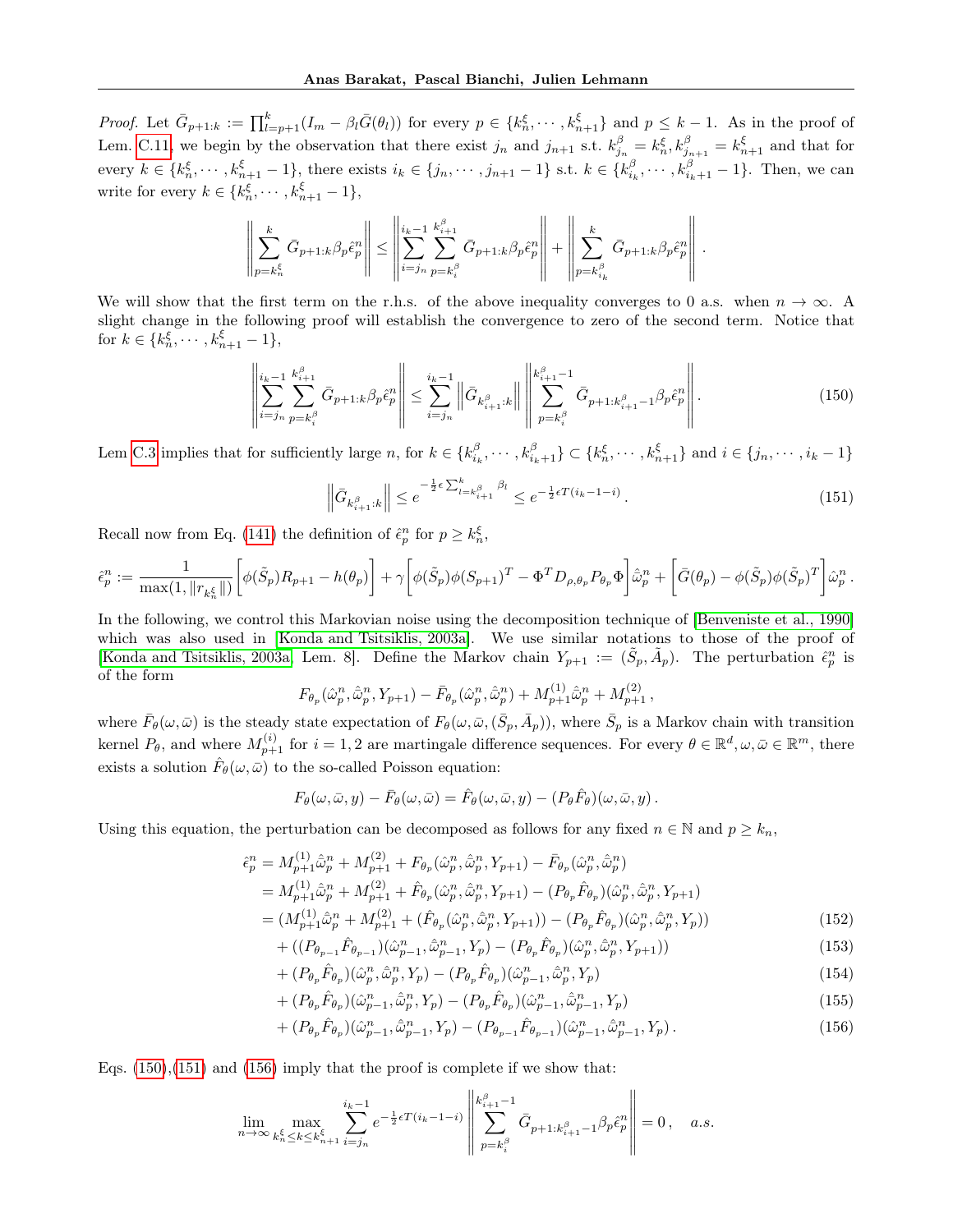For this, it is sufficient to prove the following inequality:

<span id="page-47-0"></span>
$$
\mathbb{E}\left[\max_{j_{n}\leq i\leq j_{n+1}-1} \left\| \sum_{p=k_{i}^{\beta}}^{k_{i+1}^{\beta}-1} \bar{G}_{p+1:k_{i+1}^{\beta}-1}\beta_{p}\hat{c}_{p}^{n} \right\|^{2}\right] \leq C \sum_{p=k_{n}^{\xi}}^{k_{n+1}^{\xi}-1} \beta_{p}^{2}.
$$
\n(157)

Indeed, the Chebyshev inequality implies that for every  $\delta > 0$ ,

$$
\mathbb{P}\left(\max_{j_n\leq i\leq j_{n+1}-1}\left\|\sum_{p=k_i^{\beta}}^{k_{i+1}^{\beta}-1}\bar{G}_{p+1:k_{i+1}^{\beta}-1}\beta_p\hat{\epsilon}_p^n\right\| \geq \delta\right) \leq \frac{C}{\delta^2}\sum_{p=k_n^{\xi}}^{k_{n+1}^{\xi}-1}\beta_p^2,
$$

and applying the Borel-Cantelli lemma with the summability of the series  $\sum_{k} \beta_k^2$  yields:

$$
\lim_{n \to \infty} \max_{j_n \le i \le j_{n+1}-1} \left\| \sum_{p=k_i^{\beta}}^{\kappa_{i+1}^{\beta}-1} \bar{G}_{p+1:k_{i+1}^{\beta}-1} \beta_p \hat{\epsilon}_p^n \right\| = 0, \quad a.s.
$$

To prove that Ineq. [157](#page-47-0) holds, it is sufficient to show that the desired inequality holds when  $\hat{\epsilon}_p^n$  is replaced by each one of the terms of its decomposition. For the first term which is a martingale difference with bounded second moment, we establish the sought-after inequality in Lem. [C.13.](#page-47-1) The last three terms are of the order  $O(\beta_p)$ ,  $O(\xi_p)$ and  $O(\alpha_p)$ , respectively. The remaining term is the summand of a telescopic series with bounded moment and we address its particular case in Lem. [C.14](#page-48-0) below. □

<span id="page-47-1"></span>**Lemma C.13.** There exists  $C > 0$  s.t. for every  $n \in \mathbb{N}$ ,

$$
\mathbb{E}\left[\max_{j_n\leq i\leq j_{n+1}-1}\left\|\sum_{p=k_i^\beta}^{k_{i+1}^\beta-1}\bar{G}_{p+1:k_{i+1}^\beta-1}\beta_pZ_{p+1}^n\right\|^2\right]\leq C\sum_{p=k_n^\xi}^{k_{n+1}^\xi-1}\beta_p^2\,,
$$

where for every  $p \geq k_n$ ,  $Z_{p+1}^n := M_{p+1}^{(1)} \hat{\omega}_p^n + M_{p+1}^{(2)} + (\hat{F}_{\theta_p}(\hat{\omega}_p^n, \hat{\omega}_p^n, Y_{p+1}) - (P_{\theta_p} \hat{F}_{\theta_p})(\hat{\omega}_p^n, \hat{\omega}_p^n, Y_p)).$ 

*Proof.* In this proof, we suppress the superscript n of  $Z_{p+1}^n$  to simplify notation. Note that n is fixed throughout the proof. Define  $M_{k_i^{\beta}}^k := \sum_{l=k_i^{\beta}}^k \beta_l Z_{l+1}$  for every  $i \in \mathbb{N}, k > k_i^{\beta}$ . This is a zero mean, square integrable martingale for  $k \in \{k_n^{\xi} + 1, \dots, k_{n+1}^{\xi}\}$ . By summation by part, we have for every  $j_n \le i \le j_{n+1} - 1$ ,

<span id="page-47-2"></span>
$$
\sum_{p=k_i^\beta}^{k_{i+1}^\beta-1} \bar{G}_{p+1:k_{i+1}^\beta-1} \beta_p Z_p = M_{k_i^\beta}^{k_{i+1}^\beta-1} - \sum_{p=k_i^\beta}^{k_{i+1}^\beta-2} (\bar{G}_{p+1:k_{i+1}^\beta-1} - \bar{G}_{p:k_{i+1}^\beta-1}) M_{k_i^\beta}^p.
$$

Notice that  $\bar{G}_{p+1:k_{i+1}^{\beta}-1} - \bar{G}_{p:k_{i+1}^{\beta}-1} = \beta_p \bar{G}_{p+1:k_{i+1}^{\beta}-1} \bar{G}(\theta_p)$ . Hence, bounding the max by the sum, we obtain the following inequality:

$$
\max_{j_n \le i \le j_{n+1}-1} \left\| \sum_{p=k_i^{\beta}}^{k_{i+1}^{\beta}-1} \bar{G}_{p+1:k_{i+1}^{\beta}-1} \beta_p Z_{p+1} \right\|^2 \le 2 \sum_{i=j_n}^{j_{n+1}-1} \left\| M_{k_i^{\beta}}^{k_{i+1}^{\beta}-1} \right\|^2 + 2 \sum_{i=j_n}^{j_{n+1}-1} \left\| \sum_{p=k_i^{\beta}}^{k_{i+1}^{\beta}-1} \beta_p \bar{G}_{p+1:k_{i+1}^{\beta}-1} \bar{G}(\theta_p) M_{k_i^{\beta}}^p \right\|^2 \tag{158}
$$

We have that  $\sup_{\theta \in \mathbb{R}^d} \|\bar{G}(\theta)\| < \infty$ . Moreover, using Lem. [C.3](#page-37-0), one can show that there exists  $C > 0$  s.t. for every integers  $q > p$ ,  $\|\vec{G}_{p,q}\| \leq C$ . Thus, we obtain the following upper bound using the triangle inequality:

$$
\left\|\sum_{p=k_i^\beta}^{k_{i+1}^\beta-1}\beta_p\bar G_{p+1:k_{i+1}^\beta-1}\bar G(\theta_p)M_{k_i^\beta}^p\right\|^2\leq C^2\left(\sum_{p=k_i^\beta}^{k_{i+1}^\beta-1}\beta_p\left\|M_{k_i^\beta}^p\right\|\right)^2\leq C^2T'^2\left(\max_{k_i^\beta\leq p\leq k_{i+1}^\beta-1}\|M_{k_i^\beta}^p\right)^2\,.
$$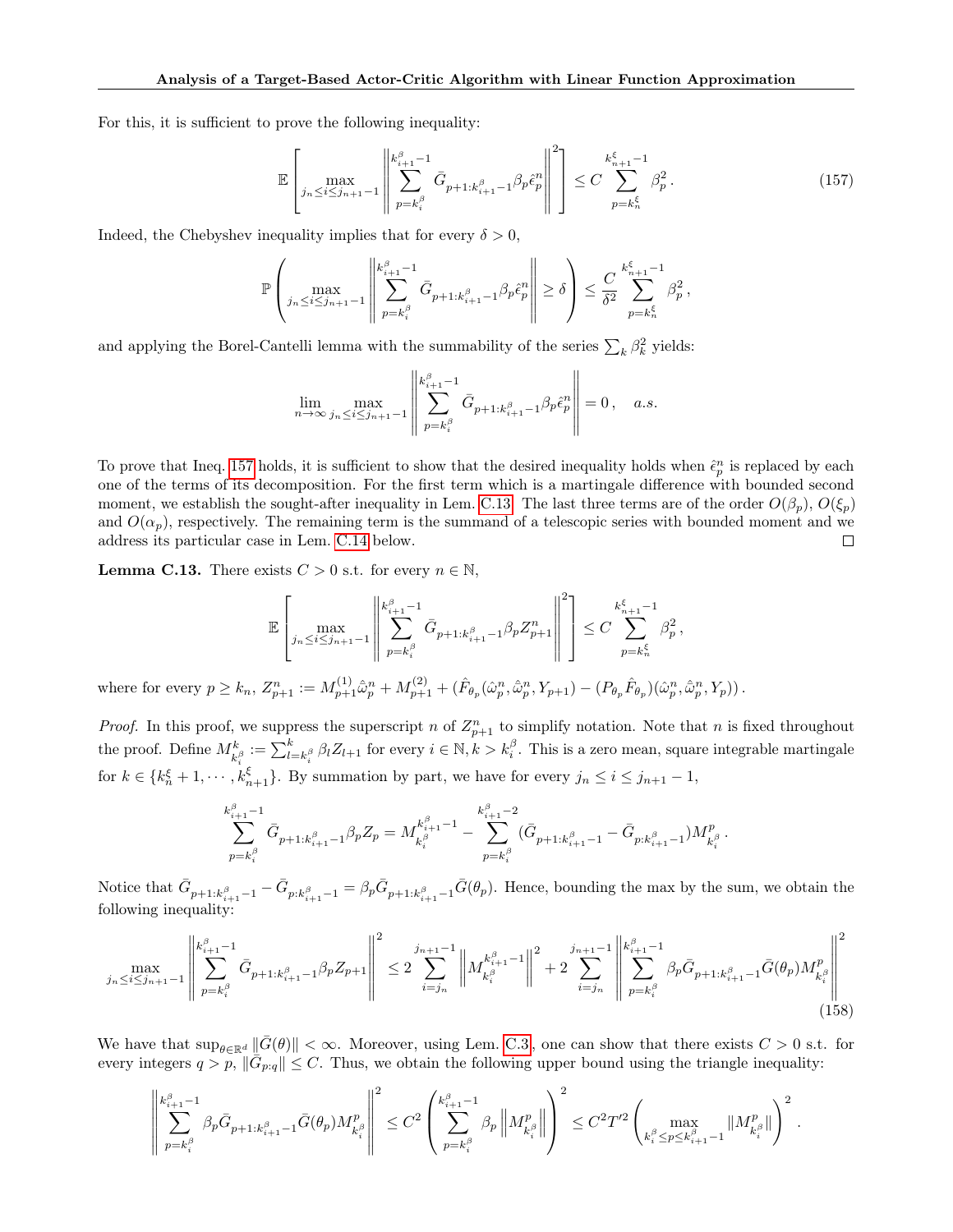Taking the expectation in Eq. [\(158\)](#page-47-2) and using Doob's inequality yields:

$$
\mathbb{E}\left[\max_{j_n\leq i\leq j_{n+1}-1}\left\|\sum_{p=k_i^{\beta}}^{k_{i+1}^{\beta}-1}\bar{G}_{p+1:k_{i+1}^{\beta}-1}\beta_p Z_{p+1}\right\|^2\right] \leq (2+8C^2T^{\prime 2})\sum_{i=j_n}^{j_{n+1}-1}\mathbb{E}\left[\left\|M_{k_i^{\beta}}^{k_{i+1}^{\beta}-1}\right\|^2\right] \n\leq (2+8C^2T^{\prime 2})\sum_{i=j_n}^{j_{n+1}-1}\sum_{p=k_i^{\beta}}^{k_{i+1}^{\beta}-1}\beta_p^2 \n= (2+8C^2T^{\prime 2})\sum_{p=k_n^{\beta}}^{k_{n+1}^{\beta}-1}\beta_p^2,
$$

where the last inequality comes from the bounded second moment of  $Z_{p+1}$ .

<span id="page-48-0"></span>**Lemma C.14.** Let  $(X_k)$  be an  $\mathbb{R}^m$ -valued random sequence with bounded second moment. Then, there exists  $C > 0$  s.t.:

$$
\mathbb{E}\left[\max_{j_n\leq i\leq j_{n+1}-1}\left\|\sum_{p=k_i^{\beta}}^{k_{i+1}^{\beta}-1}\bar{G}_{p+1:k_{i+1}^{\beta}-1}\beta_p(X_{p+1}-X_p)\right\|^2\right]\leq C\sum_{p=k_n^{\xi}}^{k_{n+1}^{\xi}-1}\beta_p^2.
$$

*Proof.* Summation by parts yields for  $j_n \leq i \leq j_{n+1} - 1$ ,

$$
\sum_{p=k_{i}^{\beta}}^{k_{i+1}^{\beta}-1} \bar{G}_{p+1:k_{i+1}^{\beta}-1} \beta_{p}(X_{p+1}-X_{p}) = \beta_{k_{i+1}^{\beta}-1} X_{k_{i+1}^{\beta}} - \beta_{k_{i}^{\beta}} \bar{G}_{k_{i}^{\beta}+1:k_{i+1}^{\beta}-1} X_{k_{i}^{\beta}} + \sum_{p=k_{i}^{\beta}+1}^{k_{i+1}^{\beta}-1} (\beta_{p} \bar{G}_{p+1:k_{i+1}^{\beta}-1} - \beta_{p-1} \bar{G}_{p:k_{i+1}^{\beta}-1}) X_{p}.
$$
 (159)

Notice that  $\beta_p \bar{G}_{p+1:k_{i+1}^{\beta}-1} - \beta_{p-1} \bar{G}_{p:k_{i+1}^{\beta}-1} = (\beta_p - \beta_{p-1}) \bar{G}_{p+1:k_{i+1}^{\beta}-1} + \beta_{p-1} \beta_p \bar{G}_{p+1:k_{i+1}^{\beta}-1} \bar{G}(\theta_p)$ . Then, similarly to the proof of the previous lemma, recall that  $\sup_{\theta \in \mathbb{R}^d} \|\bar{G}(\theta)\| < \infty$  and that Lem. [C.3](#page-37-0) entails the existence of a constant  $C_G > 0$  s.t. for sufficiently large p and for every integers  $q > p$ ,  $\max(||\bar{G}(\theta_p)\bar{G}_{p+1,q}||, ||\bar{G}_{p,q}||) \leq C_G$ . Using the previous remarks with Eq. [\(159\)](#page-48-1) yields for  $j_n \leq i \leq j_{n+1} - 1$ ,

$$
\left\| \sum_{p=k_{i}^{\beta}}^{k_{i+1}^{\beta}-1} \bar{G}_{p+1:k_{i+1}^{\beta}-1} \beta_{p}(X_{p+1}-X_{p}) \right\|^{2} \leq 4\beta_{k_{i+1}^{\beta}-1}^{2} \left\| X_{k_{i+1}^{\beta}} \right\|^{2} + 4C_{G}^{2} \beta_{k_{i}^{\beta}}^{2} \left\| X_{k_{i}^{\beta}} \right\|^{2} + 4C_{\beta}^{2} \beta_{k_{i}^{\beta}}^{2} \left\| X_{k_{i}^{\beta}} \right\|^{2} + 4 \left\| \sum_{p=k_{i}^{\beta}+1}^{k_{i+1}^{\beta}-1} (\beta_{p}-\beta_{p-1}) \bar{G}_{p+1:k_{i+1}^{\beta}-1} X_{p} \right\|^{2} + 4 \left\| \sum_{p=k_{i}^{\beta}+1}^{k_{i+1}^{\beta}-1} \beta_{p-1} \beta_{p} \bar{G}_{p+1:k_{i+1}^{\beta}-1} \bar{G}(\theta_{p}) X_{p} \right\|^{2}.
$$
 (160)

To prove the lemma, it is sufficient to show that the desired inequality holds when the l.h.s. is replaced by each of the terms on the r.h.s. of the above equation. Consider the first term:

$$
\mathbb{E}\left[\max_{j_{n}\leq i\leq j_{n+1}-1}\beta_{k_{i+1}^{\beta}-1}^{2}\|X_{k_{i+1}^{\beta}}\|^{2}\right]\leq\sum_{i=j_{n}}^{j_{n+1}-1}\beta_{k_{i+1}^{\beta}-1}^{2}\mathbb{E}\left[\|X_{k_{i+1}^{\beta}}\|^{2}\right]\leq C_{X}\sum_{i=j_{n}}^{j_{n+1}-1}\beta_{k_{i+1}^{\beta}-1}^{2}\leq C\sum_{p=k_{n}}^{k_{n+1}^{\xi}-1}\beta_{p}^{2},\tag{161}
$$

where the constant  $C_X > 0$  bounds the second moment of  $X_k$  (i.e.,  $\sup_k \mathbb{E} ||X_k||^2 \leq C_X$ ) and C is also a positive constant independent of  $p$  and  $n$ . The second term is treated analogously.

<span id="page-48-2"></span><span id="page-48-1"></span> $\Box$